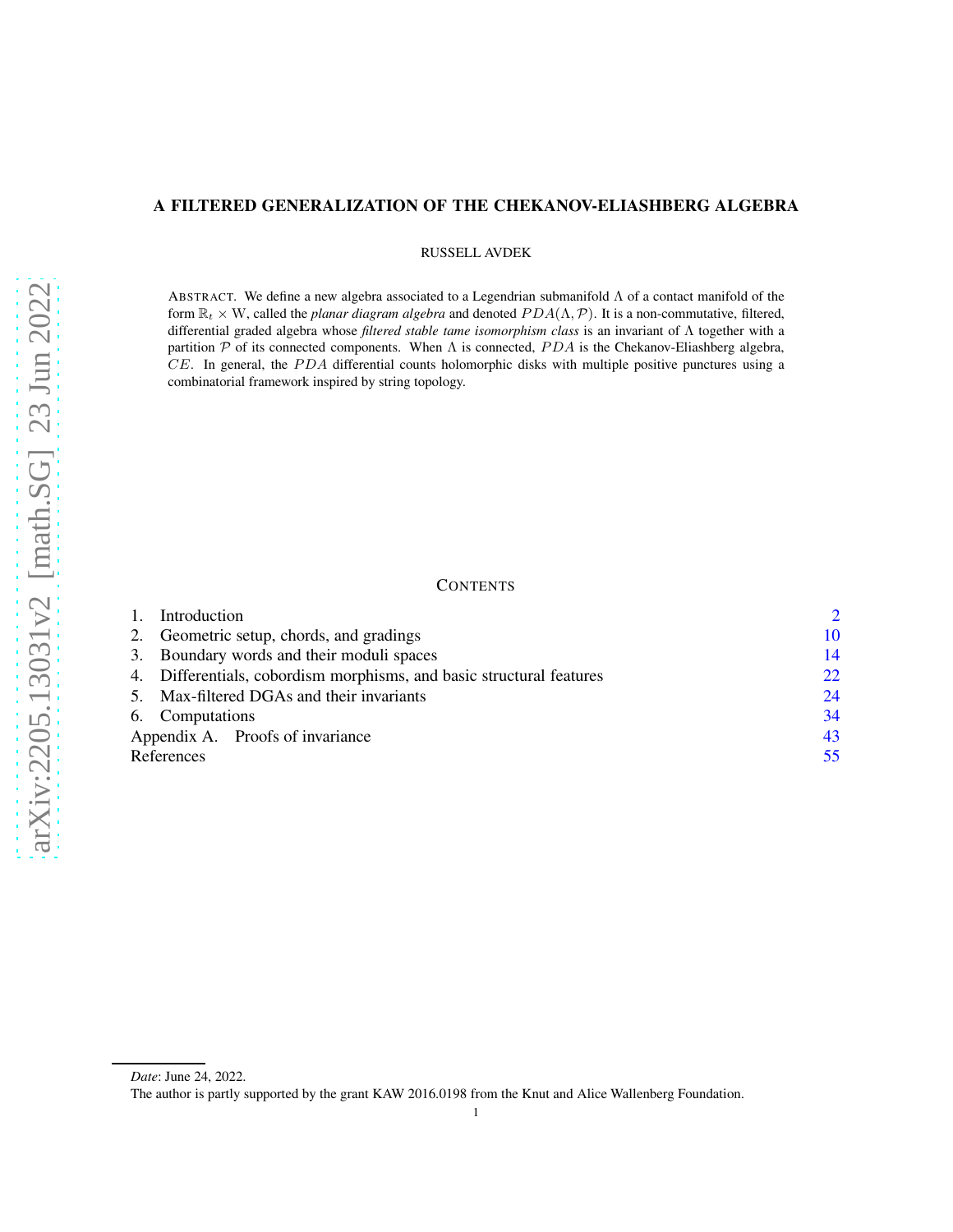### 1. INTRODUCTION

<span id="page-1-3"></span><span id="page-1-0"></span>The Chekanov-Eliashberg algebra  $CE(\Lambda)$  [\[C02,](#page-54-1) [E98\]](#page-55-0) is an indispensable tool in the study of Legendrian knots  $[EN18]$ , smooth knots  $[N14]$ , and Weinstein manifolds  $[BEE12]$ . It is a differential graded algebra (DGA) assigned to a Legendrian submanifold  $\Lambda$  of a contact manifold, constructed within the framework of symplectic field theory (SFT) [\[EGH00\]](#page-55-3). The stable tame isomorphism class of  $CE$  and the isomorphism class of its homology – *Legendrian contact homology*, denoted LCH – are invariants of the Legendrian isotopy class of  $\Lambda$ .<sup>[1](#page-1-1)</sup>

This article describes a generalization of CE which enhances its fundamental algebraic properties. We call our new invariant the *planar diagram algebra*, denoted

$$
PDA = (\mathcal{A}, \partial, \mathcal{F}),
$$

which is a DGA  $(A, \partial)$  equipped with a special ascending filtration F. More precisely PDA is a *maxfiltered DGA* (mfDGA), a type of algebraic object which is manifest in algebraic topology and symplectic geometry but which did not (to the author's knowledge) previously have a name.

The planar diagram algebra depends on a partition  $\mathcal P$  of the connected components of  $\Lambda$  and if  $\mathcal P$  is trivial (eg. when  $\Lambda$  is connected),  $PDA = CE$ . Each filtered piece

$$
\mathcal{F}^{\ell} PDA = (\mathcal{F}^{\ell} A, \partial, \mathcal{F})
$$

of PDA is itself a mfDGA and in general  $\mathcal{F}^1 PDA$  is a free product of CE algebras.

The filtration F determines  $\mathbb{Z}_{>0} \cup \{\infty\}$ -valued torsion invariants [\[LW11,](#page-55-4) [MZ20,](#page-55-5) [Wen13\]](#page-56-0) of  $(\Lambda, \mathcal{P})$  and each  $\mathcal{F}^{\ell}PDA$  automatically comes equipped with rich, well-studied algebraic structures such as associated augmentation varieties [\[N03\]](#page-55-6) and bilinearized (co)homologies [\[BC14,](#page-54-3) [CEKSW11\]](#page-54-4). When combined, augmentations and filtrations generate a wealth of easy-to-compare invariants of  $(\Lambda, \mathcal{P})$  from PDA which we package as graphs and polynomials in Section [5.](#page-23-0) From a computational point of view, PDA is accessible using the CE toolkit combined with spectral sequences and analysis of crossingless matchings on disks.

Differentials and cobordism maps for  $PDA$  are defined by counting the holomorphic disks of Ekholm's RSFT [\[Ek08\]](#page-55-7) in a new way, thereby determining our new algebraic structures. The story here is analogous to that of Hutchings' "q-variables only" closed string RSFT [\[Hut13,](#page-55-8) [MZ20,](#page-55-5) [Si19\]](#page-55-9) reformulating the closed string RSFT of Eliashberg-Givental-Hofer [\[EGH00\]](#page-55-3).

Because we are using the disks of [\[Ek08\]](#page-55-7), we avoid having to worry about multiple covers and string topological degenerations of disks [\[CL07,](#page-54-5) [N10\]](#page-55-10). The way we organize counts of holomorphic disks is however motivated by Chas-Sullivan's "chord diagram" reformulation of string topology [\[CS99,](#page-54-6) [CS04\]](#page-54-7).

Before further motivating  $PDA$  and reviewing its construction, we state our main results:

<span id="page-1-2"></span>**Theorem 1.0.1.** Let  $\Lambda$  be a Legendrian submanifold of a contact manifold of the form  $\mathbb{R}_t \times W$  equipped *with a partition*  $P$  *of its connected components. Then*  $PDA(\Lambda, P)$  *is a max filtered DGA whose filtered stable tame isomorphism class is an invariant of the Legendrian isotopy class of*  $(\Lambda, \mathcal{P})$ *.* 

An exact Lagrangian cobordism  $L\subset \R_s\times \R_t\times W$  with positive end  $\Lambda^+$ , negative end  $\Lambda^-$ , and partition  $\mathcal P$  *inducing partitions*  $\mathcal P^{\pm}$  *of the*  $\Lambda^{\pm}$  *induces a morphism of mfDGAs,* 

$$
PDA(L, \mathcal{P}): PDA(\Lambda^+, \mathcal{P}^+) \to PDA(\Lambda^-, \mathcal{P}^-).
$$

*The chain homotopy class of*  $PDA(L, \mathcal{P})$  *is an invariant of*  $(L, \mathcal{P})$  *up to homotopy through partitioned exact Lagrangian cobordisms with fixed ends.*

Here *filtered stable tame isomorphism* is a refinement of stable tame isomorphism for mfDGAs described in Section [5.](#page-23-0) Using the techniques of  $[Ek08]$ , chain homotopy invariance of  $PDA$  is easily established.

<span id="page-1-1"></span><sup>&</sup>lt;sup>1</sup>Stable tame isomorphism is a refinement of homotopy equivalence of DGAs, analogous to simple homotopy equivalence of cellular complexes refining homotopy equivalence.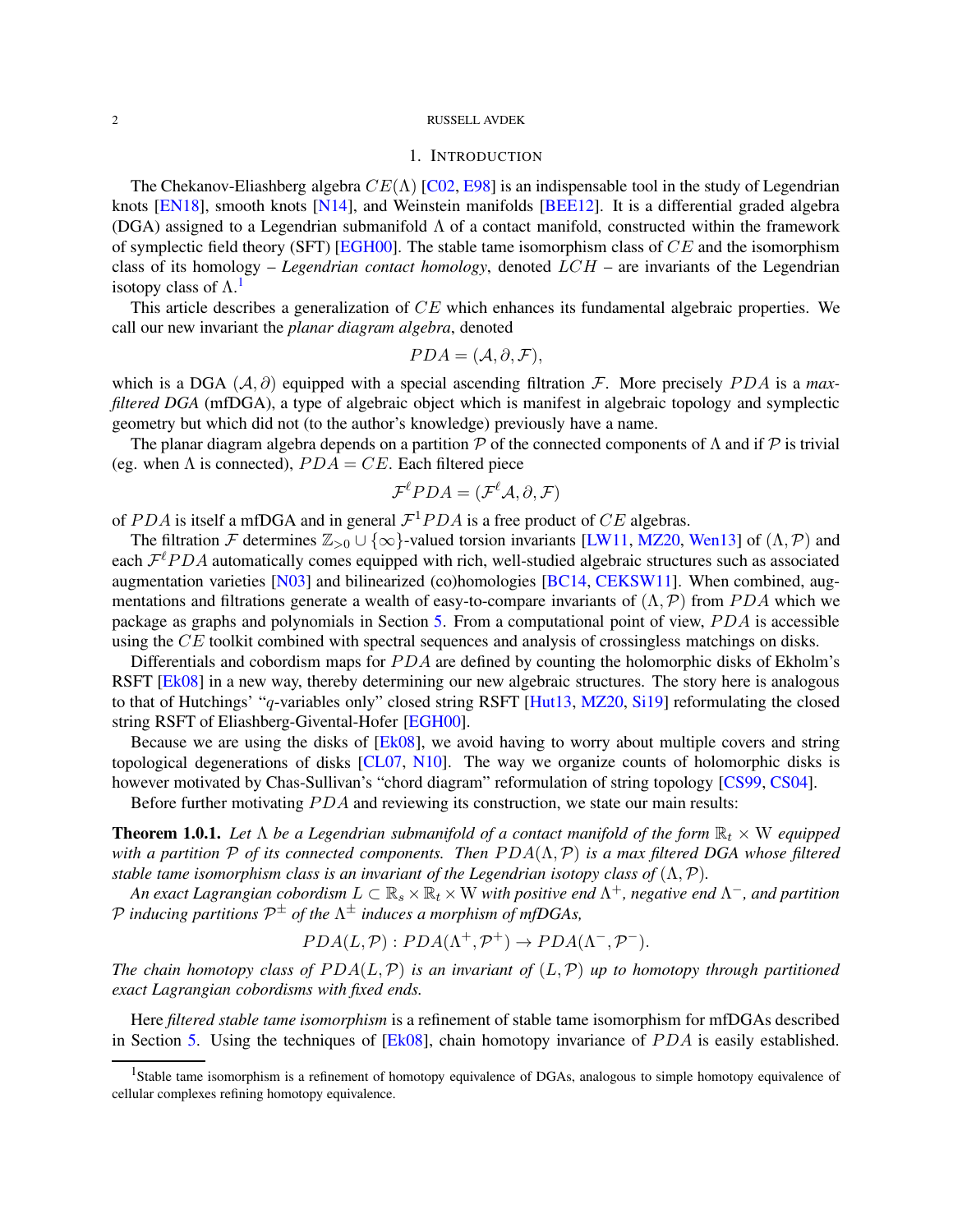<span id="page-2-2"></span>Filtered stable tame isomorphism provides a more precise notion of invariance, which simplifies analysis of augmentations. The proof is addressed in Appendix [A.](#page-42-0)

Applying homology to a  $\mathcal{F}^{\ell}PDA$ , we obtain a *max filtered graded algebra* (mfGA), which we call the ℓ*th planar diagram homology*, denoted

$$
PDH^{\ell} = PDH^{\ell}(\Lambda, \mathcal{P}).
$$

Here is the homological version of the above theorem:

**Theorem 1.0.2.** The mfGA isomorphism class of  $PDH^{\ell}(\Lambda, \mathcal{P})$  is an invariant of the Legendrian isotopy *class of* (Λ,P)*. An exact Lagrangian cobordism* (L,P) *as above induces a mfGA morphism*

 $PDH(L, \mathcal{P}): PDH^{\ell}(\Lambda^{+}, \mathcal{P}^{+}) \to PDH^{\ell}(\Lambda^{-}, \mathcal{P}^{-}),$ 

*which is an invariant of* (L,P) *up to homotopy as in Theorem [1.0.1.](#page-1-2)*

As expected, PDA will depend on choices of almost complex structures which become irrelevant in light of deformation invariance. We assume throughout that  $c_1(W) = 0$  and when  $H_1(W) \neq 0$ , the gradings of the algebras will also vary according to homotopy classes of trivializations of some circle bundles over W. See Section [2.4.](#page-11-0)

In this paper we'll work with coefficient systems  $R = \mathbb{F}$  or  $R = \mathbb{F}[H_1(\Lambda)]$  with  $\mathbb{F} = \mathbb{Z}/2\mathbb{Z}$  $\mathbb{F} = \mathbb{Z}/2\mathbb{Z}$  $\mathbb{F} = \mathbb{Z}/2\mathbb{Z}$ .<sup>2</sup> As is the case with CE, choices of coefficient systems together with Maslov classes of Legendrians impose restrictions on the possible gradings. Our invariants can be upgraded to Z and  $\mathbb{Z}[H_1(\Lambda)]$  coefficients (with the addition of extra data such as spin structures) using the techniques of [\[EESu05b,](#page-55-11) [ENS02,](#page-55-12) [Kar20\]](#page-55-13) although this will not be addressed here.

Basic computations of  $PDA$  and  $PDH$  are carried out – mostly for 2-component links – in Section [6.](#page-33-0) Perhaps surprisingly, PDH vanishes for many partitioned links  $(\Lambda, \mathcal{P})$  for which  $LCH(\Lambda) \neq 0$  and which do not admit partitioned fillings

$$
(L, \mathcal{P}): (\Lambda, \mathcal{P}) \to \emptyset.
$$

On the other hand, the functoriality<sup>[3](#page-2-1)</sup> of the above theorems informs us that the existence of a partitioned filling implies that  $PDA(\Lambda, \mathcal{P})$  admits an augmentation, so that  $PDH(\Lambda, \mathcal{P})$  cannot be zero. See [\[CGKS14\]](#page-54-8) for examples of disconnected fillings, one of which we study in Section [6.5.](#page-36-0)

1.1. Background and motivation. Now we delve into slightly more detail, assuming familiarity with the basics of symplectic topology and  $CE$ . To simplify, we only use  $\mathbb F$  coefficients for the remainder of this section.

Our intention is that by the end of this introduction, readers who are intimately familiar with CE will have a good idea as to how *PDA* works and be able to skip ahead to Section [5](#page-23-0) to read more about the underlying algebra or Section [6](#page-33-0) to see some examples worked out. Readers can also perform their own calculations using software we've written to accompany this project [\[Av22\]](#page-54-9).

Fix a  $(2n-1)$ -dimensional contact manifold  $(M,\xi)$  with contact form  $\alpha$  containing an oriented Legendrian  $\Lambda$ . Throughout this paper we'll assume that

$$
M = \mathbb{R}_t \times W, \quad \alpha = dt + \beta, \quad \xi = \ker \alpha
$$

for an exact symplectic manifold  $(W, \beta)$  so that the Reeb vector field is  $\partial_t$ . For details, see Section [2.1.](#page-9-1) The reader is encouraged to pretend that  $(M,\xi)$  is specifically the standard contact Euclidean space  $(\mathbb{R}^{2n-1},\xi_{std})$ defined

$$
\mathbb{R}^{2n-1} = \mathbb{R}_t \times \mathbb{C}_{x,y}^{n-1}, \quad \alpha_{std} = dt - \sum y_i dx_i, \quad \xi_{std} = \ker(\alpha_{std}).
$$

<sup>&</sup>lt;sup>2</sup>Other twisted systems – such as  $\mathbb{F}[H_2(M, \Lambda)]$  used in knot contact homology – are also available but will not be addressed.

<span id="page-2-1"></span><span id="page-2-0"></span><sup>&</sup>lt;sup>3</sup>We adopt the convention that Lagrangian cobordisms point downward in symplectizations so that *PDA* is a covariant functor.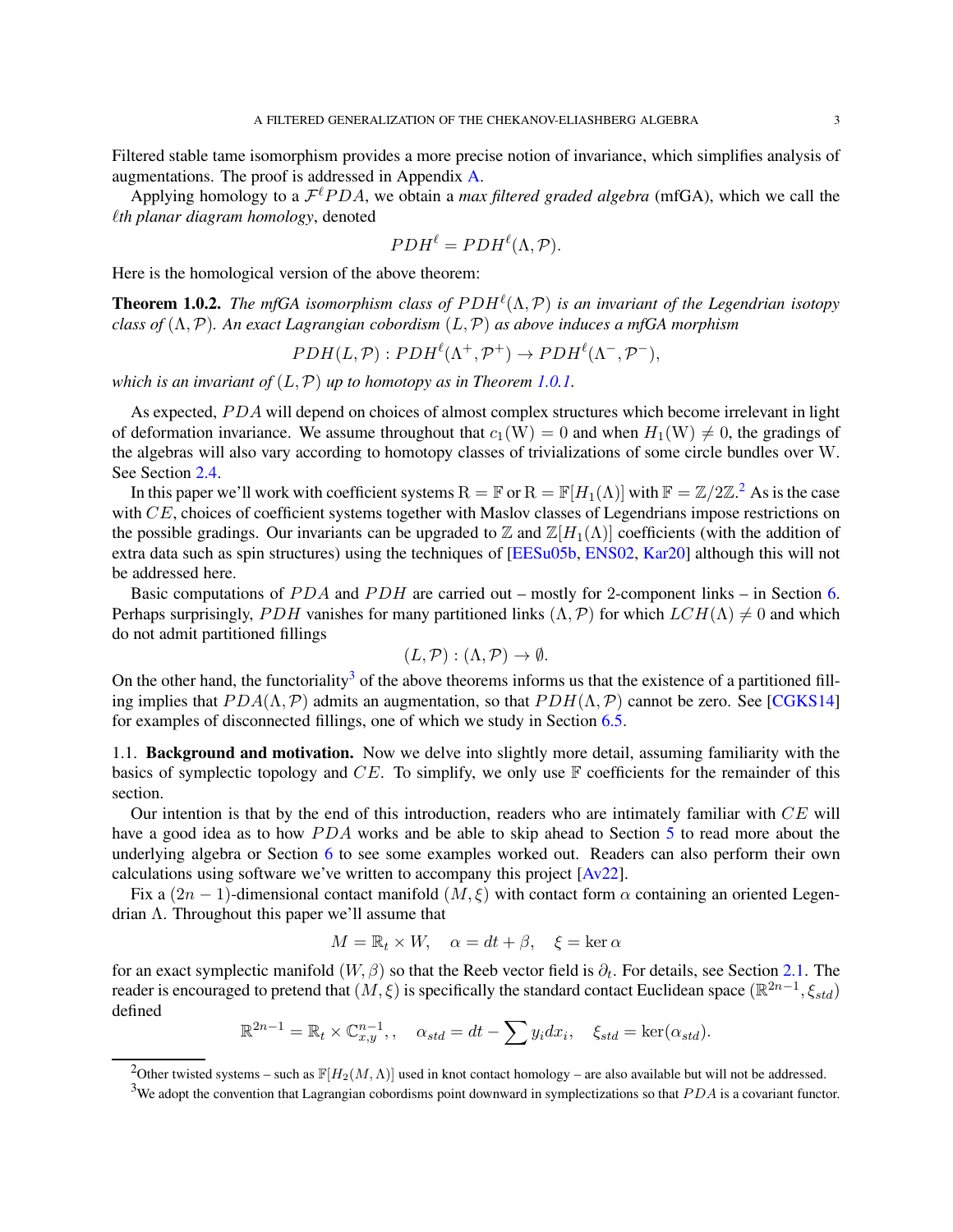<span id="page-3-2"></span>Further specifying  $n = 2$  is even better. The usual genericity and transversality assumptions for chords and holomorphic curves are in play for now and will be addressed in detail later in the text.

The CE differential is defined by counting holomorphic disks with one positive puncture and any number of negative punctures [\[C02,](#page-54-1) [E98\]](#page-55-0). Like products in wrapped Floer homology [\[AS10\]](#page-54-10) or differentials of Cthulhu invariants [\[CDGG20,](#page-54-11) [L20\]](#page-55-14), the differentials of Legendrian RSFT invariants count disks with multiple positive punctures [\[CL07,](#page-54-5) [Ek08,](#page-55-7) [N10\]](#page-55-10).

When multiple positive boundary punctures of a holomorphic map are allowed touch the same connected component of a Lagrangian cylinder  $\mathbb{R} \times \Lambda$  in a symplectization, families of index 2 disks may degenerate into single level SFT buildings [\[BEHW03\]](#page-54-12) whose domains are nodal Riemann surfaces. As described in [\[CL07\]](#page-54-5), such degenerations can be organized using string topology [\[CS99\]](#page-54-6). String topological degenerations are dealt with combinatorially for  $n - 1 = 1$  dimensional Legendrians in [\[N10\]](#page-55-10), resulting in *curved* DGAs with  $\partial^2 \neq 0$  in general.<sup>[4](#page-3-0)</sup> The  $n - 1 > 1$  case requires analysis of high dimensional moduli spaces of holomorphic disks. Moreover RSFT disks may be multiply covered, further complicating the underlying analytical theory.



<span id="page-3-1"></span>FIGURE 1. A string triple coproduct  $\mu_3^1$  is described by a chord diagram (left). The thickening of the diagram (center) together with cylinders over input and output circles (right) yields a genus 0 cobordism.

Like the RSFT of  $[Ek08]$ ,  $PDA$  is designed to avoid these string topological degeneracies (and subsequent analytical difficulties) by only counting disks with multiple positive punctures when they touch distinct connected Legendrians. This is not so unnatural from a Floer or Morse theoretical perspective, where multiple Lagrangians or Morse functions are required to define product structures [\[AS10,](#page-54-10) [BC14,](#page-54-3) [L20,](#page-55-14) [NRSSZ20,](#page-55-15) [Sc93\]](#page-55-16). String topology still plays an essential motivating role in defining the PDA differential and its cobordism maps.

Let L be a smooth, oriented n-manifold with free loop space  $\mathcal{L}$ . In [\[CS04\]](#page-54-7) Chas and Sullivan use certain fatgraphs they call *chord diagrams* to organize string topology operations [\[CS99\]](#page-54-6) on (tensor powers of) the homology of  $\mathcal{L}$ . The left-hand side of Figure [1](#page-3-1) depicts chord diagrams for coproduct operations

$$
\mu_k^1: H_d(\mathcal{L}) \to \bigoplus \left( H_{i_1}(\mathcal{L}) \otimes \cdots \otimes H_{i_k}(\mathcal{L}) \right), \quad \sum_{j=1}^k i_j = d - kn
$$

in the case  $k = 3$ .

The outer loop in the diagram represents a  $d$ -chain in  $\mathcal L$  with interior edges represent self-intersections of loops in  $L$ . When a loop in the d-chain satisfies the self-intersection determined by the interior edges, we split it up into segments determining  $k$  loops in  $L$ . The thickening of the chord diagram sweeps out a cobordism between the input loop and the output loops.

<span id="page-3-0"></span> ${}^{4}$ Cyclic versions of Ng's RSFT are non-curved DGAs.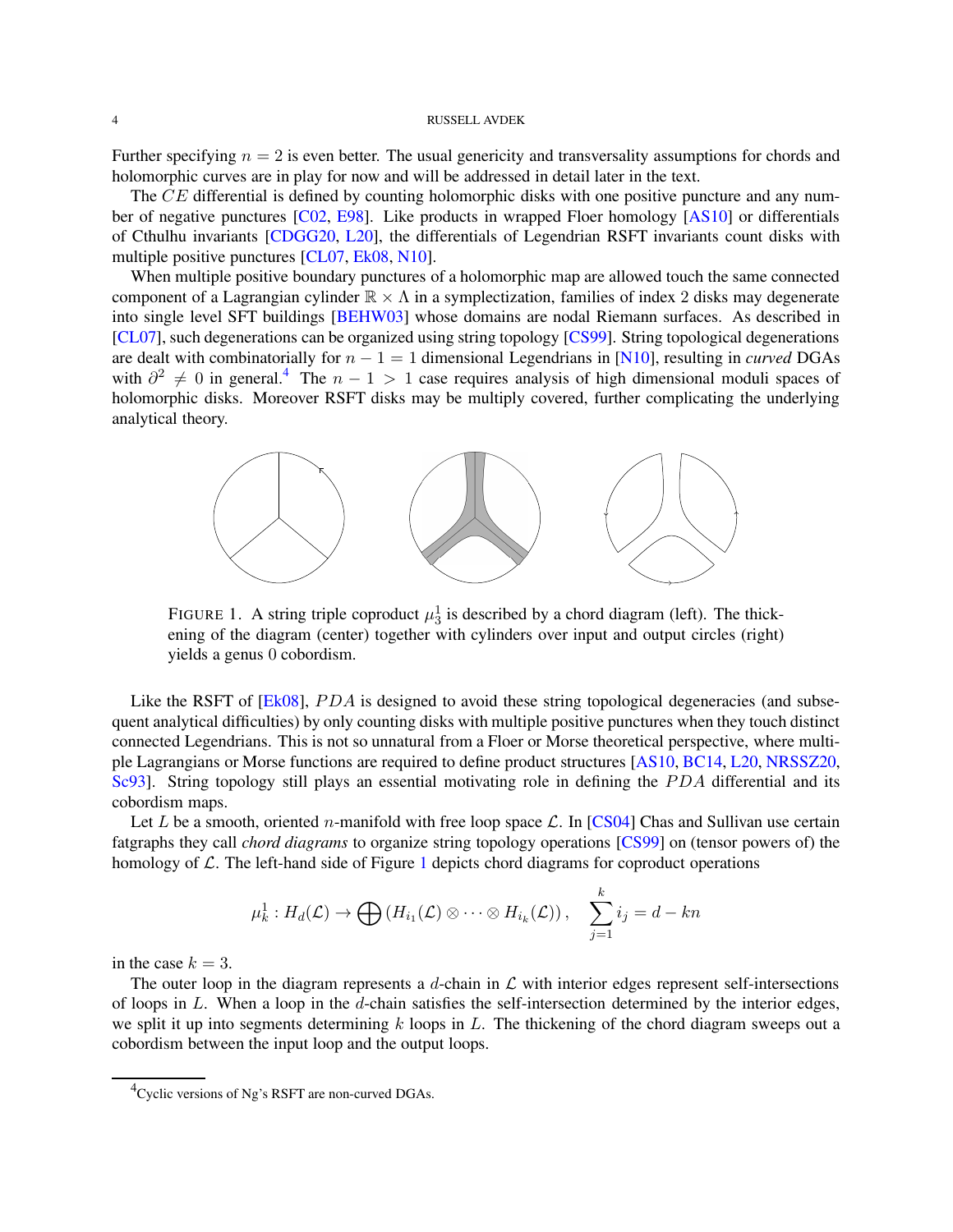<span id="page-4-3"></span>takes a holomorphic disk with any numbers of positive and negative punctures and defines from it a "one in, many out" operator on an algebra of Reeb chords associated to a Legendrian submanifold of  $(M, \xi)$ . In more colorful language, we'll get a curved  $A_{\infty}$  coalgebra, the type of algebraic object underlying CE. An advantage of finding inspiration in [\[CS04\]](#page-54-7) is that pictures will perform a great deal of mathematical labor for us.

Let  $\Lambda = \sqcup_1^N \Lambda_k$  be a Legendrian submanifold of  $(M, \xi)$ . The  $\Lambda_i$  are closed, connected, and grouped together as follows: Let ~p be an equivalence relation on  $\{1,\ldots,N\}$  which partitions it into  $N^{\mathcal{P}}\geq 1$ non-empty subsets  $\mathcal{P}_1 \sqcup \cdots \sqcup \mathcal{P}_{N} = \{1, \ldots, N\}$ . Then write

$$
\Lambda_j^{\mathcal{P}} = \cup_{i \in \mathcal{P}_j} \Lambda_i.
$$

The  $\Lambda_i^{\mathcal{P}}$  are all connected if and only if  $N^{\mathcal{P}} = N$ . We say that an ordered pair of chords  $\kappa_1, \kappa_2$  on  $\Lambda$  are *composable* if  $\kappa_1$  ends on the same  $\Lambda_i$  on which  $\kappa_2$  begins. The pair is P *composable* if  $\kappa_1$  ends on the same  $\Lambda_j^{\mathcal{P}}$  on which  $\kappa_2$  begins. A  $\kappa$  is *pure* if it is composable with itself and *mixed* otherwise. A  $\kappa$  is P *pure* if it is  $\mathcal{P}$  composable with itself and  $\mathcal{P}$  *mixed* otherwise.

Let  $w = (\kappa_1 \cdots \kappa_\ell)$  be a P *cyclic word of chords* on  $\Lambda$ . This means that each pair  $\kappa_i, \kappa_{i+1}$  is P composable (with k modulo  $\ell$ ). Say that each  $\kappa_i$  ends on  $\Lambda_{j_i}^{\mathcal{P}}$ . To avoid the aforementioned string topological degenerations we'll want the  $j_i$  to be pairwise distinct in which case we say that w is *admissible*. In order that our algebra be non-commutative, it is essential that we *do not* consider cyclic permutations of words to be equivalent:  $(\kappa_1 \kappa_2 \cdots \kappa_\ell) \nsim (\kappa_2 \cdots \kappa_\ell \kappa_1)$ .



<span id="page-4-2"></span>FIGURE 2. On the left, A planar diagram  $\mathcal{PD}(w)$  for some  $w = (\kappa_1 \kappa_2 \kappa_3 \kappa_4)$ . Integers indicate boundary labels so that  $\kappa_1$  begins on  $\Lambda_4$  and ends on  $\Lambda_1$ . The marker at the tip of  $\kappa_1$  indicates the beginning of the word. On the right, a planar diagram  $\mathcal{P}D(u)$  for some holomorphic disk u. Signs indicate which boundary punctures asymptotics are positive and negative.

Our word w can be represented as the boundary of  $2\ell$ -gon,  $\mathcal{PD}(w) \subset \mathbb{C}$ , with half of its boundary segments drawn as dashed arcs representing the  $\kappa_i$  traversing  $\partial \mathcal{PD}(w)$  according to the (counter-clockwise) boundary orientation. The remaining boundary segments represent (indeterminate) capping paths – as typically considered in  $CE$  – connecting the ending point of  $\kappa_i$  to the starting point of  $\kappa_{i+1}$ .<sup>[5](#page-4-0)</sup> We say that  $PD(w)$  is the *planar diagram* for w.<sup>[6](#page-4-1)</sup> See the left-hand side of Figure [2.](#page-4-2)

Let  $u = (u_{\mathbb{R}}, u_M) : \mathbb{D} \setminus \{z_i\} \to \mathbb{R}_s \times M$  be a holomorphic map from a disk with boundary punctures  $z_i \in \partial \mathbb{D}$  into the symplectization of M, with its boundary arcs mapped to  $L = \mathbb{R}_s \times \Lambda$  and the  $z_i$  asymptotic

<span id="page-4-0"></span><sup>&</sup>lt;sup>5</sup>When using enhanced coefficient systems, we will want to keep track of homotopy classes of capping paths. When the  $\Lambda_j^{\mathcal{P}}$ are disconnected, the capping paths may need to jump across components of Λ. This can be managed with additional choices of *connecting paths*. See Section [2.3.](#page-10-0)

<span id="page-4-1"></span><sup>&</sup>lt;sup>6</sup>Readers familiar with [\[Ek08\]](#page-55-7) can think of a planar diagram as a drawing of a "formal disk".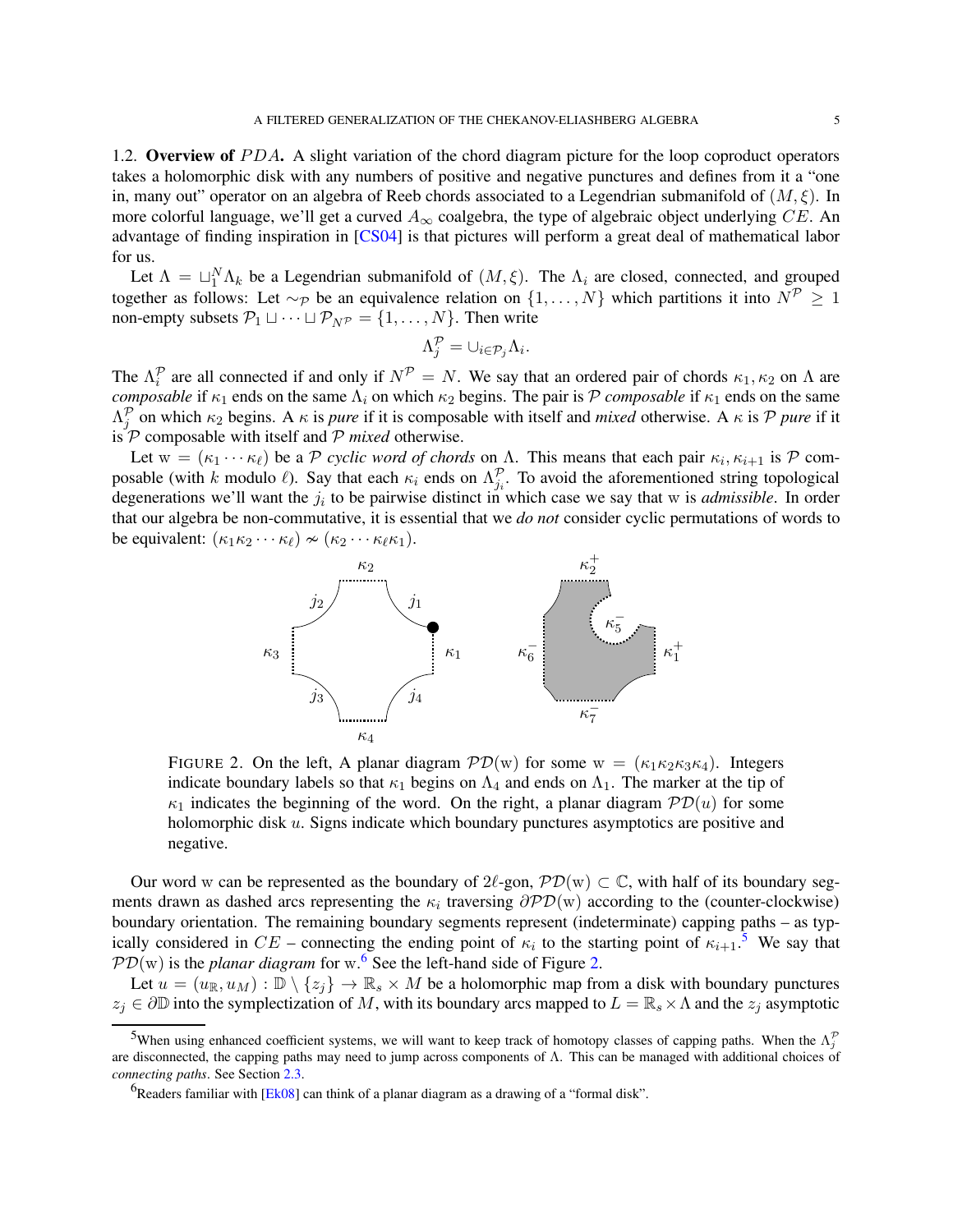to  $\partial_t$  chords of  $\Lambda$  via  $u$ .<sup>[7](#page-5-0)</sup> A  $z_j$  is declared *positive* (*negative*) if  $\lim_{z\to z_j} u_{\mathbb{R}} = \infty$  (respectively,  $-\infty$ ). A *planar diagram for* u is a 2#( $z_j$ )-gon,  $\mathcal{PD}(u) \subset \mathbb{C}$  with dashed boundary segments associated to the  $z_j$  and solid boundary segments associated with components of  $\mathbb{D} \setminus \{z_i\}$ . Dashed arcs are decorated with chords and signs indicating positive or negative asymptotics. See the right-hand side of Figure [2.](#page-4-2)



<span id="page-5-1"></span>FIGURE 3. An inscription of planar diagrams from Figure [2](#page-4-2) determines an association  $(\kappa_1 \kappa_2 \kappa_3 \kappa_4) \mapsto (\kappa_5) \cdot (\kappa_6 \kappa_3) \cdot (\kappa_7 \kappa_4).$ 

**Definition 1.2.1.** An inscription of  $\mathcal{PD}(u)$  into  $\mathcal{PD}(w)$  *is an inclusion*  $\mathcal{PD}(u) \subset \mathcal{PD}(w)$  *such that the arcs in* PD(u) *representing positive chords are sent to their corresponding chords in* PD(w) *and such that the arcs in*  $PD(u)$  *representing components of*  $\partial(D \setminus \{z_i\})$  *are contained within the (non-dashed) arcs of* ∂PD(w) *not labeled by chords.*

If an inscription  $\mathcal{PD}(u) \subset \mathcal{PD}(w)$  exists it is unique up to isotopy. Observe that the way in which positive chords and non-chord arcs of  $\mathcal{PD}(u)$  are mapped into  $\mathcal{PD}(w)$  completely determines how the negative chords of  $PD(u)$  are mapped into  $PD(w)$ .

<span id="page-5-2"></span>**Example 1.2.2.** If a w consists only of P pure chords, then it must have word length 1 and  $\mathcal{PD}(w)$  is a *bigon with one dashed arc and one solid arc.* Say  $w = (\kappa)$  *is such a word with*  $\kappa$  *beginning and ending on some* Λ P j *. Given a holomorphic disk* u*,* PD(u) *can be inscribed in* PD(w) *if and only if* u *has a single positive puncture given by* κ *and all of the negative punctures of* u *are chords which also begin and end on*  $\Lambda_j^{\mathcal{P}}$ *. In other words, u contributes to the differential of*  $\kappa$  *for*  $CE(\Lambda_j^{\mathcal{P}})$ *.* 

Provided an inscription  $\mathcal{PD}(u) \subset \mathcal{PD}(w)$  with w admissible, the complement  $\mathcal{PD}(w) \setminus \mathcal{PD}(u)$  is a disjoint union of planar diagrams for admissible  $P$  cyclic words of chords, and these words come with an ordering determined by the boundary orientation of  $\mathcal{PD}(u)$ . The details are provided in Section [3.2.](#page-14-0)

Say this ordered collection of words is  $w_1, \dots, w_{m-}$  where  $m_-$  is the number of negative punctures of u. We view the inscription as associating w  $\mapsto$  1 when  $m_$  = 0 (whence  $\mathcal{PD}(u) = \mathcal{PD}(w)$ ) and  $w \mapsto w_1 \cdots w_{m-}$  otherwise. See Figure [3.](#page-5-1)

Writing V for the free  $\mathbb{F} = \mathbb{Z}/2\mathbb{Z}$  module generated by the admissible cyclic words of chords, our disk u determines an operator

$$
\mu_u: V \to (V)^{\otimes m_-}
$$

such that  $\mu_u(w) = 0$  if we cannot inscribe  $\mathcal{PD}(u)$  into  $\mathcal{PD}(w)$  and with the convention that  $V^{\otimes 0} = \mathbb{F}$ . After grading the w, weighted counts of the  $\mu_u(w)$  over all ind = 1 holomorphic maps u determine a differential operator

$$
\partial : \mathcal{A} \to \mathcal{A}, \quad \mathcal{A} = \mathcal{T}(V), \quad \deg(\partial) = -1, \quad \partial^2 = 0
$$

on the tensor algebra of V, extending the domain of  $\partial$  from  $V \subset A$  to all of A by the Leibniz rule.

<span id="page-5-0"></span><sup>&</sup>lt;sup>7</sup>We use  $\mathbb D$  for the unit disk in  $\mathbb C$  whose interior is denoted  $\mathbb B$ .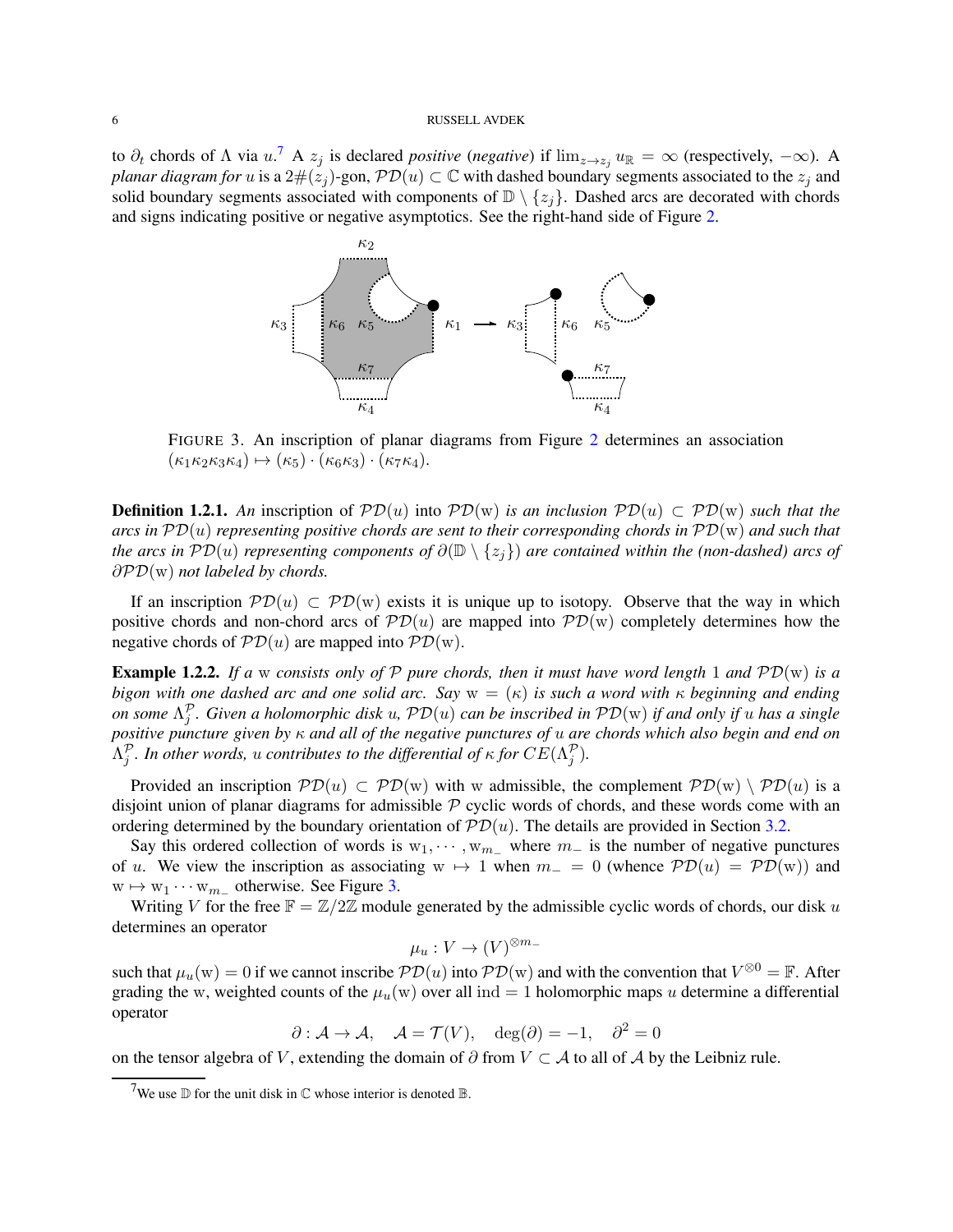<span id="page-6-3"></span>The admissibility condition for words together with the fact that  $\Lambda$  has only a finite number of chords implies that  $V$  is finitely generated. It comes equipped with an ascending filtration

<span id="page-6-2"></span><span id="page-6-1"></span><span id="page-6-0"></span>
$$
0 = \mathcal{F}^0 V \subset \mathcal{F}^1 V \subset \cdots \subset \mathcal{F}^{N^{\mathcal{P}}} V = \mathcal{F}^{N^{\mathcal{P}}+1} V = \cdots = V
$$

where each  $\mathcal{F}^{\ell}V$  is generated by words of length  $\leq \ell$ . The induced filtration on A is also denoted F,

$$
(1.2.1) \t\mathcal{F}^{\ell}\mathcal{A} = \mathcal{T}(\mathcal{F}^{\ell}V), \t\mathbb{F} = \mathcal{F}^{0}\mathcal{A} \subset \mathcal{F}^{1}\mathcal{A} \subset \cdots \subset \mathcal{F}^{N^{\mathcal{P}}} \mathcal{A} = \mathcal{F}^{N^{\mathcal{P}}+1}\mathcal{A} = \cdots = \mathcal{A}.
$$

By construction the filtration satisfies

$$
(\text{1.2.2}) \quad \mathcal{F}^{\ell} \mathcal{A} \cdot \mathcal{F}^{\ell'} \mathcal{A} \subset \mathcal{F}^{\max(\ell,\ell')} \mathcal{A}
$$

and the definition of inscription ensures that our differential is filtration preserving,

$$
\partial(\mathcal{F}^{\ell}\mathcal{A}) \subset \mathcal{F}^{\ell}\mathcal{A},
$$

so that each  $(\mathcal{F}^{\ell}\mathcal{A}, \partial)$  is a unital DGA and each inclusion  $\mathcal{F}^{\ell}\mathcal{A} \to F^{\ell+1}\mathcal{A}$  is a unital DGA morphism.

Definition 1.2.3. *A filtered graded algebra* (A, F) *satisfying Equation* [\(1.2.2\)](#page-6-0) *is a* max-filtered graded algebra *(mfGA).* A triple  $(A, \partial, \mathcal{F})$  *for which*  $(A, \mathcal{F})$  *is a max-filtered algebra and for which*  $(A, \partial)$  *is a DGA satisfying Equation* [\(1.2.3\)](#page-6-1) *is a* max-filtered DGA *(mfDGA).*

See Section [5](#page-23-0) for more details. With the above notation, we define the planar diagram algebra and planar diagram homologies,

$$
PDA = (\mathcal{A}, \partial, \mathcal{F}), \quad \mathcal{F}^{\ell} PDA = (\mathcal{F}^{\ell} \mathcal{A}, \partial, \mathcal{F}), \quad PDH^{\ell} = H(\mathcal{F}^{\ell} PDA).
$$

By forgetting the orderings of words in A we obtain a commutative mfDGA,  $PDA^{\text{com}}$ . By forgetting both the orderings of words and the cyclic orderings of chords in each word, a cyclic version,  $PDA<sup>cyc</sup>$ , is determined. The three algebras are related by quotient maps

$$
(PDA = \mathcal{T}(V)) \to (PDA^{\text{com}} = \land(V)) \to (PDA^{\text{cyc}} = \land(V^{\text{cyc}})).
$$

where  $\wedge$  is the exterior algebra and  $V^{\text{cyc}}$  is V modulo cyclic equivalence of words. There are analogous relationships between the algebras of [\[N10\]](#page-55-10). See Section [4.](#page-21-0)

1.3. Subalgebra structures. Passing to homology, the (injective) inclusion morphisms of Equation [\(1.2.1\)](#page-6-2) determine a sequence of (not necessarily injective) mfGA morphisms,

$$
\mathbb{F} = PDH^0 \to PDH^1 \to \cdots \to PDH^{N^{\mathcal{P}}} = PDH^{N^{\mathcal{P}}+1} = \cdots PDH^{\infty} =: PDH.
$$

In addition to using word length filtrations, geometrically relevant subalgebras of PDA are generated by pieces of  $\Lambda$ : Choosing an ordering ord of the indices j for the  $\Lambda_j^{\mathcal{P}}$ , we obtain a filtration  $\mathcal{F}_{\text{ord}}$  of  $PDA$ where  $\mathcal{F}_{\text{ord}}^k PDA$  is generated by admissible  $\mathcal P$  cyclic chords with endpoints on  $\sqcup_{j=1}^k \Lambda_j^{\mathcal P}$ . Then the inclusion morphisms for the  $\mathcal F$  and  $\mathcal F_{\text{ord}}$  fit together as

$$
\begin{array}{ccc}\n{\mathcal{F}}^{\ell}{\mathcal{F}}^{k}_{\mathrm{ord}}{\mathcal{A}} & \longrightarrow & {\mathcal{F}}^{\ell+1}{\mathcal{F}}^{k}_{\mathrm{ord}}{\mathcal{A}} \\
& \downarrow & \downarrow & {\mathcal{F}}^{\ell}{\mathcal{F}}_{\mathrm{ord}}{\mathcal{A}} = {\mathcal{F}}_{\mathrm{ord}}{\mathcal{F}}^{\ell}{\mathcal{A}}. \\
{\mathcal{F}}^{\ell}{\mathcal{F}}^{k+1}_{\mathrm{ord}}{\mathcal{A}} & \longrightarrow & {\mathcal{F}}^{\ell+1}{\mathcal{F}}^{k+1}_{\mathrm{ord}}{\mathcal{A}},\n\end{array}
$$

Clearly each  $\mathcal{F}_{\text{ord}}^k PDA = (\mathcal{F}_{\text{ord}}^k A, \mathcal{F}_{\text{ord}})$  is a mfGA and the definition of inscription ensures that  $\partial$  preserves  $\mathcal{F}_{\text{ord}}$ . So each  $(\mathcal{F}^{\ell}\mathcal{F}^k_{\text{ord}}\mathcal{A},\partial)$  is a DGA with two max-filtration structures and the above equation is a commutative diagram of mfDGA morphisms.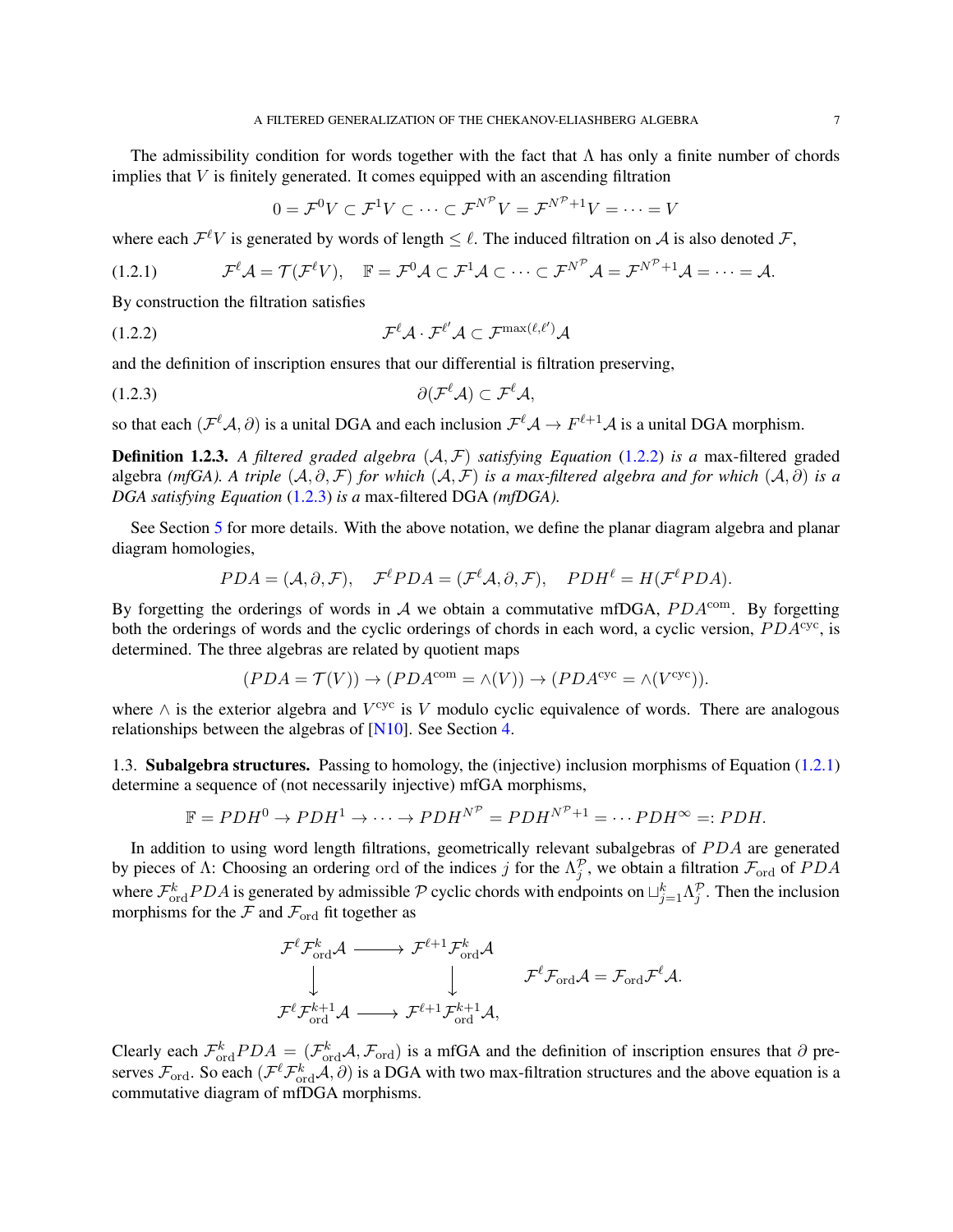<span id="page-7-1"></span>In particular, we have mfDGA functoriality for  $PDA$  and mfGA functoriality for  $PDH$  with respect to inclusions,

$$
PDA(\sqcup_{j=1}^k \Lambda_j^{\mathcal{P}}, \mathcal{P}) \to PDA(\sqcup_{j=1}^{k+1} \Lambda_j^{\mathcal{P}}, \mathcal{P}),
$$
  
\n
$$
PDH^{\ell}(\sqcup_{j=1}^k \Lambda_j^{\mathcal{P}}, \mathcal{P}) \to PDH^{\ell}(\sqcup_{j=1}^{k+1} \Lambda_j^{\mathcal{P}}, \mathcal{P}).
$$

Consequently  $PDA$  is amenable to direct limit constructions by consideration of Legendrians with infinitely many pieces. Note that CE and the RSFT of [\[N10\]](#page-55-10) are not functorial with respect to inclusions of Legendrians into one another. $\frac{8}{3}$  $\frac{8}{3}$  $\frac{8}{3}$ 

1.4. Filtration-enhanced numerical invariants. Due to their non-commutativity, (free) DGAs are difficult to use directly as invariants even when differentials can be explicitly computed. Thankfully the CE literature provides a variety of techniques from commutative algebra to distinguish stable tame isomorphism classes of free DGAs which can be implemented by hand (in simple cases) or computer. See [\[N03\]](#page-55-6).

- In Section [5](#page-23-0) we demonstrate how known invariants of DGAs can be upgraded for mfDGAs such as  $PDA$ :
- (1) The vanishing or non-vanishing of the homology of a DGA is upgraded to the *torsion*,  $\tau(A, \partial, \mathcal{F})$ .
- (2) The existence (or lack thereof) of an augmentation is upgraded to the *algebraic torsion*,  $\tau_{\text{Aug}}(\mathcal{A}, \partial, \mathcal{F})$ .
- (3) The set of homotopy classes of augmentations  $[C02]$  is upgraded to the *augmentation tree*,  $T_{\text{Aug}}$ .

These are all filtered stable tame isomorphism invariants.

A pair of augmentations  $\epsilon_0$ ,  $\epsilon_1$  of some  $\mathcal{F}^{\ell}PDA$  determines a bilinearized chain complex [\[BC14,](#page-54-3) [C02\]](#page-54-1) and so a single-variable Poincaré polynomial

$$
P_{\epsilon_0,\epsilon_1},P^{\epsilon_0,\epsilon_1}\in\mathbb{Z}[t^{\pm 1}]
$$

which count dimensions of associated homology and cohomology groups. Since the bilinearized complexes are filtered by  $\mathcal F$ , these Poincaré polynomials can be upgraded to three-variable polynomials

(1.4.1) 
$$
P_{\epsilon_0,\epsilon_1}^{\text{spec}}, P_{\text{spec}}^{\epsilon_0,\epsilon_1} \in \mathbb{Z}[t^{\pm 1},x,y]
$$

by counting dimensions of spectral sequence homology and cohomology groups  $E_{p,q}^r(\epsilon_0,\epsilon_1)$  and  $E_r^{p,q}(\epsilon_0,\epsilon_1)$ . Because our chain complexes are finitely generated, the spectral sequences converge after  $N^{\mathcal{P}}$  pages. Because we're working over a field, the  $P_{\epsilon_0,\epsilon_1}^{\text{spec}},P_{\text{spec}}^{\epsilon_0,\epsilon_1}$  determine the  $P_{\epsilon_0,\epsilon_1},P^{\epsilon_0,\epsilon_1}$ . These polynomials are invariants of the homotopy classes of  $\epsilon_0$ ,  $\epsilon_1$  and the collections of all such polynomials is a filtered stable tame isomorphism invariant. It's well known that the single variable polynomials associated to linearized homologies (when  $\epsilon_0 = \epsilon_1$ ) are powerful enough to distinguish many smoothly isotopic but Legendrian non-isotopic knots [\[CN15\]](#page-54-13).

1.5. Further comparison with existing theories. While PDA is an RSFT invariant in the sense that it counts disks with multiple positive punctures, its algebraic properties indicate that it is closer in nature to  $CE$  than existing RSFT constructions. We further compare with  $[Ek08]$  and  $[N10]$ , assuming familiarity with the Weyl algebra formalism for (closed string) RSFT from [\[EGH00\]](#page-55-3) which assigns two variables  $p_{\gamma}$ and  $q_{\gamma}$  to each closed Reeb orbit in a contact manifold (not necessarily of the form  $\mathbb{R}_t \times W$ ).

First let's address analytical issues: The admissibility of the w ensure that when  $\mu_u(w) \neq 0$  then u must be admissible in the sense of  $[Ek08]$  and in particular u must be somewhere injective. Hence we can prove that  $\partial^2 = 0$  without having to worry about string-topological corrections or multiple covers. In fact, PDA moduli spaces for disks contributing to  $\partial$  are homeomorphic to CE moduli spaces as described in Lemma [3.6.1.](#page-20-0) Therefore, well-established compactness and transversality results are applicable to holomorphic curves contributing to  $\partial$  and cobordism maps [\[Ek08,](#page-55-7) [EESu05a,](#page-55-17) [EESu07\]](#page-55-18). There are no analytical innovations in this article. We note that Lemma [3.6.1](#page-20-0) is dependent on the fact that our ambient contact manifold

<span id="page-7-0"></span><sup>&</sup>lt;sup>8</sup>Consider for example a two copy  $\Lambda_2$  of a stabilized Legendrian knot  $\Lambda$  so that  $CE(\Lambda) = 0$ . As  $\Lambda_2$  is fillable by an annulus (cf. [\[EHK16,](#page-55-19) [NT05\]](#page-55-20)),  $CE(\Lambda_2) \neq 0$  so there cannot exist a DGA morphism  $CE(\Lambda) \rightarrow CE(\Lambda_2)$ .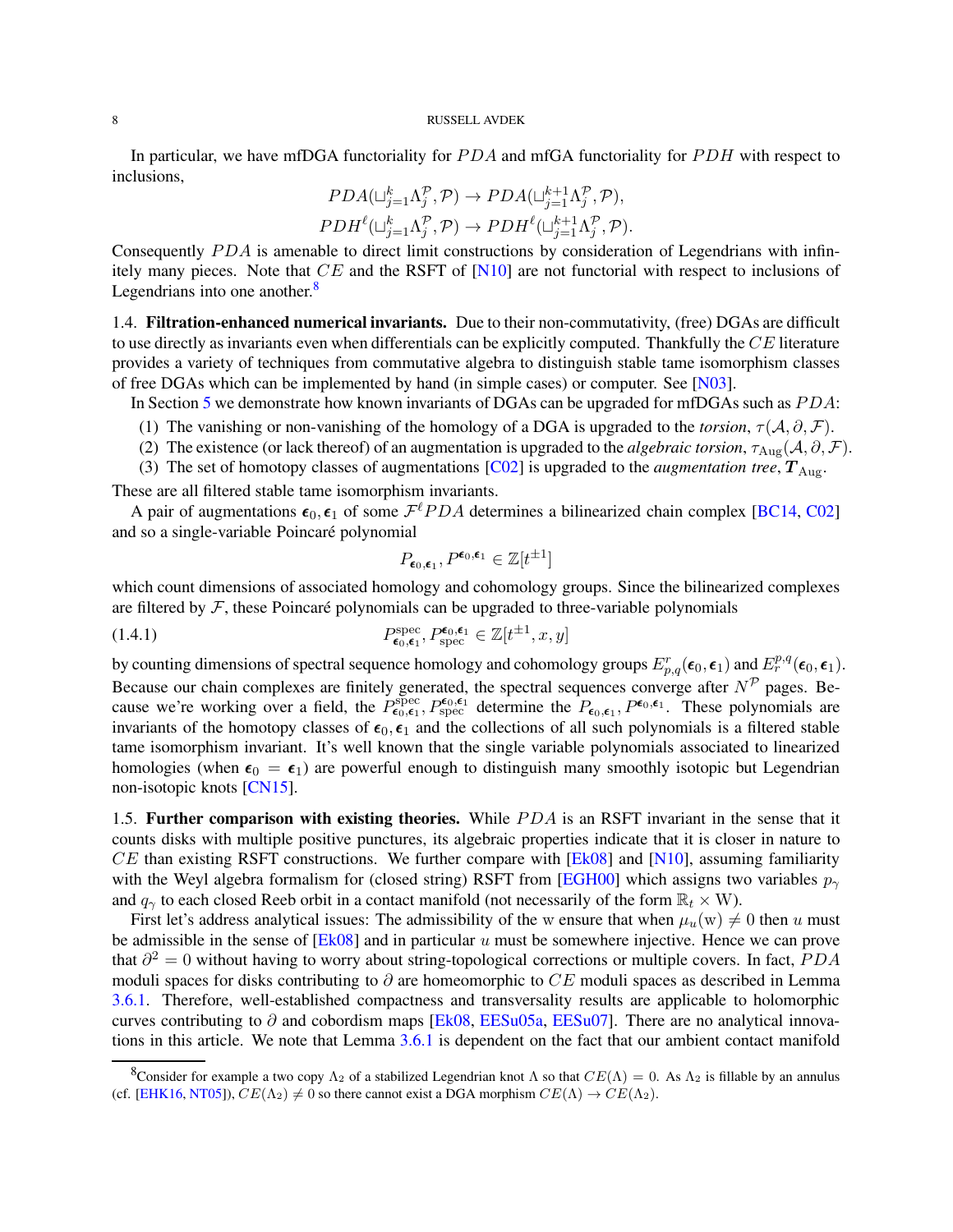<span id="page-8-2"></span>is a contactization of an exact symplectic manifold and that the analysis in [\[Ek08\]](#page-55-7) is carried out in a more general geometric framework.

As previously mentioned,  $PDA$  counts the same holomorphic disks used to define the RSFT of [\[Ek08\]](#page-55-7) which we will call  $RSFT_E$ . The chain level generators of  $RSFT_E$  are "formal disks" whose boundaries are sequences of positive and negative chords spanning a vector space we'll call  $V_E$ . Modulo our reorganization of homotopy classes of maps using group ring coefficients, the generators of  $V_E$  correspond to the *boundary words* of Section [3](#page-13-0) which are considered equivalent via cyclic rotation both here and in [\[Ek08\]](#page-55-7).

The generators of  $V_E$  with only positive chords corresponds to our quotient  $V^{\text{cyc}}$  of V [\[Ek08,](#page-55-7) Section 2.1]. Cyclic rotations aside, this roughly parallels the way in which the closed string RSFT of [\[Hut13,](#page-55-8) [MZ20,](#page-55-5) [Si19\]](#page-55-9) uses only the q-variables of the RSFT of [\[EGH00\]](#page-55-3) to generate its underlying algebra. The RSFT of [\[N10\]](#page-55-10), which we'll call  $RSFT_N$ , also uses both p and q variables – one for each chord.

The algebraic formalisms of  $RSFT_E$  and  $RSFT_N$  are such that differentials are not action decreasing and so the differential of a single generator may contain infinitely many summands. Like  $CE$ , closed string contact homology [\[BH15,](#page-54-14) [Pa19\]](#page-55-21), or the RSFT of [\[Hut13,](#page-55-8) [MZ20,](#page-55-5) [Si19\]](#page-55-9), the PDA differential is action decreasing so that only finite numbers of holomorphic disks are counted. Therefore there is no need for (Novikov or *p*-adic) completion to define  $PDA$ .<sup>[9](#page-8-0)</sup>

On the subject of commutativity: Like  $RSFT_N$ , PDA is non-commutative whereas  $RSFT_E$  is an abelian object. Because  $PDA$  is non-commutative and finitely generated, the constructions of bilinearized (co)homology theories and augmentation categories of [\[BC14,](#page-54-3) [CEKSW11\]](#page-54-4) can be applied directly without modification.[10](#page-8-1)

The linearized cohomology for  $PDA<sup>cyc</sup>$  (associated to a single augmentation) recovers the Lagrangian invariants of [\[Ek08\]](#page-55-7) as follows: Suppose that  $\epsilon_L$  is an augmentation of  $PDA<sup>cyc</sup>$  determined by an exact, partitioned Lagrangian filling  $(L, \mathcal{P})$ . Equip  $V^{\text{cyc}}$  with an ascending filtration  $\mathcal{F}^{\ell}_{op}$ , where the  $\mathcal{F}^{\ell}_{op}V^{\text{cyc}}$  are additively generated by words of word length  $\geq \ell$ . Then the linearized cohomology differential

$$
d_{\pmb{\epsilon}_L}: V_*^{\mathrm{cyc}} \to V_{*+1}^{\mathrm{cyc}}
$$

preserves the ascending filtration, yielding a filtered abelian cochain complex and spectral sequence cohomology groups

$$
E_r^{p,q}(V^{\text{cyc}}, d_{\pmb{\epsilon}_L}) = RSFT_E.
$$

Indeed ( $V^{\text{cyc}}, d_{\epsilon_L}$ ) is by definition the filtered complex of [\[Ek08\]](#page-55-7) determined by  $(L, \mathcal{P})$ .

To our knowledge, the constructions of bilinearized theories and augmentation categories of a free DGA over a finite field (such as  $\mathbb{F} = \mathbb{Z}/2\mathbb{Z}$ ) depend essentially on non-commutativity, which is a feature of PDA. Linearization with chain level  $A_{\infty}$  Fukaya-Massey product structures associated to a single augmentation are still available when working with a commutative free DGA such as  $PDA<sup>cyc</sup>$  and the second  $A<sub>∞</sub>$  relation states that the "two-input, one-output" operation descends to cohomology. Hence the  $RSFT<sub>E</sub>$  of a partitioned Lagrangian filling is naturally equipped with a pair-of-pants product (after a grading shift so that the product has degree 0), making it a multiplicative spectral sequence.

1.6. Organization of this article. Section [2](#page-9-0) outlines the geometric structures of this article, establishes notation, and defines gradings on the generators of  $PDA$ . In Section [3](#page-13-0) we describe the  $\mu$  operators in detail and describe moduli spaces of holomorphic disks required to define differentials and cobordism maps for PDA. In Section [4](#page-21-0) we define these differentials and cobordism maps and then outline some basic algebraic structures of  $PDA$ . Essential properties of abstract mfDGAs – including the definition of filtered stable tame

<span id="page-8-0"></span><sup>&</sup>lt;sup>9</sup>Note that for  $RSFT_E$  holomorphic disks are counted cohomologically (with "inputs" being negative chords and "outputs" being positive chords) so that differentials are not action decreasing and Novikov completion is employed.

<span id="page-8-1"></span><sup>&</sup>lt;sup>10</sup>We do not address possible analogues of the Aug<sub>+</sub> category of [\[NRSSZ20\]](#page-55-15) for *PDA* in this article. Currently Aug<sub>+</sub> is only defined for CE with 1-dimensional Legendrians.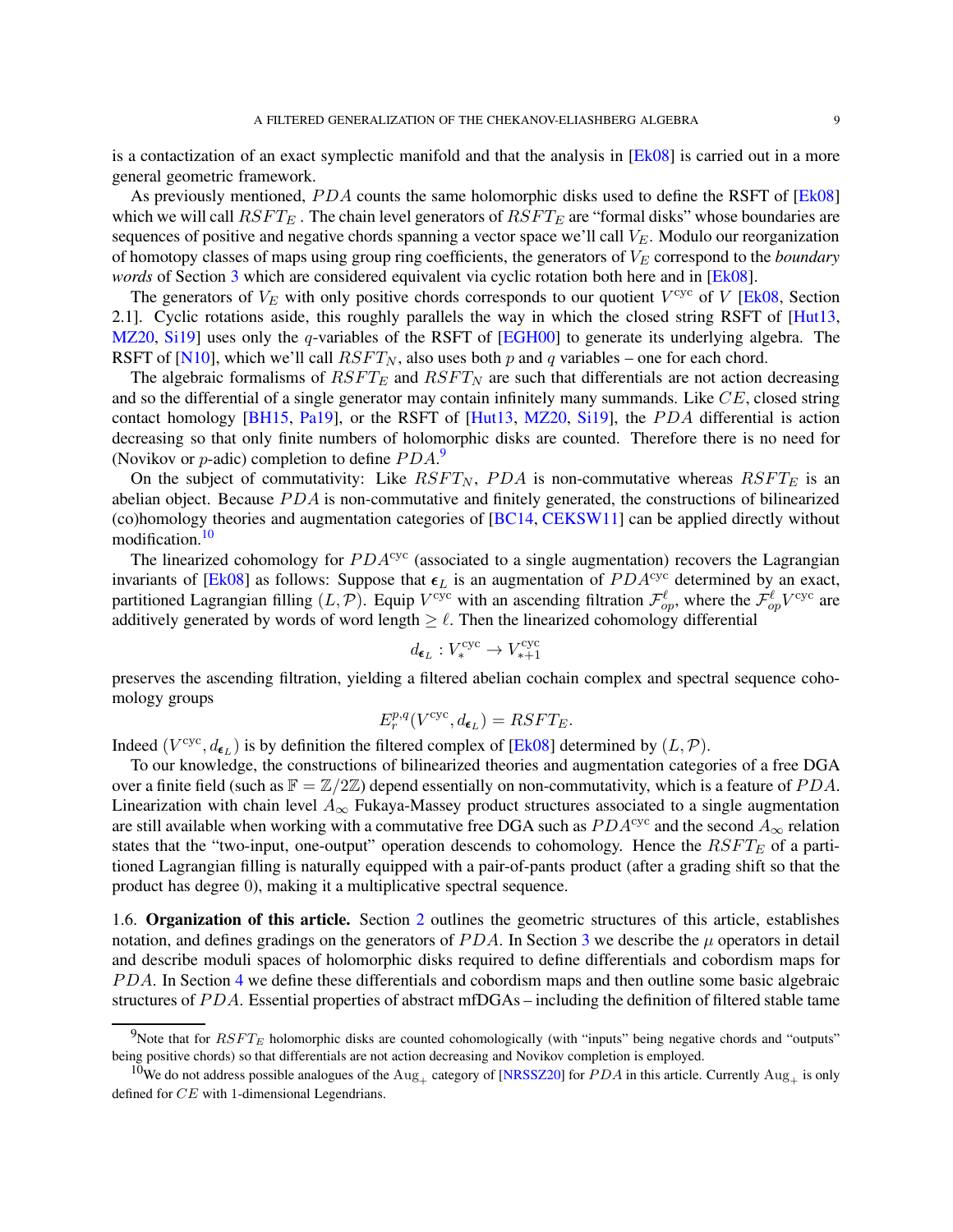<span id="page-9-2"></span>isomorphism – are covered in Section [5.](#page-23-0) Section [6](#page-33-0) covers elementary computations including generalities for working with links in  $(\mathbb{R}^3, \xi_{std})$ . Finally, invariance proofs appear in Appendix [A.](#page-42-0)

1.7. Acknowledgments. We thank Georgios Dimitroglou Rizell and Lenhard Ng for interesting discussions and their guidance. We also thank Luís Diogo, Roman Golovko, and Noémie Legout for providing feedback on early drafts of this article as well as Joshua Sabloff for sharing Python code with us.

## 2. GEOMETRIC SETUP, CHORDS, AND GRADINGS

<span id="page-9-0"></span>Here we describe the geometric objects of interest in this article. Most of the material here is standard, following [\[EESu07\]](#page-55-18). However, we'll want to pay special attention to labelings and partitions of components of Legendrian and Lagrangians as described in the introduction and in [\[Ek08\]](#page-55-7).

<span id="page-9-1"></span>2.1. **Ambient geometric setup.** Contact manifolds will be written  $(M, \xi)$ . The dimension of M will always be  $(2n - 1)$ -dimensional and we assume M is equipped with a contact form  $\alpha$ . We say that  $(M, \xi)$  is a *contactization* if

$$
M = \mathbb{R}_t \times \mathbf{W}, \quad \alpha = dt + \lambda
$$

for  $\beta \in \Omega^1(W)$  a *Liouville form*, meaning that  $d\beta$  is symplectic on W. This implies that the Reeb vector field is  $\partial_t$ . Denote by  $J_W$  a complex structure in P which is compatible with  $d\beta$  in the sense that  $d\beta(J_W*, *)$ is a  $J_W$ -invariant Riemannian metric on W.

**Assumptions 2.1.1.** *Contact manifolds in this paper will always be contactizations. We require that*  $(W, \beta, J_W)$ *has* finite geometry at infinity *in the sense of* [\[EESu07,](#page-55-18) Definition 2.1] *and has vanishing first Chern class,*  $c_1(TP) = 0 \in H^2(W, \mathbb{Z}).$ 

**Remark 2.1.2.** As in [\[EESu07,](#page-55-18) Remark 1.4], the  $c_1 = 0$  hypothesis could be removed at the expense of *complicating our exposition. The*  $c_1 = 0$  *condition is satisfied in the most studied cases of* 1-jet *spaces of oriented manifolds* [\[C02,](#page-54-1) [EESu05a,](#page-55-17) [N14\]](#page-55-2)*.*

The symplectization of  $M$  is

$$
\mathbb{R}_s \times M \simeq \mathbb{C}_{s,t} \times W
$$

which is equipped with the symplectic potential  $e^s \alpha$ . Except when we are defining cobordism maps, symplectizations are always equipped with almost complex structures  $J$  determined by  $J_W$  via the equations

$$
J\partial_s = \partial_t, \quad J|_{TW} = J_W.
$$

With this choice, both of the projections onto the factors of  $\mathbb{C}_{s,t} \times W$  are holomorphic.

2.2. Legendrians and Lagrangian cobordisms. Let  $\Lambda^{\pm}$  be Legendrians in  $(M,\xi)$ .

Definition 2.2.1. *An* exact Lagrangian cobordism

$$
L:\Lambda^+\to\Lambda^-
$$

*is a submanifold*  $L \subset \mathbb{R}^s \times M$  *such that there exists some*  $C \gg 0$  *satisfying the following conditions hold: (1)* L is a collar of the  $\Lambda^{\pm}$  outside of  $[-C, C] \times M$ :

$$
((-\infty, -C] \times M) \cap L = (-\infty, -C] \times \Lambda^{-} = L^{-},
$$
  

$$
([C, \infty) \times M) \cap L = [C, \infty) \times \Lambda^{+} = L^{+}.
$$

*(2) There exists*  $f \in C^{\infty}(L)$  *such that*  $e^{s} \alpha |_{TL} = df$  *and there are constants*  $f^{\pm}$  *such that*  $f|_{L^{\pm}} = f^{\pm}$ *.* 

See [\[Ch15\]](#page-54-15) regarding the second condition. Various types of cobordisms have special importance:

- (1) L is an *exact Lagrangian filling* if  $\Lambda^{-} = \emptyset$ .
- (2) L is a *concordance* if it is homeomorphic to  $\mathbb{R}_s \times \Lambda^+$ .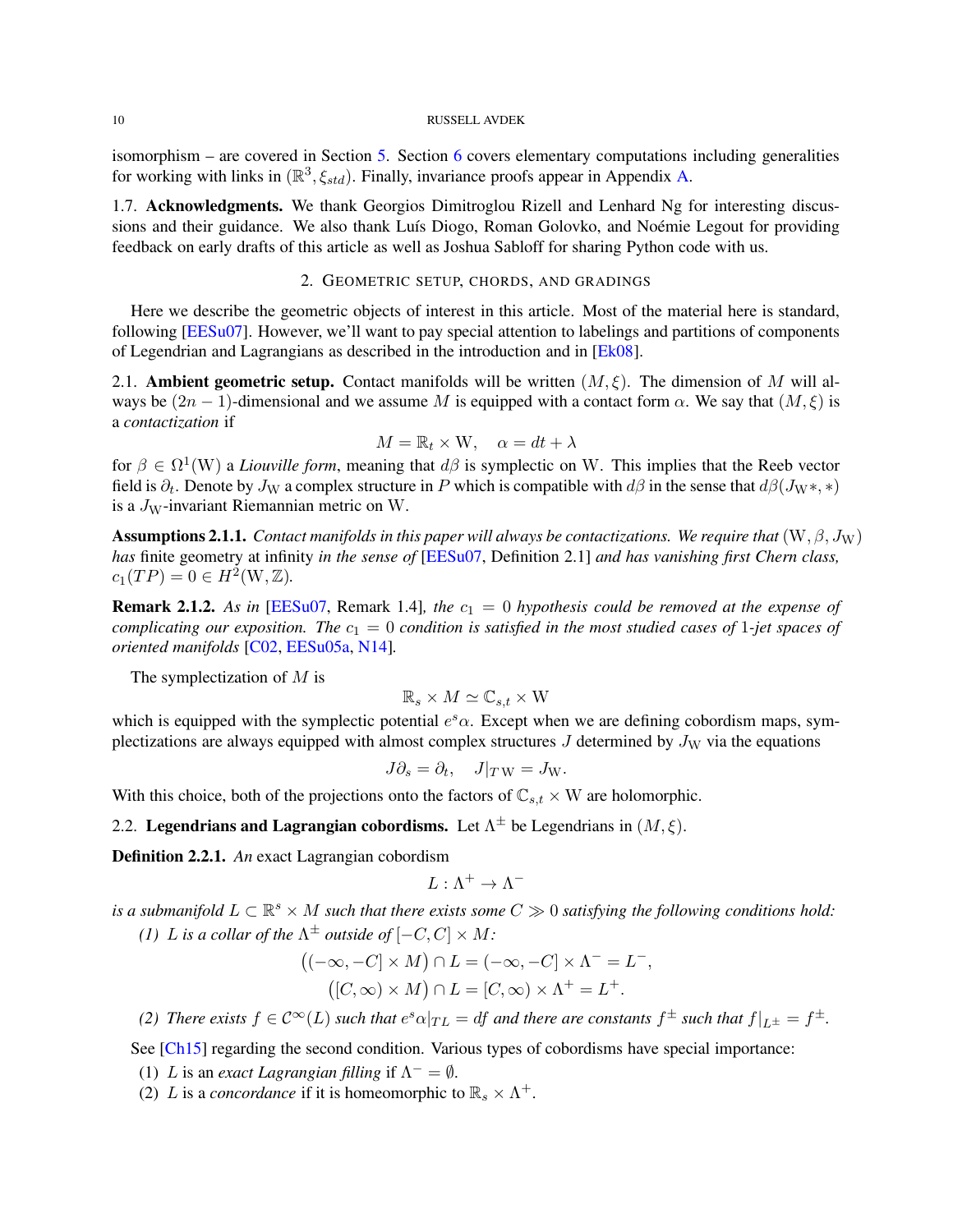<span id="page-10-1"></span>(3) L is a *homology cobordism* if the morphisms

$$
H_0(\Lambda^{\pm}) \to H_0(L), \quad H_1(\Lambda^{\pm}) \to H_1(L)
$$

induced by the inclusions are isomorphisms.

When  $n = \dim L = 2$ , concordance and homology cobordism are equivalent notions. The most important example of a concordance is the *Lagrangian cylinder*

$$
L_\Lambda=\mathbb{R}_s\times\Lambda
$$

associated to a Legendrian Λ. The trace of a Legendrian isotopy sweeps out a Lagrangian concordance as described in [\[EHK16,](#page-55-19) Section 6.1].

Assumptions 2.2.2. *Henceforth we assume that Legendrians and Lagrangians are equipped with partitions* P *as described in Theorem [1.0.1.](#page-1-2) Legendrians and Lagrangians are also equipped with orientations so that the orientation*  $\mathfrak{o}(L)$  *of*  $L:\Lambda^+\to\Lambda^-$  *induces orientations on the*  $\Lambda^{\pm}$  *for which*  $\mathfrak{o}(L)=\partial_s\wedge\mathfrak{o}(\Lambda^{\pm})$  *over collared ends.*

<span id="page-10-0"></span>2.3. Chords and words of chords. The chords of  $\Lambda$  will be denoted by  $\kappa$  with actions

$$
\mathfrak{E}(\kappa)=\int_{\kappa}\alpha>0.
$$

so that  $\kappa$  is naturally parameterized by [0,  $\mathfrak{E}_{\alpha}(\kappa)$ ]. For a chord  $\kappa$ , we'll write the initial and terminal points of  $\kappa$  as  $q^-(\kappa)$  and  $q^+(\kappa)$  respectively with  $q^{\pm}(\kappa) \in \Lambda$ .

The chords of  $\Lambda$  are in one-to-one correspondence with double points of  $\pi_{\rm W}\Lambda$  where  $\pi_{\rm W}$  is the *Lagrangian projection*,

$$
\pi_W : \mathbb{R}_t \times W \to W
$$

For each  $\kappa$ ,  $\pi_W(\kappa)$  is the associated double point. For such a  $\kappa$ , we have Lagrangian subspaces  $\pi_WT_{q^{\pm}(\kappa)}\Lambda \subset$  $T_{\pi_{\mathbf{W}}(\kappa)}$  W. We say that  $\Lambda$  is *non-degenerate* if these subspaces are transverse in  $T_{\pi_{\mathbf{W}}(\kappa)}$  W.

The following technical definition helps us when studying moduli spaces of holomorphic curves. See example [\[DR16,](#page-54-16) [EESu05a,](#page-55-17) [EESu07\]](#page-55-18): The pair  $(\Lambda, J_W)$  is *admissible* if for each  $\kappa$  there is a neighborhood  $U(\kappa) \subset W$  about  $\pi_W(\kappa) \in W$  within which  $J_W$  is integrable and  $\pi_W \Lambda$  is real-analytic.

**Assumptions 2.3.1.** *Legendrians are non-degenerate and*  $(\Lambda, J_W)$  *is admissible unless otherwise indicated.* 

We have two ways of partitioning the the chords of  $\Lambda$ :

$$
K = \bigsqcup_{1 \le j^-, j^+ \le N} K_{j^-, j^+} \quad K_{j^-, j^+} = \{ \kappa : q^{\pm}(\kappa) \in \Lambda_{j^{\pm}} \},
$$
  

$$
K = \bigsqcup_{1 \le j^-, j^+ \le N_{\mathcal{P}}} K_{j, j^{'}}^{\mathcal{P}}, \quad K_{j^-, j^+}^{\mathcal{P}} = \{ \kappa : q^{\pm}(\kappa) \in \Lambda_{j^{\pm}}^{\mathcal{P}} \}
$$

Recall the the notions of *pure*, *mixed*, P *pure*, and P *mixed*, *cyclic words of chords*, and *admissible cyclic words of chords* from the introduction. We'll take the following notational shortcut moving forward:

Notation 2.3.2. *Henceforth, a* word *will always refer to an admissible* P *cyclic word of chords.*

For a word  $w = (\kappa_1, \ldots, \kappa_\ell)$  the action is defined

$$
\mathfrak{E}(\mathbf{w}) = \sum_{i=1}^{\ell} \mathfrak{E}(\kappa_i).
$$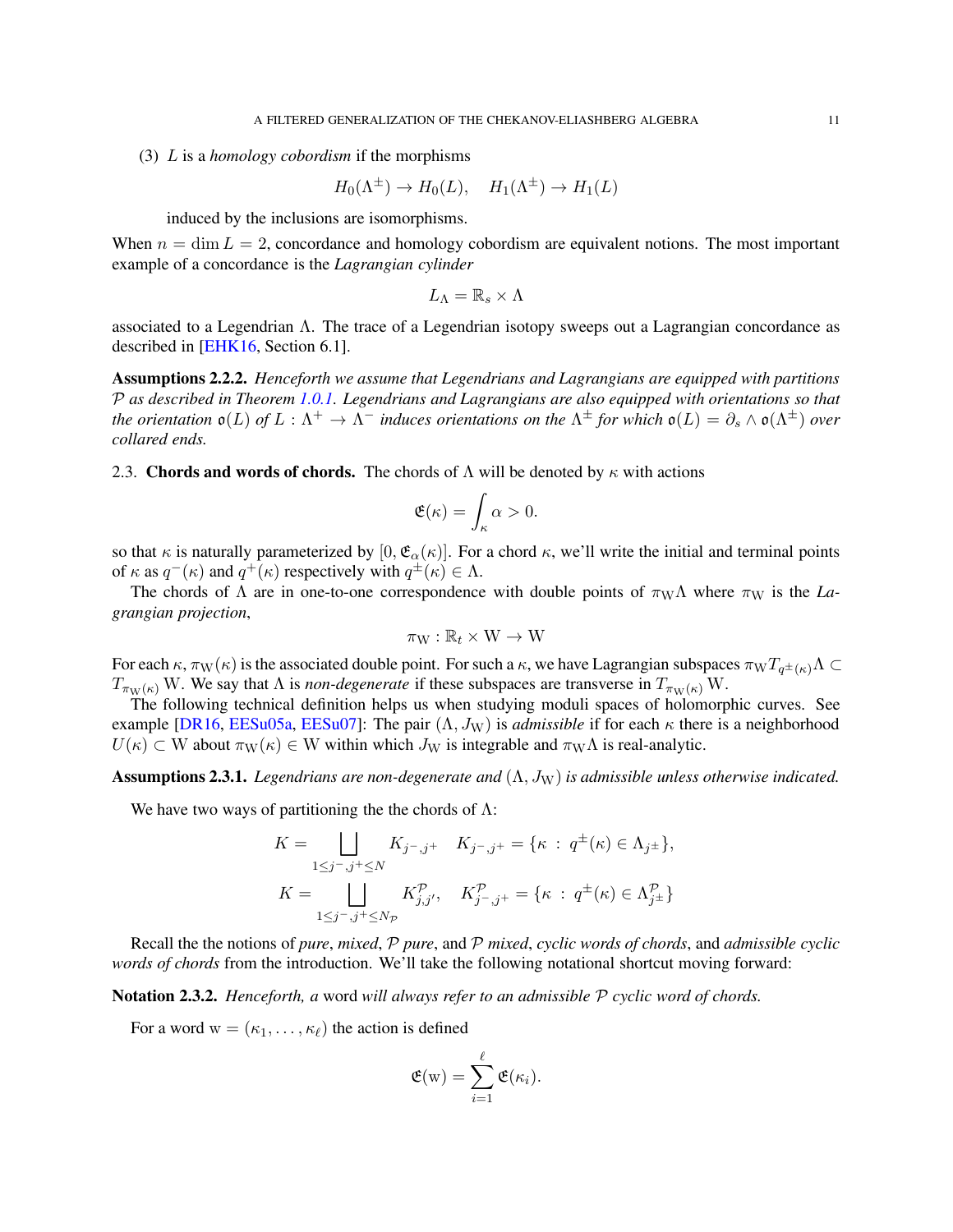<span id="page-11-2"></span><span id="page-11-0"></span>2.4. Maslov classes and gradings. The words w are going to generate our algebra  $PDA$  so we're going to have to assign them gradings. The story here is analogous to that of Legendrian contact homology:

- (1)  $\mathbb{Z}/2\mathbb{Z}$  gradings are available for any choice of coefficient system.
- (2) Suppose the  $\Lambda_j^{\mathcal{P}}$  are each connected and  $2\rho \in \mathbb{Z}$  is divisibility of the the Maslov class of  $\Lambda$  to be defined momentarily. Then we will get  $\mathbb{Z}/2\rho\mathbb{Z}$  gradings when using  $\mathbb F$  coefficients.
- (3) When the  $\Lambda_j^{\mathcal{P}}$  are each connected,  $\mathbb{F}[H_1(\Lambda,\mathbb{Z})]$  coefficients yield  $\mathbb Z$  gradings.
- (4) When the  $\Lambda_j^{\mathcal{P}}$  are not connected, we can still get  $\mathbb{Z}/2\rho\mathbb{Z}$  gradings with  $\mathbb F$  coefficients or  $\mathbb Z$  gradings with  $\mathbb{F}[H_1(\Lambda,\mathbb{Z})]$  coefficients with additional choices of framing data.

Again, matters are simplified by the assumption  $c_1(T W) = 0$ .

In what follows, we will assign Maslov numbers and  $PDA$  gradings to words w. To do so, we will need to work through path and framing constructions, which are standard in relative SFT.

2.4.1. *Special paths.* Choose a basepoint  $q(\Lambda_i)$  in each component  $\Lambda_i$  of  $\Lambda$  which we assume is not a  $q^{\pm}(\kappa)$ . If some  $\Lambda_j^{\mathcal{P}}$  is disconnected, for each pair of connected components  $\Lambda_{i_1}, \Lambda_{i_2} \subset \Lambda_j^{\mathcal{P}}$  choose an unoriented path  $\gamma[i_1, i_2] = \gamma[i_2, i_1] \subset M$  connecting  $q(\Lambda_{i_1})$  to  $q(\Lambda_{i_2})$  whose interior lies in  $M \setminus \Lambda$ . This determines oriented paths  $\gamma(i_1, i_2)$  and  $\gamma(i_2, i_1)$  from  $q(\Lambda_i)$  to  $q(\Lambda_2)$  and vice-versa, respectively, whose images agree with  $\gamma[i_1, i_2]$ . We call the  $\gamma(i, i')$  *connecting paths.* 

**Remark 2.4.1.** To simplify matters, the reader may want to work under the assumption that the  $\Lambda_j^{\mathcal{P}}$  are *connected in which case the connecting paths may be ignored.*

Let  $\kappa \in K$ . Choose a path  $\eta^+(\kappa)$  in  $\Lambda$  starting at  $q^+(\kappa)$  and ending at the basepoint of  $\Lambda$  belonging to the same connected component of  $\Lambda$  as  $q^+(\kappa)$ . Similarly choose a path  $\eta^-(\kappa)$  in  $\Lambda$  which starts at a basepoint and ends at  $q^-(\kappa)$ . We call the  $\eta^{\pm}(\kappa)$  *preferred base paths*.

Let  $\kappa_{i_1}, \kappa_{i_2}$  be a P composable pair of chords with  $\kappa_{i_1} \in K_{j_1,j}$  and  $\kappa_{i_2} \in K_{j_1,j_2}$  for some index j. The *preferred capping path for*  $\kappa_{i_1}, \kappa_{i_2}$  is the oriented path

<span id="page-11-1"></span>
$$
\eta(i_1, i_2) : [0, 1] \to M
$$

which begins at  $q^+(\kappa_{i_1})$ , travels to the basepoint  $q(\Lambda_j)$  via  $\eta^+(\kappa_{i_1})$ , traverses a connecting path if necessary, and ends at  $q^{-}(\Lambda_{i_2})$  by traveling along  $\eta^{-}(\kappa_{i_2})$ .

Given a word  $w = (\kappa_{i_1} \ldots \kappa_{i_\ell})$  we say that  $(\eta(i_1, i_2), \ldots, \eta(i_\ell, i_1))$  is the *preferred capping path* for w and denote it by  $\eta(w)$ . The chords and preferred capping paths can then be concatented to give a closed loop  $\gamma(w)$  in M,

(2.4.1) 
$$
\gamma(w) = \eta(i_1, i_2) \# \kappa_2 \# \dots \# \eta(i_\ell, i_1) \# \kappa_1.
$$

When  $L : \Lambda^+ \to \Lambda^-$  is a homology cobordism with connected components  $L_i$  we also choose paths  $\eta_i$ connecting the basepoint of  $\Lambda_i^-$  to the basepoint of  $\Lambda_i^+$ . When L is more specifically a  $L_\Lambda$  we assume that concordance paths are of the form  $\mathbb{R}_s \times \{q(\Lambda_i)\}.$ 

2.4.2. *Clockwise rotations and*  $\mathbb{Z}/2\mathbb{Z}$  *gradings.* Let  $V_0^+, V_1^+$  be an ordered pair of transverse Lagrangian subspaces of  $\mathbb{C}^{n-1}$ . We write  $V_k$ ,  $k = 0, 1$  for the  $V_k^+$  with their orientations forgotten. Following [\[EESu05b,](#page-55-11) Section 3.1.2], we say that a Hermitian coordinate system  $z = x + Jy$  on  $\mathbb{C}^{n-1}$  is a *canonical coordinate system* for the pair  $V_0^+$ ,  $V_1^+$  if  $V_0^+ = \mathbb{R}_x^{n-1}$  (equipped with the orientation determined by a standard basis) and

(2.4.2) 
$$
V_1 = e^{J\vec{\theta}} V_0 = \text{Diag}(e^{J\theta_1}, \dots, e^{J\theta_n}) V_0, \quad \theta_k \in (-\pi, 0).
$$

We emphasize that the  $\theta_k$  are negative.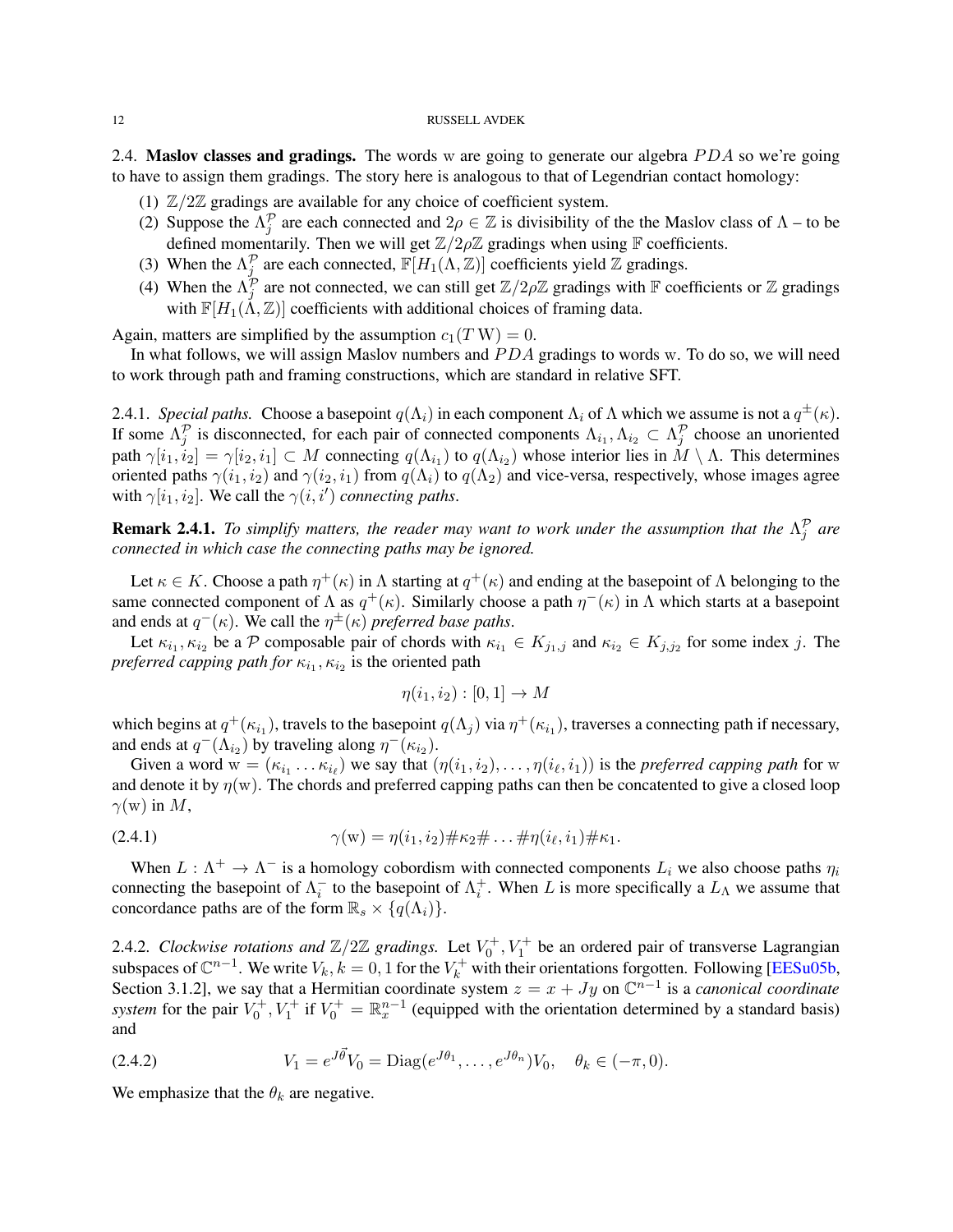<span id="page-12-0"></span>The preceding data is sufficient to define  $\mathbb{Z}/2\mathbb{Z}$  Maslov numbers and gradings to all words (without the assumption that the  $\Lambda_j^{\mathcal{P}}$  are connected). Assume that at each  $\kappa_i$  we have chosen canonical coordinate systems on  $T_{\pi_{\mathrm{W}}(\kappa_i)}$  W.

**Definition 2.4.2.** *Define*  $\sigma(V_0^+, V_1^+) \in \{0, 1\}$  *by* 

$$
e^{J\vec{\theta}}V_0^+ = (-1)^{\sigma(V_0^+,V_1^+)}V_1^+
$$

*as oriented spaces. For a chord* κ *define*

$$
\sigma(\kappa) = \sigma(\pi_{\mathbf{W}} T_{q^-(\kappa)} \Lambda, \pi_{\mathbf{W}} T_{q^+(\kappa)} \Lambda)
$$

*using the aforementioned canonical coordinate systems. For a word*  $w = (\kappa_1 \cdots \kappa_\ell)$ , *define* 

$$
\text{Mas}_2(\mathbf{w}) = \sum_i \sigma(\kappa_i) \in \mathbb{Z}/2\mathbb{Z},
$$
  

$$
|\mathbf{w}|_2 = n - 3 + \ell + \text{Mas}_2(\mathbf{w}) \in \mathbb{Z}/2\mathbb{Z}.
$$

2.4.3. Z *gradings*. Now we upgrade the  $\mathbb{Z}/2\mathbb{Z}$ -valued gradings,  $|w|_2$ , to Z-valued gradings,  $|w|$ . Write Lag<sub>n−1</sub> for the space of linear Lagrangian subspaces of  $\mathbb{C}^{n-1}$  and  $\text{Lag}_{n-1}^+$  for the double cover of oriented Lagrangian subspaces. Using the  $V_k$ ,  $V_k^+$  and  $\vec{\theta}$  as above, we say that

$$
e^{J\vec{\theta}t}V_0: [0,1]_t \to \text{Lag}_{n-1}
$$

is a *CW rotation from*  $V_0$  *to*  $V_1$ . We can also view *CW* rotations as paths in  $\text{Lag}_{n-1}^+$ . There are naturally defined bundles over M

$$
\mathrm{Lag}_{n-1}^+ \to \mathrm{Lag}_W^+ \to M, \quad \mathrm{Lag}_{n-1} \to \mathrm{Lag}_W \to M
$$

whose fibers at  $(t, q)$  are the Lagrangian Grassmanians of  $T_q$  W.

Applying the identifications

$$
Lag_{n-1}^{+} \simeq \mathrm{U}(n-1)/\mathrm{SO}(n-1), \quad Lag_{n-1} \simeq \mathrm{U}(n-1)/\mathrm{O}(n-1)
$$

the  $\mathbb{C}^*$ -valued determinants det : Lag $_{n-1}^+$   $\to \mathbb{R}/2\pi\mathbb{Z}$  induce isomorphisms on  $H_1$  [\[MS99,](#page-55-22) Section 2.2]. This determines determinant circle bundles  $\text{det}_W$  and  $\text{det}_W^+$  fitting into a diagram

$$
\mathbb{R}/2\pi\mathbb{Z} \longrightarrow \text{det}_{W}^{+} \longrightarrow W
$$
  

$$
\downarrow \qquad \qquad \downarrow \qquad \qquad \downarrow \text{Id}
$$
  

$$
\mathbb{R}/\pi\mathbb{Z} \longrightarrow \text{det}_{W} \longrightarrow W
$$

where each row is a "fiber, total space, base space" diagram and the vertical arrows forget orientations of Lagrangian subspaces. Because  $c_1(T W) = 0$ , these determinant circle bundles admit trivializations over all of W and we'll assume that such trivializations are fixed.

The (oriented) Lagrangian Gauss map  $(G^+)$  G is the section of  $(\text{Lag}_W^+)$  Lag<sub>W</sub> over  $\Lambda$  which assigns to each  $q \in \Lambda$  its (oriented) tangent space. Extend G over each  $\kappa$  by a CW rotation. This extension is unique up to boundary-relative homotopy. Choose an extension of  $G^+$  over the connecting paths  $\gamma[i, i']$ .

Consider a loop in the union of  $\Lambda$  with the chords and connecting paths,

$$
\gamma : \mathbb{R}/\mathbb{Z} \to \Lambda \cup K \cup (\cup \gamma[i, i'])
$$

.

Then det  $G\gamma$  is a map from  $\mathbb{R}/\mathbb{Z}$  to  $\mathbb{R}/\pi\mathbb{Z}$ . We define

$$
Mas(\gamma) \in \mathbb{Z}
$$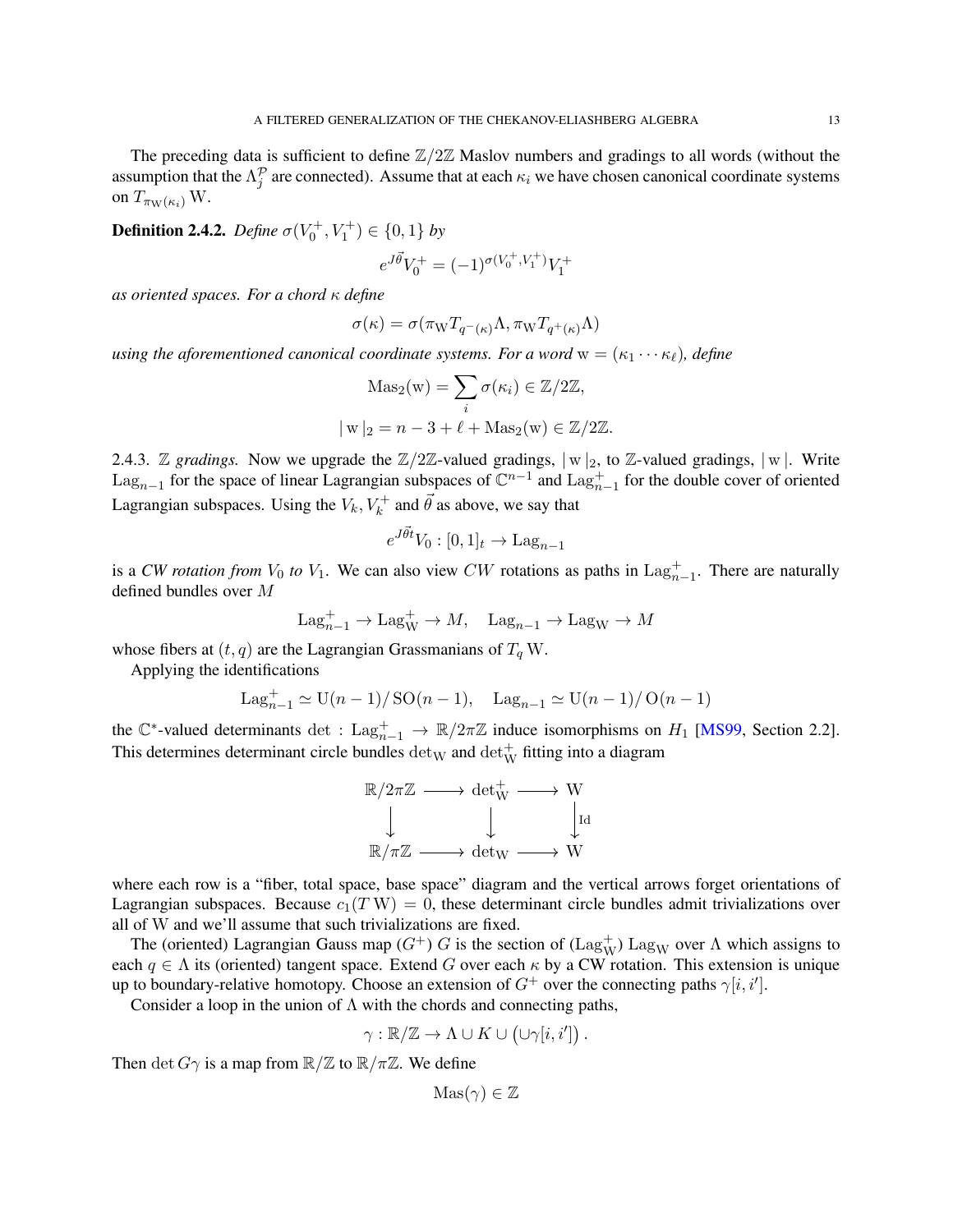<span id="page-13-3"></span>to be the degree of this map. If  $\text{im}(\gamma) \subset \Lambda$ , then we can factor through  $G^+$  as

$$
\deg \det G\gamma = 2\deg \det^+ G^+\gamma
$$

so Mas( $\gamma$ )  $\in$  2Z. The result will depends on  $[\gamma] \in H_1(\Lambda, \mathbb{Z})$  and vanishes on torsion elements.

**Definition 2.4.3.** *The map* Mas :  $H_1(\Lambda, \mathbb{Z}) \to \mathbb{Z}$  *is the Maslov homomorphism and*  $\rho = \rho(\Lambda)$  *is defined*  $\lim(Mas) = 2\rho\mathbb{Z} \subset \mathbb{Z}$ *. For elements*  $h \in H_1(\Lambda, \mathbb{Z})$  *we define*  $\mathbb{Z}$  *gradings* 

$$
|h| = \text{Mas}(h).
$$

*For a word* w *of length* ℓ*, define* Z*-valued Maslov numbers and gradings*

<span id="page-13-1"></span>
$$
Mas(w) = Mas(\gamma(w)), \quad |w| = n - 3 + \ell + Mas(w)
$$

*where*  $\gamma(w)$  *is as defined in Equation* [\(2.4.1\)](#page-11-1)*.* 

The following lemma is evident from tracking the orientation changes of  $T\Lambda$  as  $\gamma(w)$  traverses chords, where *CW* rotations are applied.

**Lemma 2.4.4.** Mas(w) mod  $_2 = \text{Mas}_2(w)$ .

A few more details on Maslov homomorphisms: Suppose that  $L : \Lambda^+ \to \Lambda^-$  is a homology cobordism. Since the  $i_{\pm}: H_1(\Lambda^{\pm}) \to H_1(L)$  are isomorphisms, so is the composition

(2.4.3) 
$$
(i_{-})^{-1}i_{+}:H_{1}(\Lambda^{+})\to H_{1}(\Lambda^{-}).
$$

<span id="page-13-2"></span>**Lemma 2.4.5.** *For*  $h \in H_1(\Lambda^+)$ ,  $\text{Mas}(h) = \text{Mas}((i_-)^{-1}i_+h)$ *.* 

*Proof.* Consider the Lagrangian Grassmannian bundles  $\text{Lag}_{\text{C} \times \text{W}} \to \mathbb{C} \times \text{W}$  over the symplectization with Gauss map section  $G: L \to \text{Lag}_{\text{C} \times \text{W}}$  using which we may define and compute Mas :  $H_1(L) \to \mathbb{Z}$ .

Along  $[C, \infty) \times \Lambda^+$  and  $(-\infty, -C] \times \Lambda^-$ , the Gauss map is  $\widetilde{G} = \mathbb{R}_s \oplus G$ . Therefore  $\widetilde{G}$  over the collars of the  $\Lambda^{\pm}$  computes  $\text{Mas}^{\pm}: H_1(\Lambda^{\pm}, \mathbb{Z}) \to \mathbb{Z}$  and  $\text{Mas}^{\pm}(h) = \text{Mas}(i_{\pm}h)$  for  $h \in H_1(\Lambda^{\pm})$  by the additivity of Mas under direct sum [\[MS99\]](#page-55-22). This is a restatement of what we wanted to prove.  $\Box$ 

<span id="page-13-0"></span>In the case dim  $\Lambda = 1$ , this is one of Chaintraine's results [\[Ch10\]](#page-54-17) on preservation of classical invariants (tb,rot) of Legendrian knots under Lagrangian concordance.

### 3. BOUNDARY WORDS AND THEIR MODULI SPACES

In this section we further develop the language of planar diagrams and inscriptions described in the introduction. We will also incorporate  $H_1(\Lambda)$  and  $H_1(L)$  data into the story described there. Then the moduli spaces relevant to  $PDA$  are described. To simplify matters, readers may want to ignore  $H_1$  data upon a first reading.

Throughout  $(L, \mathcal{P}) : (\Lambda^+, \mathcal{P}^+) \to (\Lambda^-, \mathcal{P}^-)$  will be an exact Lagrangian cobordism with a partition P of its connected components inducing partitions  $\mathcal{P}^{\pm}$  of its ends. We assume that connecting paths and preferred capping paths have been chosen for all pairs of  $\mathcal{P}^\pm$  composable chords on the  $\Lambda^\pm$ . Recall that we use  $L_{\Lambda^{\pm}}$  to denote Lagrangian cylinders over the  $\Lambda^{\pm}$ .

As described in the introduction, we have vector spaces  $V = V(\Lambda)$  spanned by the admissible P cyclic words associated to a  $(\Lambda, \mathcal{P})$ . We say that

$$
\mathcal{T}(V), \quad \mathbb{F}[H_1(\Lambda)] \otimes \mathcal{T}(V)
$$

are the PDA algebras for  $\Lambda$  with F and  $\mathbb{F}[H_1(\Lambda)]$  coefficients, respectively. Either will denoted by  $\mathcal{A} =$  $\mathcal{A}(\Lambda)$ . When working with homology cobordisms, we implicitly identify the  $\mathbb{F}[H_1(\Lambda^{\pm})]$  using Equation  $(2.4.3).$  $(2.4.3).$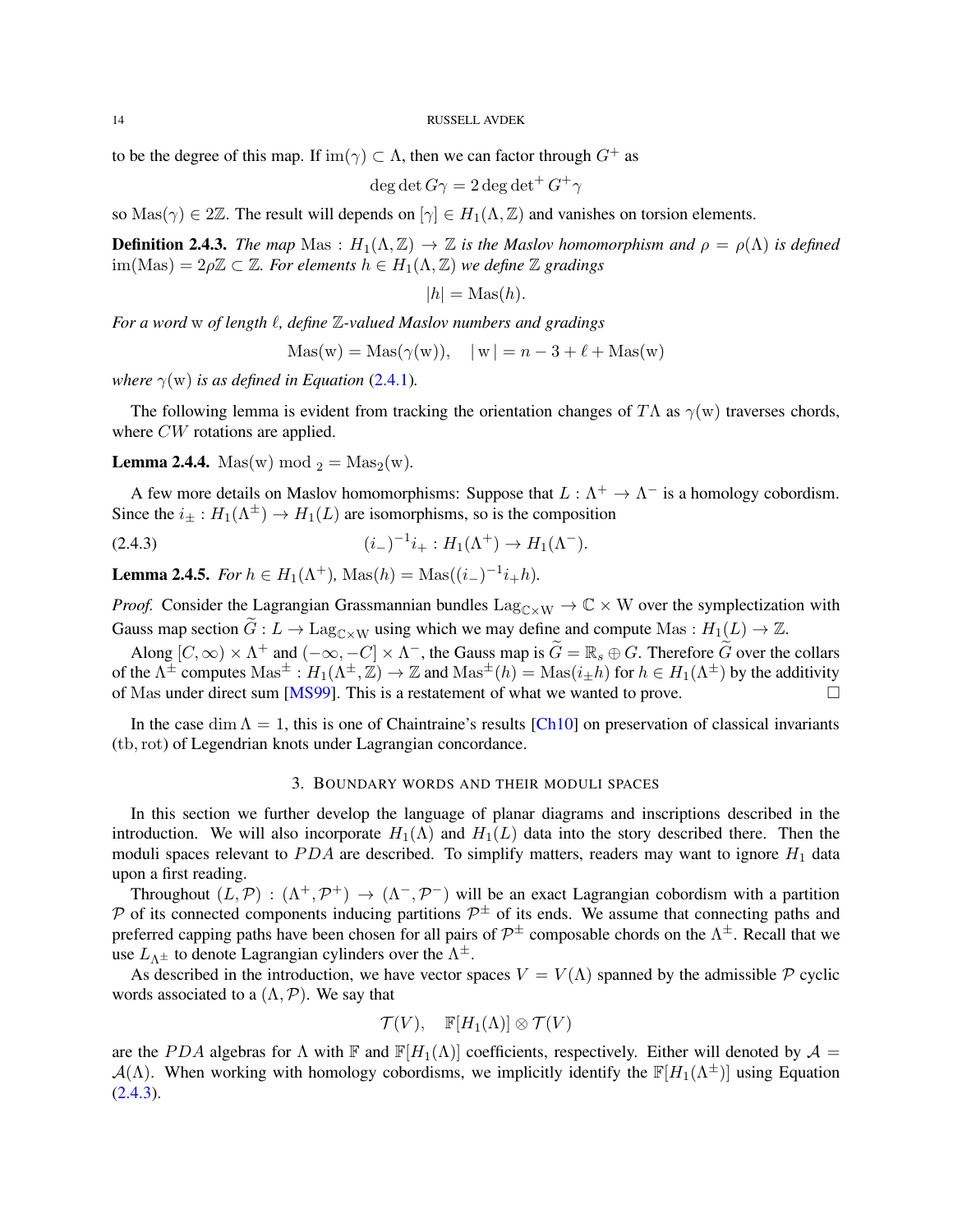### 3.1. **Boundary words and homological decoration.** A  $H_1$  *decorated boundary word for*  $L$  is a sequence

<span id="page-14-1"></span>(3.1.1) 
$$
w^{\partial} = (\kappa_{i_1}^{a_1} \eta_1 \kappa_{i_2}^{a_2} \cdots \kappa_{i_m}^{a_m} \eta_m)
$$

where  $a_i$  is a  $\pm$  sign, each  $\kappa_{i_j}^{\pm}$  is a chord of  $\Lambda^{\pm}$  (with the  $\pm$  signs matching), and each  $\eta_j$  is an endpointrelative homotopy class of paths in L. We require that at least one of the  $a_i$  is positive. The endpoints  $\eta_j$  are constrained as follows: If  $a_j = + (a_j = -)$  then  $\eta_j$  begins at  $q^+(k_{i_j})$  (respectively,  $q^-(k_{i_j})$ ). If  $a_{j+1} = +$  $(a_{j+1} = -)$  then  $\eta_j$  ends at  $q^-(\kappa_{i_j})$  (respectively,  $q^+(\kappa_{i_j})$ ). A *boundary word for* L is obtained by deleting the  $\eta_i$ .

Unlike P cyclic words of chords, we consider two  $w^{\partial}$  to be equivalent if they can be obtained from one another by cyclic rotation. A  $H_1$  decorated boundary word w<sup>∂</sup> has a planar diagram  $\mathcal{PD}(w^{\partial}) \subset \mathbb{C}$ , which is as described in the introduction but with additional decorations of the  $\eta_i$  along the non-dashed boundary arcs.

When  $L = L_{\Lambda}$  is a cylinder over a Legendrian and  $\kappa$  is a chord of  $\Lambda$ , we say that  $(\kappa^+ q^+ \kappa^- q^-)$  is the *trivial strip over*  $\kappa$ , where the  $q^{\pm}$  are constant paths at the ends of  $\kappa$ .

Maslov numbers of boundary words for  $L$  are defined using the notation of the proof of Lemma [2.4.5](#page-13-2) as follows: Let w<sup> $\partial$ </sup> be as in Equation [\(3.1.1\)](#page-14-1). Each  $\eta_i$  is lifted to  $\text{Lag}_{\text{C} \times W}$  by apply the Lagrangian Gauss map and the end of each  $\eta_i$  is joined to the beginning of the next using a CW rotation along a chord. Applying the determinant, we have a map  $\mathbb{R}/\mathbb{Z} \to \mathbb{R}/\pi\mathbb{Z}$  whose degree is

$$
Mas(w^{\partial}) \in \mathbb{Z}.
$$

We then define the *index of a boundary word* as

$$
ind(w^{\partial}) = n - 3 + \ell + \text{Mas}(w^{\partial}).
$$

Observe that when all of the  $a_i$  are  $+$  signs and the  $\eta_i$  are preferred capping paths, then w<sup> $\partial$ </sup> corresponds to a generator  $w \in V$  for which

$$
ind(w^{\partial}) = |w|.
$$

<span id="page-14-0"></span>3.2. Operators  $\mu_{\bf w}\partial$ . Let  $V^{\pm}$  be the vector spaces of words associated to the  $\Lambda^{\pm}$  as described in the introduction. We will now formally define the operators sketched in the introduction. To do so we'll need a modified notion of inscription which we'll call *full inscription* requiring consideration of multiple boundary words simultaneously. This is necessary to define cobordism maps and will help us to track markers needed to define ∂.

3.2.1. *Disconnected boundary words and full inscriptions.* We use

$$
\mathbf{w}^{\partial} = \{w_i^{\partial}\}
$$

to denote an unordered, finite collection of boundary words. While we use set notation, there may be repetition of elements in  $\mathbf{w}^\partial$ . The planar diagram  $\mathcal{PD}(\mathbf{w}^\partial)$  is the disjoint union of the  $\mathcal{PD}(\mathbf{w}_i^\partial)$  and an inscription  $PD(w^{\partial}) \subset PD(w)$  is a collection of inscriptions  $PD(w_i^{\partial}) \subset PD(w)$  whose images are disjoint in  $\mathcal{PD}(w)$ .

**Definition 3.2.1.** A full inscription  $\mathcal{PD}(\mathbf{w}^{\partial}) \subset \mathcal{PD}(\mathbf{w})$  *is an inscription for which every*  $\kappa_i \in \mathbf{w}$  appears as *a positive puncture of some*  $w_j^{\partial}$ .

In the case  $L = L_{\Lambda}$ , a word w, and a single  $w^{\partial}$ , an inscription  $\mathcal{PD}(w^{\partial}) \subset \mathcal{PD}(w)$  can uniquely be extended to a full inscription: Add trivial strips over each chord in w which is not a positive chord of  $w^{\partial}$ . Compare Figure [4](#page-15-0) with Figure [3.](#page-5-1)

<span id="page-14-2"></span>**Lemma 3.2.2.** Let w be a word of  $\Lambda^+$  chords. Provided a full inscription  $\mathcal{PD}(\mathbf{w}^{\partial}) \subset \mathcal{PD}(\mathbf{w})$ , the complement  $\mathcal{PD}(w)\setminus \mathcal{PD}(\mathbf{w}^\partial)$  is a collection of planar diagrams  $\mathcal{PD}(w_i)$  of admissible words  $w_i$  for  $\Lambda^-$ .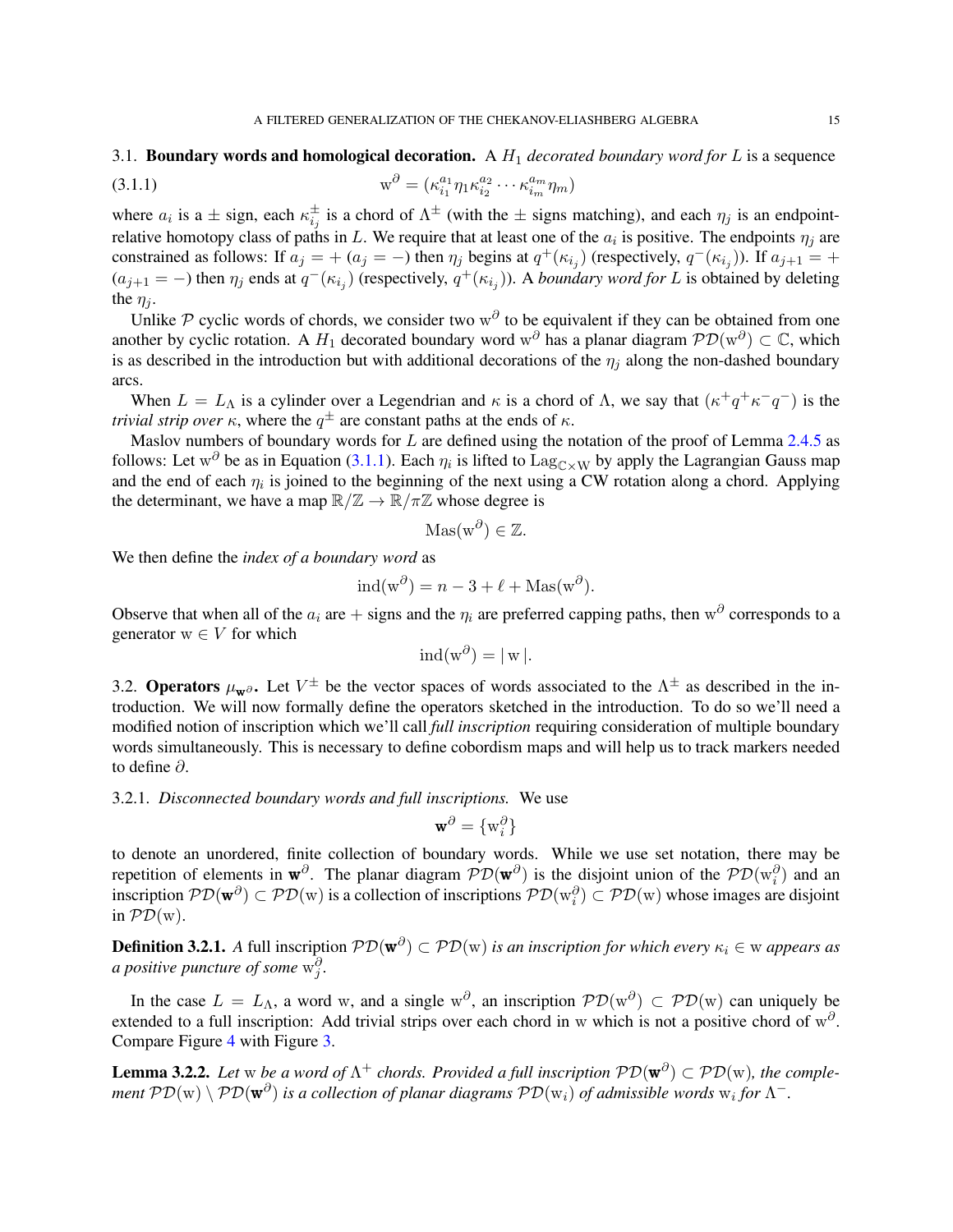

<span id="page-15-0"></span>FIGURE 4. The inscription of Figure [3](#page-5-1) is extended by a full inscription by adding trivial strips.

*Proof.* The full inscription condition ensures that all of the chords in the boundary of  $\mathcal{PD}(w) \setminus \mathcal{PD}(w^{\partial})$  are chords of  $\Lambda^-$ . We can view all of the negative chords of  $\mathbf{w}^\partial$  as properly embedded arcs in  $\mathcal{PD}(w)$ .

If some connected component of  $P\mathcal{D}(w) \setminus P\mathcal{D}(w^{\partial})$  is a bigon, then its boundary must consist of a single non-dashed arc corresponding to some piece  $L_j^{\mathcal{P}}$  of L and a single negative chord,  $\kappa_i^-$ . Because  $\kappa_i^-$  connects  $L_j^{\mathcal{P}}$  to itself and  $\mathcal P$  induces the partition  $\mathcal P^-$  of  $\Lambda^-$ ,  $\kappa_i^-$  must be  $\mathcal P^-$  pure. Therefore our bigon is the planar diagram for  $(\kappa_i^-) \in V^-$ .

Now suppose that a connected component of  $\mathcal{PD}(w) \setminus \mathcal{PD}(\mathbf{w}^{\partial})$  is a  $2m$ -gon for  $m > 1$ . Say that  $\kappa_i^-, i = 1, \ldots, m$  are the corresponding negative chords, ordered counter clockwise. At the positive end of each  $\kappa_i^-$ , traverse the boundary of  $\mathcal{PD}(w)$  until you hit the endpoint of some  $\kappa_i^+ \in w$ . The  $\kappa_i^+$  must be distinct and lie on distinct pieces  $L_j^{\mathcal{P}}$  of L. Since the piece of L touched by  $\kappa_i^+$  is the same as the that touched by  $\kappa_i^-$  we see that the  $\kappa_i^-$  all end on distinct pieces of L. Since P induces the partition  $\mathcal{P}^-$  of  $\Lambda^-$ ,  $w^- = (\kappa_1^- \dots \kappa_m^-)$  is an admissible generator of  $V^-$ . The connected component of  $\mathcal{PD}(w) \setminus \mathcal{PD}(w^{\partial})$ which we are studying is a planar diagram for this  $w^-$ . <sup>−</sup>.

<span id="page-15-1"></span>**Lemma 3.2.3.** Let  $PD(w^{\partial}) \subset PD(w)$  and let  $w_i$  be as in the previous lemma so that  $PD(w_i)$  corresponds *to some connected component of*  $\mathcal{PD}(w) \setminus \mathcal{PD}(\mathbf{w}^{\partial})$ *. Then*  $\ell(w_i) \leq \ell(w)$ *.* 

*Proof.* Because we can insert each of the  $PD(w^{\partial})$  into  $PD(w)$  one at a time for  $w^{\partial} \in \mathbf{w}^{\partial}$ , it suffices to work out the case when there is a single w<sup> $\partial$ </sup>. In this case, there is one connected region R in  $\mathcal{PD}(w) \setminus \mathcal{PD}(w^{\partial})$ for each negative chord of w<sup> $\partial$ </sup>. There is one negative chord of w<sup> $\partial$ </sup> and some number of positive chords of w in  $\partial \mathcal{R}$ . The result then follows from the fact that w<sup>∂</sup> has at least one positive puncture.  $\Box$ 

3.2.2. *Markers and orderings of output words.* Now we define an operator

$$
\mu_{\mathbf{w}^{\partial}}:V^+\to\mathcal{A}^-
$$

for each finite collection  $\mathbf{w}^{\partial} = \{w_i^{\partial}\}\$  of boundary words.

For each w and full inscription  $\mathcal{PD}(\mathbf{w}^{\partial}) \subset \mathcal{PD}(\mathbf{w})$ , the proof of Lemma [3.2.2](#page-14-2) provides us words  $\mathbf{w}_i^-$  as possible outputs for  $\mu_{\mathbf{w}}\partial(\mathbf{w})$ . However the w<sub>i</sub> are only (so far) defined up to cyclic rotation. To provide a formal description of  $\mu_{\mathbf{w}^{\partial}}(w)$ , we need to address this ambiguity, as well as how the  $w_i^-$  should be ordered in a tensor product.

Suppose that we have a full inscription with input  $w = (\kappa_{i_1} \cdots \kappa_{i_\ell})$ . Index the negative chords  $\kappa_{i_j}^- \in$  $K(\Lambda^-)$  of  $\mathbf{w}^\partial$  (ordering the js) so that when we traverse the boundary of  $\mathcal{PD}(w)$  starting at the endpoint of  $\kappa_1$  and following the boundary orientation, we encounter the endpoints of the  $\kappa_{i_j}^-$  in order.

**Definition 3.2.4.** For each connected component of  $PD(w^{\partial}) \setminus \mathcal{PD}(w)$  we get a word  $w_j^- = (\kappa_{i_1}^- \cdots \kappa_{i_m}^-)$ *by requiring that*  $i_1$  *is the least index with respect to the aforementioned ordering. The indices j of the*  $w_j^-$ ,

$$
\mathbf{w}_1^- = (\kappa_{i_{1,1}}^- \cdots), \ldots, \mathbf{w}_m^- = (\kappa_{i_{m,1}}^- \cdots).
$$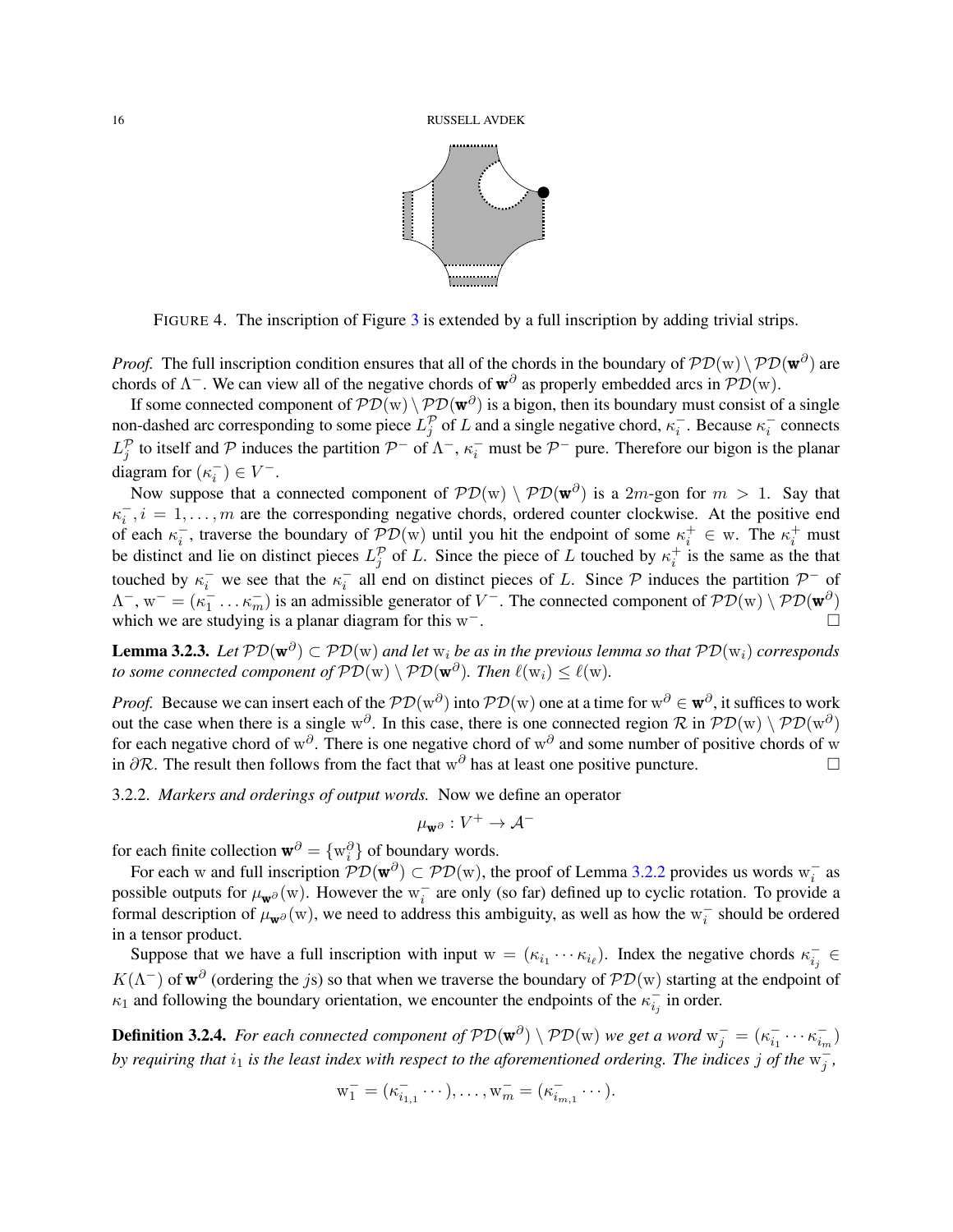*are such that the*  $\kappa_{i_{j,1}}^-$  *are ordered sequentially.* 

*For each* w <sup>∂</sup> *define*

$$
\mu_{\mathbf{w}^{\partial}} : V^+ \to \mathcal{A}^-, \quad \mu_{\mathbf{w}^{\partial}}(\mathbf{w}) = \begin{cases} \mathbf{w}_1^- \cdots \mathbf{w}_m^- & \mathcal{PD}(\mathbf{w}^{\partial}) \subset \mathcal{PD}(\mathbf{w}) \\ 0 & \text{otherwise.} \end{cases}
$$

The definitions above are easier to see in pictures than in formulas. The reader may want to refer back to Figure [3,](#page-5-1) add in trivial strips as shown in Figure [4,](#page-15-0) and ensure that the input and output words for the  $\mu_{\bf w}\delta$ are as described in the caption of Figure [3.](#page-5-1)

<span id="page-16-1"></span>3.2.3.  $H_1$  *twisted coefficients*. When  $L : \Lambda^+ \to \Lambda^-$  is a homology cobordism (eg. a cylinder  $L_{\Lambda}$ ) we associate an element of  $H_1 = \mathbb{F}[H_1(L)] \simeq \mathbb{F}[H_1(\Lambda^{\pm})]$  to each  $H_1$  decorated  $w^{\partial} = (\kappa_{i_1}^{a_1})$  $\frac{a_1}{i_1}\eta_1\kappa^{a_2}_{i_2}$  $\frac{a_2}{i_2} \cdots \kappa_{i_m}^{a_m}$  $_{i_{m}}^{a_{m}}\eta_{m}$ ). Each  $\eta_j \in w^{\partial}$  is an oriented path between starting or ending points of chords. Following preferred basepaths (using forward or backwards orientations depending on the  $a_j, a_{j+1}$ ), start at a basepoint, travel to the start of  $\eta_i$ , traverse  $\eta_i$ , then travel back to a basepoint. If necessary, follow a concordance path to obtain a closed loop in L. This yields an element  $h(w^{\partial}) \in H_1(L)$ . Applying exponential notation, write

$$
e^{h({\bf w}^{\partial})}=e^{\sum_{{\bf w}^{\partial}\in {\bf w}^{\partial}}h({\bf w}^{\partial})}=\prod_{{\bf w}^{\partial}\in {\bf w}^{\partial}}e^{h({\bf w}^{\partial})}\in \mathbb{F}[H_1(\Lambda)].
$$

<span id="page-16-0"></span>When using  $\mathbb{F}[H_1(\Lambda)]$  coefficients we upgrade the definition of  $\mu_{\mathbf{w}^{\partial}}$  to

(3.2.1) 
$$
\mu_{\mathbf{w}^{\partial}} : V^+ \to \mathcal{A}^-, \quad \mu_{\mathbf{w}^{\partial}}(w) = \begin{cases} e^{h(\mathbf{w}^{\partial})} w_1^- \cdots w_m^- & \mathcal{PD}(\mathbf{w}^{\partial}) \subset \mathcal{PD}(w) \\ 0 & \text{otherwise.} \end{cases}
$$

3.3. Moduli spaces. In this article we will mostly need two types of moduli spaces:

- (1) Those associated to Lagrangian projections  $\pi_{W}\Lambda \subset W$ .
- (2) Those associated to general Lagrangian cobordisms  $L \subset \mathbb{R}_s \times M$ .

Moduli spaces associated to 1-parameter families of Legendrians and Lagrangians will also be considered in the invariance proofs of Appendix [A.](#page-42-0)

Write  $\mathbb{D} \subset \mathbb{C}$  for the unit disk and  $\mathbb{B} \subset \mathbb{D}$  for the open unit ball. Let  $z = (z_1, \ldots, z_m)$  be a tuple for which the  $z_k \in \partial \mathbb{D}$  are pairwise distinct, ordered counterclockwise, and  $z_1 = 1$ . The moduli space of such z has dimension  $m-3$  for  $m \geq 3$  and 0 otherwise. A fixed z has automorphism group of dimension  $3-m$  for  $m \leq 3$  and otherwise consists only of the identity map. For such z, write  $\mathbb{D}_z = \mathbb{D} \setminus z$ . Let for  $k = 1, \ldots, m$ , let  $I_k \subset \partial \mathbb{D}_z$  be the open interval whose closure  $\overline{I}_k$  has oriented boundary  $\partial I_k = z_{k+1} - z_k$ .

Let w<sup>∂</sup> be a boundary word as described in Equation [\(3.1.1\)](#page-14-1). From the data of w<sup>∂</sup>, we declare that  $z_k \in \mathbf{z}$ is *positive* (negative) if  $a_k = +$  (respectively  $a_k = -$ ). Likewise, we declare that a  $z \in \mathbf{z}$  is pure, mixed, P pure, or P mixed if the corresponding chord  $\kappa_{i_k} \in w^{\partial}$  has the corresponding property. We label each  $I_k \subset \partial \mathbb{D}_z$  with a  $j_k$  index of some  $\Lambda_{j_k}^{\mathcal{P}}$  as follows. If  $a_k = +$  and  $\kappa_{i_k}$  ends on  $L_j^{\mathcal{P}}$ , then we set  $j_k = j$ . If  $a_k = -$  and  $\kappa_{i_k}$  begins on  $L_j^{\mathcal{P}}$ , then we set  $j_k = j$ . We say that the  $j_k$  associated to the  $I_k$  are *Lagrangian boundary labels*. The paths  $\eta_k$  associated to each  $I_k$  is the *relative path label*. When  $L = L_\Lambda$  we can view the  $\eta_k$  as paths in  $\Lambda$  via the projection  $\mathbb{R}_s \times \Lambda \to \Lambda$ .

**Definition 3.3.1.** Given a boundary word  $w^{\partial}$  for  $\Lambda$ , define  $\mathcal{M}_{\Lambda}(w^{\partial})$  to be the moduli space of pairs  $(z, u)$ *with*  $u : \mathbb{D}_z \to W$  *satisfying* 

- *(1)* u *is holomorphic with respect to*  $J_W$ ,
- $(2) \lim_{z \to z_k} u(z) = \pi_{\mathcal{W}} \kappa_{i_k},$
- *(3)*  $u(I_k) \subset \pi_W \Lambda$  *for all k,*
- *(4)*  $u|_{I_k}$  is boundary-relative homotopic to  $\pi_{W}\eta_k$  for each k, and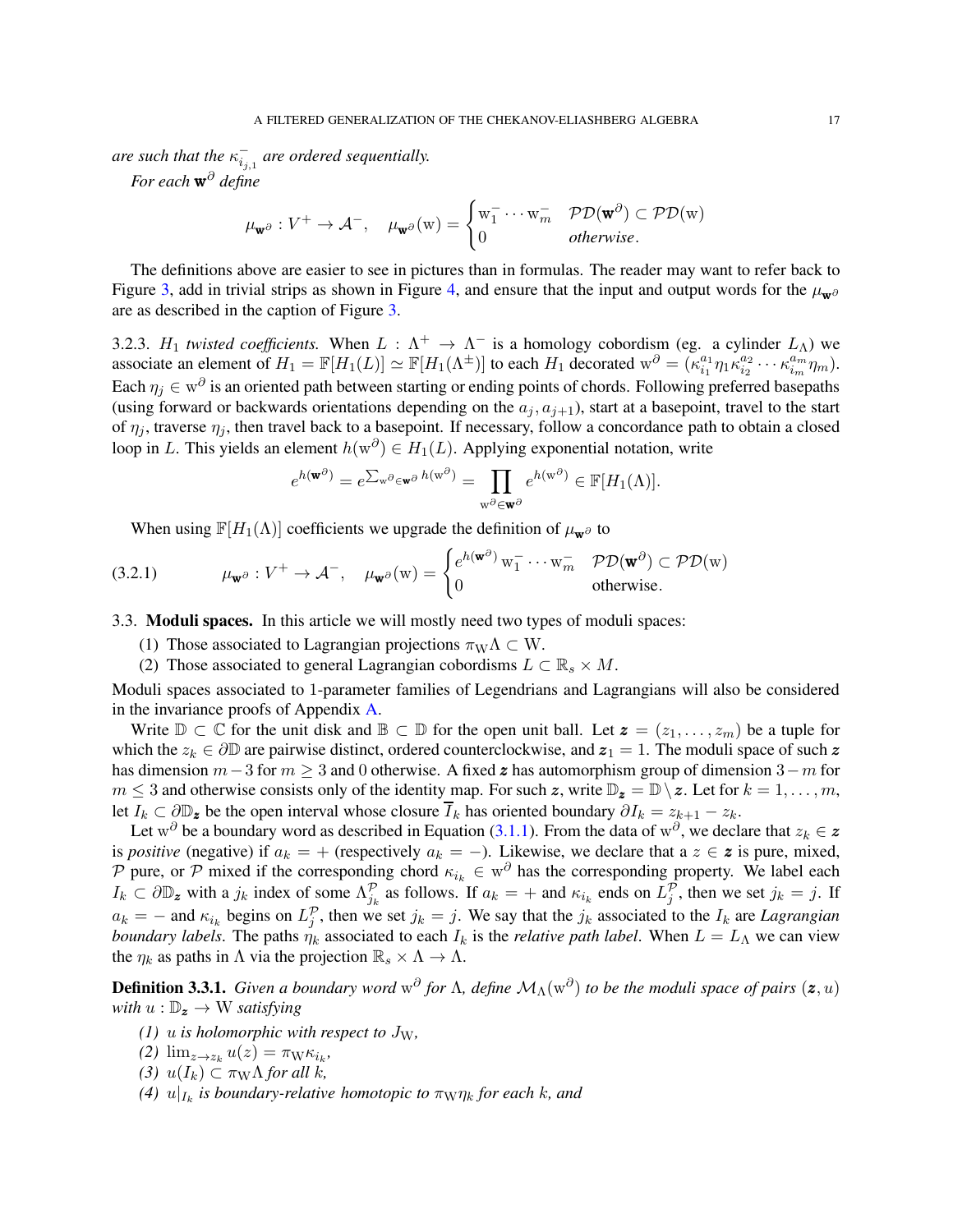<span id="page-17-4"></span>*(5)* u admits a continuous lift  $\tilde{u}$  to M so that  $\pi_{\rm W} \tilde{u} = u$ . *modulo the relation*  $(z, u) \sim (z', u')$  *if there is some*  $\phi \in \text{Aut}(\mathbb{D})$  *for which*  $z' = \phi z, u' = u\phi$ .

The continuous lift condition ensures that  $u$  cannot jump across double points along the interiors of the  $I_k$ . We define the *energy* of such a u as  $\mathfrak{E}(u) = \int_{\mathbb{D}_z} u^* d\beta$ . It follows from Stokes' theorem that

$$
\mathfrak{E}(u)=\sum_k a_k \mathfrak{E}(\kappa_{i_k})<\infty.
$$

Now we modify the above notation to deal with Lagrangian cobordisms  $L : \Lambda^+ \to \Lambda^-$ . Let  $K^{\pm}$  be the chords of the  $\Lambda^{\pm}$ .

**Definition 3.3.2.** Given a boundary word  $w^{\partial}$  for L, define  $M_L(w^{\partial})$  to be the moduli space of pairs  $(z, u)$ *with*  $u : \mathbb{D}_z \to \mathbb{R}_s \times M$  *satisfying* 

- *(1)* u *is holomorphic with respect to* J*,*
- (2) each  $z_k$  is positively (negatively) asymptotic to  $\kappa_{i_k}$  if  $a_k = +$  (respectively,  $a_k = -$ ), and
- *(3)*  $u(I_k)$  ⊂ *L for all*  $k$ *.*

*modulo the relation*  $(z, u) \sim (z', u')$  *if there is some*  $\phi \in \text{Aut}(\mathbb{D})$  *for which*  $z' = \phi z, u' = u\phi$ .

For more details on convergence to chords near boundary punctures, see [\[DR16,](#page-54-16) [Ek08,](#page-55-7) [RS01,](#page-55-23) [EESu05a\]](#page-55-17). For the following, see [\[Ek08,](#page-55-7) Section 3.1]:

**Lemma 3.3.3.** *The expected dimension of*  $M_L(\mathbf{w}^{\partial})$  *is*  $\sum \text{ind}(w_i^{\partial})$ *. If*  $w \in V$  *bounds a disk*  $u_w$ *, then*  $|w| = ind(u_w).$ 

Our choice of gradings of words is designed so that the degree of the operator  $\mu_w$ <sup>∂</sup> computes the Fredholm index. The following is an immediate consequence of additivity of the Fredholm index under gluing along pairs of positive and negative punctures:

<span id="page-17-3"></span>**Lemma 3.3.4.** *The operator*  $\mu_{\mathbf{w}^{\partial}}$  *of Equation* [\(3.2.1\)](#page-16-0) *satisfies* deg  $\mu_{\mathbf{w}^{\partial}} = \sum \text{ind}(\mathbf{w}_i^{\partial})$ *.* 

The moduli space  $\mathcal{M}_{L_{\Lambda}}(w^{\partial})$  admits an  $\mathbb{R}_s$  action by shifting in the symplectization coordinate. The action is free away from trivial strips whose corresponding  $\mathcal{M}_\Lambda(w^\partial)$  elements are constant maps to  $\pi_W \kappa_i$ .

<span id="page-17-1"></span>**Lemma 3.3.5.** *The map*  $u \mapsto \pi_{\mathbf{W}}u$  *induces a homeomorphism* 

$$
\mathcal{M}_{L_{\Lambda}}(\boldsymbol{\mathrm{w}}^{\partial})/\mathbb{R}_{s} \rightarrow \mathcal{M}_{\Lambda}(\boldsymbol{\mathrm{w}}^{\partial}).
$$

The proof is identical to [\[DR16,](#page-54-16) Theorem 2.1]. See also [\[ENS02,](#page-55-12) Theorem 7.7] for the case  $W = \mathbb{C}$ . We have the immediate corollary:

<span id="page-17-2"></span>**Lemma 3.3.6.** The expected dimension of  $M_\Lambda(\mathbf{w}^\partial)$  is the sum of  $\text{ind}(\text{w}_i^\partial) - 1$  over all  $\text{w}_i^\partial \in \mathbf{w}^\partial$  which are *not trivial strips.*

Notation 3.3.7. For  $u \in M_\Lambda(\mathbf{w}^\partial)$  we use  $\text{ind}(u)$  for the index of the corresponding element of  $\mathcal{M}_{L_\Lambda}(\mathbf{w}^\partial)$ .

3.4. Admissibility of disks. A *splitting arc* in  $\mathbb{D}_z$  is a compact, embedded, oriented arc  $\vec{a} \subset \mathbb{D}_z$  with boundary on  $\partial\mathbb{D}_z$  with the interior  $\vec{a}$  of contained in B. It will always be assumed that  $\vec{a}$  is oriented so that it traverses the boundary of the closure of the component of  $\mathbb{D} \setminus \vec{a}$  which does not contain  $z_1 = 1 \in \partial \mathbb{D}$ . The following definition and lemma are from [\[Ek08\]](#page-55-7).

<span id="page-17-0"></span>**Definition 3.4.1.** We say that  $w^{\partial}$  is an admissible boundary word if for every splitting arc  $\vec{a}$  for which the Lagrangian boundary labels  $L_j^{\mathcal{P}}$  at the endpoints of  $\vec{a}$  are the same, one component of the complement of  $\vec{a}$ *has either*

*(1) no boundary punctures or*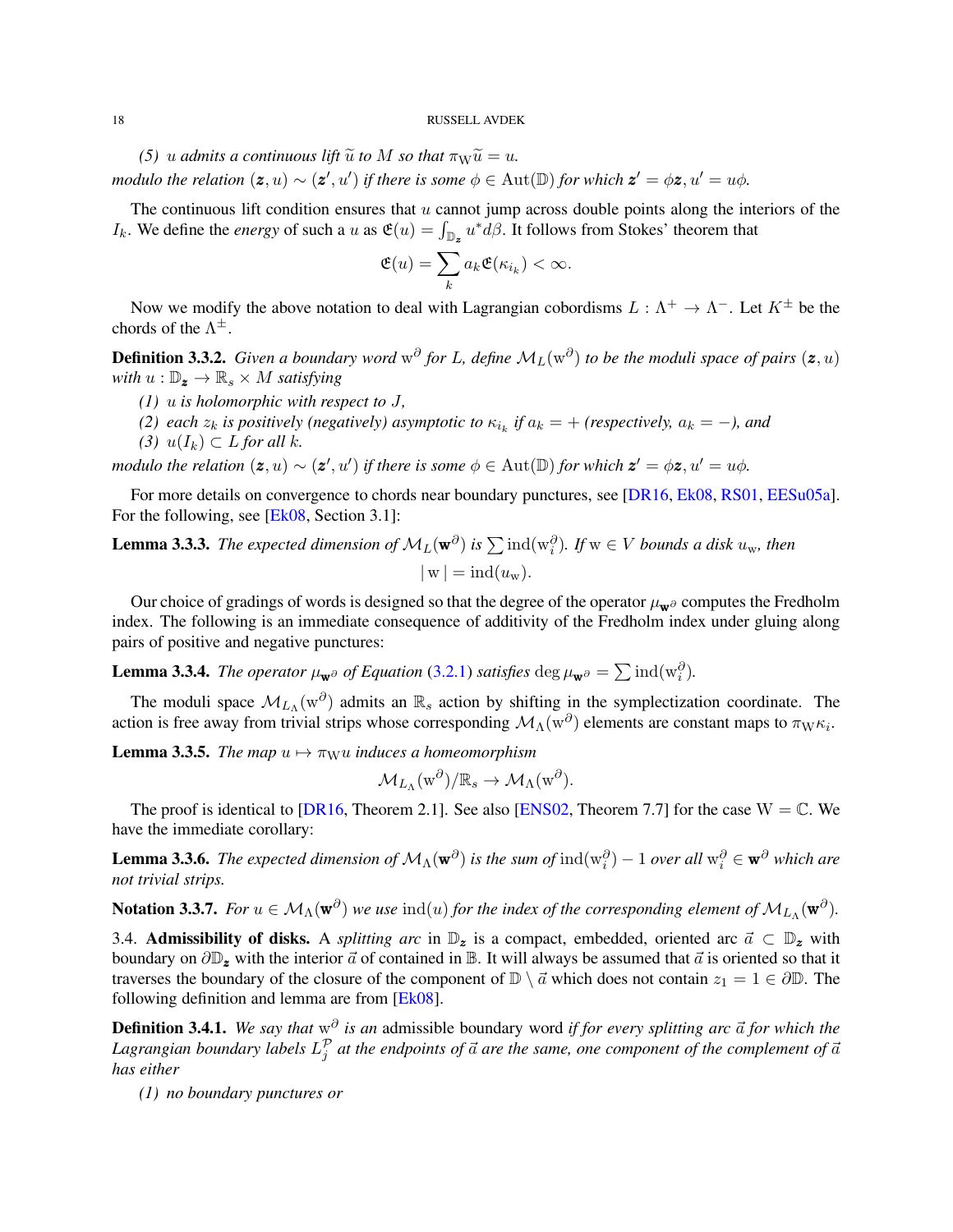<span id="page-18-0"></span>*(2) only negative,* P *pure chords.*

*A holomorphic disk*  $u \in M_\Lambda(w^\partial)$  *or*  $u \in M_L(w^\partial)$  *is* admissible *if*  $w^\partial$  *is an admissible boundary word.* 

**Lemma 3.4.2.** Suppose that  $w^{\partial}$  is an admissible boundary word. If  $w^{\partial}$  has a P pure positive boundary *puncture, then all of its other boundary punctures must be* P *pure negative punctures. A holomorphic map*  $u \in M_L(\mathbf{w}^\partial)$  is somewhere injective.

The following lemma equates the admissibility of boundary words with the admissibility of cyclic words of chords.

 ${\bf Lemma}$  3.4.3. Let  ${\rm w}^\partial$  be a boundary word with all  $a_k$  positive. Then the word of chords  ${\rm w}^\partial$  is an admissible *cyclic word of chords is admissible if and only if it is an admissible boundary word.*

*Proof.* Suppose  $\vec{a} \subset \mathcal{PD}(\mathbf{w})$  is a splitting arc with both endpoints on the same  $\Lambda_j^{\mathcal{P}}$ . If  $\mathbf{w}^\partial$  is an admissible P cyclic word, then  $\vec{a}$  must be boundary parallel. Therefore  $w^{\partial}$  is an admissible boundary word.

If w<sup> $\partial$ </sup> – as a word of chords – is not admissible, then two distinct chords in w<sup> $\partial$ </sup> end on the same  $\Lambda_j^{\mathcal{P}}$ . If one of the two chords is P pure, make a  $\vec{a} \subset \mathcal{PD}(\mathbf{w}^{\partial})$  which is parallel to this chord. Then both components of  $PD(w^{\partial})$  will have positive chords. If both chords are P mixed, we get two non-dashed boundary arcs for  $PD(w^{\partial})$  with the same Lagrangian label and we can choose an arc  $\vec{a}$  connecting them to split  $PD(w^{\partial})$  into two components, each containing a positive chord. Thus w<sup> $\partial$ </sup> is not admissible as a boundary word.  $\Box$ 

Now we establish that the existence of an inscription implies admissibility in the sense of Definition [3.4.1.](#page-17-0)

Lemma 3.4.4. *Let* w *be admissible* P *cyclic word and let* w <sup>∂</sup> *be a collection of boundary words for* L*. If* there exists an inscription  $\mathcal{PD}(\mathbf{w}^{\partial})\subset \mathcal{PD}(\mathbf{w})$ , then each  $\mathbf{w}^{\partial}_i\in\mathbf{w}^{\partial}$  is admissible in the sense of Definition *[3.4.1.](#page-17-0)*

*Proof.* Let  $\vec{a}$  be a splitting arc in some  $w_i^{\partial}$  with both of its endpoints associated to the same piece  $L_j^{\mathcal{P}}$  of  $L^{\mathcal{P}}$ . Using the inscription we can view a as being contained in  $\mathcal{PD}(w)$ . By the fact that w is admissible, there is a bigon  $b \subset \mathcal{PD}(w)$  whose (unoriented) boundary is the union of a with an in arc in  $L_j^{\mathcal{P}}$  connecting the endpoints of a. Then  $b \cap \mathcal{PD}(w_i^{\partial})$  gives us one of the connected components of w \a. This subset can only contain P pure negative chords both of whose endpoints live in  $L_j^{\mathcal{P}}$ . Therefore  $w^{\partial}$  is admissible.

3.5. Bubble trees and compactness. We use language similar to that of [\[BH15,](#page-54-14) [Pa19\]](#page-55-21) to describe gluing operations on boundary words.

Definition 3.5.1. *A* bubble tree of boundary words for L *is a connected, directed acyclic graph*

$$
\boldsymbol{T}=(\{\boldsymbol{V}_i\},\{\boldsymbol{E}_j\})
$$

*with the following labeling data and conditions:*

- *(1)* An assignment  $L(\boldsymbol{V}_i) \in \{L, L_{\Lambda^+}, L_{\Lambda^-}\}$  to each vertex  $\boldsymbol{V}_i$ .
- (2) An assignment of a boundary word  $w^{\partial}(V_i)$  for  $L(V_i)$  to each vertex.

*(3) A chord*  $\kappa(E_j)$  *is assigned to each edge*  $E_j: V_{i^-} \to V_{i^+}$  *so that*  $\kappa(E_j)^\pm \in w^{\partial}(V_{i^+}).$ 

- *(4)* Each  $\kappa_j^{\pm} \in \overline{w}^{\partial}(V_i)$  is associated to at most edge.
- (5) If  $\kappa_{i_k}^{\pm} \in w^{\partial}(V_i)$  *is not touched by any edge, then*  $\kappa_{i_k}$  *is a chord of*  $\Lambda^{\pm}$ *.*

 $He$ re  $\kappa^\pm\in w^{\partial}(V_{i^\pm})$  indicates not only inclusion of an element in the set underlying  $w^{\partial}(V_{i^\pm}),$  but the index *of the element in*  $w^{\partial}(V_{i^{\pm}})$  *as a tuple. When*  $\Lambda = \Lambda^- = \Lambda^+$ , we simply say that  $T$  is a bubble tree for  $\Lambda$ .

To simplify notation, when L is understood we'll simply call a bubble tree of boundary words for L a *bubble tree*. We define and draw a *planar diagram of a bubble trees of boundary words* T by adjoining the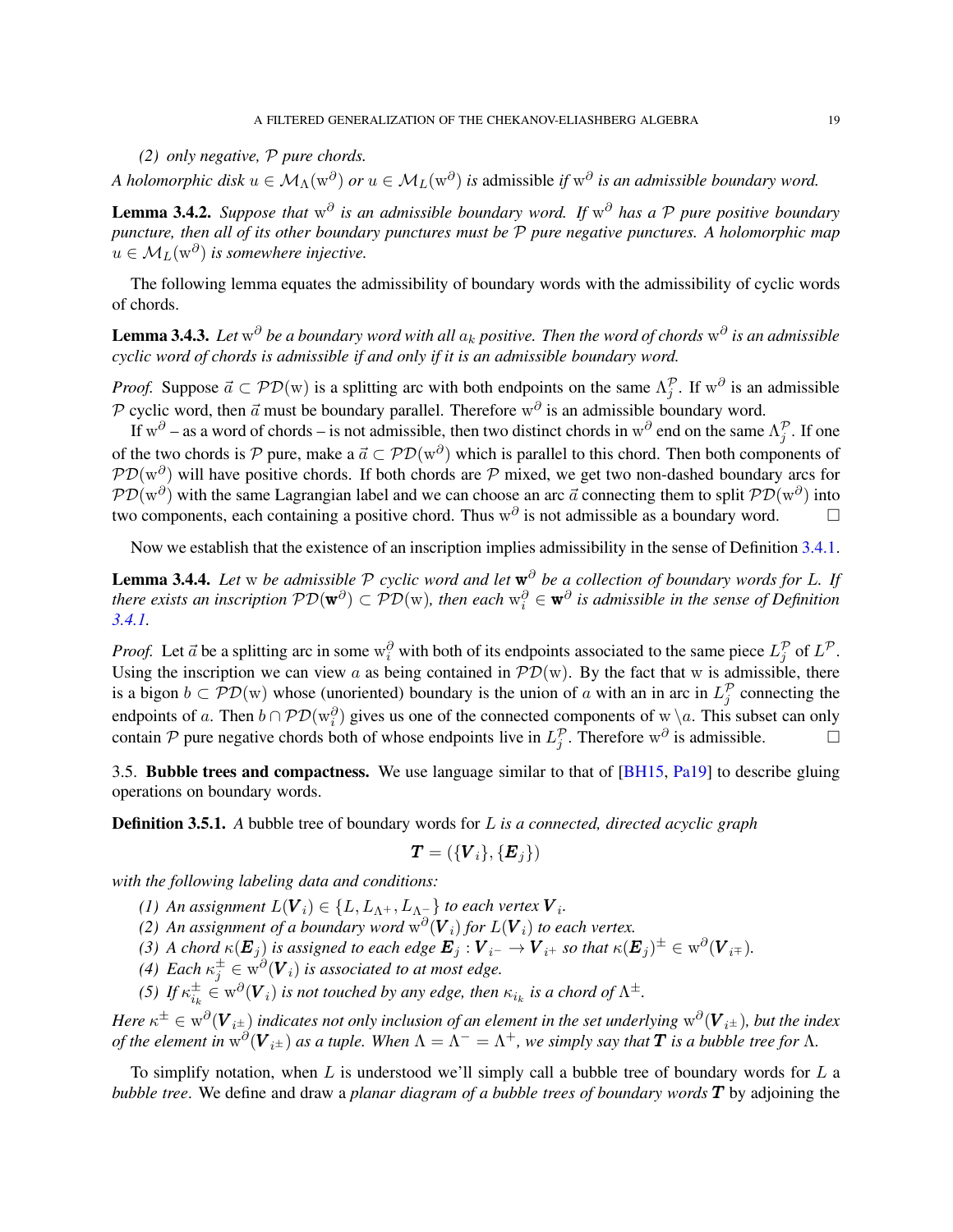<span id="page-19-1"></span>

<span id="page-19-0"></span>FIGURE 5. A bubble tree of boundary words represented as a graph (left) and a planar diagram (right). For simplicity, only signs of chords are indicated.

planar diagrams of the w $\partial(V_i)$  in  $\mathbb C$  according to the matchings determined by the  $E_j$ . See Figure [5.](#page-19-0) We denote the planar diagram  $PD(T)$ . Clearly all of the data of T can be recovered from the picture  $PD(T)$ .

For an  $E_j$  of a T, define a new bubble tree  $#_{E_j}T$  whose planar diagram is obtained by deleting  $\kappa(E_j)$ from  $\mathcal{P}D(T)$  and concatenating capping paths according to the boundary orientation of non-dashed arcs of the planar diagram. The operation  $\#_{E_j}$  is associative. By applying  $\#_{E_j}$  to each  $E_j$  we obtain an  $H_1$ decorated boundary word, we'll call  $\#(T)$ .

**Definition 3.5.2.** A  $M_L$  bubble tree for  $L : \Lambda^+ \to \Lambda^-$  is a bubble tree  $T$  of boundary words for  $L$  with an *assignment of an unparameterized holomorphic maps*

$$
u(\boldsymbol{V}_i) \in \mathcal{M}_{L(\boldsymbol{V}_i)}(\mathrm{w}^{\partial}(\boldsymbol{V}_i))
$$

*to each vertex. A* M<sup>Λ</sup> bubble tree *is a bubble tree* T *for* Λ *with an assignment of a holomorphic map*

$$
u(\boldsymbol{V}_i) \in \mathcal{M}_{\Lambda}(\mathrm{w}^{\partial}(\boldsymbol{V}_i))
$$

*to each vertex.*

**Theorem 3.5.3.** Let  $u_n, n \in \mathbb{Z}_{\geq 0}$  be a sequence of holomorphic disks in  $M_L(w^{\partial})$  (respectively,  $M_{\Lambda}(w^{\partial})$ ). *Then there is a subsequence*  $u_k$  *which converged in the sense of* [\[BEHW03\]](#page-54-12) *to a*  $\mathcal{M}_L(w^{\partial})$  *bubble tree (respectively, a*  $\mathcal{M}_{\Lambda}(\mathbf{w}^{\partial})$  *bubble tree).* 

Since we are using the same holomorphic disks as [\[Ek08\]](#page-55-7), the case  $\mathcal{M}_L(w^\partial)$  follows immediately from [\[Ek08,](#page-55-7) Appendix B]. The case for  $M_\Lambda(w^\partial)$  follows from the results of the next section, combined with the corresponding results for CE moduli spaces in  $\mathbb{R}_t \times W$  (using the finite geometry at infinity hypothesis) described in [\[EESu07\]](#page-55-18), with details appearing in [\[EESu05a\]](#page-55-17). Observe that in either case the fact that all elements of our sequences are contained in a single moduli space entails that the energy bounds required for compactness are automatically satisfies. See [\[Ek08,](#page-55-7) Appendix B] for details.

3.6. CE type boundary words. A simple trick will help us to manage analytical properties moduli spaces of admissible holomorphic curves in the  $\mathcal{M}_{\Lambda}$  and  $\mathcal{M}_{L_{\Lambda}}$ . Say that w<sup> $\partial$ </sup> is of CE type if it has exactly one positive chord. Moduli spaces of CE type curves are well understood by the results of [\[EESu05a,](#page-55-17) [EESu07\]](#page-55-18).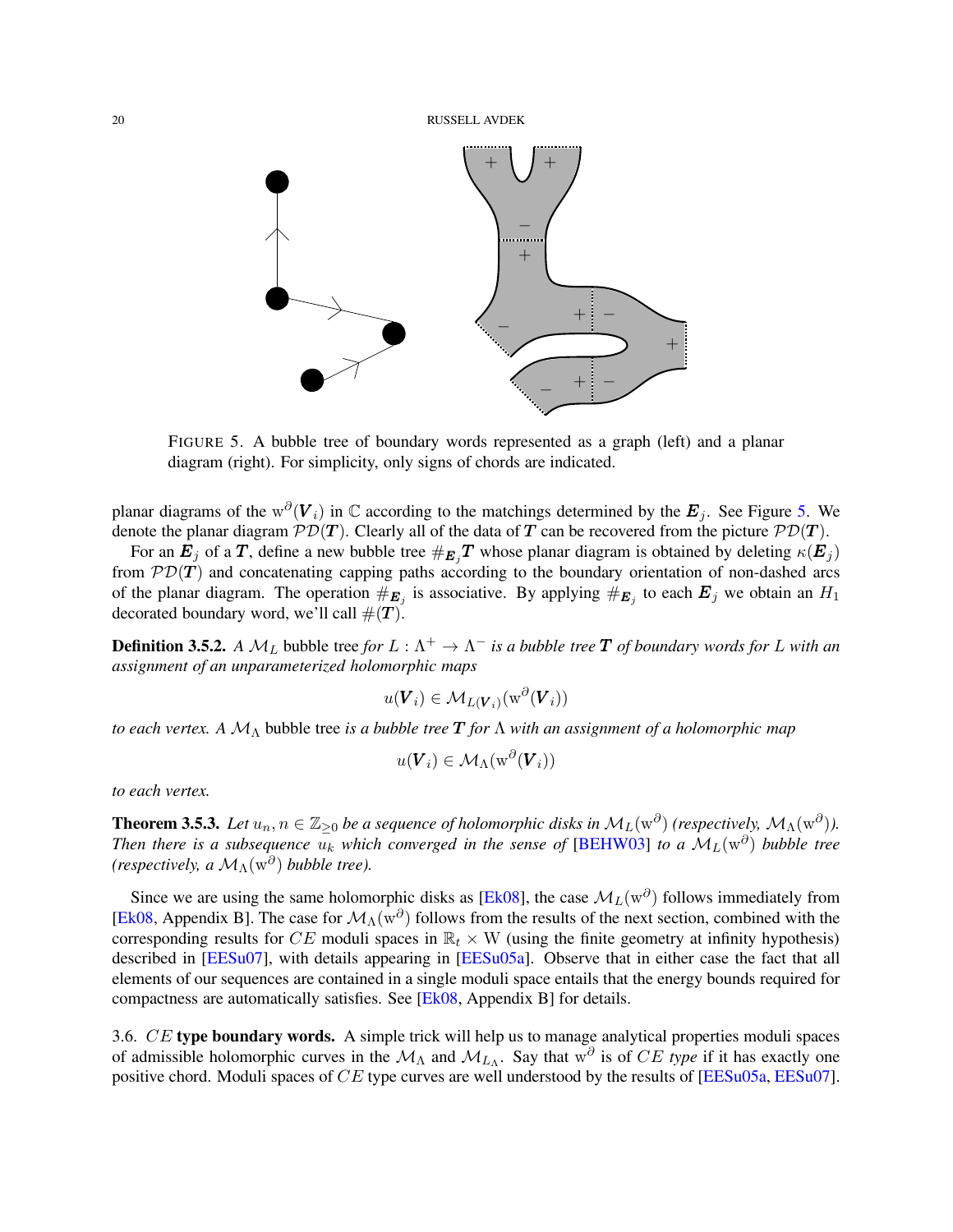A FILTERED GENERALIZATION OF THE CHEKANOV-ELIASHBERG ALGEBRA 21



<span id="page-20-1"></span>FIGURE 6. A schematic for the proof of Lemma [3.6.1](#page-20-0) for  $m = 4$  and all  $\kappa_{i_k}$  P mixed. Relative heights of the  $\Lambda_j^{\mathcal{P}}$  and  $\tilde{\Lambda}_j^{\mathcal{P}}$  in neighborhoods of chords are indicated on the left. Planar diagrams for holomorphic maps are shown on the right.

<span id="page-20-0"></span>**Lemma 3.6.1.** *For every admissible boundary word*  $w^{\partial} = (\kappa_{i_1}^{\dagger} \kappa_{i_2}^{a_2})$  $\alpha_2^{a_2} \cdots \kappa_{i_m}^{a_m}$  $\binom{a_m}{i_m}$  there is a Legendrian  $\Lambda \subset M$ and an admissible boundary word  $w^{\partial} = (\widetilde{\kappa}_{i_1}^+ \widetilde{\kappa}_{i_2}^- \cdots \widetilde{\kappa}_{i_m}^-)$  for  $\widetilde{\Lambda}$  of  $CE$  type such that

$$
\pi_{\mathbf{W}}\Lambda = \pi_{\mathbf{W}}\Lambda, \quad \pi_{\mathbf{W}}\widetilde{\kappa}_{i_k} = \pi_{\mathbf{W}}\kappa_{i_k}
$$

*for all*  $k = 1, \ldots, m$  *and we have homeomorphisms of moduli spaces* 

$$
\mathcal{M}_{\Lambda}(\mathbf{w}^{\partial}) \simeq \mathcal{M}_{\widetilde{\Lambda}}(\mathbf{w}^{\partial}), \quad \mathcal{M}_{L_{\Lambda}}(\mathbf{w}^{\partial}) \simeq \mathcal{M}_{L_{\widetilde{\Lambda}}}(\mathbf{w}^{\partial}).
$$

*Proof.* If all of the  $\kappa_{i_k}$  are P pure there is nothing to prove. Assume that  $\kappa_{i_m}$  is P mixed. Traverse the boundary of  $PD(w^{\partial})$  starting at the endpoint of  $\kappa_{i_1}$  while tracking Lagrangian boundary labels. This yields a length l tuple  $(\Lambda_{j_1}^{\mathcal{P}}, \cdots, \Lambda_{j_l}^{\mathcal{P}})$  of pairwise distinct Legendrians. For simplicity, let's assume that their union is all of  $\Lambda$  so that  $l = N^{\mathcal{P}}$  and that  $j_k = k$  for  $k = 1, ..., N^{\mathcal{P}}$ .

The remainder of the proof is summarized in Figure [6.](#page-20-1) For  $C \gg 0$  consider

$$
\widetilde{\Lambda}_j^{\mathcal{P}} = \text{Flow}_{\partial_t}^{(1-j)C} \Lambda_j^{\mathcal{P}} \quad \widetilde{\Lambda} = \sqcup \widetilde{\Lambda}_j^{\mathcal{P}}.
$$

Choose C large enough so that  $\min t|_{\widetilde{\Lambda}^{\mathcal{P}}_j} > \max t_{\widetilde{\Lambda}^{\mathcal{P}}_{j+1}}$  for  $j = 1, ..., N^{\mathcal{P}} - 1$ . Then  $\widetilde{\Lambda}$  is embedded and there will be no chords from  $\tilde{\Lambda}_i^{\mathcal{P}}$  to  $\tilde{\Lambda}_j^{\mathcal{P}}$  if  $i < j$  where the  $i, j$  are *not* taken modulo  $N^{\mathcal{P}}$ .

Clearly  $\pi_{W}\tilde{\Lambda}=\pi_{W}\Lambda$  and as chords are in bijective correspondence with double points in W, the chords of Λ are in bijective correspondence with those of  $\Lambda$ . For each  $\kappa_i$  of Λ write  $\tilde{\kappa}_i$  for the corresponding chord of  $\tilde{\Lambda}$ .

For a holomorphic  $u \in M_\Lambda(w^\partial)$ , we get a holomorphic  $\tilde{u}$  associated to  $\tilde{\Lambda}$  with associated boundary word w<sup>∂</sup> as described in the statement of the lemma. The planar diagram for  $\tilde{u}$  is the same as for u except that all chords in  $PD(\tilde{u})$  except for  $\kappa_{i_1}$  are negative. The identification of  $M_{\Lambda}$  moduli spaces is evident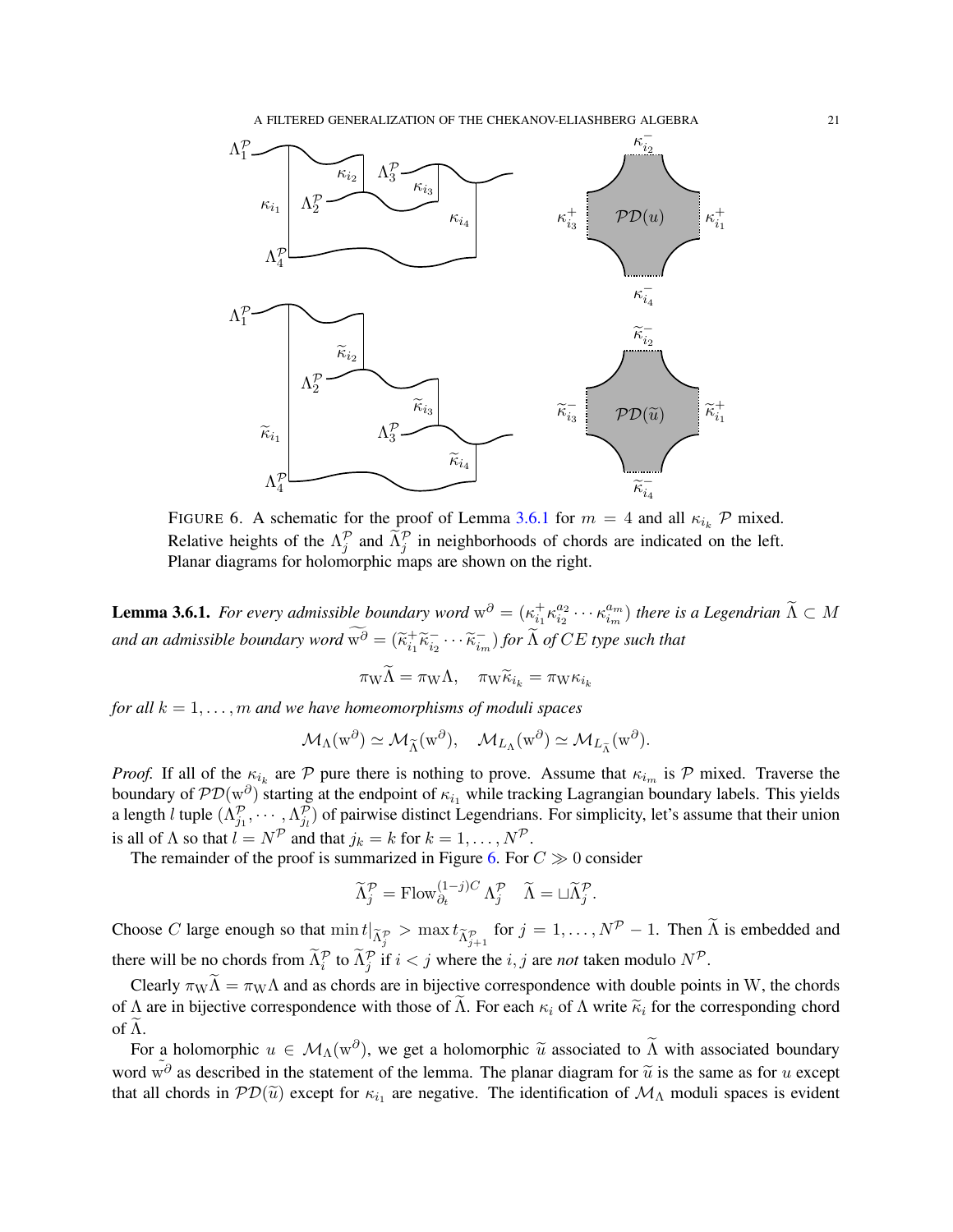<span id="page-21-3"></span>from  $\pi_{\rm W}\Lambda = \pi_{\rm W}\Lambda$ . The corresponding statement relating the  $\mathcal{M}_{L_{\Lambda}}$  and  $\mathcal{M}_{L_{\Lambda}}$  then follows from Lemma [3.3.5.](#page-17-1)  $\Box$ 

3.7. Transversality. Now we address transversality for generic adapted almost complex structures:

<span id="page-21-1"></span>**Lemma 3.7.1.** *For a fixed*  $\Lambda$  *and generic choice of*  $J_W$ *, the compactified moduli space*  $\overline{\mathcal{M}}_A(w^{\partial})$  *is a smooth*  $m$ anifolds of its expected dimension  $ind(w^{\partial}) - 1$  with corners, provided  $ind(w^{\partial}) \leq 2$ . With such  $J_W$  all *admissible*  $ind(u) = 0$  *holomorphic disks are trivial trips.* 

Provided Lemma [3.6.1,](#page-20-0) this is a consequence of [\[EESu07,](#page-55-18) Proposition 2.3]. We can similarly use a fixed  $J_W$  and generic  $\mathcal{C}^{\infty}$  small perturbations of  $\Lambda$  through Legendrian isotopy. The following is the corresponding statement for holomorphic curves in symplectizations following [\[Ek08,](#page-55-7) Lemma B.6]:

<span id="page-21-2"></span><span id="page-21-0"></span>**Lemma 3.7.2.** For a fixed L and generic choice of J, the compactified moduli space  $\overline{\mathcal{M}_L(w^{\partial})}$  is a smooth *manifolds of its expected dimension*  $\text{ind}(\text{w}^{\partial})$  *with corners, provided*  $\text{ind}(\text{w}^{\partial}) \leq 1$ *.* 

# 4. DIFFERENTIALS, COBORDISM MORPHISMS, AND BASIC STRUCTURAL FEATURES

Now that we've defined the  $\mu_{\bf w}$  $\partial$  operators and the moduli spaces  $\mathcal{M}_\Lambda(w^\partial)$  and  $\mathcal{M}_L(w^\partial)$ , we are ready to state the definitions of  $\partial$  and cobordism maps. We use  $\mathbb{F}[H_1]$  coefficient systems unless otherwise indicated.

4.1. **Definition of**  $\partial$ . Here we work with a fixed chord generic  $\Lambda$  with associated F module V spanned by the admissible P cyclic words with word length filtration and algebra  $A = \mathbb{F}[H_1(\Lambda)] \otimes \mathcal{T}(V)$  with filtrations

$$
\mathbb{F}[H_1] = \mathcal{F}^0 \mathcal{A} \subset \mathcal{F}^1 \mathcal{A} \cdots \subset \mathcal{F}^{N^{\mathcal{P}}} \mathcal{A} = \mathcal{F}^{N^{\mathcal{P}}+1} \mathcal{A} = \cdots = \mathcal{A}, \quad \mathcal{F}^{\ell} \mathcal{A} = \mathbb{F}[H_1] \otimes \mathcal{T}(\mathcal{F}^{\ell} V).
$$

Suppose that  $J_W$  is chosen so that the conclusions of Lemma [3.7.1](#page-21-1) are satisfied. According to Lemma [3.3.6,](#page-17-2) if  $\mathcal{M}_{\Lambda}(\mathbf{w}^{\partial})$  is nonempty and  $\text{ind}(\mathbf{w}^{\partial}) = 1$ , then  $\mathbf{w}^{\partial} = \{w_i^{\partial}\}\)$  consists of one  $w_i^{\partial} \in \mathbf{w}^{\partial}$  having  $\text{ind}(w_i^{\partial}) = 1$  with all other elements of  $\mathbf{w}^{\partial}$  having  $\text{ind} = 0$ , so that they are trivial strips. In this case the moduli space must consist of a finite number of points by compactness. We define

$$
\partial: V \to \mathcal{A}, \quad \partial = \sum_{\mathrm{ind}(\mathbf{w}^\partial) = 1} \# \mathcal{M}_{\Lambda}(\mathbf{w}^\partial) \mu_{\mathbf{w}^\partial}
$$

To extend  $\partial$  to all of A, we set  $\partial$ 1 = 0, apply the Leibniz rule

$$
\partial(x \cdot y) = (\partial x) \cdot y + x \cdot (\partial y),
$$

and extend linearly over  $\mathbb{F}[H_1]$ .

**Theorem 4.1.1.**  $(A, \partial, \mathcal{F})$  *is a max filtered DGA.* 

*Proof.* Clearly A is a max filtered graded algebra. Because  $\partial$  is defined using  $\mu_w \partial$  operators, it preserves the word length filtration by Lemma [3.2.3.](#page-15-1) That  $\partial$  has degree  $-1$  follows from Lemma [3.3.4.](#page-17-3) To establish that  $\partial$  squares to zero, it suffices to analyze  $\partial|_V$  as we're using the Leibniz rule.

For a word w, an element  $h \in H_1(\Lambda)$ , and an ordered collection  $w_1^-, \ldots, w_m^-$  of boundary words for which  $|w| - 1 = \sum |w_i^{-}|$  write w for the product  $w = w_1^{-} \cdots w_m^{-}$  and  $\langle \partial^2 w, e^h \mathbf{w} \rangle \in \mathbb{F}$  for the coefficient of  $e^h$ **w** in  $\partial^2$  w. Ignoring trivial strips, contributions to  $\langle \partial^2 w, w \rangle$  are ordered pairs  $u_1, u_2$  of holomorphic disks with  $\begin{array}{ccccccccc}\n\diagup \diagup \diagdown \right. & \diagdown \diagdown \rightarrow & \diagdown \diagdown \rightarrow & \diagdown \diagdown \rightarrow & \diagdown \rightarrow & \diagdown \rightarrow & \diagdown \rightarrow & \diagdown \rightarrow & \diagdown \rightarrow & \diagdown \rightarrow & \diagdown \rightarrow & \diagdown \rightarrow & \diagdown \rightarrow & \diagdown \end{array}$ 

$$
ind(u_1) = ind(u_2) = 1, \quad h(u_1) + h(u_2) = h,
$$
  

$$
\mathcal{PD}(u_1) \subset \mathcal{PD}(w), \quad \mathcal{PD}(u_2) \subset (\mathcal{PD}(w) \setminus \mathcal{PD}(u_1)).
$$

Recall that the  $h(u_k)$  are defined in Section [3.2.3.](#page-16-1) The inclusions in the second row indicate of the above equation indicate inscriptions of planar diagrams. There are two cases to consider.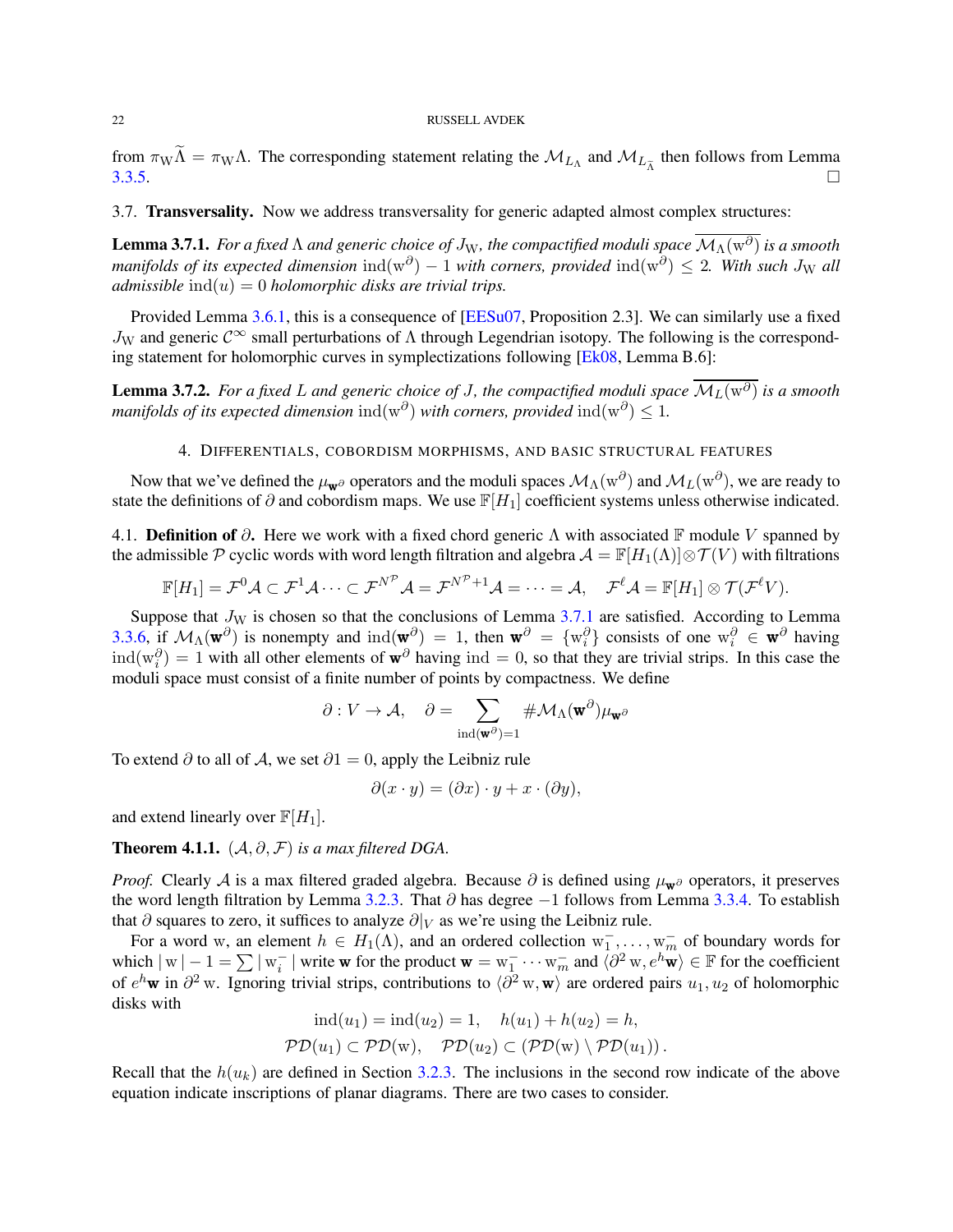First, if some positive puncture of  $u_2$  connects to a negative puncture of  $u_1$ , then  $\mathcal{PD}(u_2) \cup \mathcal{PD}(u_1)$ forms a connected region in  $\mathcal{PD}(w)$  whose compliment is the union of the  $\mathcal{PD}(w_i^-)$ . By gluing, a bubble tree with vertices assigned to the  $u_k$  and a single edge determines a point in the boundary of the moduli space of  $ind(u) = 2$  admissible curves  $\mathcal{M}_{\Lambda}(w^{\partial})$  with  $\mu_w \partial w = e^h \mathbf{w}$ . It follows that  $\langle \partial^2 w, e^h \mathbf{w} \rangle$  counts points in  $\partial \mathcal{M}_\Lambda(w^\partial)$ . By the compactness results of Lemma [3.7.1,](#page-21-1) this is a count of points in the boundary of a compact 1-manifold and so is zero.

Second, all positive punctures of  $u_2$  may be sent to positive punctures of w in which case the  $\mathcal{P}D(u_k) \subset$  $\mathcal{P}D(w)$  for  $k = 1, 2$  are disjoint and the positive punctures of the  $u_k$  must all be distinct. Tracking the sequential orderings of the endpoints of negative chords around the boundary of  $\mathcal{PD}(w)$ , it follows that there are  $m_l, m_r, m'_l, m'_r \in \mathbb{Z}_{\geq 0}$  for which

$$
(1^{\otimes m_l}\otimes \mu_{w^{\partial}(u_1)}\circ 1^{\otimes m_r})\circ \mu_{w^{\partial}(u_2)}\, w=(1^{\otimes m'_l}\otimes \mu_{w^{\partial}(u_2)}\circ 1^{\otimes m'_r})\mu_{w^{\partial}(u_1)}\, w\, .
$$

So there is a  $\mathbb{Z}/2\mathbb{Z}$  action on the pairs  $(u_1, u_2)$  of index 1 disks contributing to  $\langle \partial^2 w, w \rangle$  given by swapping the order of the pair. Since this action is free and we are working over  $\mathbb{F} = \mathbb{Z}/2\mathbb{Z}$ ,  $\langle \partial^2 w, w \rangle = 0$ .

4.2. Definition of cobordism morphisms. Now we work with a partitioned exact Lagrangian cobordism  $(L, \mathcal{P}) : (\Lambda^+, \mathcal{P}^+) \to (\Lambda^-, \mathcal{P}^-)$  with associated filtered F modules and algebras  $\mathcal{A}^{\pm}$ . When L is a homology cobordism, we work with  $\mathbb{F}[H_1(L)]$ . Otherwise we use  $\mathbb F$  coefficients.

Assume that an almost complex structure  $J$  on  $\mathbb{R}_s \times M$  has been chosen which satisfies the conclusions of Lemma [3.7.2.](#page-21-2) Then if  $M_L(\mathbf{w}^{\partial})$  is non-empty and satisfies  $\text{ind}(\mathbf{w}^{\partial}) = 0$ , then each  $\text{w}^{\partial} \in \mathbf{w}^{\partial}$  has  $\text{ind}(w^{\partial}) = 0$ . Again, the moduli space must consist of a number of points by compactness. We define

$$
PDA(L, \mathcal{P}): V^+ \to \mathcal{A}^-, \quad PDA(L, \mathcal{P}) = \sum_{\text{ind}(\mathbf{w}^{\partial})=0} \mu_{\mathbf{w}^{\partial}}
$$

and extend to a unital algebra morphism,

$$
PDA(L, \mathcal{P})1_{\mathcal{A}^+} = 1_{\mathcal{A}^-}, \quad PDA(L, \mathcal{P})(x \cdot y) = PDA(L, \mathcal{P})x \cdot PDA(L, \mathcal{P})y.
$$

**Theorem 4.2.1.**  $PDA(L, \mathcal{P})$  *is a filtration preserving degree* 0 *chain map*,

(4.2.1) 
$$
\partial^{-} \circ PDA(L, \mathcal{P}) - PDA(L, \mathcal{P}) \circ \partial^{+} = 0.
$$

*Proof.* Filtration preservation and the degree 0 condition again follow from Lemmas [3.2.3](#page-15-1) and [3.3.4.](#page-17-3) The chain map condition can again be checked on individual elements of  $V^+$  using the compactness and transversality results of Lemma [3.7.2](#page-21-2) and will follow from standard compactness and gluing arguments.

For ind( $\mathbf{w}^{\partial}$ ) = 1, the boundary of the compactification of the moduli space  $\mathcal{M}_L(\mathbf{w}^{\partial})$  will consist of collections of bubble trees  $\{T_i\}$  having 1 vertex of one  $T_i$  assigned an  $\text{ind}(u) = 1$  holomorphic map and the remaining vertices assigned  $ind(u) = 1$  holomorphic maps.

The ind = 1 vertex must correspond to a holomorphic map in one of the  $L_{\Lambda^{\pm}}$ . If not, then it corresponds to an element in the interior of  $M_L$ , which is impossible since we are at the boundary of the moduli space.

The ind = 0 vertices must correspond all either be trivial strips or  $M_L$  disks. Otherwise, we could take the corresponding disk, project it down to W and obtain a disk living in a  $\mathcal{M}_{\Lambda^{\pm}}$  of expected dimension −1 in violation of our transversality assumptions. Therefore all of the holomorphic disks associated to the ind = 0 vertices give us a  $PDA(L, P)$  contribution.

If the ind = 1 holomorphic disk is a  $L_{\Lambda^+}$  disk, then by looking at the planar diagram for the bubble tree it contributes to  $\partial^+$  w (after applying Lemma [3.3.5\)](#page-17-1) and the ind = 0 disks contribute to  $PDA(L, \mathcal{P})\partial^+$  w. Otherwise the ind = 0 disks contribute to  $PDA(L, \mathcal{P})$  w and the ind = 1 disk contribute to  $\partial^{-} PDA(L, \mathcal{P})$  w (again via Lemma [3.3.5\)](#page-17-1).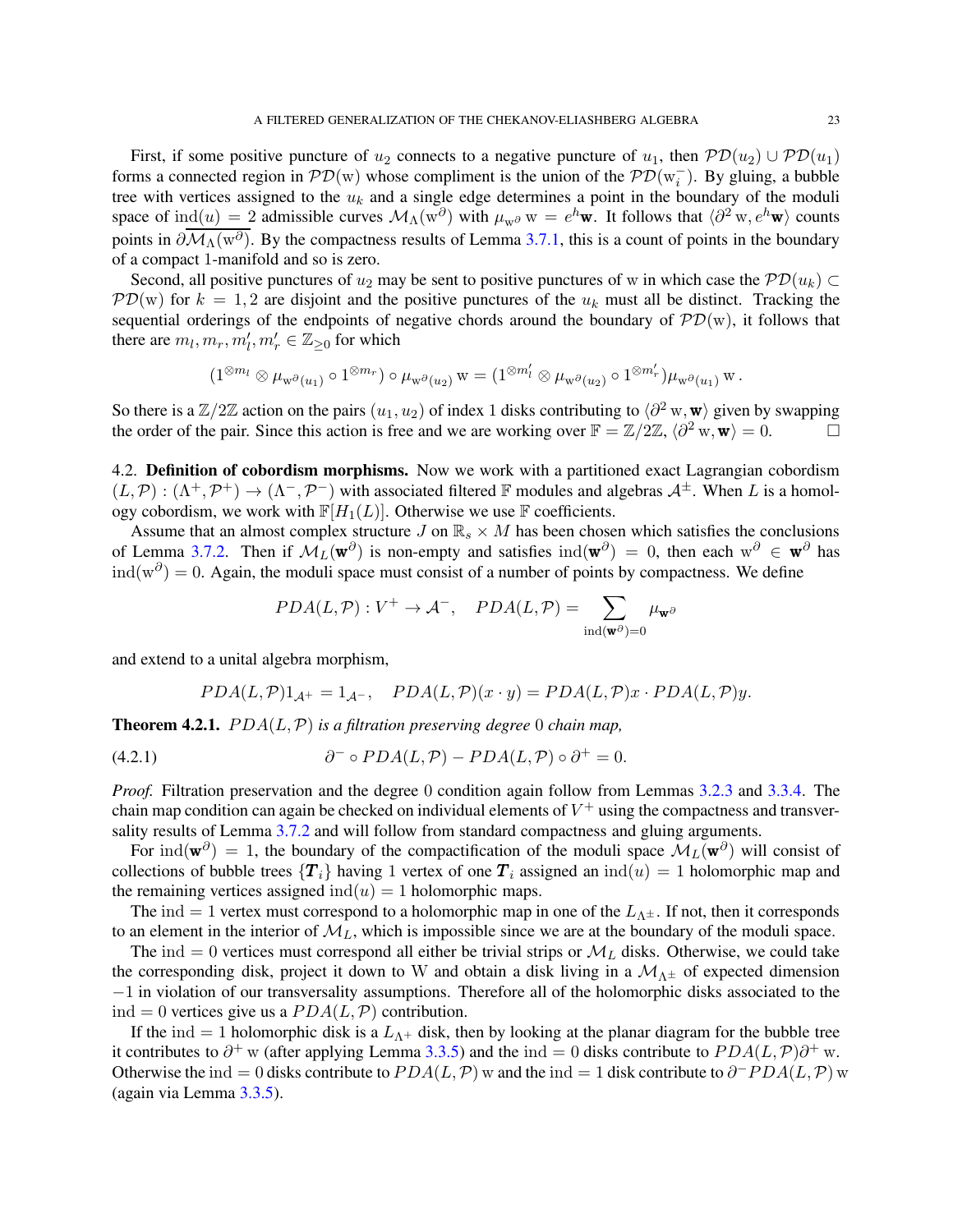<span id="page-23-1"></span>So points in the boundary of our compactified ind = 1 moduli spaces contribute to  $\partial^- PDA(L, \mathcal{P})$  –  $PDA(L, \mathcal{P})\partial^+$ . By gluing, this is exactly the count of points in the boundary of the  $\mathcal{M}_L(\mathbf{w}^{\partial})$  spaces of ind  $= 1$ . Since these are compact 1-manifolds by Lemma [3.7.2,](#page-21-2) the proof is complete.

## 5. MAX-FILTERED DGAS AND THEIR INVARIANTS

<span id="page-23-0"></span>In this section we describe basic properties of max-filtered DGAs and their invariants. Throughout  $\rho$  is a non-negative integer and R is a unital  $\mathbb F$  algebra.

## 5.1. Basic definitions.

Definition 5.1.1. *A* Z/2ρZ*-graded* differential graded algebra *(DGA) over a unital ring* R *is an algebra* A *over* R *with graded components and differential* ∂

$$
\mathcal{A}=\oplus_{i\in\mathbb{Z}/2\rho\mathbb{Z}}\mathcal{A}_i,\quad \partial:\mathcal{A}_i\to\mathcal{A}_{i-1}
$$

*satisfying the relations*

$$
\mathcal{A}_i \cdot \mathcal{A}_{i'} \subset \mathcal{A}_{i+i'}, \quad \partial(xy) = (\partial x)y + (-1)^{|x|}x(\partial y), \quad \partial^2 = \partial 1 = 0.
$$

We also consider DGAs whose differentials have degree 1 in which case we use d in place of  $\partial$ . Max filtered graded algebras (mfGAs) and max filtered DGAs (mfDGAs) have already been defined in the introduction. The following example demonstrates the abundance of mfDGAs in algebraic topology.

**Example 5.1.2.** *Set*  $\mathbb{F} = \mathbb{R}$  *or*  $\mathbb{C}$ *,*  $\rho = 0$ *, and consider a compact manifold* L *equipped with an exhaustion by a countable collection of nested open sets*

$$
U^0 \subset U^1 \subset \cdots L.
$$

*The open cover induces a filtration*  $\cal F$  *on the de Rham complex*  $(\Omega^* = \Omega^*(L), d)$  *with*  ${\cal F}^{\ell}\Omega^*$  *being the space of forms with compact support contained in*  $U^{\ell}$ . With the wedge product  $\wedge$ ,  $(\Omega^*, d, \mathcal{F})$  is a mfDGA as

$$
\mathcal{F}^{\ell}\Omega^{*}\wedge \mathcal{F}^{\ell'}\Omega^{*}\subset \mathcal{F}^{\min(\ell,\ell')}\Omega^{*}\subset \mathcal{F}^{\max(\ell,\ell')}\Omega^{*}.
$$

*This set up can be used to derive classical cohomological spectral sequences such as the Leray-Serre sequence for a fibration. See for example* [\[BT82\]](#page-54-18)*.*

A *morphism of mfGAs*

$$
\phi: (A, \mathcal{F}_A) \to (B, \mathcal{F}_B)
$$

is a degree zero algebra morphism which preserves the unit and filtration structures:

$$
\phi(a_1 a_2) = \phi(a_1)\phi(a_2), \quad \phi(1_A) = 1_B, \quad \phi(\mathcal{F}_A^{\ell} A) \subset \mathcal{F}_B^{\ell} B.
$$

A *morphism* of mfDGAs

 $\phi : (\mathcal{A}, \partial_A) \to (\mathcal{B}, \partial_B)$ 

is a mfGA morphism which is also a chain map,  $\partial_B \phi = \phi \partial_A$ .

A *chain homotopy* of DGA morphisms  $\phi, \psi : A \to B$  is a degree 1 map  $h : B \to A$  satisfying

$$
\phi - \psi = \partial_{\mathcal{B}} \circ h + h \circ \partial_{\mathcal{A}}.
$$

A *chain homotopy mfDGA morphisms* is a chain homotopy of DGA morphisms which preserves the filtration structure,

$$
h(\mathcal{F}_{\mathcal{A}}^{\ell}\mathcal{A})\subset \mathcal{F}_{\mathcal{B}}^{\ell}\mathcal{B}.
$$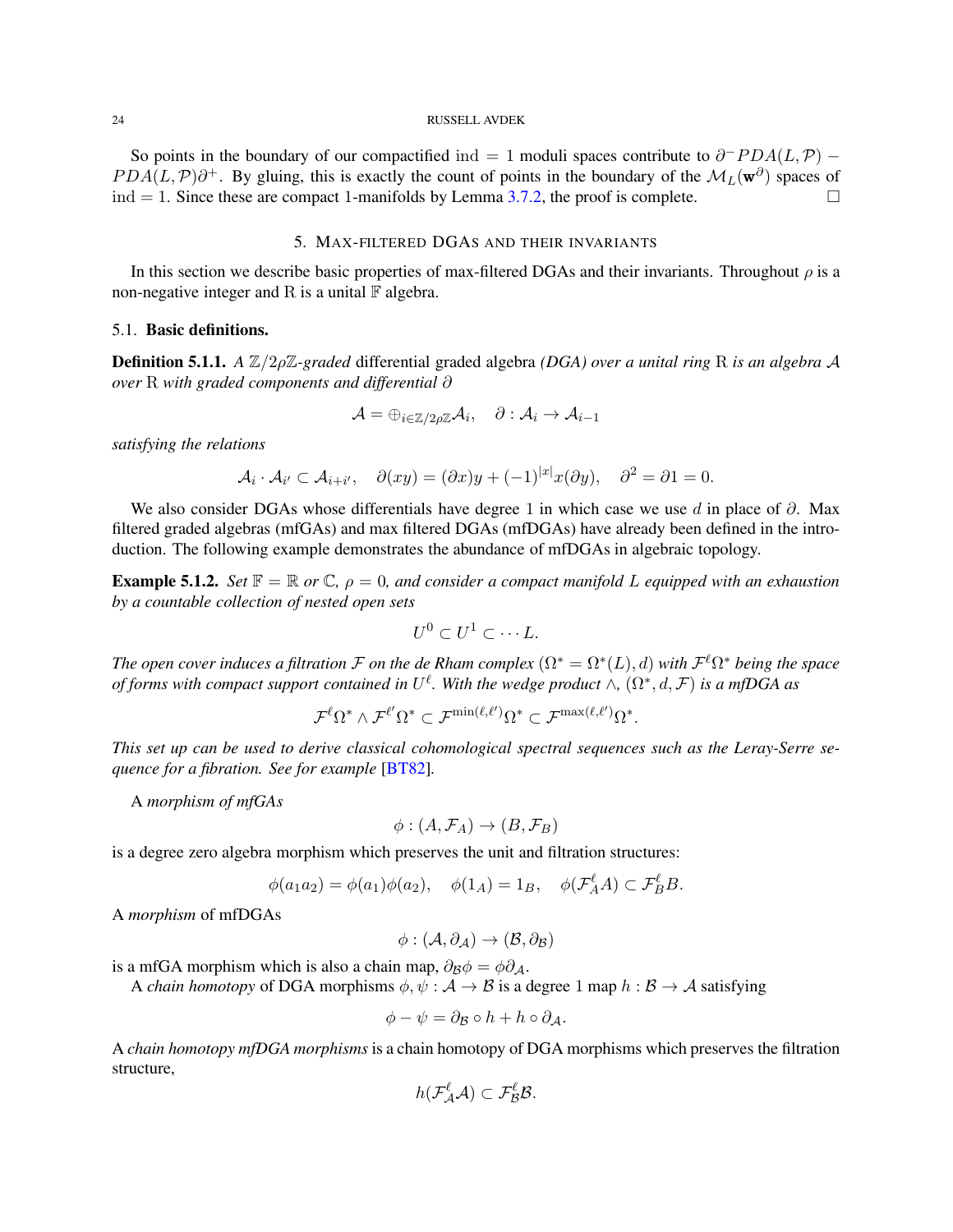A *chain homotopy equivalence* between (DGAs or mfDGAs) A and B is a pair of morphism

<span id="page-24-0"></span>

such that  $\psi \phi$  is chain homotopic to Id<sub>A</sub> and  $\phi \psi$  is chain homotopic to Id<sub>B</sub>.

Each filtered piece  $\mathcal{F}^{\ell} \mathcal{A}$  of  $\mathcal{A}$  is itself an mfDGA and the canonical examples of mfDGA morphisms are inclusion maps

(5.1.1) 
$$
\mathcal{F}^0 \mathcal{A} \to \mathcal{F}^1 \mathcal{A} \to \cdots \to \mathcal{A}.
$$

Provided a morphism  $\phi$  as above, inclusions of the filtered pieces of A and B fit together in a commutative diagram of mfDGA morphisms

$$
\begin{array}{ccc}\n\mathcal{F}^0 \mathcal{A} & \longrightarrow & \mathcal{F}^1 \mathcal{A} & \longrightarrow & \cdots & \longrightarrow & \mathcal{A} \\
\downarrow & & & & \downarrow & & \downarrow & \\
\mathcal{F}^0 \mathcal{B} & \longrightarrow & \mathcal{F}^1 \mathcal{B} & \longrightarrow & \cdots & \longrightarrow & \mathcal{B}\n\end{array}
$$

Because mfDGA chain homotopies are filtration preserving, a chain homotopy h between pairs of mfDGA morphisms  $\phi, \psi : A \to B$  will induce chain mfDGA chain homotopies between filtered pieces

<span id="page-24-1"></span>
$$
\phi, \psi: \mathcal{F}_{\mathcal{A}}^{\ell} \mathcal{A} \to \mathcal{F}_{\mathcal{B}}^{\ell} \mathcal{B}.
$$

Consequently if A is mfDGA homotopic to B, then each  $\mathcal{F}_{\mathcal{A}}^{\ell}$  as homotopic to  $\mathcal{F}_{\mathcal{B}}^{\ell}$ B for each  $\ell$ .

5.2. Homology and torsion. The homology of a mfDGA is a mfGA which is an invariant of the mfDGA chain homotopy class of  $A$ . The inclusion morphisms of Equation [\(5.1.1\)](#page-24-0) induce mfGA morphisms

$$
H(\mathcal{F}^0\mathcal{A}) \to H(\mathcal{F}^1\mathcal{A}) \to \cdots \to H(\mathcal{A}).
$$

Applying homology to Equation [\(5.1.2\)](#page-24-1) produces a commutative diagram of mfGA morphisms

$$
H(\mathcal{F}^0\mathcal{A}) \longrightarrow H(\mathcal{F}^1\mathcal{A}) \longrightarrow \cdots \longrightarrow H(\mathcal{A})
$$
  

$$
\downarrow \qquad \qquad \downarrow \qquad \qquad \downarrow
$$
  

$$
H(\mathcal{F}^0\mathcal{B}) \longrightarrow H(\mathcal{F}^1\mathcal{B}) \longrightarrow \cdots \longrightarrow H(\mathcal{B}).
$$

The homology  $H(\mathcal{A})$  of a DGA vanishes if and only if  $1 \in \mathcal{A}$  is exact,  $1 \in \text{im } \partial$ . Hence, if we have a mfDGA morphism  $\phi$  as above

$$
(5.2.1) \t\t\t H(\mathcal{A}) = 0 \implies H(\mathcal{B}) = 0.
$$

So if  $H(\mathcal{F}^{\ell}\mathcal{A}) = 0$  for some  $\ell$ , then  $H(\mathcal{F}^{\ell'}\mathcal{A}) = 0$  for all  $\ell' \geq \ell$ .

Definition 5.2.1. *The* torsion of an mfDGA*,*

<span id="page-24-2"></span>
$$
\tau=\tau({\mathcal A})\in {\mathbb Z}_{\geq 0}\cup\{\infty\},
$$

*is the greatest*  $\ell$  *for which*  $H(\mathcal{F}^{\ell}\mathcal{A}) \neq 0$ *.* 

Clearly  $\tau$  is a quasi-isomorphism invariant of an mfDGA and the existence of a morphism  $\phi$  implies

$$
\tau(\mathcal{B}) \leq \tau(\mathcal{A}),
$$

refining Equation [\(5.2.1\)](#page-24-2).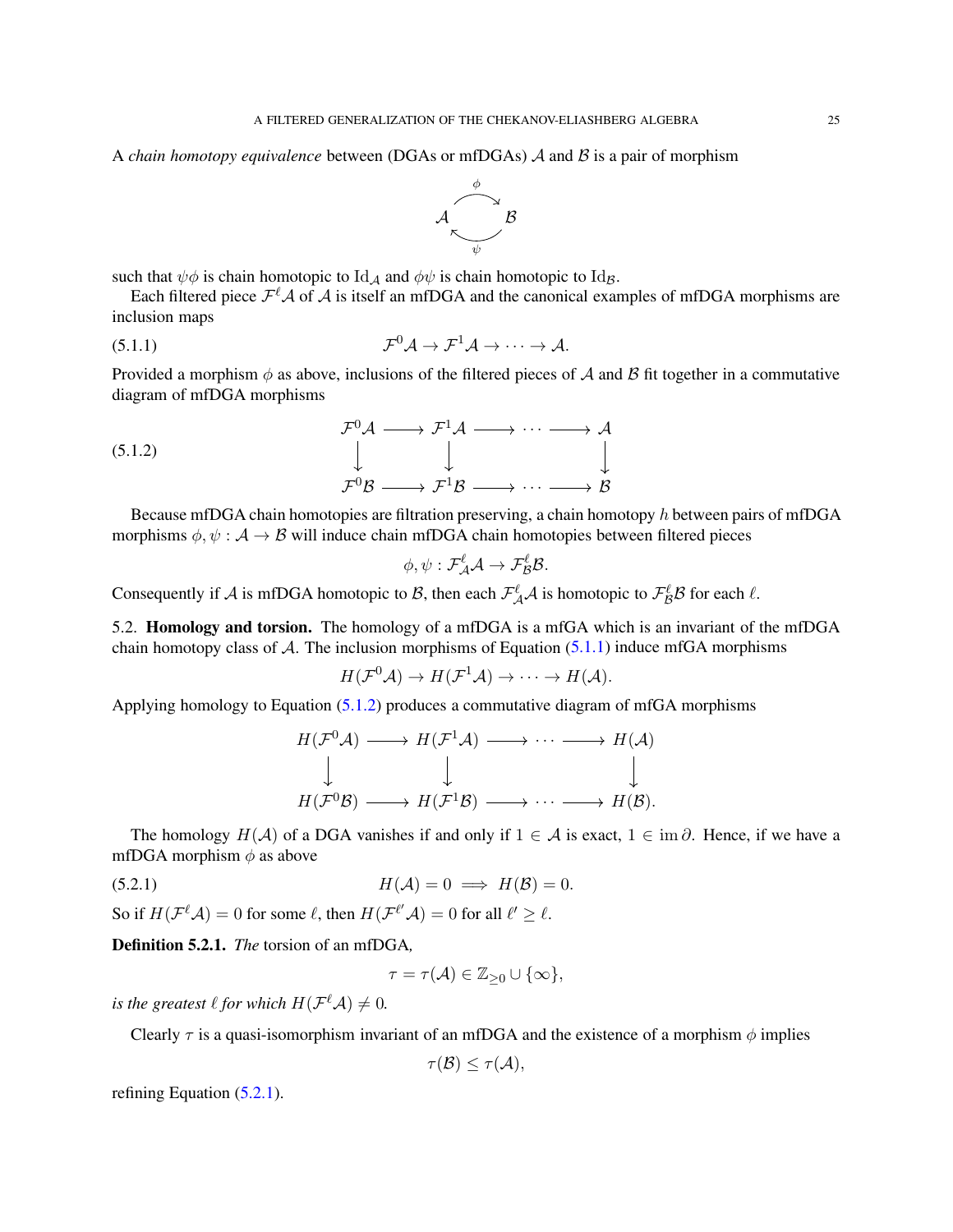## <span id="page-25-3"></span>5.3. Augmentations and algebraic torsion.

Definition 5.3.1. *Let* A *be a* Z/2ρ*-graded DGA. An* augmentation of A *is a DGA morphism*

 $\epsilon : \mathcal{A} \to \mathbb{F}$ ,

*where* **F** *is viewed as a*  $\mathbb{Z}/2$ *ρ*-graded DGA with trivial differential.

Remark 5.3.2. *While we only cover augmentations with target* F*, representations to other rings are interesting and useful in applications* [\[NR13,](#page-55-24) [S13\]](#page-56-1)*. Interesting augmentations also come from reducing gradings of some* Z/2ρ ′ *graded DGA to* Z/ρ *with* ρ *not necessarily even. See* [\[EN18,](#page-55-1) [NS06\]](#page-55-25) *for further discussion and results.*

The primary utility of augmentations is to establish the non-vanishing of DGAs [\[C02\]](#page-54-1):

<span id="page-25-0"></span>**Lemma 5.3.3.** *The existence of an*  $\epsilon$  *implies that*  $H(A) \neq 0$ *.* 

When  $A$  is an mfDGA, the filtration structure allows us to pull back augmentations along inclusion morphisms: If  $\epsilon$  is an augmentation of  $\mathcal{F}^{\ell} A$ , then there are induced augmentations

$$
\begin{array}{ccccccc}\n\mathcal{F}^{0}\mathcal{A} & \longrightarrow & \mathcal{F}^{1}\mathcal{A} & \longrightarrow & \cdots & \longrightarrow & \mathcal{F}^{\ell}\mathcal{A} \\
\downarrow & & & & & & & \\
\downarrow & & & & & & & & \\
\downarrow & & & & & & & & \\
\downarrow & & & & & & & & \\
\downarrow & & & & & & & & \\
\downarrow & & & & & & & & & \\
\downarrow & & & & & & & & & \\
\downarrow & & & & & & & & & \\
\downarrow & & & & & & & & & & \\
\downarrow & & & & & & & & & & \\
\downarrow & & & & & & & & & & \\
\downarrow & & & & & & & & & & \\
\downarrow & & & & & & & & & & \\
\downarrow & & & & & & & & & & & \\
\downarrow & & & & & & & & & & & & \\
\end{array}
$$

For a given A, we can ask which  $\mathcal{F}^{\ell}$ A admit augmentations and package the answer with the following:

Definition 5.3.4. *The* algebraic torsion

<span id="page-25-1"></span>
$$
\tau_{\text{Aug}} = \tau_{\text{Aug}}(\mathcal{A}, \partial, \mathcal{F}) \in \mathbb{Z}_{\geq 0} \cup \{\infty\}
$$

is the greatest  $\ell$  for which  $\mathcal{F}^{\ell} \mathcal{A}$  admits an augmentation.

So  $\tau_{\text{Aug}} = \infty$  if and only if A admits an augmentation. According to Lemma [5.3.3,](#page-25-0) the torsion and algebraic torsion are related by

$$
\tau_{\text{Aug}}(\mathcal{A}) \leq \tau(\mathcal{A}).
$$

The existence of a mfDGA morphism  $\phi : A \rightarrow B$  implies

<span id="page-25-2"></span>
$$
\tau_{\text{Aug}}(\mathcal{A}) \geq \tau_{\text{Aug}}(\mathcal{B})
$$

by our ability to pull back augmentations along  $\phi$ . The same reasoning implies that the algebraic torsion is a mfDGA chain homotopy invariant.

For a given  $\epsilon : \mathcal{F}^{\ell} \mathcal{A} \to \mathbb{F}$  it is natural to ask if an extension exists

$$
\mathcal{F}^{\ell} \mathcal{A} \longrightarrow \mathcal{F}^{\ell+1} \mathcal{A} \longrightarrow (\mathcal{F}^{\ell+1} \mathcal{A}) \longrightarrow (\mathcal{F}^{\ell+1} \mathcal{A}) \longrightarrow (\mathcal{F}^{\ell+1} \mathcal{A}) \longrightarrow (\mathcal{F}^{\ell} \mathcal{A}) \longrightarrow (\mathcal{F}^{\ell} \mathcal{A}) \longrightarrow (\mathcal{F}^{\ell} \mathcal{A}) \longrightarrow (\mathcal{F}^{\ell} \mathcal{A}) \longrightarrow (\mathcal{F}^{\ell} \mathcal{A}) \longrightarrow (\mathcal{F}^{\ell} \mathcal{A}) \longrightarrow (\mathcal{F}^{\ell} \mathcal{A}) \longrightarrow (\mathcal{F}^{\ell} \mathcal{A}) \longrightarrow (\mathcal{F}^{\ell} \mathcal{A}) \longrightarrow (\mathcal{F}^{\ell} \mathcal{A}) \longrightarrow (\mathcal{F}^{\ell} \mathcal{A}) \longrightarrow (\mathcal{F}^{\ell} \mathcal{A}) \longrightarrow (\mathcal{F}^{\ell} \mathcal{A}) \longrightarrow (\mathcal{F}^{\ell} \mathcal{A}) \longrightarrow (\mathcal{F}^{\ell} \mathcal{A}) \longrightarrow (\mathcal{F}^{\ell} \mathcal{A}) \longrightarrow (\mathcal{F}^{\ell} \mathcal{A}) \longrightarrow (\mathcal{F}^{\ell} \mathcal{A}) \longrightarrow (\mathcal{F}^{\ell} \mathcal{A}) \longrightarrow (\mathcal{F}^{\ell} \mathcal{A}) \longrightarrow (\mathcal{F}^{\ell} \mathcal{A}) \longrightarrow (\mathcal{F}^{\ell} \mathcal{A}) \longrightarrow (\mathcal{F}^{\ell} \mathcal{A}) \longrightarrow (\mathcal{F}^{\ell} \mathcal{A}) \longrightarrow (\mathcal{F}^{\ell} \mathcal{A}) \longrightarrow (\mathcal{F}^{\ell} \mathcal{A}) \longrightarrow (\mathcal{F}^{\ell} \mathcal{A}) \longrightarrow (\mathcal{F}^{\ell} \mathcal{A}) \longrightarrow (\mathcal{F}^{\ell} \mathcal{A}) \longrightarrow (\mathcal{F}^{\ell} \mathcal{A}) \longrightarrow (\mathcal{F}^{\ell} \mathcal{A}) \longrightarrow (\mathcal{F}^{\ell} \mathcal{A}) \longrightarrow (\mathcal{F}^{\ell} \mathcal{A}) \longrightarrow (\mathcal{F}^{\ell} \mathcal{A}) \longrightarrow (\mathcal{F}^{\ell} \mathcal{A}) \longrightarrow (\mathcal{F}^{\ell} \mathcal{A}) \longrightarrow (\mathcal{F}^{\ell} \mathcal{
$$

and if so, when is such an extension unique. The *augmentation tree*, defined below, will package the answer to this question on a homotopical level.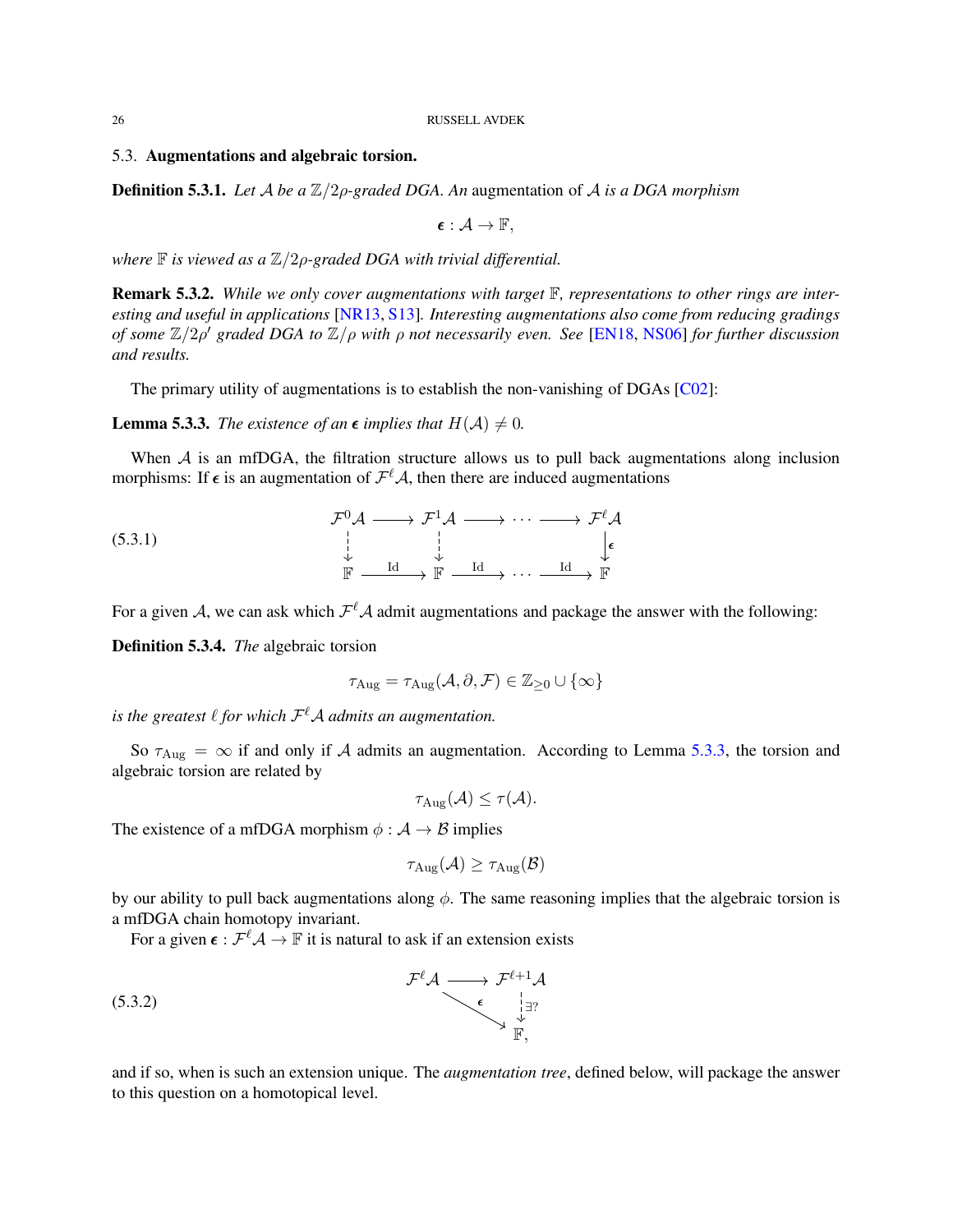<span id="page-26-1"></span>5.4. Free mfDGAs. Let R be a graded F algebra. A mfDGA  $(A, \partial, \mathcal{F})$  is *free* if there is a collection of generators  $a_i^{\ell}, \ell \geq 0$  with degree gradings  $|a_i^{\ell}| \in \mathbb{Z}/2\rho\mathbb{Z}$  from which we can define a filtered, graded R module

$$
\mathcal{F}^0V \subset \mathcal{F}^1V \subset \cdots \subset V, \quad \mathcal{F}^\ell V_{\text{deg}} = \bigoplus_{\ell' \leq \ell, \ |\alpha_i^{\ell'}| = \text{deg}} \mathrm{R} \ a_i^{\ell'}, \quad \mathcal{F}^\ell V = \bigoplus_{\text{deg} \in \mathbb{Z}/2\rho\mathbb{Z}} \mathcal{F}^\ell V_{\text{deg}}.
$$

so that  $(A, \mathcal{F})$  is the tensor algebra with the induced filtration

 $\mathcal{F}^{0}\mathcal{A}\subset \mathcal{F}^{1}\mathcal{A}\subset \cdots \subset \mathcal{A},\quad \mathcal{F}^{\ell}\mathcal{A}=\mathcal{T}_{\mathrm{R}}(\mathcal{F}^{\ell}V)$ 

where  $\mathcal{T}_R$  is the tensor algebra over R. We require that the differential  $\partial$  satisfies the Leibniz rule with respect to tensor multiplication. A free mfDGA is *finitely generated* if  $\#(\alpha_i^{\ell}) \leq \infty$ . If  $(\mathcal{A}, \partial, \mathcal{F})$  is free, then  $\partial$  is entirely determined by  $\partial|_V$ . Free DGAs are defined similarly with filtrations ignored [\[C02\]](#page-54-1). Free commutative mfDGAs  $\mathcal{A}^{\text{com}}$  are defined similarly, using the exterior algebra  $\mathcal{F}^{\ell} \mathcal{A}^{\text{com}} = \wedge (\mathcal{F}^{\ell} V)$  instead of the full tensor algebra.

**Remark 5.4.1.** *For PDA we can take* R *to be*  $\mathbb{F}$  *or*  $\mathbb{F}[H_1(\Lambda)]$ *. In the latter case we can identify* 

$$
\mathcal{T}_{\mathrm{R}}(\oplus \mathrm{R} \, \mathrm{w}_i) = \mathrm{R} \otimes_{\mathbb{F}} (\mathcal{T}_{\mathbb{F}}(\oplus \mathbb{F} \, \mathrm{w}_i))
$$

*so that the notation of this section matches that of the rest of the paper.*

**Example 5.4.2.** Any free DGA becomes a free mfDGA by declaring that  $V = \mathcal{F}^0 V$  or  $\mathcal{F}^1 V$ . The Chekanov-*Eliashberg algebra of a Legendrian* Λ *in a contact manifold of the form* R×W *is the canonical example of a free DGA. The contact homology algebra* CH(M, ξ) *of a contact manifold* (M, ξ) *is the canonical example of a free commutative DGA.*[11](#page-26-0)

**Example 5.4.3.** Let  $\Lambda$  be a Legendrian submanifold whose chords  $\kappa_i$  have action  $\mathfrak{E}_i = \mathfrak{E}(\kappa_i)$  with respect *to some contact form. Assume that the*  $\kappa_i$  *are indexed so that the*  $\mathfrak{E}_i$  *are monotonically ordered*  $\mathfrak{E}_i \leq \mathfrak{E}_{i+1}$ *. The we can label*  $a_i^i = \kappa_i$  to obtain a filtered  $\mathcal F$  vector space spanned by the  $\kappa_i$  as above. This induces *an mfDGA structure on*  $CE(\Lambda)$  *by the fact that*  $\partial_{CE}$  *is action decreasing. Such action filtrations are of frequent use in quantitative applications* [\[DRS20\]](#page-55-26) *or direct limit construction in symplectic field theory, cf.* [\[BH15,](#page-54-14) [Si19\]](#page-55-9)*. Using alternative language,* τAug *appears in* [\[DRS20,](#page-55-26) Theorem 1.1]*.*

Assumptions 5.4.4. *Throughout the remainder of the article, mfDGAs are free and finitely generated.*

Let A have generating set  $\{a_i^{\ell}\}\$  and B have generating set  $\{b_i^{\ell}\}\$ . A mfDGA isomorphism  $\phi: \mathcal{A} \to \mathcal{B}$  is *elementary* if there is some *j* for which

$$
\phi(a_i^{\ell}) = \begin{cases} b_i^{\ell} & i \neq j \\ \text{const}\, b_j^{\ell} + v_j & i = j \end{cases}
$$

for some unit const  $\in$  R and element  $v_j \in \mathcal{B}$  which does not have  $b_i^{\ell}$  as a factor. A mfDGA isomorphism is *tame* if it is a composition of elementary isomorphisms.

**Definition 5.4.5.** *For a free*  $(A, \partial, F)$  *with generating set*  $\{a_i^{\ell}\}$ *, define the*  $(f, deg)$ -stabilization  $(A, \partial, F)$ *to be the mfDGA*  $(S_{f,i}A, \partial, \mathcal{F})$  *with* 

- (1) underlying graded vector space  $\mathcal{S}_{f,i}V = V \oplus \text{R} e_{\text{deg}}^f \oplus \text{R} e_{\text{deg}-1}^f$  where  $|e_j^f|$  $\vert j \vert = j$ ,
- (2) filtration  $\mathcal{F}^\ell S_{f,\deg} V = \mathcal{F}^\ell V$  for  $\ell < f$  and  $\mathcal{F}^\ell S_{f,\deg} V = \mathcal{F}^\ell V \oplus \operatorname{R} e_{\deg}^f \oplus \operatorname{R} e_{\deg}^f$  $\int_{\text{deg } -1}^{f}$  *for*  $\ell \geq f$ ,
- (3) differential extended by  $\partial e_{\rm deg}^f=e_{\rm d}^f$  $\int_{\deg-1}^f$  and  $\partial e_{\deg-1}^f = 0$ .

<span id="page-26-0"></span> $11$ Currently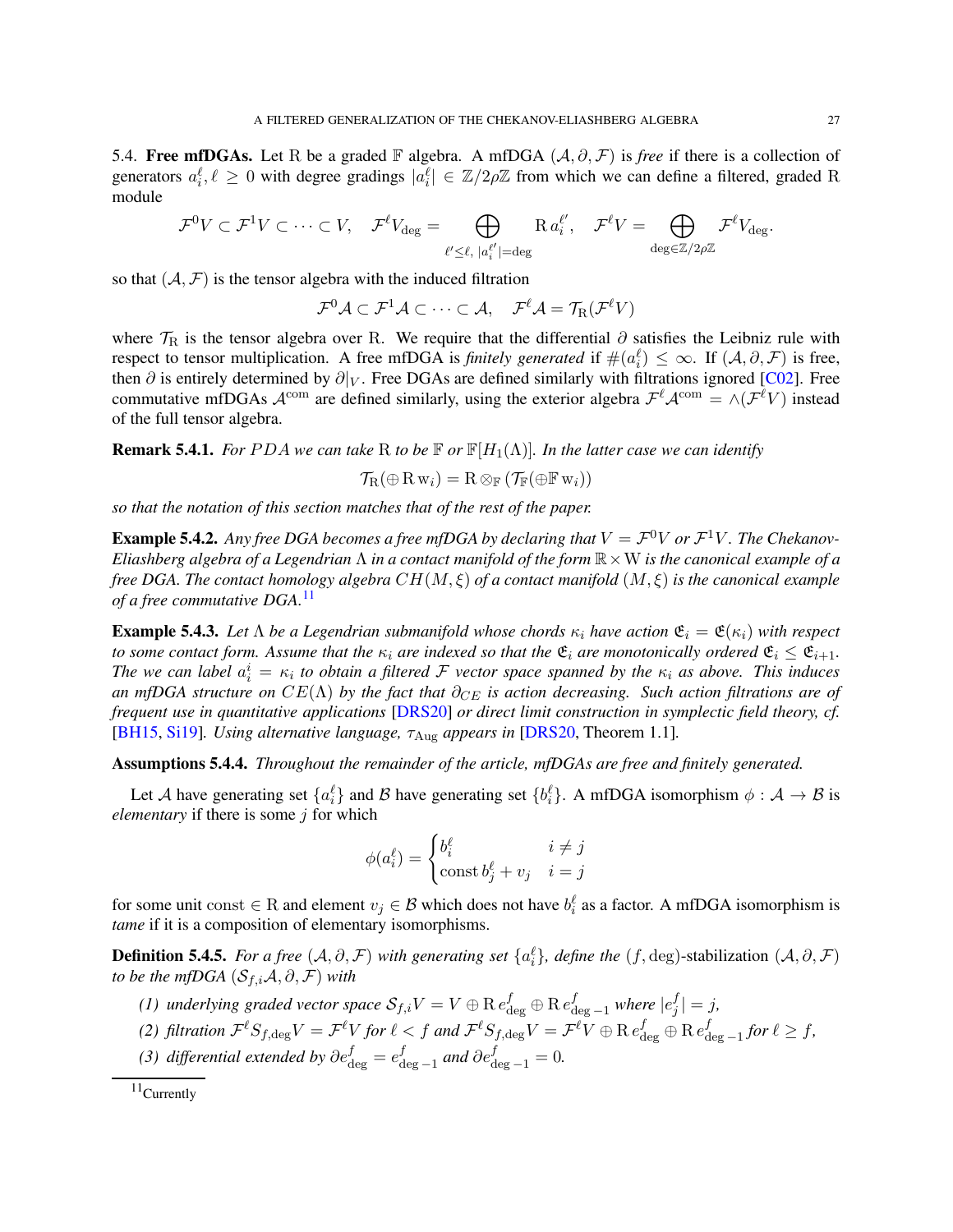<span id="page-27-2"></span><span id="page-27-1"></span>**Definition 5.4.6.** *A pair of mfDGAs*  $(A, \partial_A, \mathcal{F}_A)$ *,*  $(B, \partial_B, \mathcal{F}_B)$  *are* filtered stable tame isomorphic *if there are there are finite sequences*

 $(f_{a,k}, \deg_{a,k}), k = 1, \ldots, n_a, \quad (f_{b,k}, \deg_{b,k}), k = 1, \ldots, n_b$ 

*and a tame isomorphism*

$$
\phi: (\mathcal{S}_{f_{a,n_a},\deg_{a,n_a}}\cdots \mathcal{S}_{f_{a,1},\deg_{a,1}}\mathcal{A}, \partial_{\mathcal{A}}, \mathcal{F}_{\mathcal{A}})\rightarrow (\mathcal{S}_{f_{b,n_b},\deg_{b,n_b}}\cdots \mathcal{S}_{f_{b,1},\deg_{b,1}}\mathcal{B}, \partial_{\mathcal{B}}, \mathcal{F}_{\mathcal{B}}).
$$

Provided a stabilization  $S_{f,\text{deg}}A$  of a mfDGA, we have a naturally defined pair of mfDGA morphisms

$$
\mathcal{S}_{f,\deg}\mathcal{A}\hspace{0.5cm}\mathcal{A}\hspace{0.5cm},\hspace{0.5cm}\pi(v)=\begin{cases}0 & v=e_{\deg}^f,e_{\deg-1}^f,\\v & \text{otherwise.}\end{cases}
$$

Clearly  $\pi$  inc = Id<sub>A</sub>. According to [\[ENS02,](#page-55-12) Corollary 3.11], inc  $\pi$  is chain homotopic to Id<sub>S<sub>f,deg</sub>A.<sup>[12](#page-27-0)</sup> This</sub> implies the following basic result.

Lemma 5.4.7. *A free mfDGA is homotopic to its stabilization. Therefore the homology of an mfDGA is a stable tame isomorphism invariant.*

As chain homotopies of mfDGAs preserve filtrations, we have the following obvious corollary:

**Corollary 5.4.8.** The mfGA isomorphism class of each  $H(\mathcal{F}^{\ell}\mathcal{A})$  is a filtered stable tame isomorphism *invariant of* A*.*

5.5. Augmentations of free mfDGAs. An augmentation of a free DGA  $\mathcal A$  is completely determined by its values on  $V_0$ , the deg = 0 summand of V.

5.5.1. *Augmentation varieties*. For each generator  $a \in V_1$  define a polynomial  $D_a \in \mathbb{F}[V_0]$  (the ring of polynomial functions on  $V_0$ ) by taking  $\partial v$ , eliminating all terms which are not in  $V_0$ , and making all variables commute. The algebraic variety

$$
\mathcal{V}_{\text{Aug}} = \mathcal{V}_{\text{Aug}}\mathcal{A} = \{v \in V_0 : D_a(v) = 0 \,\forall a \in V_1\} \subset V_0
$$

is the *augmentation variety of* A [\[N03\]](#page-55-6). By construction the points in  $V_{\text{Aug}}\mathcal{A}$  are exactly the augmentations of A. Indeed, suppose that  $V_0$  is generated by some  $a_{0,i}$ . Given  $v = \sum \epsilon_i a_{0,i}$  we have an augmentation

$$
\boldsymbol{\epsilon}_v : \mathcal{A} \to \mathbb{F}, \quad \boldsymbol{\epsilon}_v(a) = \begin{cases} \epsilon_i & a = a_{0,i} \\ 0 & |a| \neq 0 \end{cases}
$$

and the condition  $\epsilon \partial = 0$  determines a point of  $\mathcal{V}_{\text{Aug}}$  from each  $\epsilon$ . These correspondences are bijective.

If A is a mfDGA, then each  $\mathcal{F}^{\ell}A$  has an augmentation variety  $\mathcal{V}^{\ell}_{\text{Aug}}$ . Each inclusion morphism  $\mathcal{F}^{\ell}A\to$  $\mathcal{F}^{\ell+1}\mathcal{A}$  induces a morphism of varieties via Equation [\(5.3.1\)](#page-25-1)

$$
\pi_{\ell+1} : \mathcal{V}_{\mathrm{Aug}}^{\ell+1} \to \mathcal{V}_{\mathrm{Aug}}^{\ell}
$$

so that im  $\pi_{\ell} \subset \mathcal{V}_{\text{Aug}}^{\ell}$  is exactly the set of  $\epsilon : \mathcal{F}^{\ell} \mathcal{A} \to \mathbb{F}$  which admit extensions solving Equation [\(5.3.2\)](#page-25-2).

Augmentation varieties are non-trivially modified by stabilization. It is not difficult to check that

$$
\mathcal{V}_{\mathrm{Aug}} \mathcal{S}_{f,\mathrm{deg}} \mathcal{A} \simeq \begin{cases} \mathcal{V}_{\mathrm{Aug}} \mathcal{A} & \deg \neq 0 \\ \mathbb{F} \times \mathcal{V}_{\mathrm{Aug}} \mathcal{A} & \deg = 0 \end{cases}
$$

<span id="page-27-0"></span><sup>&</sup>lt;sup>12</sup>The proof in [\[ENS02\]](#page-55-12) for DGAs extends to mfDGAs without modification. The homotopy is given below in Equation  $(A.2.5)$ when  $\mathbb{F} = \mathbb{Z}/2\mathbb{Z}$ .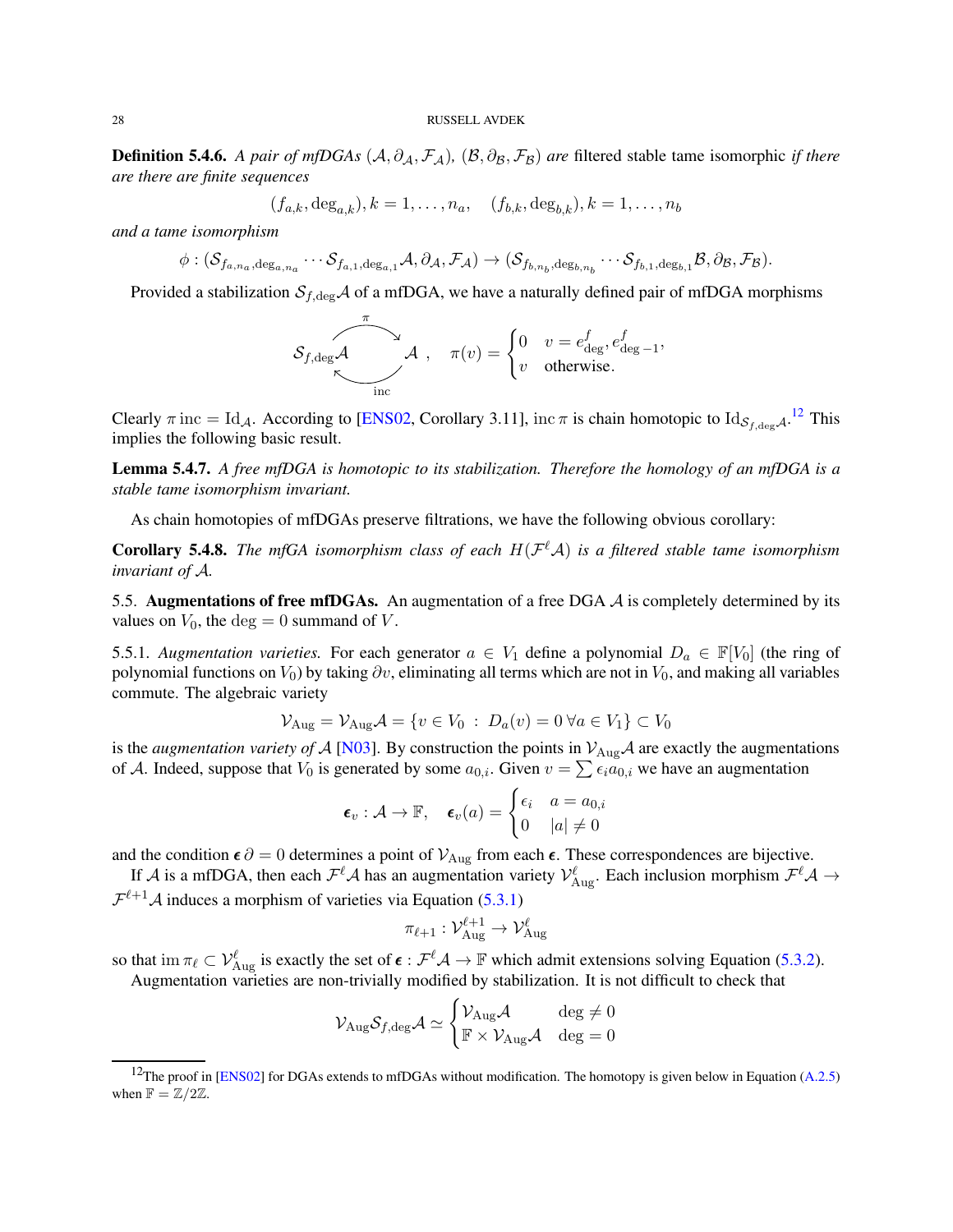<span id="page-28-2"></span>where the new  $\mathbb F$  factor in the case  $\text{deg} = 0$  comes from possible assignments of the stabilized variable  $e_0^f$ 0 to elements of F. For an  $\epsilon \in V_{\text{Aug}}(\mathcal{A})$  and  $c \in \mathbb{F}$  write  $(c, \epsilon)$  for the corresponding element of  $V_{\text{Aug}}(\mathcal{S}_{f,0})$ . The proof of the following is easy using Equation [\(A.2.5\)](#page-50-0).

**Lemma 5.5.1.** *Each of the*  $(c, \epsilon)$  *are chain homotopic as DGA morphisms. Therefore for each*  $\ell$ *, the set* augmentations of  $\mathcal{F}^{\ell} \mathcal{A} \to \mathbb{F}$  modulo DGA chain homotopy is a stable tame isomorphism invariant of  $\mathcal{A}$ .

<span id="page-28-0"></span>**Remark 5.5.2.** *Observe that if the degree*  $-1$  *summand*  $V_{-1}$  *of*  $V$  *is trivial,*  $V_{-1} = 0$ *, then chain homotopy classes of augmentations are exactly the augmentations themselves.*

5.5.2. *Augmentation trees.* Results of [\[BG19\]](#page-54-19) discussed in the next subsection provide us a means of distinguishing homotopy classes of augmentations. The chain homotopy classes augmentations of the  $\mathcal{F}^{\ell}\mathcal{A}\subset\mathcal{A}$ can be organized as a rooted tree

$$
\bm{T}_{\text{Aug}} = \bm{T}_{\text{Aug}}(\mathcal{A}) = (\{\bm{V}_i\}, \{\bm{E}_j\})
$$

which encodes all restriction and extensions of augmentations described in Equations [\(5.3.1\)](#page-25-1) and [\(5.3.2\)](#page-25-2) (modulo chain homotopy) as follows:

- (1) Each vertex  $V_i$  has a depth  $\ell(V_i) \in \mathbb{Z}_{\geq 0}$ .
- (2) There is exactly one  $V_i$  for each DGA homotopy class  $\text{Aug}(V_i) = [\epsilon]$  of  $\epsilon : \mathcal{F}^{\ell(V_i)} \mathcal{A} \to \mathbb{F}$ .
- (3) The root vertex is the trivial augmentation  $\mathrm{Id}_{\mathbb{F}} : (\mathcal{F}^0 \mathcal{A} = \mathbb{F}) \to \mathbb{F}$  with depth 0.
- (4) We add an edge  $E_j: V_i \to V_{i'}$  if  $\ell(V_i) = \ell(V_{i'}) + 1$  and  $\text{Aug}(V_i)$  induces  $\text{Aug}(V_{i'})$  via the inclusion  $\mathcal{F}^{\ell(\boldsymbol{V}_{i'})}\mathcal{A} \to \mathcal{F}^{\ell(\boldsymbol{V}_{i})}\mathcal{A}$ .

**Definition 5.5.3.**  $T_{\text{Aug}}(\mathcal{A})$  *is the* augmentation tree of  $\mathcal{A}$ *.* 

By composing stable tame isomorphisms with chain homotopies, is it clear that  $T_{\text{Aug}}$  is a filtered stable tame isomorphism invariant of a free mfDGA A. Therefore the following is a consequence of Theorem [1.0.1.](#page-1-2)

**Theorem 5.5.4.**  $T_{\text{Aug}}(PDA)$  *is a homotopy invariant of*  $(\Lambda, \mathcal{P})$  *in the sense of Theorem [1.0.1](#page-1-2) and so we*  $c$ an write  $T_{\rm Aug}(\Lambda, \cal P)$ . A partitioned exact Lagrangian cobordism  $(L, \cal P) : (\Lambda^+, \cal P^+) \to (\Lambda^-, \cal P^-)$  induces *a morphism of trees*

$$
\boldsymbol{T}_{\mathrm{Aug}}(L, \mathcal{P}) : \boldsymbol{T}_{\mathrm{Aug}}(\Lambda^{-}, \mathcal{P}^{-}) \to \boldsymbol{T}_{\mathrm{Aug}}(\Lambda^{+}, \mathcal{P}^{+})
$$

*which is a homotopy invariant of*  $(L, \mathcal{P})$ *.* 

By a morphism of trees, we mean maps between vertex sets and edge sets satisfying the obvious compatibility conditions and preserving the depths of vertices.

5.5.3. *Comparison with* CE *augmentations.* We'll see in Section [6](#page-33-0) that  $PDA(\Lambda, \mathcal{P})$  often does not have augmentations even when  $\Lambda$  can not be destabilized. On the other hand, the following lemma shows how partitions can be used to help find augmentations of CE algebras of disconnected Legendrians.

<span id="page-28-1"></span>**Lemma 5.5.5.** Let P be a partition of  $\Lambda \subset (M, \xi)$  such that each  $CE(\Lambda_j^{\mathcal{P}})$  has an augmentation  $\epsilon_j^{\mathcal{P}}$ . Then the  $\boldsymbol{\epsilon}_j^{\mathcal{P}}$  can naturally be combined to define an augmentation

$$
\boldsymbol{\epsilon}: CE(\Lambda) \to \mathbb{F}, \quad \boldsymbol{\epsilon}(\kappa) = \begin{cases} \boldsymbol{\epsilon}_j^{\mathcal{P}}(\kappa) & \kappa \in K_{j,j}^{\mathcal{P}} \text{ for some } j, \\ 0 & otherwise. \end{cases}
$$

*Proof.* Using the Leibniz rule, it suffices to establish  $\epsilon \partial_{CE} = 0$  when restricted to the vector space of individual chords. Restricting to this space, write  $\partial_{CE} = \partial_m + \partial_p$  where  $\partial_p$  counts holomorphic disks all of whose negative chords P pure and  $\partial_m$  counts disks with at least one P mixed negative chord. By definition,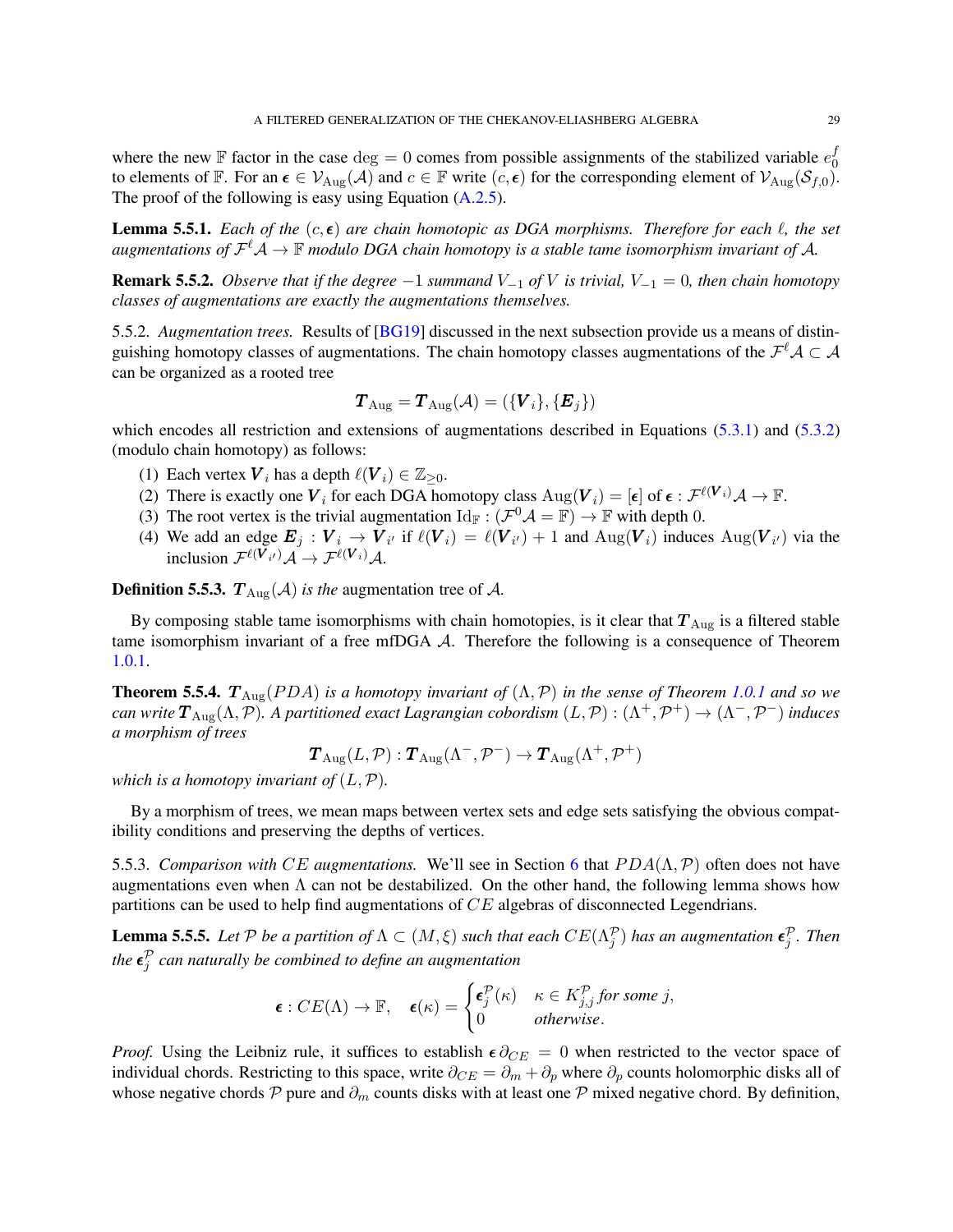<span id="page-29-0"></span> $\epsilon \partial_m = 0$  as  $\epsilon$  annihilates P mixed chords. Likewise,  $\partial_p$  preserves the subalgebra  $CE(\Lambda_j) \subset CE(\Lambda)$  of P pure chords which begin and end on a given  $\Lambda_j^{\mathcal{P}}$ . Therefore

$$
\boldsymbol{\epsilon} \, \partial_p |_{CE_j} = \boldsymbol{\epsilon}_j^{\mathcal{P}} \, \partial_{CE_j} = 0. \tag{}
$$

5.6. Bilinearization and spectral sequences. We briefly review the bilinearized homology and augmentation category constructions of [\[BC14,](#page-54-3) [CEKSW11\]](#page-54-4) which enhance the linearization construction of [\[C02\]](#page-54-1). There are a few ways to carry out the constructions on a chain level and we do so in a way which we feel is most straightforward from a computational perspective. To simplify we'll set  $R = \mathbb{Z}/2\mathbb{Z}$  so that we don't have to worry about signs.

5.6.1. *Review of the constructions.* For a free DGA ( $A = T(V)$ ,  $\partial$ ) we can break up the differential  $\partial|_V$ into a collection of F-linear maps

$$
\partial|_V = \sum_0^\infty \partial_k, \quad \partial_k : V \to V^{\otimes k}.
$$

Then  $\partial^2 = 0$  is equivalent to  $(V, \partial_k)$  being a curved  $A_\infty$  coalgebra structure. Here "curved" means  $\partial_0$  is not necessarily 0 and " $A_{\infty}$  coalgebra" means that we have the  $A_{\infty}$  algebra relations "upside down",

$$
0 = \sum_{i+j+1=k, \ j+a+b=i} \left(1^{\otimes b} \otimes \partial_j \otimes 1^{\otimes a}\right) \circ \partial_i : V \to V^{\otimes k}.
$$

When  $A = CE$  or  $\mathcal{F}^{\ell}PDA$ , energy bounds imply that only some finite number of the  $\partial_k$  are non-zero.

Let  $\epsilon_l$ ,  $\epsilon_r$  be an ordered pair of augmentations of A. Define F linear maps

$$
\pi_k^{\boldsymbol{\epsilon}_l,\boldsymbol{\epsilon}_r}: V^{\otimes k} \to V, \quad \pi_0^{\boldsymbol{\epsilon}_l,\boldsymbol{\epsilon}_r} = 0, \quad \pi_{k>0}^{\boldsymbol{\epsilon}_l,\boldsymbol{\epsilon}_r} = \sum_{i+j=k-1} \boldsymbol{\epsilon}_l^{\otimes i} \otimes 1 \otimes \boldsymbol{\epsilon}_r^{\otimes j} .
$$

Composing these maps we get a F-linear differential operator

$$
\partial^{\epsilon_l,\epsilon_r} = \sum \pi_k^{\epsilon_l,\epsilon_r} \partial_k : V_* \to V_{*-1}, \quad (\partial^{\epsilon_l,\epsilon_r})^2 = 0.
$$

**Definition 5.6.1.**  $(V, \partial^{\epsilon_l, \epsilon_r})$  *is the* bilinearized chain complex *whose homology*  $H_*^{\epsilon_l, \epsilon_r} = H_*(V, \partial^{\epsilon_l, \epsilon_r})$  *is the* bilinearized homology*.*

Define a chain map  $c^{\epsilon_l, \epsilon_r}$  from the bilinearized chain complex to  $\mathbb{F}$ ,

$$
\mathbf{c}^{\epsilon_l, \epsilon_r} = \epsilon_l - \epsilon_r : V \to \mathbb{F},
$$

$$
\mathbf{c}^{\epsilon_l, \epsilon_r} \partial^{\epsilon} = \sum_k \left( \sum_{i+j=k-1} \epsilon_l^{\otimes i+1} \otimes \epsilon_r^{\otimes j} - \epsilon_l^{\otimes i} \otimes \epsilon_r^{\otimes j+1} \right) \partial_k = 0,
$$

yielding a linear map on homology which vanishes in non-zero homological degree

$$
\mathbf{\mathit{C}}^{\boldsymbol{\epsilon}_{l},\boldsymbol{\epsilon}_{r}}=[\boldsymbol{c}^{\boldsymbol{\epsilon}_{l},\boldsymbol{\epsilon}_{r}}]:H_{*}^{\boldsymbol{\epsilon}_{l},\boldsymbol{\epsilon}_{r}}\rightarrow\mathbb{F}.
$$

**Definition 5.6.2.**  $C^{\epsilon_l, \epsilon_r}$  is the fundamental class on bilinearized homology.

Remark 5.6.3. *The name "fundamental class" is justified by the fact that when we are working with the bilinearized complex associated to the CE algebra of a connected*  $\Lambda$ ,  $C^{\epsilon_l,\epsilon_r}$  is the map

$$
LCH_0^{\epsilon_l,\epsilon_r} \to H_0(\Lambda) \simeq \mathbb{F}
$$

*in the duality exact sequence of* [\[EESa09\]](#page-55-27)*. See the proof of* [\[BG19,](#page-54-19) Proposition 3.2]*.*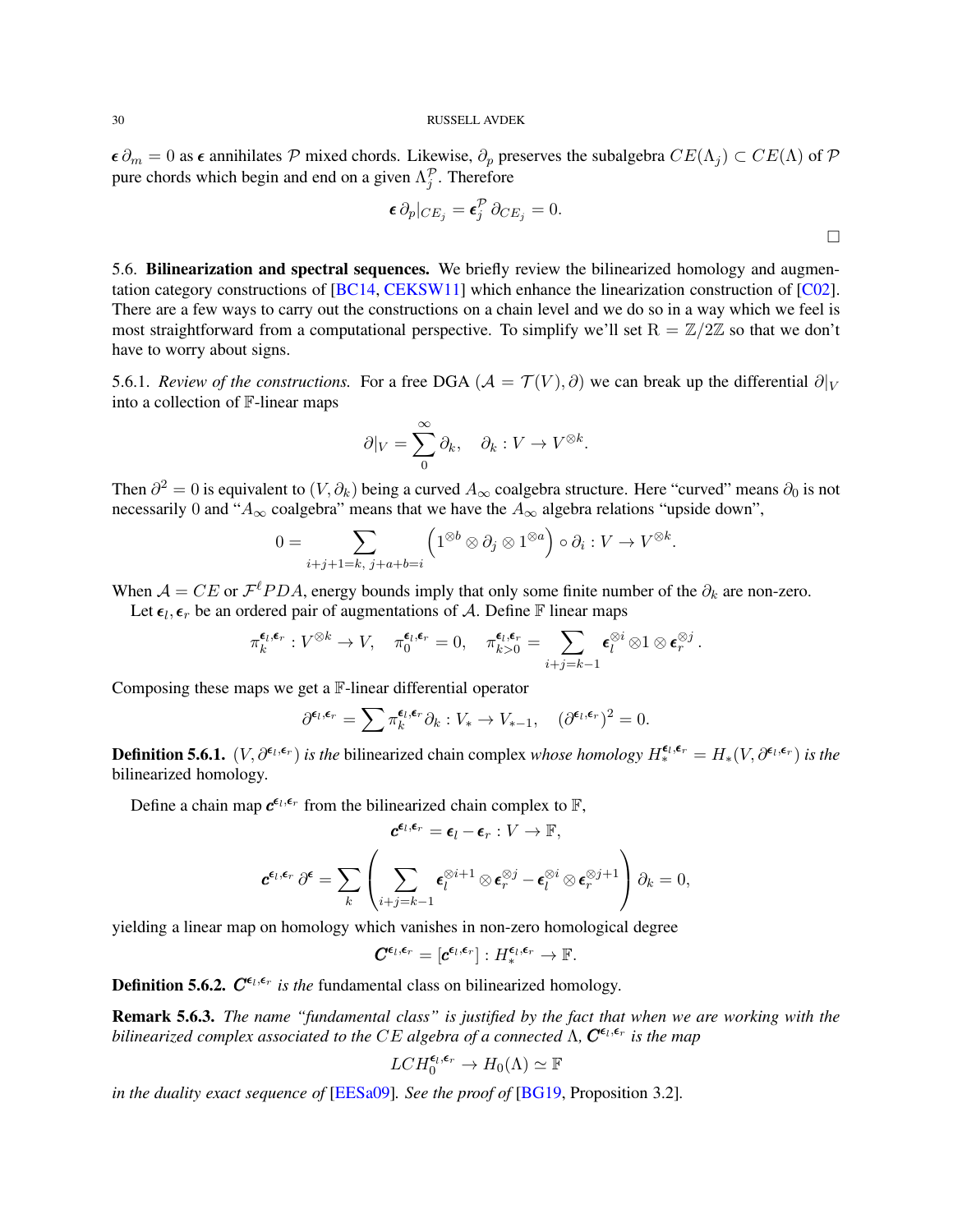<span id="page-30-0"></span>The pair  $(H^{\epsilon_l, \epsilon_r}_*, C^{\epsilon_l, \epsilon_r})$  depends only on the homotopy classes of  $\epsilon_l, \epsilon_r$  [\[BC14\]](#page-54-3). The following is simply a restatement of [\[BG19,](#page-54-19) Lemma 3.1] and gives a practical tool for distinguishing homotopy classes of augmentations. Its proof is purely algebraic, and so is applicable to any free DGA, such as the  $\mathcal{F}^{\ell}PDA$ .

**Theorem 5.6.4.** The augmentations  $\epsilon_l$ ,  $\epsilon_r$  are homotopic if and only if  $C^{\epsilon_l, \epsilon_r} = 0$ .

With a single augmentation  $\epsilon = \epsilon_l = \epsilon_r$ , the bilinearized homology construction gives rise to the *linearized chain complex* and *linearized homology*,

$$
(V, \partial^{\epsilon} = \partial^{\epsilon, \epsilon}), \quad H^{\epsilon}_* = H_*(V, \partial^{\epsilon}).
$$

The linearized homology can also be defined for a commutative free DGA of the form  $(\land(V), \partial)$  in which case we replace the  $\pi_{k>0}^{\epsilon_0,\epsilon_1}$  with

$$
\pi_k^{\boldsymbol{\epsilon}}(v_1 \wedge \cdots \wedge v_k) = \sum_{i=1}^k \left( \prod_{j \neq i} {\boldsymbol{\epsilon}}(v_j) \right) v_i.
$$

To define bilinearized cochain complexes from a pair of augmentations  $\epsilon_l, \epsilon_r$ , define a differential  $d_{\epsilon_l, \epsilon_r}$ on V whose structure coefficients  $\langle d_{\epsilon_l, \epsilon_r} v, w \rangle$  are defined by adjunction with  $\partial^{\epsilon_l, \epsilon_r}$ ,

$$
d_{\pmb{\epsilon}_l,\pmb{\epsilon}_r}: V_* \to V_{*+1}, \quad \langle d_{\pmb{\epsilon}_l,\pmb{\epsilon}_r} v, w \rangle = \langle v, \partial^{\pmb{\epsilon}_l,\pmb{\epsilon}_r} w \rangle.
$$

**Definition 5.6.5.**  $(V, d_{\epsilon_l, \epsilon_r})$  *is the* bilinearized cochain complex *whose cohomology*  $H_{\epsilon_l, \epsilon_r}^* = H^*(V, d_{\epsilon_l, \epsilon_r})$ *is the* bilinearized cohomology*.*

When applied to CE, the (bi)linearized homology and cohomology groups are called the *(bi)linearized* Legendrian contact homology and *(bi)linearized Legendrian contact cohomology*, denoted  $LCH_*^{\epsilon_l, \epsilon_r}(\Lambda)$ and  $LCH_{\epsilon_l,\epsilon_r}^*(\Lambda)$ , respectively.

5.6.2. *Enhancements for mfDGAs and*  $\mathcal{F}^{\ell}PDA$ . For mfDGAs, the bilinearized chain complex is a filtered chain complex: As  $\partial: V \to A$  is filtration preserving, then so is  $\partial^{\epsilon_l, \epsilon_r}$ . Of course there are a few options to organize the filtration data homologically.

First, filtration inclusions induce chain maps determining morphisms on bilinearized homologies,

$$
\cdots \to (\mathcal{F}^{\ell}V, \partial^{\epsilon_l, \epsilon_r}) \to (\mathcal{F}^{\ell+1}V, \partial^{\epsilon_l, \epsilon_r}) \to \cdots,
$$
  

$$
\cdots \to H_*(\mathcal{F}^{\ell}V, \partial^{\epsilon_l, \epsilon_r}) \to H_*(\mathcal{F}^{\ell+1}V, \partial^{\epsilon_l, \epsilon_r}) \to \cdots.
$$

As is evident from the chain level, fundamental classes are pulled back from inclusion morphisms

$$
H_*(\mathcal{F}^{\ell}V,\partial^{\epsilon_l,\epsilon_r}) \longrightarrow H_*(\mathcal{F}^{\ell+1}V,\partial^{\epsilon_l,\epsilon_r})
$$

$$
\downarrow \mathcal{C}^{\epsilon_l,\epsilon_r} \downarrow \mathcal{C}^{\epsilon_l,\epsilon_r}
$$

$$
\downarrow \mathcal{C}^{\epsilon_l,\epsilon_r}
$$

$$
\downarrow \mathcal{F}_r
$$

Second, we can consider the spectral sequence homology groups associated to the filtered complex,

$$
E_{p,\deg}^r(\pmb{\epsilon}_l,\pmb{\epsilon}_r) = E_{p,\deg}^r(V,\partial^{\pmb{\epsilon}_l,\pmb{\epsilon}_r},\mathcal{F}).
$$

Our conventions for homological spectral sequences associated to ascending filtrations are that on the rth page E<sup>r</sup> , differentials go

$$
E_{p,\text{deg}}^r \to E_{p+1-r,\text{deg}-1}^r
$$

with  $p$  denoting filtration level and deg indicating homological degree. For cohomological spectral sequences associated to descending filtrations, our convention is that differentials on the rth page go

$$
E_r^{p,\text{deg}} \to E_r^{p-1+r,\text{deg}}.
$$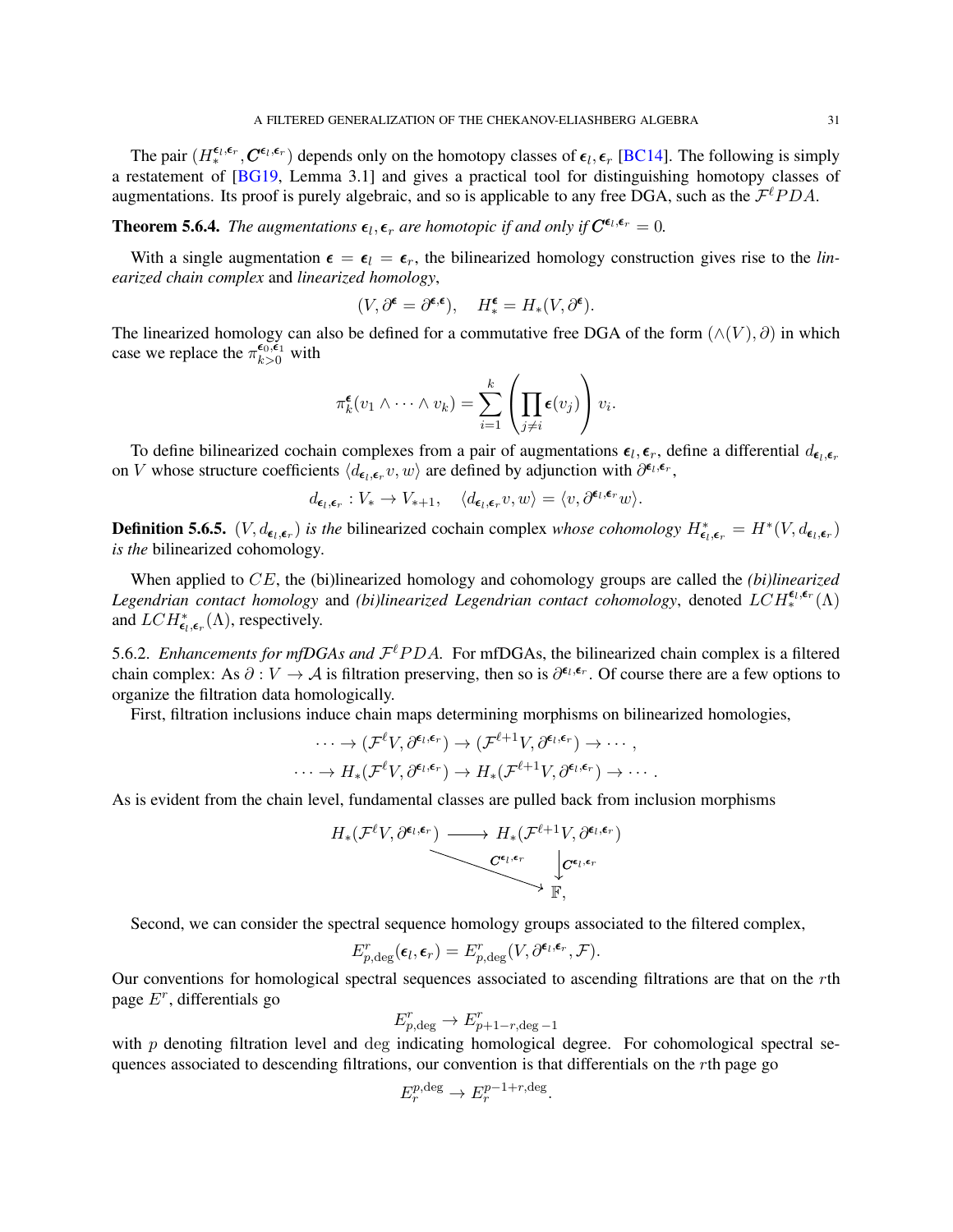<span id="page-31-0"></span>**Lemma 5.6.6.** The spectral sequence homology groups  $E_{p,\text{deg}}^r(\epsilon_l,\epsilon_r), r \geq 1$  are homotopy invariants of the pair  $\epsilon_l, \epsilon_r$ . The set of all collections of spectral sequence homology groups is a filtered stable tame *isomorphism invariant of*  $(A, \partial, \mathcal{F})$ *.* 

*Proof.* These follows from the fact that that if a chain map between filtered complexes induces isomorphisms on  $E^1$  then it induces isomorphisms on all  $E^r$ . See for example [\[B11,](#page-54-20) Section 4]. If we modify  $\epsilon_r$  by a chain homotopy, we have induced chain homotopy equivalence between filtered complexes  $(V, \partial^{\epsilon_l, \epsilon_r}, \mathcal{F})$ and  $(V, \partial^{\epsilon_l, \epsilon'_r}, \mathcal{F})$  which induce  $E^1$  isomorphisms. The same goes for modification of  $\epsilon_l$ .

As for stable tame isomorphism invariance, we can apply the homotopy equivalence between an algebra and its stabilization pulling back augmentations to A via the inclusion  $A \to S_{f,\text{deg}}A$ . The associated map on the linearized complex clearly induces an  $E^1$  isomorphism as the differential on  $S_{f,\text{deg}}\mathcal{A}$  is linear when restricted to new generators.

Using the  $E_{p,\deg}^r(\epsilon_l,\epsilon_r)$  where the  $\epsilon_l,\epsilon_r$  are augmentations of  $\mathcal{F}^{\ell}PDA$  we define a polynomial invariant of the homotopy classes of the  $\epsilon_l, \epsilon_r$ ,

$$
P_{\epsilon_l,\epsilon_r}^{\text{spec}}(t,x,y) = \sum_{r=1}^{\max(\ell,N^{\mathcal{P}})} \dim E_{p,\text{deg}}^r(\epsilon_l,\epsilon_r) t^{\text{deg}} x^{r-1} y^p.
$$

The " $r - 1$ " ensures the polynomial isn't guaranteed to be divisible by x.

As an immediate consequence of the above lemma and Theorem [1.0.1](#page-1-2) we have the following theorem.

**Theorem 5.6.7.** Let  $\epsilon_l$ ,  $\epsilon_r$  be augmentations of  $\mathcal{F}^{\ell}PDA(\Lambda,\mathcal{P})$ . Then the bilinearized spectral sequence  $homology$  groups  $E^r_{p,q}(\epsilon_l,\epsilon_r), r\geq 1$  and  $P^{\rm spec}_{\bm{\epsilon}_L,\bm{\epsilon}_L}$  associated to the filtered complex  $(\mathcal F^\ell V,\partial,\mathcal F)$  is a homotopy *invariant of the pair*  $\epsilon_l, \epsilon_r$ . The set of all such collections of spectral sequences is a Legendrian isotopy *invariant of the partitioned Legendrian* (Λ,P)*.*

*If*  $\epsilon_l$  and  $\epsilon_r$  are augmentations of PDA induced by partitioned exact Lagrangian fillings  $(L_l, \mathcal{P}_l)$  and  $(L_r, \mathcal{P}_r)$ , then the  $E_{p,q}^r(\epsilon_l, \epsilon_r)$  and  $P_{\epsilon_L, \epsilon_L}^{\text{spec}}$  are homotopy invariants of the fillings in the sense of Theorem *[1.0.1.](#page-1-2)*

*Given*  $(L, \mathcal{P})$  :  $(\Lambda^+, \mathcal{P}^+) \rightarrow (\Lambda^-, \mathcal{P}^-)$  *and a pair*  $\epsilon_l^ \overline{l}_l^-, \overline{\epsilon}_r^-$  *of augmentations of*  $\mathcal{F}^{\ell}PDA(\Lambda^-, \mathcal{P}^-)$ *, we have the following structures which are homotopy invariants of*  $(L, P)$ :

*(1)* The pair of augmentations  $\epsilon_l^ \overline{l}$ <sub>,</sub> $\epsilon$ <sub>r</sub><sup> $-$ </sup> induces augmentations

$$
\epsilon_l^+ = \epsilon_l^- \circ PDA(L, \mathcal{P}), \quad \epsilon_r^+ = \epsilon_r^- \circ PDA(L, \mathcal{P})
$$

of  $\mathcal{F}^{\ell}PDA(\Lambda^{+}, \mathcal{P}^{+})$  *via pullback along*  $PDA(L, \mathcal{P})$ *.* 

(2) Chain maps on the bilinearized complexes inducing maps  $E_{p,q}^r(\epsilon_l^+)$  $\epsilon_t^+,\epsilon_r^+) \to E^r_{p,q}(\epsilon_l^-)$  $\frac{1}{l}, \epsilon_r^{-}$ ).

We can continue in the same fashion describing analogues of CE structures for the  $\mathcal{F}^{\ell}PDA$  and stating theorems which come for free as a consequence of Theorem [1.0.1](#page-1-2) combined with the results of [\[BC14\]](#page-54-3) and standard homological algebra. Here are some examples:

(1) Bilinearized cochain groups and spectral sequences are also available with the caveat that the differentials no longer preserve the ascending filtration. We can instead equip  $V$  with an descending filtration  $\mathcal{F}_{op}$  with each  $\mathcal{F}_{op}^{\ell}$  additively generated by words with length  $\geq \ell$ . Let's call  $E_r^{p,q}$  the associated cohomological spectral sequence with associated Poincaré polynomial,

$$
P_{\text{spec}}^{\epsilon_l,\epsilon_r}(t,x,y) = \sum_{r=1}^{\max(\ell,N^{\mathcal{P}})} \dim E_r^{p,\text{deg}}(\epsilon_l,\epsilon_r) t^{\text{deg}} x^{r-1} y^p.
$$

(2) The bilinearized cochain complexes give the set of all augmentations of  $\mathcal{F}^{\ell}PDA$  the structure of an A<sup>∞</sup> category whose *pseudo-equivalence class* [\[BC14\]](#page-54-3) is a Legendrian isotopy invariant.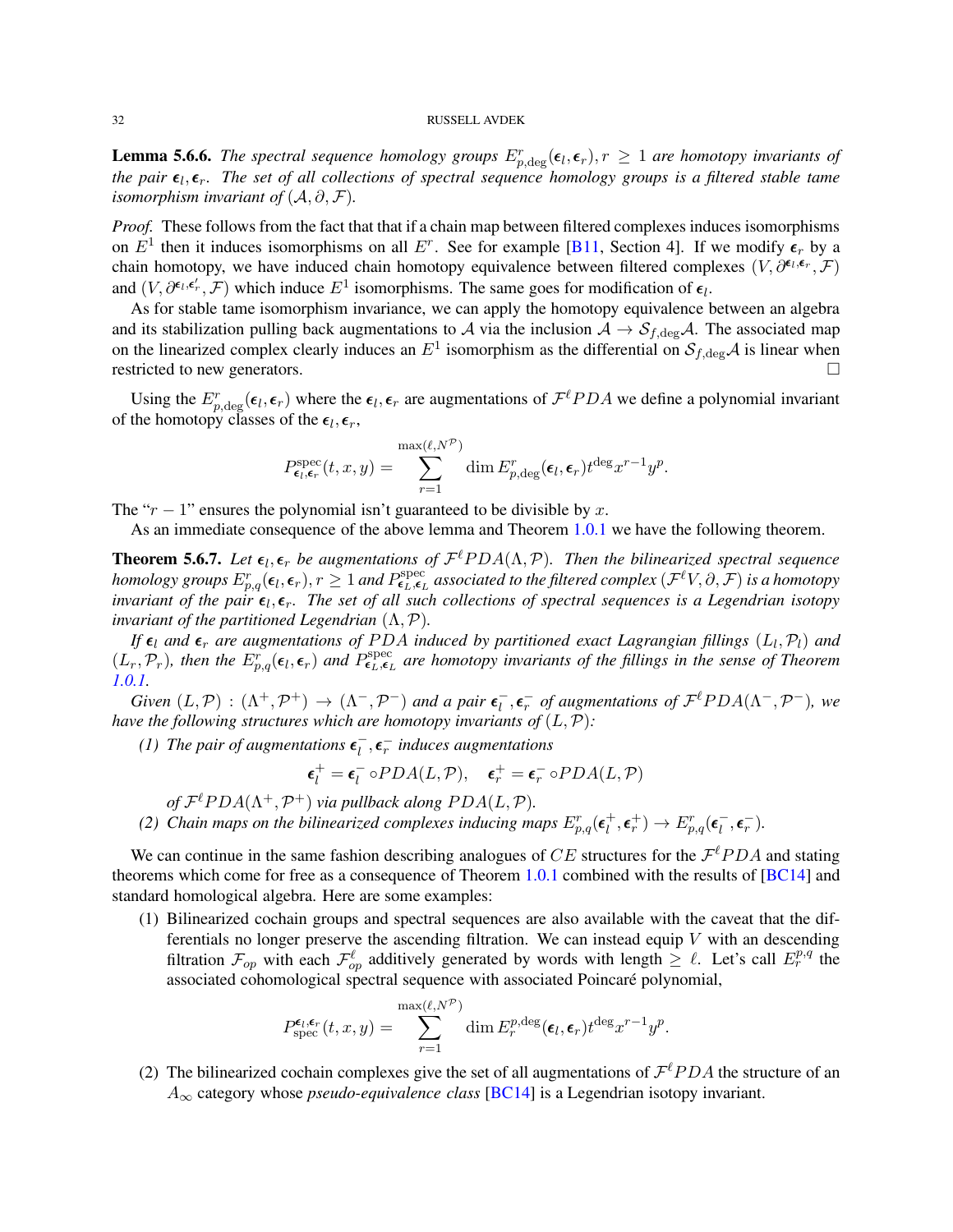- <span id="page-32-1"></span>(3) With a single augmentation of some  $\mathcal{F}^{\ell}PDA^{\text{com}}$  or  $\mathcal{F}^{\ell}PDA^{\text{cyc}}$  we have linearized chain complexes and cochain complexes with obvious analogues of the above theorem.
- (4) For a single augmentation  $\epsilon$ , the  $A_{\infty}$  structure makes the linearized cochain complex  $(V, d_{\epsilon}, \mathcal{F}_{op})$  and  $A_{\infty}$  algebra whose products  $\mu_k : V^{\otimes k} \to V$  for  $k \ge 1$  preserve the ascending filtration  $\mathcal{F}_{op}$ .
- (5) Cochain complexes are according to our convention that Lagrangian cobordisms go downward in a symplectization – contravariantly functorial with respect to cobordism.
- (6) If we shift the grading by 1, the linearized cohomology group  $H_{\epsilon}^{*}[1]$  becomes a ring and the  $E_{r}^{p,q}[1]$ determine a multiplicative spectral sequence using the product  $\mu_2$ .

In particular, the last item applied to  $PDA^{cyc}$  gives the RSFT spectral sequence of [\[Ek08\]](#page-55-7) a multiplicative structure after a grading shift has been applied.

5.6.3. *Planar diagrams for bilinearized disk counts.* To gain some intuition as to how these invariants work, let's draw planar diagrams for the disks counted by the differentials for the PDA (bi)linearized (co)chain complexes and spectral sequences.



<span id="page-32-0"></span>FIGURE 7. Disks contributing to  $\partial^{\epsilon_l, \epsilon_r}$  in linearized  $LCH$ .

For (bi)linearized Legendrian contact homology, we count holomorphic disks with one positive puncture and  $m_$  ≥ 1 negative punctures, capping off all but one of them with augmentations. Figure [7](#page-32-0) displays the usual picture (cf. [\[BC14,](#page-54-3) Figure 1]) in the planar diagram style of this article.

For  $\mathcal{F}^{\ell}PDA$ , the differentials on the  $E^0$  page of a (bi)linearized spectral sequence count disks for which the inputs and outputs of the operators have the same word length, with some numbers of additional outputs assigned augmentations. For the differentials on the  $E^{k>0}$  page of the homological spectral sequence, the disks we count will have one input w, one output  $w^-$  for which

$$
\ell(w) - \ell(w^-) = k,
$$

and some additional  $w_i^-$  which are augmented. For the cohomological spectral sequence, we view w as an output and  $w^-$  as an input. See Figure [8.](#page-33-1)

5.6.4. *Convergence of spectral sequences for links in*  $(\mathbb{R}^3, \xi_{std})$ . Now that we know what the spectral sequence differentials count, it's easy to see that for links in  $(\mathbb{R}^3, \xi_{std})$  the PDA bilinearized spectral sequences converge very quickly.

**Theorem 5.6.8.** Let  $(\Lambda, \mathcal{P})$  be a partitioned Legendrian in  $(\mathbb{R}^3, \xi_{std})$  and let  $\epsilon_l, \epsilon_r$  be augmentations of some  $\mathcal{F}^{\ell}PDA$ . Then the associated (bi)linearized spectral sequences  $E_{p,q}^r$  and  $E_r^{p,q}$  converge at their  $E^2$  and  $E_2$ *pages respectively.*

*Proof.* This is an immediate consequence of  $[Av21]$ : After applying a Legendrian isotopy we can guarantee that all rigid holomorphic disks contributing to the  $PDA$  differential have at most two positive punctures. This means that for this isotopy representative the differentials on  $E^k$  and  $E_k$  pages of the spectral sequences vanish for  $k > 2$ . The result then follows from the fact that the spectral sequence is an invariant of the Legendrian isotopy class of  $(\Lambda, \mathcal{P})$ .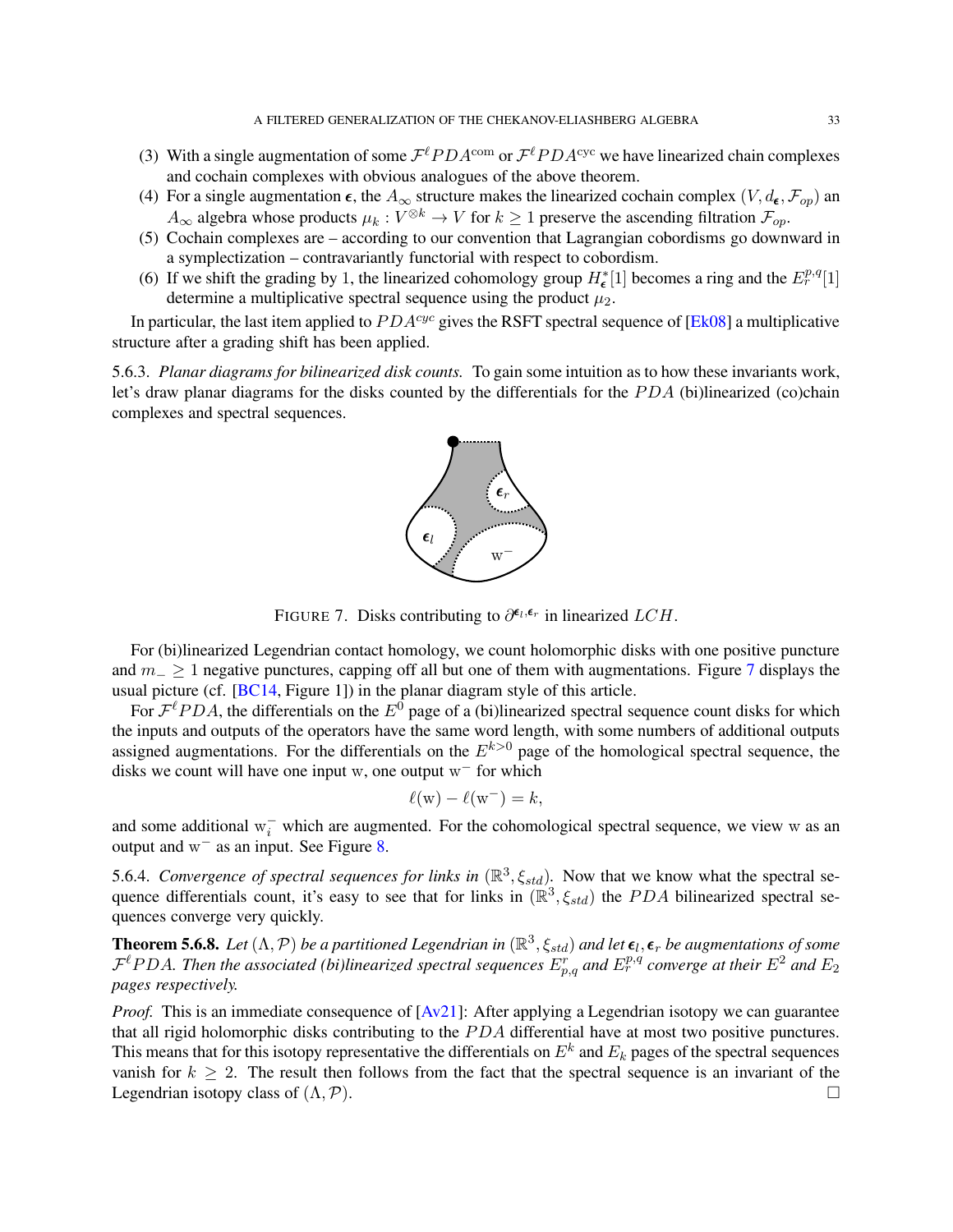<span id="page-33-2"></span>

<span id="page-33-1"></span>FIGURE 8. Planar diagrams for contributions to the bilinearized homology spectral sequence differentials of a word w of length 4. From left-to-right, top-to-bottom, we see contributions to differentials on the  $E^0, E^1, E^2$ , and  $E^3$  pages. Here trivial strips appear near the positive chords in w which are not touched by the  $ind = 1$  admissible disk.

## 6. COMPUTATIONS

<span id="page-33-0"></span>Here we carry some basic computations. Prior to Section [6.6,](#page-39-0) we focus on low-dimensional examples. We start by describing general techniques for Legendrian links in  $(\mathbb{R}^3, \xi_{std})$  which are implemented in the software package [\[Av22\]](#page-54-9).

6.1. Computations in  $(\mathbb{R}^3, \xi_{std})$ . We assume the reader is familiar with the basics of combinatorially defined Legendrian contact homology for links in  $(\mathbb{R}^3, \xi_{std})$  as in [\[C02,](#page-54-1) [EN18\]](#page-55-1) and will use a slightly modified setup following [\[N10\]](#page-55-10) (which uses two rather than one marked point on each connected component of  $\Lambda$ ).

Everything here works just as well for Legendrians in  $\mathbb{R}_t$  times a Riemann surface  $\Sigma$  with non-empty boundary and Liouville form  $\beta$  as in [\[Bj16\]](#page-54-22). The only additional data that is needed in this more general case is a framing of  $T\Sigma$  which can be determined by an immersion  $\Sigma \to \mathbb{C}$ .

Decorate each connected component  $\Lambda_i$  of  $\Lambda$  with an arrow and two points  $*_i$  and  $\bullet_i$  which are not the endpoints of any chord. The arrow indicates orientation, the  $*_i$  will be our basepoint, and the  $\bullet_i$  will help us record homology classes of curves.

If the  $\Lambda_i^{\mathcal{P}}$  are connected or if we're satisfied working with  $\mathbb{Z}/2\mathbb{Z}$  gradings the basepoints can be ignored. Otherwise we must draw connecting arcs between the  $*_i$  and extend the oriented Lagrangian subspaces  $T_{*_i} \Lambda$ over them as described in Section [2.3.](#page-10-0)

To compute the Maslov number of a word  $w = (\kappa_1 \cdots \kappa_\ell)$ , we calculate the rotation angles over preferred capping paths (which miss the  $\bullet_i$ ), performing CW rotations of the  $T_{\pi_W}\Lambda_i$  when traversing chords. In this dimension, CW rotations are simply clockwise rotations in the usual sense. Standard calculations show that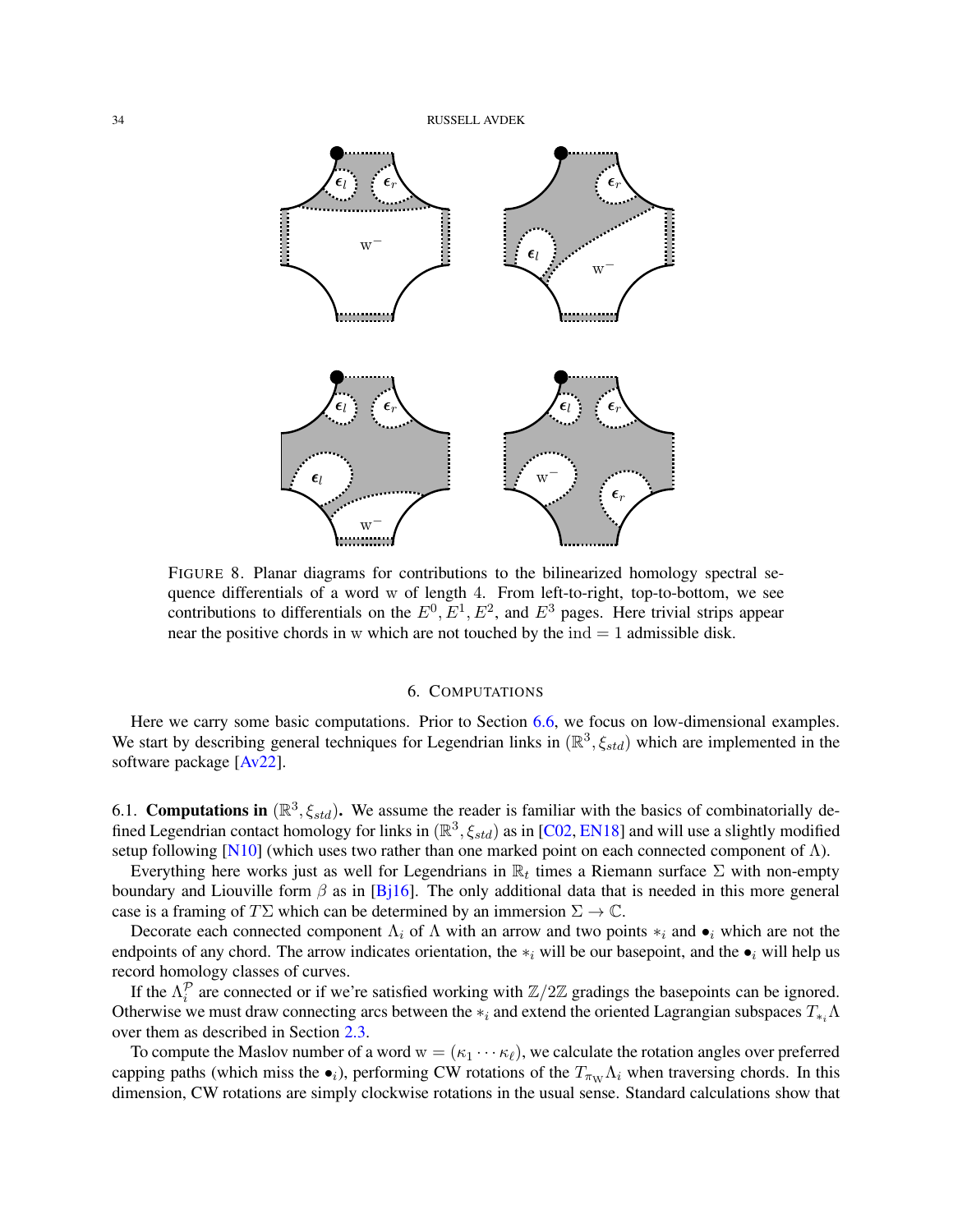<span id="page-34-2"></span>the modulo 2 we get

$$
\begin{aligned} \text{Mas}_2(\mathbf{w}) &= \#(\text{negative crossing } \kappa_i \in \mathbf{w}) \in \mathbb{Z}/2\mathbb{Z}, \\ |\mathbf{w}|_2 &= 1 + \ell + \#(\text{negative crossing } \kappa_i) \\ &= 1 + \#(\text{positive crossing } \kappa_i) \in \mathbb{Z}/2\mathbb{Z}. \end{aligned}
$$

Of course, if  $\ell = 1$ , we get the CE grading by definition.

We assign a variable  $T_i = e^{[\Lambda_i]} \in \mathbb{F}[H_1(\Lambda)]$  to each  $\Lambda_i$  where  $[\Lambda_i]$  is the fundamental class in homology with respect to the prescribed orientation. The grading of each  $T_i$  is given by

$$
|T_i| = 2 \operatorname{rot}(\Lambda_i), \quad |T_i^{-1}| = -2 \operatorname{rot}(\Lambda_i).
$$

Differentials can be computed by counting immersions of polygons into  $\mathbb C$  with boundary on  $\pi_{\rm W}\Lambda$  as in [\[C02,](#page-54-1) [EN18,](#page-55-1) [N10\]](#page-55-10). To compute the  $\mathbb{F}[H_1(\Lambda)]$  element  $h(u)$  associated to each polygon u contributing to  $\partial$ , traverse the boundary of the polygon and multiply by  $T_i$  (or  $T_i^{-1}$ ) every time we cross over a  $\bullet_i$  according to the positive (or negative) orientation of Λ. To check admissibility of disks and compute their output words, we recommend having plenty of scrap paper on hand.

<span id="page-34-1"></span>6.2. The Hopf link. Let  $\Lambda_1$  be the standard tb = -1 unknot in  $(\mathbb{R}^3, \xi_{std})$  and let  $\Lambda_2$  be a pushoff with its orientation flipped,  $\Lambda_2 = -\text{Flow}^{\epsilon}_{\partial t}(\Lambda_1)$  for  $\epsilon$  small. Then  $\Lambda$  is a Hopf link which bounds an exact, oriented Lagrangian annulus in the symplectization of  $(\mathbb{R}^3, \xi_{std})$  [\[EHK16\]](#page-55-19). The Lagrangian filling implies the existence of an augmentation of  $\epsilon_L$  :  $LCH(\Lambda) \rightarrow \mathbb{F}$  and so  $LCH(\Lambda)$  is non-zero. Likewise the individual  $\Lambda_i$  bound Lagrangian disks so that  $LCH(\Lambda_i) \neq 0$ .



<span id="page-34-0"></span>FIGURE 9. A Legendrian Hopf link in the front (left) and Lagrangian projections (right) in the xz and xy planes, respectively. Projections of holomorphic disks  $u_{1,2}^3$  and  $u^{1,2}$  to  $\mathbb{R}^2_{x,y}$ are shaded.

There are two ways to group Λ: Either  $N^P = 1$  or  $N^P = 2$ . In the first case,

$$
PDH(\Lambda,\mathcal{P})=\mathcal{F}^1PDH(\Lambda,\mathcal{P})=LCH(\Lambda)\neq 0,\quad \tau(\Lambda,\mathcal{P})=\tau_{\text{Aug}}(\Lambda,\mathcal{P})=\infty.
$$

Moving forward we assume  $N^{\mathcal{P}} = 2$  so that  $\Lambda_i^{\mathcal{P}} = \Lambda_i$ .

Figure [9](#page-34-0) shows a Lagrangian resolution [\[N03\]](#page-55-6) of  $\Lambda$  with four chords:  $\kappa_1$  and  $\kappa_2$  are mixed (going from  $\Lambda_1$  to  $\Lambda_2$  and vice-versa, respectively) and  $\kappa_3$ ,  $\kappa_4$  are pure. Then

$$
\mathcal{F}^1 V = \mathbb{F}\langle (\kappa_3), (\kappa_4) \rangle, \quad \mathcal{F}^2 V = \mathcal{F}^1 V \oplus \mathbb{F}\langle (\kappa_1 \kappa_2), (\kappa_2 \kappa_1) \rangle = V.
$$

The differentials of the  $(\kappa_3),(\kappa_4)$  count only disks with one positive puncture so that

$$
\partial \kappa_3 = 1 + T_2^{-1}, \quad \partial \kappa_4 = 1 + T_1 \implies T_1 \simeq T_2 = 1.
$$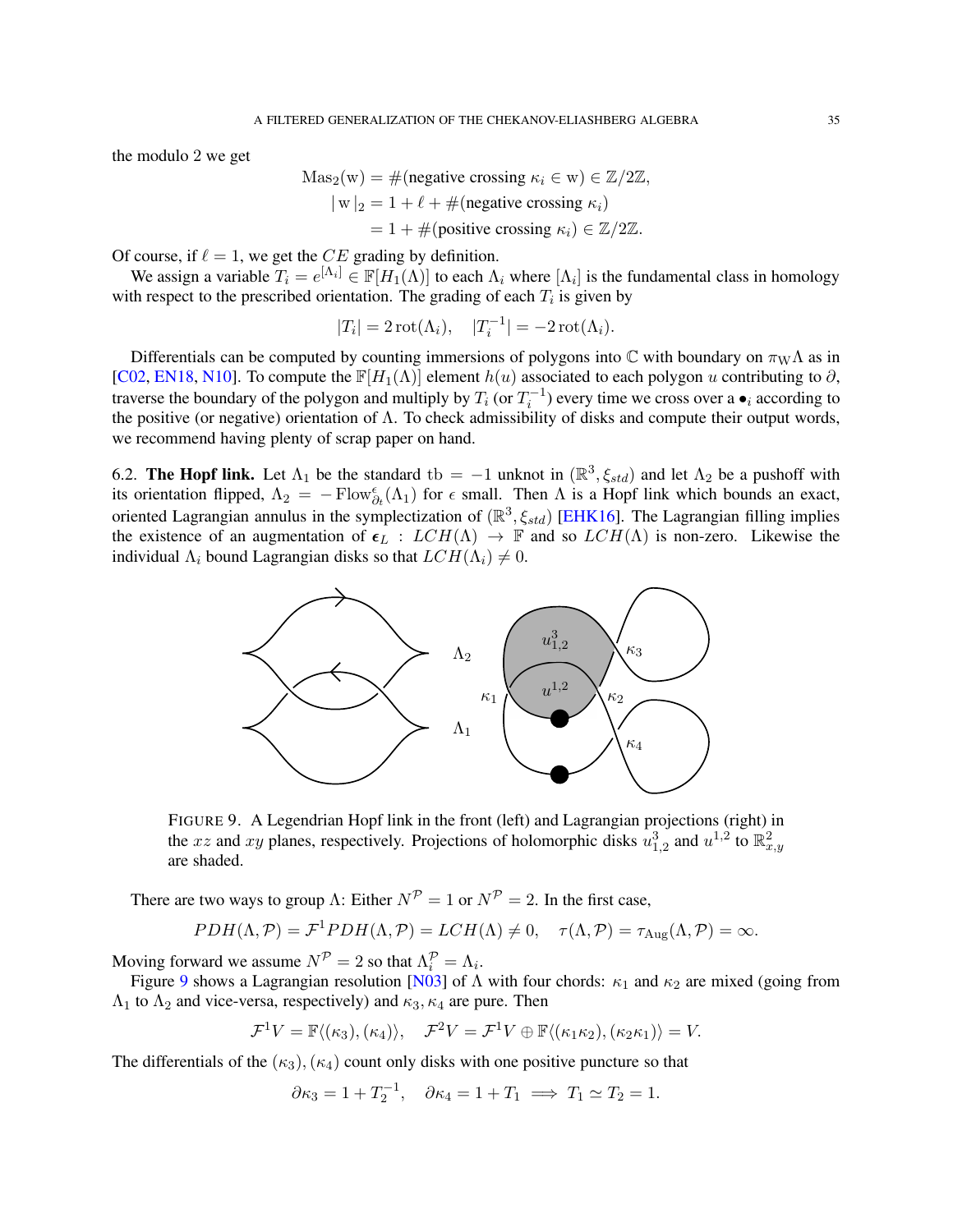<span id="page-35-1"></span>As described in Example [1.2.2,](#page-5-2) the disk  $u_{1,2}^3$  shown in the figure does not contribute a term to  $\partial(\kappa_3)$  as it cannot be inscribed in  $PD((\kappa_3))$ . (More on this in a moment).

There is a disk  $u^{1,2}$  with two positive puncture asymptotic to  $\kappa_1$  and  $\kappa_2$ , yielding

$$
\partial(\kappa_1 \kappa_2) = \partial(\kappa_2 \kappa_1) = T_2^{-1} \simeq 1.
$$

We conclude that for this choice of grouping

$$
PDH = PDH^2 = 0, \quad \tau(\Lambda, \mathcal{P}) = 1.
$$

For this  $P$ , the augmentations of  $PDA<sup>1</sup>$  are in one-to-one correspondence with tensor products of augmentations for the  $\Lambda_i$ . There is only one such  $\epsilon$  sending  $1 \mapsto 1$ ,  $T_i \mapsto 1$ , and  $\kappa_3, \kappa_4 \mapsto 0$ .

Observe that if we glue  $u_{1,2}^3$  to  $u^{1,2}$  at  $\kappa_1$ , we obtain a ind = 2 disk  $u = u^{1,2} \# u_{1,2}^3$  with four boundary punctures. The moduli space  $\mathcal{M}_{\Lambda}$  in which u is contained is one dimensional and at one of its (compactified) ends we obtain a 2-level SFT building with  $u^{1,2}$  on the bottom and  $u_{1,2}^3$  on the bottom. At the other end of  $M/R<sub>s</sub>$ , the disk degenerates into a nodal curve consisting of a trivial strip over  $\kappa_2$  conjoined to a disk with one positive boundary puncture at  $\kappa_3$ . This nodal degeneration is exactly the string topological breaking which we are seeking to avoid in defining  $PDA$ .

So how is it possible that  $PDH = 0$  if  $\Lambda$  has an exact Lagrangian filling? This is because the  $N^P = 2$ partition obstructs the existence of Lagrangian fillings  $L = L_1 \sqcup L_2$  for which  $\partial L_i = \Lambda_i$ . Such  $L_i$  would have intersection number  $\pm 1 = \text{lk}(\Lambda_1, \Lambda_2)$  so that L could not be embedded. In Section [6.7](#page-41-0) we'll generalize this computation to all dimensions.

6.3. More 2-component links in  $(\mathbb{R}^3, \xi_{std})$ . Similar calculations show that PDA obstructs disconnected fillings for two component links with 0 linking number. For example, consider the two component link of unknots on the left-hand side of Figure [10](#page-35-0) with  $N^P = 2$ . The LCH of this knot is link is non-zero but using this partition  $PDH(\Lambda, \mathcal{P}) = 0$ . So  $\Lambda$  has no disconnected filling.



<span id="page-35-0"></span>FIGURE 10. On the left is a link of tb =  $-1$  unknots with 0 linking number. On the right, a front satellite pattern for  $(2k, 2)$ -cabling (with respect to the contact framing) in the case  $k = 2$  in the style of [\[NT05\]](#page-55-20).

Similarly, for any knot  $\Lambda$  we can consider the  $(2k, 2)$  cable,  $\Lambda(2k, 2)$ , shown in the front projection on the right-hand side of the figure with  $N^{\mathcal{P}} = 2$ . Our convention is that cables are defined with respect to the contact framing. For any  $k > 1$  there is a length 2 word w satisfying  $\partial w = 1$  as can be seen by counting disks of low energy in a 1-jet neighborhood of Λ. We'll see an alternate proof which generalizes to high dimensions in Proposition [6.6.2.](#page-40-0)

The case  $k = 1$  is more subtle. When  $\Lambda$  is the tb = −1 unknot, then the (2,2) cable is an unlink. For  $\Lambda$  a Lagrangian slice knot, there is a Lagrangian concordance from the  $(2, 2)$  cable to the  $(2, 2)$  cable of the unknot. Therefore  $\Lambda(2,2)$  is fillable by a pair of disjoint Lagrangian slice disks. See [\[CET21,](#page-54-23) Proposition 1.8].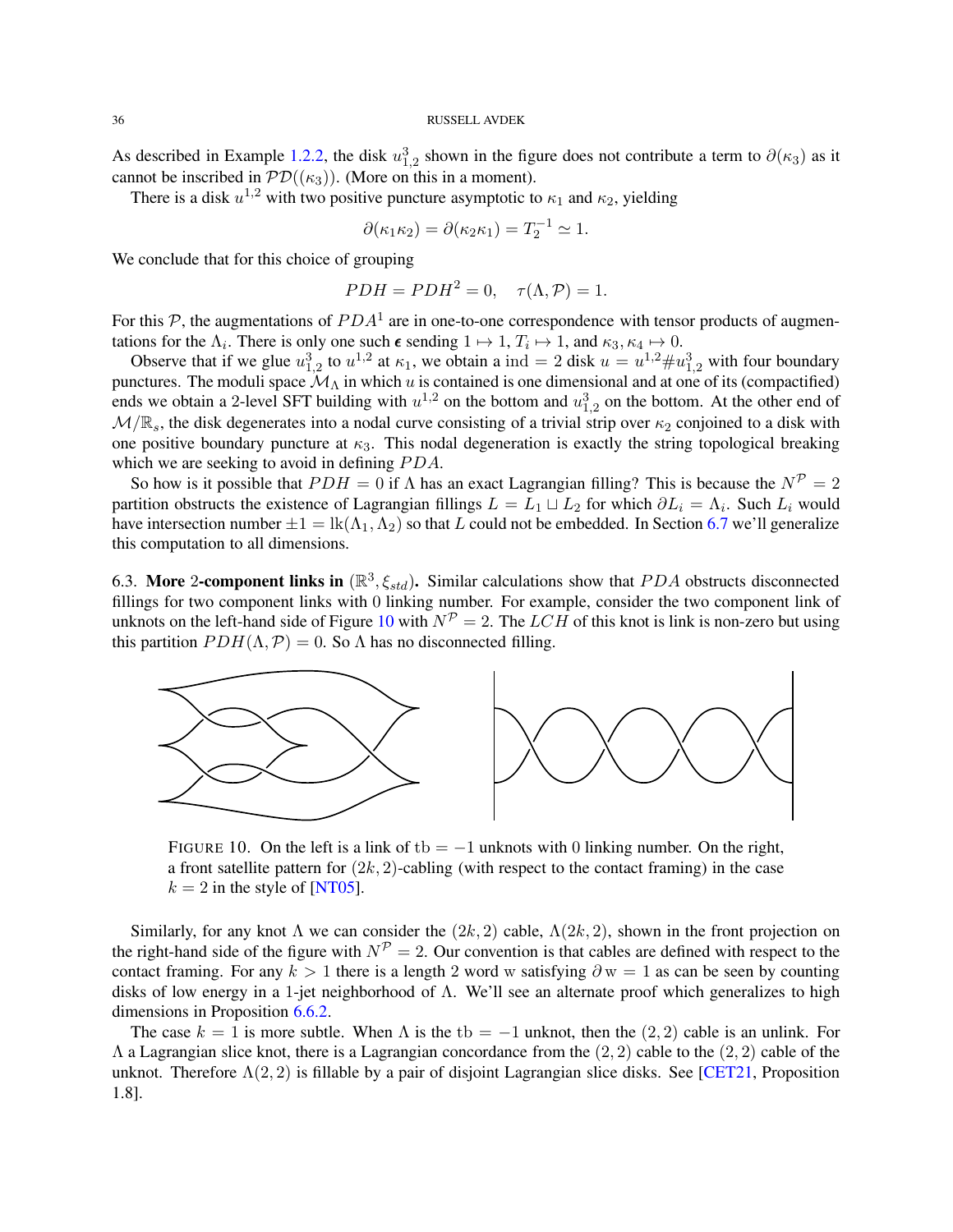<span id="page-36-2"></span>6.4. Unbounded torsion for links in 3-manifolds. We do not currently have examples of links in  $(\mathbb{R}^3,\xi_{std})$ with torsions other than 1 or  $\infty$ . Figure [11](#page-36-1) sketches the construction of Legendrians with

$$
\tau(\Lambda, \mathcal{P}) = \tau_{\text{Aug}}(\Lambda, \mathcal{P}) = k
$$

for all  $k \ge 2$  in contact 3-manifolds of the form  $\mathbb{R}_t \times \Sigma$  for  $\Sigma$  a general Riemann surface.



<span id="page-36-1"></span>FIGURE 11. Links  $\Lambda$  in  $\mathbb{R}_t \times \Sigma$  in the cases  $k = 2, 3$ . The  $(k + 1)$ -gon U is shaded.

Here are the details: Consider  $k + 1 \geq 3$  line segments  $\lambda_i$  in  $\mathbb C$  each intersecting each other once so that there is a k-gon, U. Create a  $4(k + 1)$ -gon  $\Sigma \subset \mathbb{C}$  by taking a neighborhood of the union of the  $\lambda_i$  with U and straightening the edges near the boundary points of the  $\lambda_i$ . Now make a Riemann surface  $\Sigma$  with  $\chi(\Sigma) = 1 - 2(k+1)$  by identifying the pairs of straightened edges of  $\partial \Sigma$  lying at the endpoints of each  $\lambda_i$ . Then the  $\lambda_i$  form closed curves in  $\Sigma$  with  $\lambda_i \cap \lambda_j$  being a single point for each pair  $i \neq j$ . Equip  $\Sigma$  with a Liouville form  $\beta$  and find  $\Lambda_i \subset \mathbb{R}_t \times \Sigma$  whose projections to  $\Sigma$  agree with the  $\lambda_i$  along the boundary of  $U \subset \Sigma$  and such that the crossings of the  $\Lambda_i$  are alternating along the boundary of U as shown in Figure [11](#page-36-1) in the cases  $k = 2, 3$ . We partition  $\Lambda$  so that all of the  $\Lambda_i$  are distinct,  $N^{\mathcal{P}} = k + 1$ .

For  $\ell \leq k$ ,  $\mathcal{F}^{\ell}V = 0$  so that  $\mathcal{F}^{\ell}PDA = \mathbb{F}$  and has only the trivial augmentation  $1 \mapsto 1$ . There is only one holomorphic disk contributing to  $\partial$  which has  $k + 1$  positive punctures, no negative punctures, and makes the unit in  $\mathcal{F}^{k+1}PDA$  exact. This disk projects to the region U in  $\Sigma$ . It follows that

$$
PDH^{\ell}(\Lambda, \mathcal{P}) \simeq \begin{cases} \mathbb{F} & \ell \leq k, \\ 0 & \ell > k. \end{cases}
$$

It would be interesting to have examples of links for which the torsion and algebraic torsions disagree. It seems that such examples are difficult to produce. In [\[S13\]](#page-56-1), Sivek describes a Legendrian knot  $K_2$  whose  $CE$  algebra has no augmentations but has non-vanishing homology. In the language of this article,

$$
\tau(K_2) = \infty, \quad \tau_{\text{Aug}}(K_2) = 1.
$$

<span id="page-36-0"></span>6.5. A polyfillable link. In previous examples, we only needed to consider the  $PDA$  differentials of a single element of A. We now consider a slightly more complicated example, carrying out a detailed analysis of PDA invariants of a two-component link  $\Lambda = \Lambda_1 \sqcup \Lambda_2$  where  $\Lambda_1$  is tb = 1 trefoil and  $\Lambda_2$  is a tb = -1 unknot. See Figure [12.](#page-37-0) We can group the  $\Lambda_i$  in two ways, using either

- (1)  $\mathcal{P}_1$  for which there is a single  $\Lambda^{\mathcal{P}}$
- (2)  $\mathcal{P}_2$  for which  $\Lambda_i^{\mathcal{P}} = \Lambda_i$  for  $i = 1, 2$ .

As described in [\[CGKS14\]](#page-54-8), Λ has topologically distinct Lagrangian fillings. One filling is an annulus. The other is a disjoint union of a genus one surface bounding with one boundary component  $\Lambda_1$  with a disk bounding  $\Lambda_2$ . The connected filling can be partitioned only according to  $\mathcal{P}_1$  and the disconnected filling can be partitioned either by  $\mathcal{P}_1$  or  $\mathcal{P}_2$ . Since both groupings of  $\Lambda$  admit Lagrangian fillings, the  $PDA(\Lambda, \mathcal{P})$ admit augmentations for either choice of P. So both of the  $PDH(\Lambda, \mathcal{P}_i)$  are non-zero and have infinite torsion.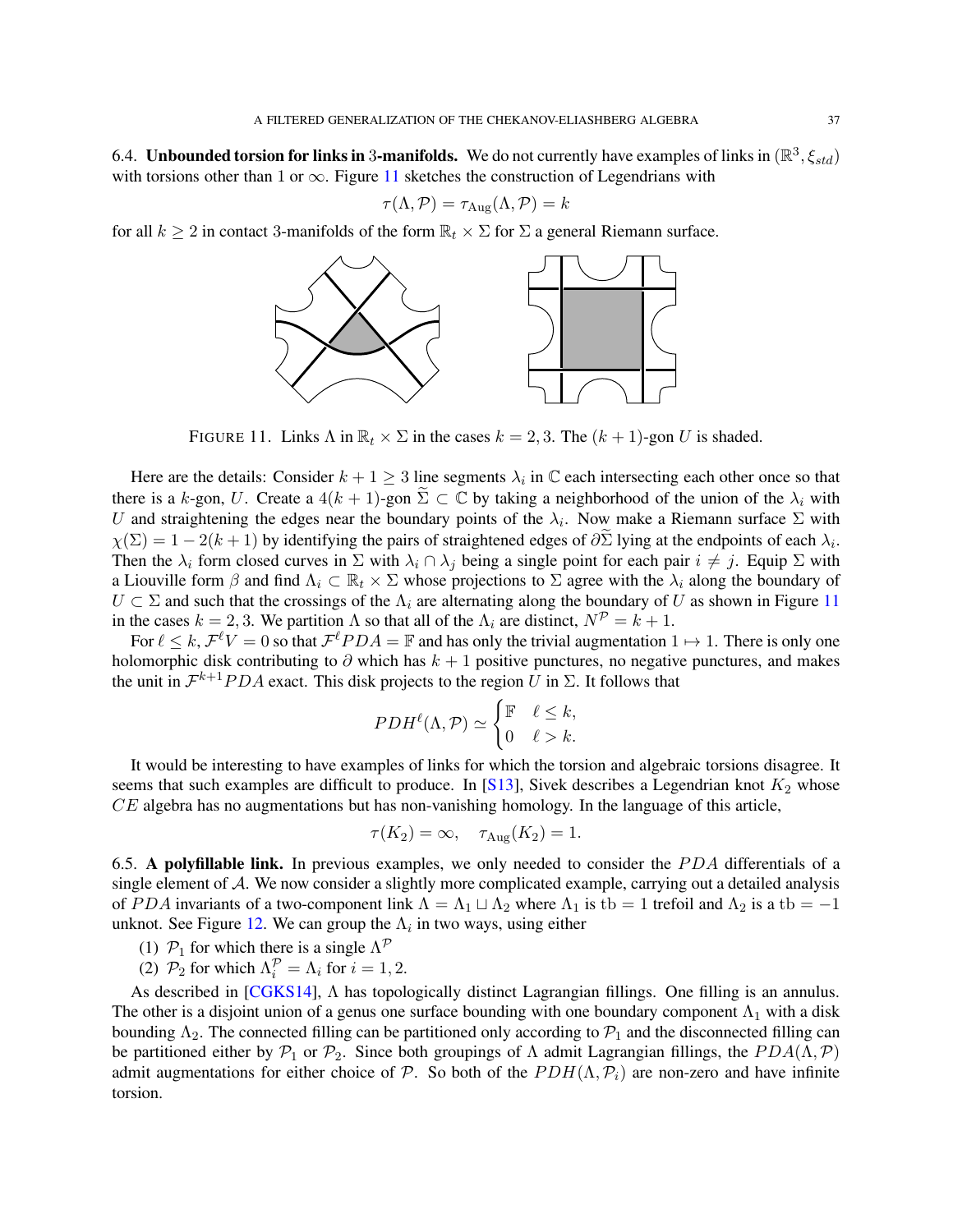

<span id="page-37-0"></span>FIGURE 12. The Lagrangian projection of  $\Lambda$ .

Using  $P_1$ , the algebra  $(A, \partial) = (\mathcal{F}^1 \mathcal{A}, \partial)$  is the Chekanov-Eliashberg algebra of  $\Lambda$ . We now describe the PDA algebra associated to  $\mathcal{P}_2$ . Using  $\mathcal{P}_2$  and the orientation of  $\Lambda$ , PDA is naturally equipped with a Z-valued degree grading (by the fact that  $rot(\Lambda_1) = rot(\Lambda_2) = 0$ ) which we use throughout. For simplicity, we will ignore  $T$  variables.

6.5.1. *Generators and relations*. Each chord labeled  $\kappa_k^{i,j}$  $\lambda_k^{i,j}$  in Figure [12](#page-37-0) will start on  $\Lambda_i$  and end on  $\Lambda_j$ . The 10 chords of Λ determine 14 generators of A for  $\mathcal{P}_2$ . Their word-lengths and Z gradings are as follows:

| $ w =0$                                                                 | $ w =1$                                                                                                                                                                                                                                                                                                                                                                                               | $ w  = 2$ |
|-------------------------------------------------------------------------|-------------------------------------------------------------------------------------------------------------------------------------------------------------------------------------------------------------------------------------------------------------------------------------------------------------------------------------------------------------------------------------------------------|-----------|
| $\ell(w) = 1 \mid (\kappa_1^{1,1}), (\kappa_2^{1,1}), (\kappa_3^{1,1})$ | $(\kappa_4^{1,1}), (\kappa_5^{1,1}), (\kappa_1^{2,2})$                                                                                                                                                                                                                                                                                                                                                |           |
|                                                                         | $\label{eq:ell} \bigg\vert\ \ell({\bf w}) = 2 \ \bigg\vert\ \big(\kappa_1^{1,2} \kappa_1^{2,1}\big), \big(\kappa_1^{2,1} \kappa_1^{1,2}\big) \ \bigg\vert\ \big(\kappa_1^{1,2} \kappa_2^{2,1}\big), \big(\kappa_2^{2,1} \kappa_1^{1,2}\big), \big(\kappa_2^{1,2} \kappa_1^{2,1}\big), \big(\kappa_1^{1,2} \kappa_2^{2,1}\big), \big(\kappa_1^{2,1} \kappa_2^{1,2}\big) \ \bigg\vert\ \big(\kappa_2^{$ |           |

For the  $\ell(w) = 1$  generators, differentials are computed using CE disks, yielding

$$
\partial(\kappa_1^{1,1}) = \partial(\kappa_2^{1,1}) = \partial(\kappa_3^{1,1}) = \partial(\kappa_1^{2,2}) = 0,
$$
  

$$
\partial(\kappa_4^{1,1}) = 1 + (\kappa_1^{1,1}) + (\kappa_3^{1,1}) + (\kappa_1^{1,1})(\kappa_2^{1,1})(\kappa_3^{1,1}),
$$
  

$$
\partial(\kappa_5^{1,1}) = 1 + (\kappa_1^{1,1}) + (\kappa_3^{1,1}) + (\kappa_3^{1,1})(\kappa_2^{1,1})(\kappa_1^{1,1}).
$$

For  $\ell(w) = 2$  generators, differentials are computed using disks with 1 or 2 positive punctures:

$$
\partial(\kappa_1^{1,2}\kappa_1^{2,1}) = \partial(\kappa_1^{2,1}\kappa_1^{1,2}) = 0,
$$
\n
$$
\partial(\kappa_1^{1,2}\kappa_2^{2,1}) = 1 + (\kappa_1^{1,2}\kappa_1^{2,1})(\kappa_1^{1,1}), \quad \partial(\kappa_2^{2,1}\kappa_1^{1,2}) = 1 + (\kappa_1^{1,1})(\kappa_1^{2,1}\kappa_1^{1,2}),
$$
\n
$$
\partial(\kappa_2^{1,2}\kappa_1^{2,1}) = 1 + (\kappa_1^{1,2}\kappa_1^{2,1})(\kappa_1^{1,1}), \quad \partial(\kappa_1^{2,1}\kappa_2^{1,2}) = 1 + (\kappa_1^{2,1}\kappa_1^{1,2})(\kappa_1^{1,1}),
$$
\n
$$
\partial(\kappa_2^{1,2}\kappa_2^{2,1}) = (\kappa_1^{1,2}\kappa_2^{2,1})(\kappa_1^{1,1}) + (\kappa_2^{1,2}\kappa_1^{2,1})(\kappa_1^{1,1}), \quad \partial(\kappa_2^{2,1}\kappa_2^{1,2}) = (\kappa_2^{2,1}\kappa_1^{1,2})(\kappa_1^{1,1}) + (\kappa_1^{1,1})(\kappa_1^{2,1}\kappa_2^{1,2}).
$$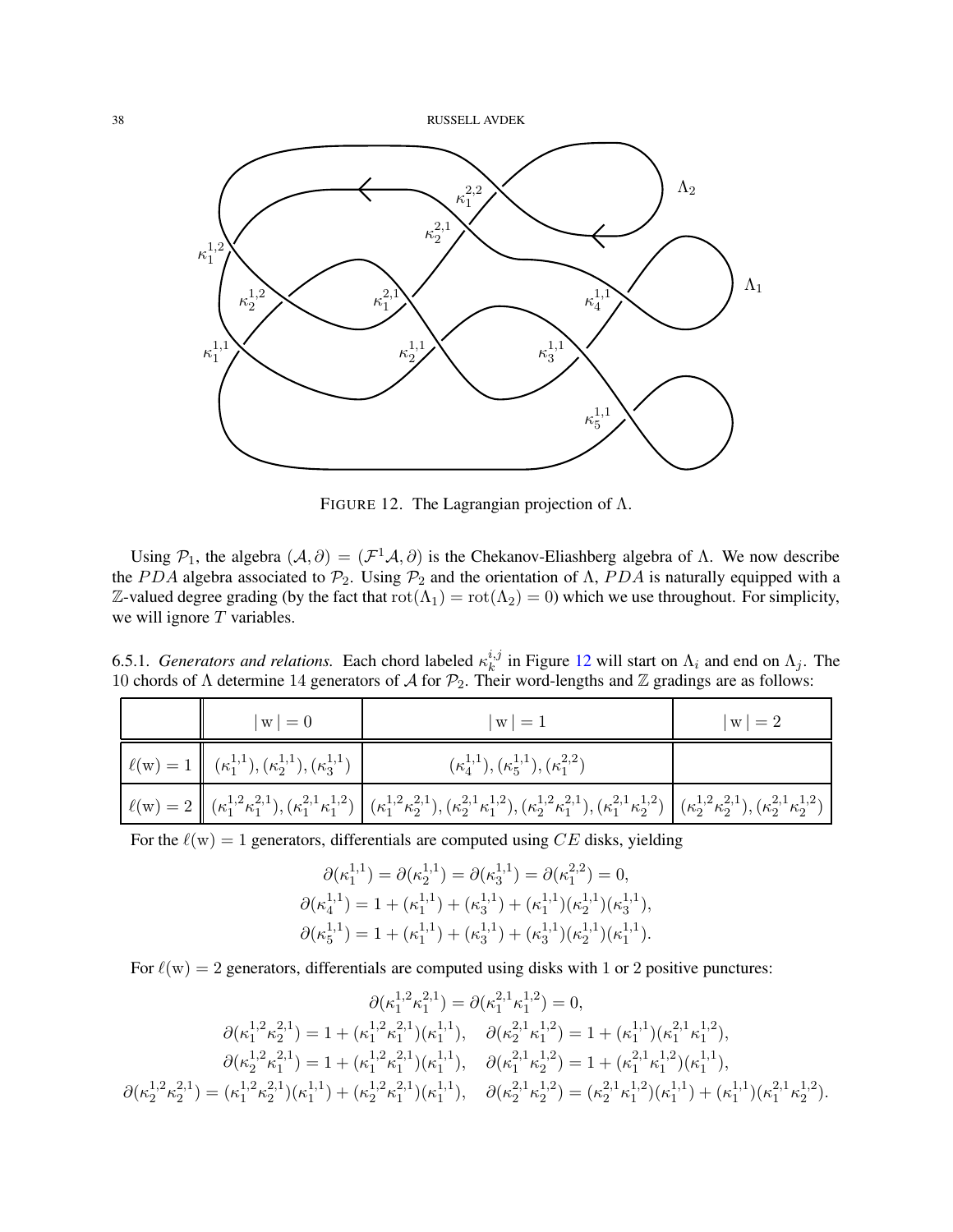<span id="page-38-0"></span>The above equation is organized so that cyclic rotations of words appear in the same row. We see by inspection that  $\partial$  is not invariant under cyclic rotation.

6.5.2. *Augmentations*. The DGA  $(\mathcal{F}^1\mathcal{A}, \partial)$  is generated by the words with  $\ell(w) = 1$ . This generating set is the union of the LCH generating sets for  $\Lambda_1$  and  $\Lambda_2$ . All of the degree 0 generators are pure chords on  $\Lambda_1$ . A standard computation shows that the Chekanov-Eliashberg algebra for the trefoil  $\Lambda_1$  has 5 augmentations, which are known to come from distinct Lagrangian fillings [\[BC14,](#page-54-3) [EHK16\]](#page-55-19). They are given by the following table:

|                      | $(\kappa_1^{1,1})$ | $(\kappa_2^{1,1})$ | $(\kappa_3^{1,1})$ |
|----------------------|--------------------|--------------------|--------------------|
| $\epsilon_1^1$       | $\overline{0}$     | $\overline{0}$     | 1                  |
| $\pmb{\epsilon}^1_2$ | $\overline{0}$     | 1                  | $\mathbf{1}$       |
| $\pmb{\epsilon}_3^1$ | $\mathbf{1}$       | $\overline{0}$     | $\overline{0}$     |
| $\epsilon_4^1$       | 1                  | 1                  | $\overline{0}$     |
| $\epsilon_5^1$       | 1                  |                    | 1                  |

These augmentations yield exactly the augmentations for  $(\mathcal{F}^1\mathcal{A}, \partial)$  as  $\Lambda_2$  has no degree 0 generators. See Remark [5.5.2.](#page-28-0)

From the above computations, we see that only the augmentations of  $(\mathcal{F}^1\mathcal{A}, \partial)$  satisfying  $(\kappa_1^{1,1})$  $\binom{1}{1} \mapsto 1$  can be upgraded to augmentations of  $(\mathcal{F}^2\mathcal{A}, \partial)$ . These are  $\epsilon_3^1$ ,  $\epsilon_4^1$ , and  $\epsilon_5^1$ . For each such  $\epsilon_i^1$  there is exactly one corresponding augmentation  $\epsilon_i^2$  of  $(\mathcal{F}^2\mathcal{A}, \partial)$  as described in below:

|                      | $(\kappa_1^{1,1})$ |  | $\left. \left( \kappa_{2}^{1,1}\right) \,\right \, \left( \kappa_{3}^{1,1}\right) \,\left  \,\left( \kappa_{1}^{1,2}\kappa_{1}^{2,1}\right) \,\right \, \left( \kappa_{1}^{2,1}\kappa_{1}^{1,2}\right)$ |  |
|----------------------|--------------------|--|---------------------------------------------------------------------------------------------------------------------------------------------------------------------------------------------------------|--|
| $\pmb{\epsilon}_3^2$ |                    |  |                                                                                                                                                                                                         |  |
| $\pmb{\epsilon}_4^2$ |                    |  |                                                                                                                                                                                                         |  |
| $\pmb{\epsilon}_5^2$ |                    |  |                                                                                                                                                                                                         |  |

Because the disconnected filling L of  $\Lambda$  induces an augmentation  $\epsilon_L$ , at least one of the above augmentations must correspond to  $\epsilon_L$ . Since each  $\epsilon_i^2$  sends the  $\ell(w) = 2, |w| = 0$  generators to 1,  $\epsilon_L$  must include non-zero counts of  $ind = 0$  holomorphic disks with two positive punctures (also known as bananas).

Because the generators of  $PDA$  all have non-negative degree, distinct augmentations cannot be chain homotopic. By comparing the values of the above augmentations on generators, we can compute the entire augmentation tree  $T_{\text{Aug}}$  for  $(\Lambda, \mathcal{P})$  as follows:

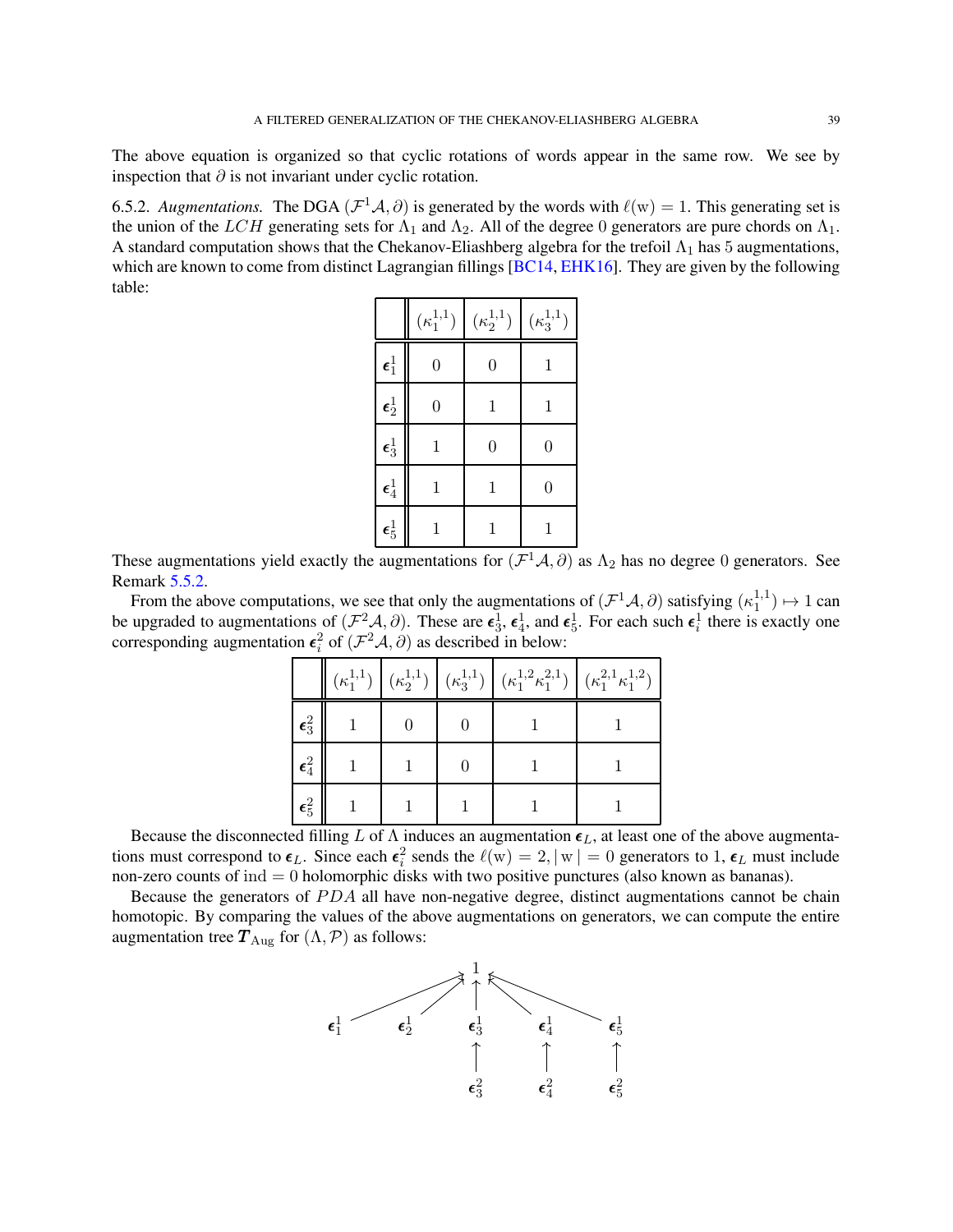<span id="page-39-1"></span>Because all the  $\epsilon_i^1$  are determined by the Lagrangian fillings of [\[EHK16\]](#page-55-19), the following is immediate:

Corollary 6.5.1. *At most* 3 *of the* 5 *Lagrangian fillings of the trefoil described in* [\[EHK16\]](#page-55-19) *appear as components of disconnected fillings of* Λ*.*

6.5.3. *Bilinearized homologies.* We can compute the bilinearized homologies associated to the pairs of augmentations  $\epsilon_i^1, \epsilon_j^1$  of  $(\mathcal{F}^1\mathcal{A}, \partial)$  directly, yielding Poincaré polynomials  $P_{\epsilon_i^1, \epsilon_j^1}(t)$  for each bilinearization,

$$
P_{\pmb{\epsilon}^1_i,\pmb{\epsilon}^1_j}(t)=\begin{cases} 1+t & i\neq j\\ 2+2t & i=j. \end{cases}
$$

These are the sums of the Poincaré polynomials of the bilinearized homologies of the  $\Lambda_i$  with the induced augmentations. This is expected as the bilinearized complex is a direct sum of the bilinearized complexes of the  $\Lambda_i$ .

For the bilinearized spectral sequences associated to pairs  $\epsilon_i^2$ ,  $\epsilon_j^2$ , it is easily verified that the  $\ell = 2$  chain complexes on the  $E^0$  page are exact. Therefore  $E^0$  with the induced differential computes only the  $\ell = 1$ chain complex, which is exactly the direct sum of the bilinearized chain complexes for the trefoil and the unknot with augmentations induced by  $\epsilon_i^2$ ,  $\epsilon_j^2$ . It follows that for all  $3 \leq i, j \leq 5$ ,

$$
P_{\pmb{\epsilon}_i^2,\pmb{\epsilon}_j^2}(t)=P_{\pmb{\epsilon}_i^1,\pmb{\epsilon}_j^1}(t),\quad P^{\rm spec}_{\pmb{\epsilon}_i,\pmb{\epsilon}_j}=(1+x)P_{\pmb{\epsilon}_i^2,\pmb{\epsilon}_j^2}(t).
$$

<span id="page-39-0"></span>6.6. PDH of 2-cables in 1-jet spaces. Now we investigate the vanishing of PDH of two component links, using  $\mathbb{Z}/2\mathbb{Z}$  gradings throughout the remainder of this section. Let B be a closed, oriented manifold so that  $T^*B$  is an exact symplectic manifold when equipped with the canonical 1-form.

**Definition 6.6.1.** A Legendrian cabling pattern *for B is a Legendrian*  $\Lambda \subset \mathbb{R}_t \times T^*B$  *such that the composition of the inclusion and the projection*

$$
\Lambda \to \mathbb{R}_t \times T^*B \to B
$$

*is a covering map. We say that* Λ *has* d strands *where* d *is the degree of the above map.*

The Legendrian cabling pattern generalizes the construction of Legendrian cables which are solid torus links as described in [\[NT05\]](#page-55-20), frequently studied in the literature. Given a cabling pattern  $\Lambda$  for some B and a Legendrian embedding of B into some  $(M, \xi)$ , we can apply the Weinstein neighborhood theorem to realize  $\Lambda$  as a Legendrian in  $(M, \xi)$  as well. We then say that  $\Lambda$  is a *d-cable of* B.

Consider the case in which there are 2-strands,  $\Lambda$  is disconnected, and  $N^{\mathcal{P}} = 2$ . We'll see that Floer's identification of holomorphic strips with Morse flow lines [\[Fl88\]](#page-55-28) is sufficient to compute  $\partial$ . The generalized techniques of  $[FO97]$  can be applied to computations with more strands and  $[Ek07]$  can be applies to compute  $\partial$  for general Legendrians in  $\mathbb{R}_t \times T^*B$  or to cables of Legendrians B inside of 1-jet spaces  $(M, \xi)$ .

In the case of two strands, we can describe  $\Lambda$  as consisting of the 0-section  $\Lambda_1 = B$  and the 1-jet of a smooth function  $f : B \to \mathbb{R}$  having 0 as a regular value,

$$
\Lambda_2 = \{ (f(q), -df(q)) : q \in B \}.
$$

The function  $f$  splits  $B$  in two pieces,

$$
B = B^{-} \cup B^{+}, \quad B^{-} = f^{-1}((-\infty,0]) \quad B^{+} = f^{-1}([0,\infty))
$$

whose intersection is  $f^{-1}(0)$ . If we give the  $\Lambda_i$  different orientations (pulled back from the projection to B), then  $[\Lambda] = 0 \in H_{n-1}(M)$ . In the case f is  $C^1$  close to a constant function,  $f = 1$ , then  $\Lambda$  will bound an exact Lagrangian  $L \simeq [-1, 1] \times B$  in the symplectization  $\mathbb{R}_s \times M$ . There cannot be a disconnected filling in  $\mathbb{R}_s \times \mathbb{R}_t \times T^*B$ . We can ask when  $\Lambda$  cabled about a  $B \subset (M, \xi)$  has a disconnected filling for more general  $(M, \xi)$ . The following result provides a local obstruction using PDH.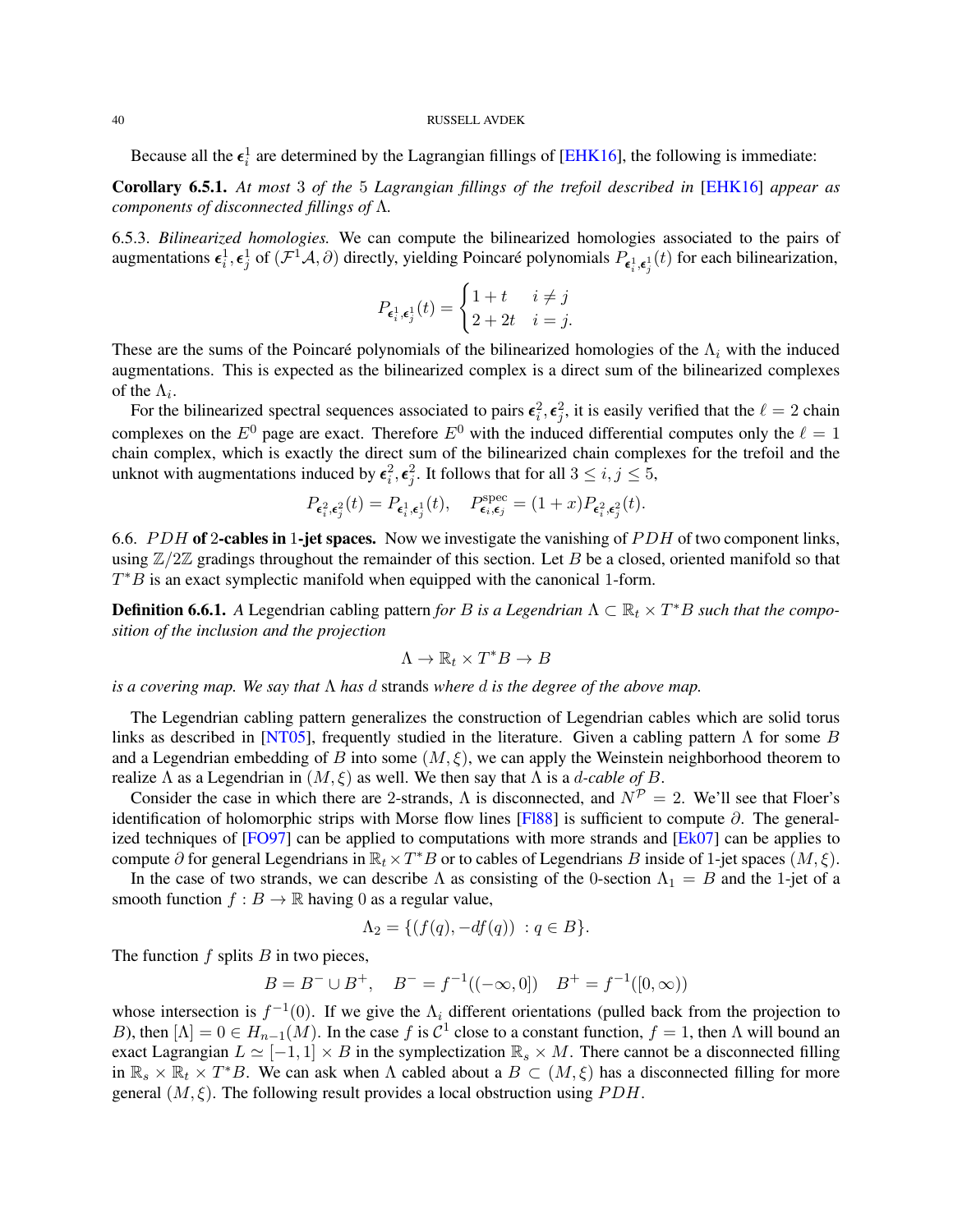<span id="page-40-0"></span>**Proposition 6.6.2.** *For a* 2-cable  $\Lambda \subset \mathbb{R}_t \times T^*B$  *equipped with the*  $N^{\mathcal{P}} = 2$  *partition,*  $PDH(\Lambda, \mathcal{P}) = 0$  *if and only if the Bockstein morphism* δ *is non-zero,*

$$
\delta: H_*(B, B^-) \to H_{*-1}(B^-).
$$

*If*  $\delta = 0$ *, then*  $PDH \simeq T(H)$  *is a tensor algebra where* H *is as in Equation* [\(6.6.1\)](#page-41-1) *below.* 

Consequently, only the "N"-shaped sphere in Figure [13](#page-40-1) corresponds to a  $\Lambda$  having vanishing  $PDH$ .



<span id="page-40-1"></span>FIGURE 13. Morse functions on spheres and tori with circles indicating the  $f^{-1}(0)$ . The regions above the circles are the  $B^+$  and the regions below are the  $B^-$ . The  $\nabla f$  flow line indicated determines a holomorphic disk u contributing to  $\partial(\kappa_q + \kappa_{q^-}) = 1$ .

*Proof.* The chords are in one-to-one correspondence with critical points  $q \in Crit(f)$  of f and we will write the corresponding chord as  $\kappa_q$ . Looking at the relative values of f we see that

$$
\kappa_q\in\begin{cases}K_{1,2} & f(q)<0\\K_{2,1} & f(q)>0.\end{cases}
$$

There are no pure chords and every generator  $w \in V$  of A has word length 2, being of the form  $(\kappa_q - \kappa_{q+})$ or  $(\kappa_{q} + \kappa_{q} -)$  for critical points  $q^{\pm} \in B^{\pm}$ . Therefore we can identify the vector space of words as

$$
V = (C_*^{\text{Mo}}(f|_{B^+}) \otimes C_{\text{Mo}}^*(f|_{B^-})) \oplus (C_{\text{Mo}}^*(f|_{B^-}) \otimes C_*^{\text{Mo}}(f|_{B^+})) .
$$

Note that we are using homology for the critical points of  $B^+$  and cohomology for the critical points of  $B^-$ . The PDA differential of such a word has two possible contributions. There could be

- (1) strips positively asymptotic to one of the  $\kappa_{q^{\pm}}$  and having one negative asymptotic and
- (2) strips with two positive punctures, asymptotic to both of the  $\kappa_{q\pm}$  and with no negative punctures.

Let's call these  $\partial_1$  and  $\partial_2$  contributions so that  $\partial = \partial_1 + \partial_2$  with the subscript indicating the numbers of positive punctures involved in curve counts. Writing  $\mathcal{F}_{\otimes}$  for the ascending tensor length filtration on  $\mathcal{A} = \mathcal{T}(V),$ 

$$
\mathcal{F}^k_{\otimes}\mathcal{A}=\bigoplus_{k'\leq k}V^{\otimes k'},
$$

we observe that

$$
\partial_1 \mathcal{F}_{\otimes}^k \mathcal{A} \subset \mathcal{F}_{\otimes}^k \mathcal{A}, \quad \partial_2 \mathcal{F}_{\otimes}^k \mathcal{A} \subset \mathcal{F}_{\otimes}^{k-2} \mathcal{A}.
$$

Therefore, treating A as a F vector space so that  $(A, \partial)$  is an additive chain complex, we can compute  $PDH = H(A, \partial)$  with a spectral sequence associated to the filtered complex  $\mathcal{F}_{\otimes}$ . Writing  $D_k$  for the differential on the  $E<sup>r</sup>$  page, it's clear that

$$
D_0 = \partial_1
$$
,  $D_1 = 0$ ,  $D_2 = \partial_2$ ,  $D_{k>2} = 0$ 

so that  $PDH$  is a direct sum of subgroups of  $E^3$ .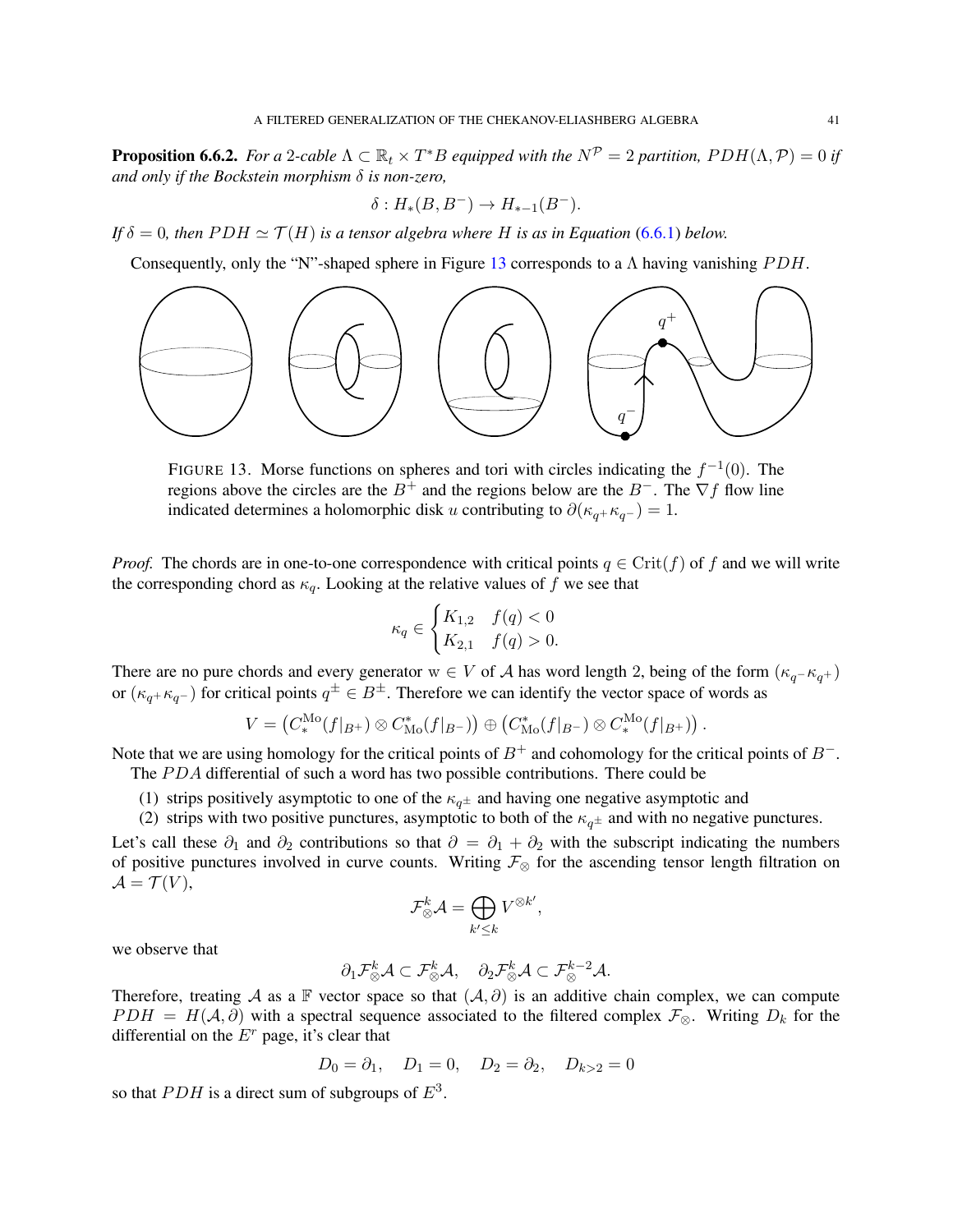<span id="page-41-3"></span>According to [\[Fl88\]](#page-55-28), the  $\partial_1$  contributions are counted as  $-\nabla f$  flow lines between critical points in  $B^+$ which start at  $q^+$  and  $\nabla f$  flow lines between critical points in B<sup>-</sup> which start at  $q^-$ . Because we are working over a field,  $\mathbb{F}$ , the Kunneth formula gives us isomorphisms between tensor products of homologies and homologies of tensor products, so that

<span id="page-41-1"></span>
$$
E^{1} = \ker \partial_{1}/\operatorname{im} \partial_{1} = \mathcal{T}(H),
$$
  

$$
H = (H_{*}^{\text{Mo}}(B^{+}) \otimes H_{\text{Mo}}^{*}(B^{-})) \oplus (H_{\text{Mo}}^{*}(B^{-}) \otimes H_{*}^{\text{Mo}}(B^{+})) .
$$

Using the fact that  $H_*^{\text{Mo}}(B^+)$  computes relative homology [\[Sc93,](#page-55-16) Chapter 4] and then applying Poincaré duality, excision and changing notation of indices, we can rewrite

(6.6.1) 
$$
H_*^{\text{Mo}}(B^+) = H_*(B, B^-)
$$

$$
H_{\text{Mo}}^*(B^-) = H^*(B, B^+) = H^*(B^-, \partial B^-) = H_*(B^-)
$$

$$
H = (H_*(B^-) \otimes H_*(B, B^-)) \oplus (H_*(B, B^-) \otimes H_*(B^-)).
$$

Again by [\[Fl88\]](#page-55-28), the  $\partial_2$  contributions are counted as  $\nabla f$  flow lines which begin at a  $q^- \in B^-$  and end at some  $q^+ \in B^+$ . On each summand of H, this is exactly the Bockstein homomorphism  $\delta$ . If  $\delta$  vanishes, then  $D_2 = \partial_2$  vanishes and  $PDA \simeq E_1$ . Otherwise we can take an element of the form  $x \otimes \delta(x)$  or  $\delta(x) \otimes x \in E^2$  with  $x \neq 0 \in H^*(B^-)$  and see that  $\partial_2 w = 1$  meaning that PDH vanishes. A specific example of a non-zero  $\delta$  count is indicated in the right-most subfigure of Figure [13.](#page-40-1)

<span id="page-41-0"></span>6.7. Links in  $(\mathbb{R}^{2n-1}, \xi_{std})$  with vanishing PDH. We continue to use the data of f, B to determine a 2-cable inside of  $\mathbb{R}_t \times T^*B$  with f determining  $B^{\pm} \subset B$ . Let  $B \subset (\mathbb{R}^{2n-1}, \xi_{std})$  be a Legendrian so that we view the cable  $\Lambda = \Lambda_1 \sqcup \Lambda_2$  as being contained in  $(\mathbb{R}^{2n-1}, \xi_{std})$  as well. Suppose that the orientations of  $\Lambda_1$  and  $\Lambda_2$  differ by a sign  $\sigma$ .

The linking number  $lk(\Lambda_2, \Lambda_1)$  can be computed as the signed count of chords in  $K_{2,1}$ . Each pure chord in  $K_{1,1}$  determines one chord in  $K_{2,1}$  having sign given by  $\sigma$  times the sign of the corresponding element of  $K_{1,1}$ . See the two copy construction of [\[EESa09\]](#page-55-27). All other chords in  $K_{1,2}$  correspond to critical points of B<sup>-</sup> and are computed as  $\sigma(-1)^{\text{ind}_{\text{Mo}}}$ . Therefore

<span id="page-41-2"></span>(6.7.1) 
$$
lk(\Lambda_2, \Lambda_1) = \sigma(tb(B) + \chi(B^-)).
$$

It is not difficult to produce examples of 2-cables which have  $LCH(\Lambda) \neq 0$ ,  $PDA(\Lambda, \mathcal{P}) = 0$  with the  $N^{\mathcal{P}} = 2$  partition, and arbitrary linking number: By Lemma [5.5.5,](#page-28-1) if  $CE(B)$  admits an augmentation, then so does  $CE(\Lambda)$ . If  $PDH^{\ell}(\Lambda, \mathcal{P}) = 0$  for  $\Lambda$  inside of  $\mathbb{R}_t \times T^*B$ , then standard action filtration arguments entail that  $PDH^{\ell}(\Lambda, \mathcal{P}) = 0$  for  $\Lambda$  inside of M as well. This line of argument in implicit in the analysis of  $(2k, 2)$  cables of Figure [10.](#page-35-0) Now Proposition [6.6.2](#page-40-0) and Equation [\(6.7.1\)](#page-41-2) can be applied to ensure that  $PDH(\Lambda, \mathcal{P}) = 0$  while controlling the linking number.

For some specific examples, take  $B \subset (\mathbb{R}^{2n-1}, \xi_{std})$  to be the standard Legendrian unknot. Choose f so that B<sup>-</sup> consists of a disk together with some copies of  $S^1 \times \mathbb{D}^{n-2}$  implying that the Bockstein  $\delta$  of Proposition [6.6.2](#page-40-0) is non-zero. By orienting appropriately  $(\sigma = (-1)^{n-1}$  in the above notation) we can guarantee that the linking number vanishes. For  $n = 3$  with a single  $S^1 \times \mathbb{D}^1$ , this corresponds exactly to the "N"-shaped sphere of Figure [13](#page-40-1) which we draw as a spinning [\[EESu05a\]](#page-55-17) in Figure [18.](#page-48-0)

The following generalization of the Hopf link computation from Section  $6.2$  shows that the preceding construction is insufficient to detect the vanishing of PDH in general.

**Proposition 6.7.1.** Let  $\Lambda \subset (\mathbb{R}^{2n-1},\xi_{std}), n>2$  be the Hopf link consisting of the unknot  $\Lambda_1$  together with *a* pushoff  $\Lambda_2 = (-1)^{n-1}$  Flow $_{\partial_t}^{\epsilon}$   $\Lambda_1$  with the sign indicating orientation and  $\epsilon > 0$  small. Then  $\Lambda$  has a *filling by an oriented Lagrangian*  $[-1,1] \times S^{n-1}$  *and satisfies*  $PDH(\Lambda, \mathcal{P}) = 0$  when using the  $N^{\mathcal{P}} = 2$ *partition.*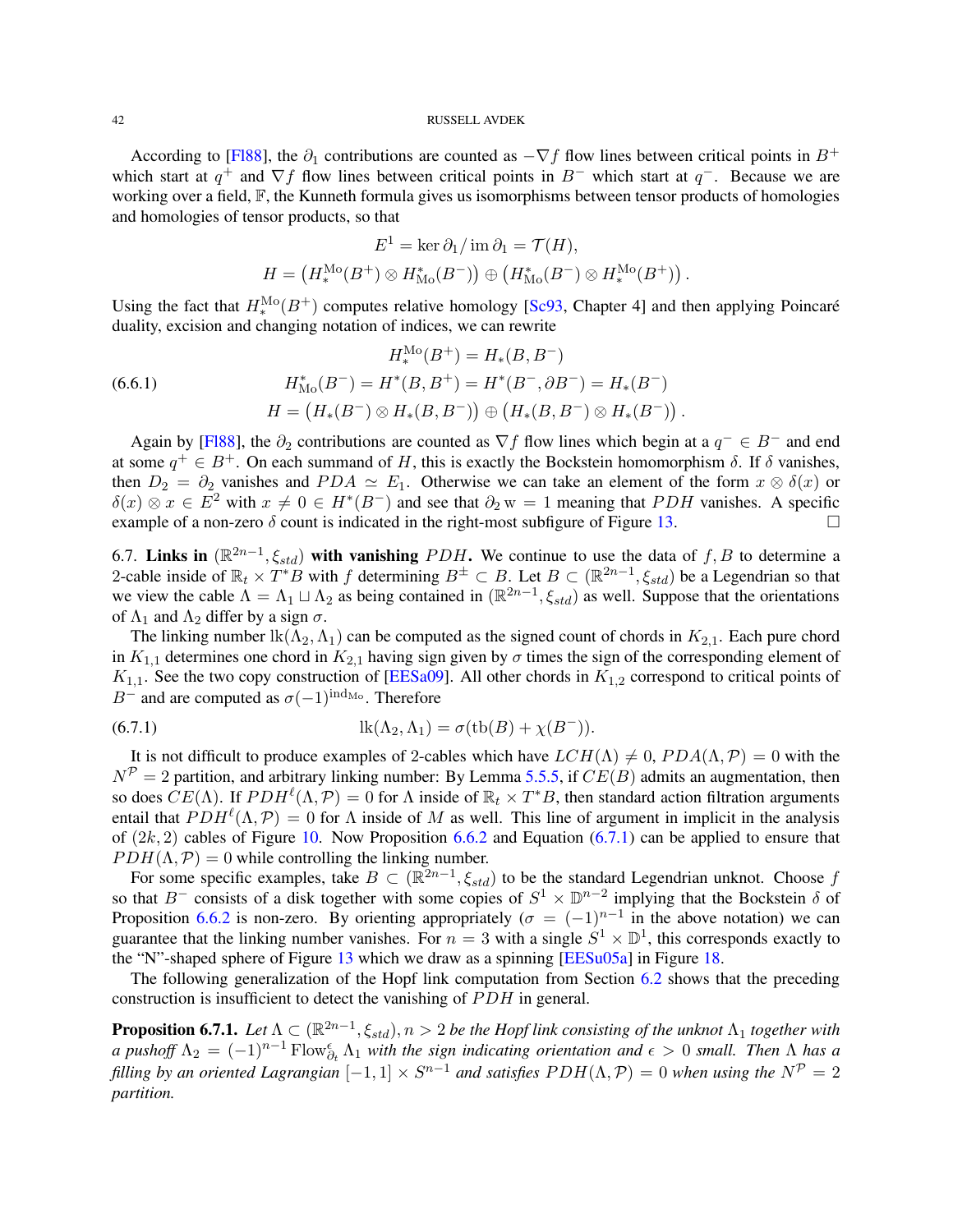<span id="page-42-1"></span>

FIGURE 14. Front spinnings  $[EESu05a]$  of Legendrian arcs about the t-axis determining Legendrian spheres in  $(\mathbb{R}^5, \xi_{std})$ . On the left, the spinning produces the "flying saucer" picture of the unknot. The Hopf link given by the 2-cable corresponding to a constant function is center-left. Spinning the center-right figure and then breaking the  $S<sup>1</sup>$  symmetry will give a two-component link with zero linking number corresponding to the "N" shaped sphere of Figure [13.](#page-40-1) On the right, the center-right subfigure is simplified by a Reidemeister move.

*Sketch of the proof.* We'll only sketch the proof, heavily relying on standard references.

For the existence of the Lagrangian filling, which is well known, it is a standard fact that each  $\Lambda_i$  bounds a Lagrangian disk and up to ambient Hamiltonian isotopy we can view these disks as  $\mathbb{R}^n$ ,  $J\mathbb{R}^n \cap \mathbb{D}^{2n}$  where  $\mathbb{D}^{2n} \subset \mathbb{C}^n$  is equipped with the standard symplectic structure and we view  $(\mathbb{R}^{2n-1}, \xi_{std})$  as the complement of a point in  $S^{2n-1} = \partial \mathbb{D}^{2n}$ . The choice of orientation tells us that the sign of the intersection is positive, so that we can perform a Lagrange-Polterovich surgery  $[Po91]$  at the intersection point to obtain an oriented Lagrangian filling L which is smoothly  $\mathbb{D}^n\#\mathbb{D}^n\cong[-1,1]\times S^{n-1}$ . Exactness of the filling is given to us for free as  $n > 2$  so  $H_1(L) = 0$ .

To establish  $PDA = 0$ , we return to working within  $(\mathbb{R}^{2n-1}, \xi_{std})$  and apply the displacement technique of [\[EESa09\]](#page-55-27) or invariance of  $LCH$  under double point moves as in [\[EESu05a\]](#page-55-17). Alternatively we can look to Figure [9](#page-34-0) as the computation will be essentially the same.

There are exactly two mixed chord  $\kappa_1 \in K_{1,2}, \kappa_2 \in K_{2,1}$ . Apply a generic Legendrian isotopy which keeps  $\Lambda_1$  fixed and unlinks the pair with  $\Lambda_2$  following some family  $\Lambda_2(T)$ ,  $T \in [0, 1 + \epsilon]$  for which  $\Lambda_2 =$  $\Lambda_2(0)$  with the pair unlinked for  $T > 1$ . For  $T < 0$  the mixed chords vary smoothly and converge to a quadratic double point at  $T = 0$ . In the Lagrangian projection, this appears as the application of a double point move as described in Section [A.3.3.](#page-53-0) For  $T = 1 - \epsilon$  with  $\epsilon$  small, there will be exactly one holomorphic strip in the Lagrangian projection which is asymptotic to the double points determined by the chords. This contributes a holomorphic disks to  $\partial(\kappa_1 \kappa_2)$  with two positive punctures and no negative punctures. By energy considerations, there can be no other disks. Therefore  $\partial(\kappa_1 \kappa_2) = 1$  and so  $PDH = 0$ .

### APPENDIX A. PROOFS OF INVARIANCE

<span id="page-42-0"></span>Here we establish filtered stable tame isomorphism invariance of PDA as defined in Definition [5.4.6,](#page-27-1) proving Theorem [1.0.1.](#page-1-2) We break up the invariance proof into three steps:

- (1) Triple point moves for  $\Lambda$  in 3-manifolds are addressed in Section [A.1.](#page-43-0)
- (2) Double point moves for  $\Lambda$  in 3-manifolds are addressed in Section [A.2.](#page-45-0)
- (3) Invariance for  $\Lambda$  in high dimensional manifolds is addressed in Section [A.3.](#page-51-0)

The invariance proofs are modeled on those appearing in [\[C02,](#page-54-1) [Ek08,](#page-55-7) [EESu05a,](#page-55-17) [EESu07,](#page-55-18) [EHK16,](#page-55-19) [ENS02,](#page-55-12) [N10\]](#page-55-10) and we will rely on references to speed up the exposition whenever possible. The main technical difficulty we'll encounter is the management of multiple simultaneous stabilizations occurring during application of double point moves, which are handled algebraically.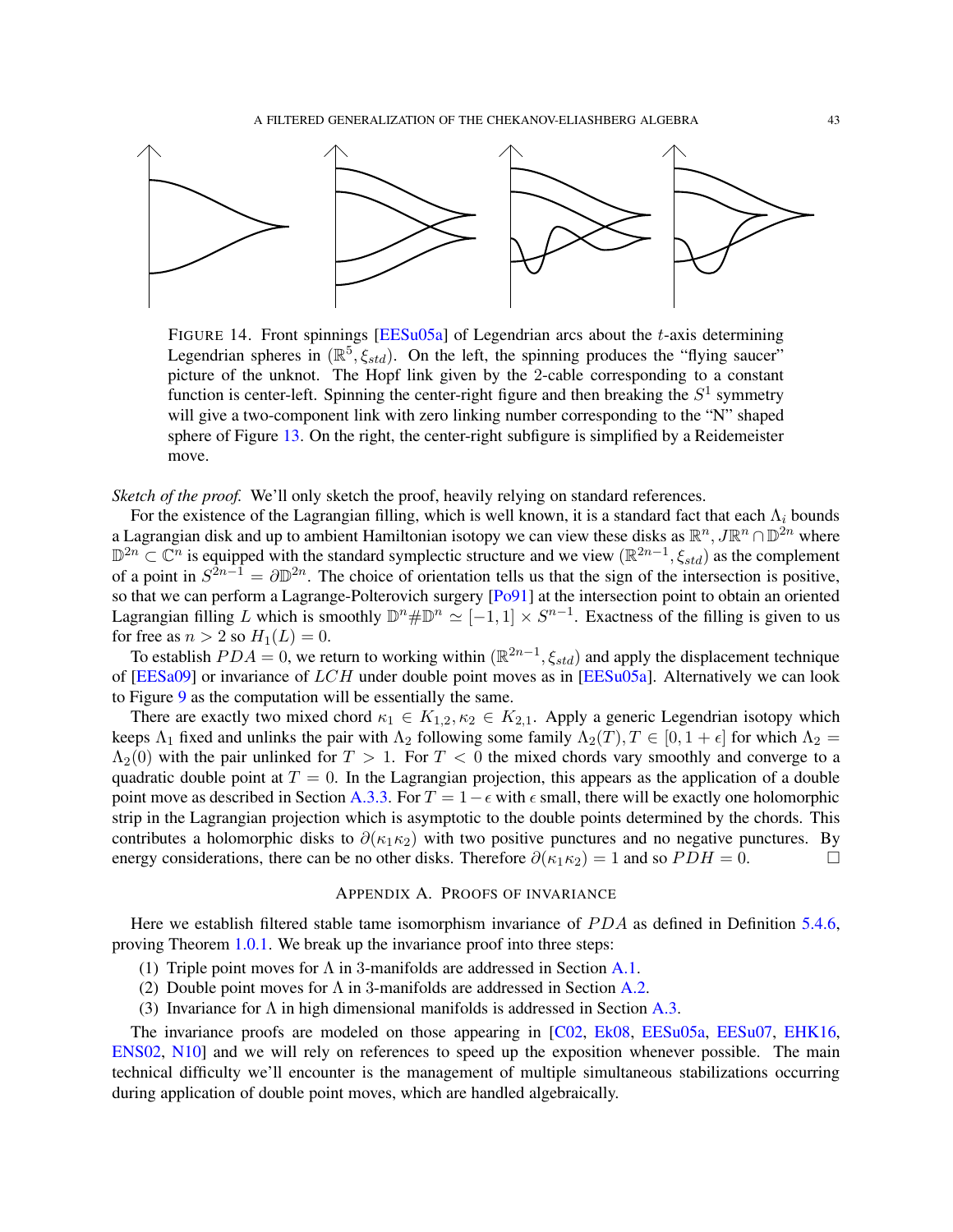<span id="page-43-2"></span>Homotopy invariance of cobordism maps under deformation of partitioned Lagrangian cobordisms  $(L, \mathcal{P})$ follows from [\[Ek08\]](#page-55-7) and will not be addressed. Likewise with  $R = \mathbb{F}[H_1(\Lambda)]$  coefficients, changes in capping path and basepoints determine automorphisms of  $PDA$  induced by automorphisms of R following standard arguments appearing in the references.

When  $H^1(W) \neq 0$ , PDA will in general depend on the homotopy class of the trivialization of the determinant line bundle  $det_W$  used to define gradings in Section [2.4.](#page-11-0) Indeed the homotopy classes of such trivializations is an affine space modeled on  $H^1(W) \simeq [(W, pt), (S^1, pt)]$  (that is, homotopy classes of pointed maps) and homotopically non-trivial modification of a trivialization will result in a grading shift on generators.

<span id="page-43-0"></span>A.1. Triple point moves. Here we show that modifications of a dim  $\Lambda = 1$  Legendrian by a triple point move induces a stable-tame isomorphism of planar diagram algebras. There are two types of moves to consider, both shown in Figure [15.](#page-43-1) Each type of move may be undone by rotating a portion of the diagram by an angle of  $\pi$  and then reapplying a move of the same type. Hence it suffices to consider each move in a single direction ( $\rightarrow$  in the figure). The labels  $q_k$  will help us track holomorphic disks and can be ignored for now.



<span id="page-43-1"></span>FIGURE 15. Triple point Reidemeister moves of type I and II.

In each row of Figure [15](#page-43-1) we have indicated a one-to-one correspondence between the chords before and after the move is applied. The correspondence preserves the assignments of starting and ending points of chords to connected components of  $\Lambda$ . Therefore a triple point move induces a one-to-one correspondence between generators of A before and after the move the applied. We write  $\kappa_i$  for the chords of the  $\Lambda$  located outside of the local picture with chords a, b, and c lying within the local picture. Denote by  $\partial^-$  the differential of A before a triple point move is applied and  $\partial^+$  for the differential after the move is applied.

**Proposition A.1.1.** *Consider disks*  $u_I$  *and*  $u_{II}$  *with boundary words* 

$$
\mathbf{w}^{\partial}(u_I) = c^+b^-a^-, \quad \mathbf{w}^{\partial}(u_{II}) = a^+c^+b^-
$$

*as shown in Figure [16.](#page-44-0) Then the maps*

$$
\Phi_I = \text{Id} + \mu_{u_I} : \mathcal{A} \to \mathcal{A}, \quad \Phi_{II} = \text{Id} + \mu_{u_{II}} : \mathcal{A} \to \mathcal{A}
$$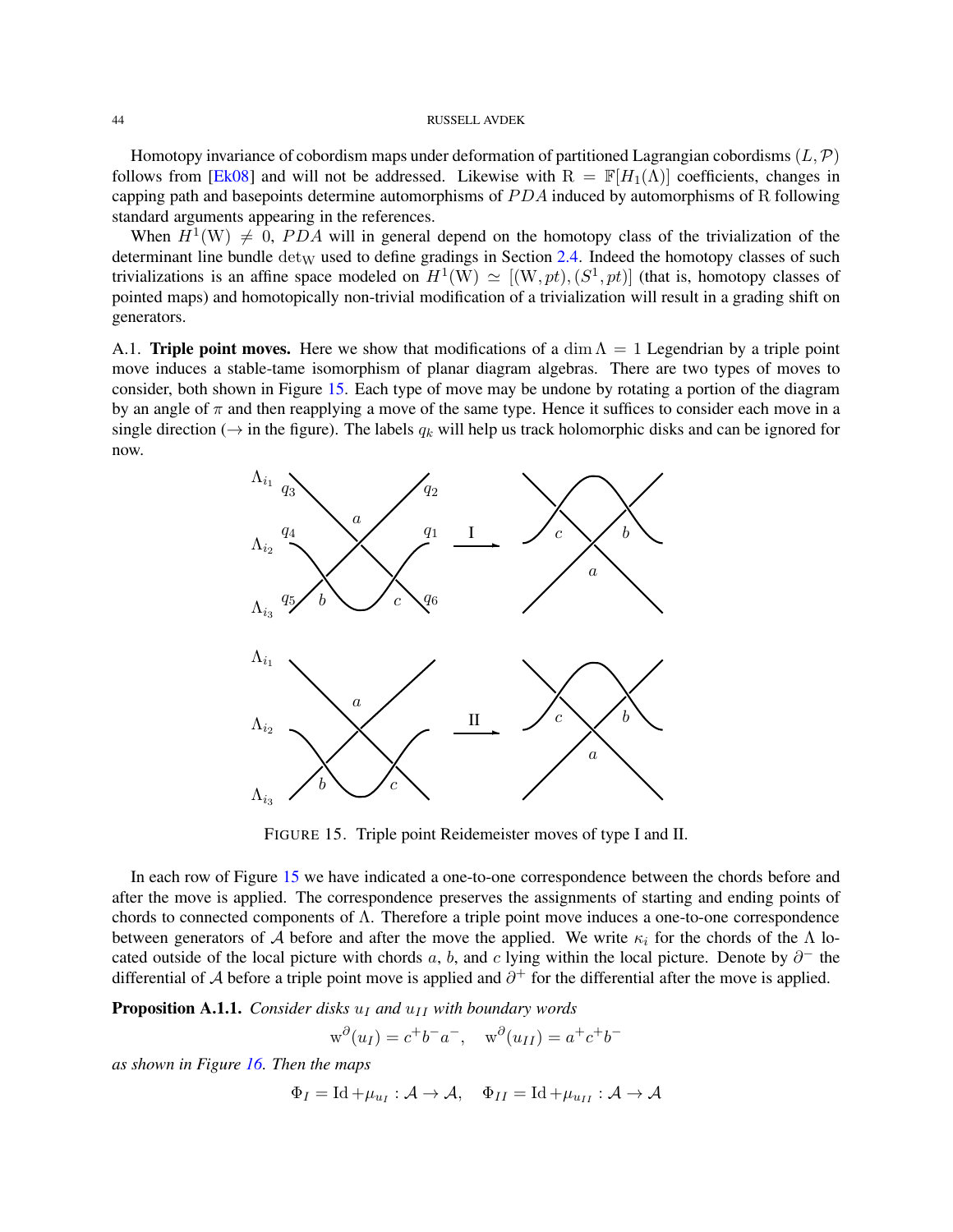<span id="page-44-2"></span>*induce stable tame isomorphisms*  $(A, \partial^-, \mathcal{F}) \to (A, \partial^+, \mathcal{F})$  *between the PDA algebras before and after application of the triple point moves of type I and II, respectively.*



<span id="page-44-0"></span>FIGURE 16. Planar diagrams for the triangles  $u_I$  and  $u_{II}$ .

Note that  $u_I$  gives exactly the cobordism map on  $LCH$  associated to the Lagrangian cobordism deter-mined by the trace of the Legendrian isotopy as described in [\[EHK16\]](#page-55-19). We conjecture that  $u_{II}$  is likewise a cobordism map. Our strategy mimics that of  $[N10]$ .

*Proof.* In each subfigure of Figure [15,](#page-43-1) there is a ind = 1 triangle  $u_{\wedge}$  which is entirely contained in the diagram. The boundary words of these triangles are

(A.1.1) 
$$
w(u_{\triangle}) = \begin{cases} a^+b^+c^- & \text{type } I \\ b^+c^-a^- & \text{type } II. \end{cases}
$$

We'll call these holomorphic triangles *tiny triangles* throughout the proof. Observe that the tiny triangle for a type I move has two positive punctures and so cannot contribute to the differential for the Chekanov-Eliashberg algebra.

The proof will follow easily from the introduction of some new language. Suppose that  $\mathcal{R} \subset \mathbb{C}$  is the region in which the triple point move has been applied. Let  $u^{\pm}$  be an ind = 1 holomorphic disk. Unless  $u^{\pm}$ is a tiny triangle, a connected components of  $(\pi_{xy}u^{\pm})^{-1}(\mathcal{R})$  must intercept some point  $q_{k_1}$  as it enters  $\mathcal R$ (following the boundary) and then some other  $q_{k_2}$  as it exits R where the  $q_k$  are as shown in Figure [15.](#page-43-1)

If such a connected component does not have a puncture at at one of  $a^{\pm}, b^{\pm}, c^{\pm}$ , then  $k_2 = k_1 + 3$  where the subscripts are modulo 6. Such a connected component will not be modified by the triple point move. Otherwise, we'll have  $k_2 = k_1 - 1$  or  $k_2 = k_1 - 2$  in which we say that  $(\pi_{xy}u^{\pm})^{-1}(\mathcal{R})$  is a *disk segment* and we write  $\check{u}^{\pm}$  for  $u^{\pm}$  with its disk segments removed.

Each disk segment  $v^{\pm}$  has a boundary word  $w^{\partial}(v^{\pm})$  as shown in Table [1](#page-45-1) containing some elements of the  $(q_k, q_{k-1})$  or  $(q_k, q_{k-2})$ . There is exactly one  $v_k^{\pm}$ .  $\sum_{k,k-1}^{\pm}$  and exactly one  $v_{k,}^{\pm}$  $_{k,k-2}^{\pm}$  for each  $\pm$  and each  $k = 1, \ldots, 6$ .

Each  $\check{u}^{\pm}$  likewise has a boundary word  $w^{\partial}(\check{u}^{\pm})$ . We can then express  $w^{\partial}(u^{\pm})$  as a composition of boundary words  $w^{\partial}(\check{u}^{\pm})$  and the  $w^{\partial}(v^{\pm})$  by gluing at the  $(q_k, q_{k-1})$  or  $(q_k, q_{k-2})$ .

Therefore we can write  $\mu_{u^{\pm}}$  as a composition of operators  $\mu_{\tilde{u}^{\pm}}$  and  $\mu_{v}^{\pm}$  associated to  $w^{\partial}(\tilde{u}^{\pm})$  and  $w^{\partial}(v^{\pm})$ . Writing V for the vector space of words and Q for the vector space generated by the  $(q_k, q_{k-1})$ and  $(q_k, q_{k-2})$ , the  $\mu_{\tilde{u}^{\pm}}$  and  $\mu_{v^{\pm}}$  act on  $\mathcal{T}(V \oplus Q)$ . Then we can write  $\partial^{\pm}$  as a composition of operators

<span id="page-44-1"></span>(A.1.2) 
$$
\partial^{\pm} = \left(\mathrm{Id} + \sum (\mu_{v_{k,k-1}^{\pm}} + \mu_{v_{k,k-2}^{\pm}})\right) \circ \left(\mu_{\Delta} + \sum \mu_{\check{u}^{\pm}}\right) \circ \left(\mathrm{Id} + \sum (\mu_{v_{k,k-1}^{\pm}} + \mu_{v_{k,k-2}^{\pm}})\right)
$$
by requiring that the domain and target are  $\mathcal{T}(V) \subset \mathcal{T}(V \oplus \Omega)$ 

by requiring that the domain and target are  $T(V) \subset T(V \oplus Q)$ .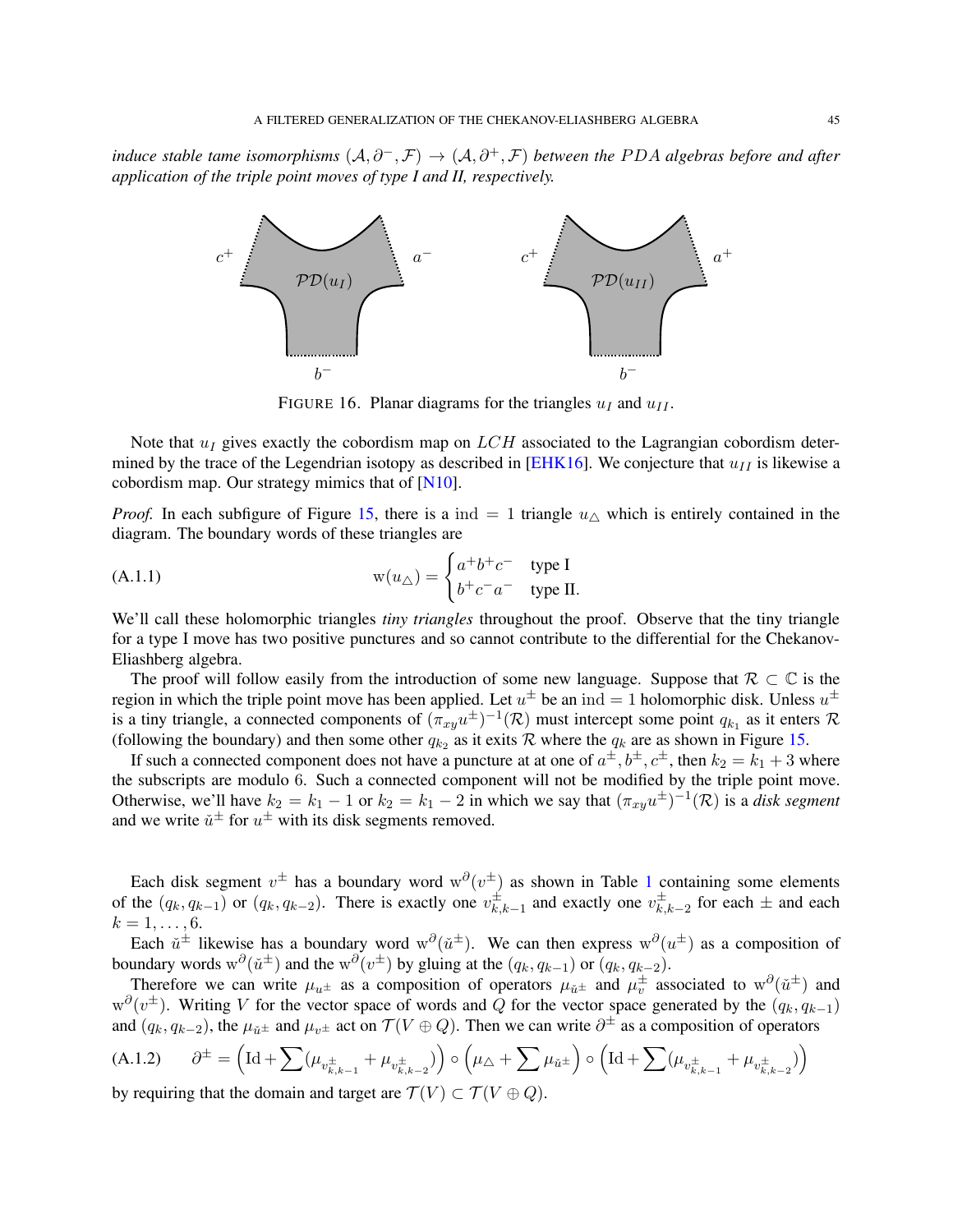<span id="page-45-3"></span>46 RUSSELL AVDEK

| $v^-$ at I                         | $v^+$ at I                     | $v^-$ at II                    | $v^+$ at II                    |
|------------------------------------|--------------------------------|--------------------------------|--------------------------------|
| $(q_1q_6)c^-$                      | $(q_1q_6)c^- + (q_1q_6)b^-a^-$ | $(q_1q_6)c^{-}$                | $(q_1q_6)c^- + (q_1q_6)b^-a^+$ |
| $(q_1q_5)b^{-}$                    | $(q_1q_5)b^{-}$                | $(q_1q_5)b^{-}$                | $(q_1q_5)b^{-}$                |
| $(q_2q_1)b^+ + (q_2q_1)a^-c^+$     | $(q_2q_1)b^+$                  | $(q_2q_1)b^+ + (q_2q_1)a^+c^+$ | $(q_2q_1)b^+$                  |
| $(q_2q_6)a^-$                      | $(q_2q_6)a^-$                  | $(q_2q_6)a^+$                  | $(q_2q_6)a^+$                  |
| $(q_3q_1)c^+$                      | $(q_3q_1)c^+$                  | $(q_3q_1)c^+$                  | $(q_3q_1)c^+$                  |
| $(q_3q_2)a^+$                      | $(q_3q_2)a^+ + (q_3q_2)c^+b^-$ | $(q_3q_2)a^-$                  | $a^- + (q_3q_2)c^+b^-$         |
| $(q_4q_2)b^-$                      | $(q_4q_2)b^-$                  | $(q_4q_2)b^-$                  | $(q_4q_2)b^-$                  |
| $(q_4q_3)c^- + (q_4q_3)b^-a^-$     | $(q_4q_3)c^-$                  | $(q_4q_3)c^- + (q_4q_3)b^-a^+$ | $(q_4q_3)c^-$                  |
| $(q_5q_3)a^-$                      | $(q_5q_3)a^-$                  | $(q_5q_3)a^+$                  | $(q_5q_3)a^+$                  |
| $(q_5q_4)b^+$                      | $(q_5q_4)b^+ + (q_5q_4)a^-c^+$ | $(q_5q_4)b^+$                  | $(q_5q_4)b^+ + (q_5q_4)a^+c^+$ |
| $(q_6, q_5)a^+ + (q_6, q_5)c^+b^-$ | $(q_6, q_5)a^+$                | $(q_6,q_5)a^-+(q_6,q_5)c^+b^-$ | $(q_6, q_5)a^-$                |
| $(q_6q_4)c^+$                      | $(q_6q_4)c^+$                  | $(q_6q_4)c^+$                  | $(q_6q_4)c^+$                  |

<span id="page-45-1"></span>TABLE 1. Segments of  $ind = 1$  disks incident to chords in a triple point move.

Let  $\Phi_*$  be one of either  $\Phi_I$  or  $\Phi_{II}$  and let  $\mu_*$  be the associated operator  $\mu_{u_I}$  or  $\mu_{u_{II}}$  so that  $\Phi_* = \text{Id} + \mu_*$ . We seek to show that  $\partial^+ = \Phi_* \partial^- \Phi_*$ . In light of Equation [\(A.1.2\)](#page-44-1), this can be verified by applying the operator  $\mu_*$  before and after each of the terms in the  $v^-$  columns of Table [1](#page-45-1) and seeing that we obtain the associated  $v^+$ .

For example, at the third row of the table in the type I columns we have

$$
v_{2,1}^- = (q_2 q_1) b^+ + (q_2 q_1) a^- c^+, v_{2,1}^+ = (q_2 q_1) b^+.
$$

Applying  $\mu_*$  on the right of  $v_{2,1}^-$  we get  $(q_2q_1)b^+ + 2(q_2q_1)a^-c^+ = (q_2q_1)b^+$ . Then then  $\mu_*$  on the left has no effect, so we get  $(q_2q_1)b^+ = v_{2,1}^+$  again. Analogous computations can be applied to each  $v^-$  and  $v^+$  pair in Table [1,](#page-45-1) yielding  $\partial^+ = \Phi_* \partial^- \Phi_*$  as desired.  $\Box$ 

<span id="page-45-0"></span>A.2. **Double point moves in**  $(\mathbb{R}^3, \xi_{std})$ . Now we address double point Reidemeister moves for dim  $\Lambda = 1$ .

<span id="page-45-2"></span>**Proposition A.2.1.** The stable tame isomorphism class of PDA is invariant under double point Reidemeis*ter moves as shown in Figure [17.](#page-46-0)*

There are two cases to consider: If  $\Lambda_{i_1}$  and  $\Lambda_{i_2}$  belong to the same  $\Lambda_j^{\mathcal{P}}$ , the chords a and b are  $\mathcal P$  pure and we can prove Proposition [A.2.1](#page-45-2) by following existing proofs of invariance [\[C02,](#page-54-1) [ENS02\]](#page-55-12) almost word for word. We will assume  $\Lambda_{i_1}$  and  $\Lambda_{i_2}$  belong to different pieces of  $\Lambda$ , writing

$$
\Lambda_{i_1} \subset \Lambda_1^{\mathcal{P}}, \quad \Lambda_{i_2} \subset \Lambda_2^{\mathcal{P}}.
$$

We will detail a proof of Proposition [A.2.1](#page-45-2) in this case, again by modifying the strategy of [\[C02,](#page-54-1) [ENS02\]](#page-55-12). The proof here will be more difficult, as in our context a double point move can simultaneously introduce many stabilization of our algebra.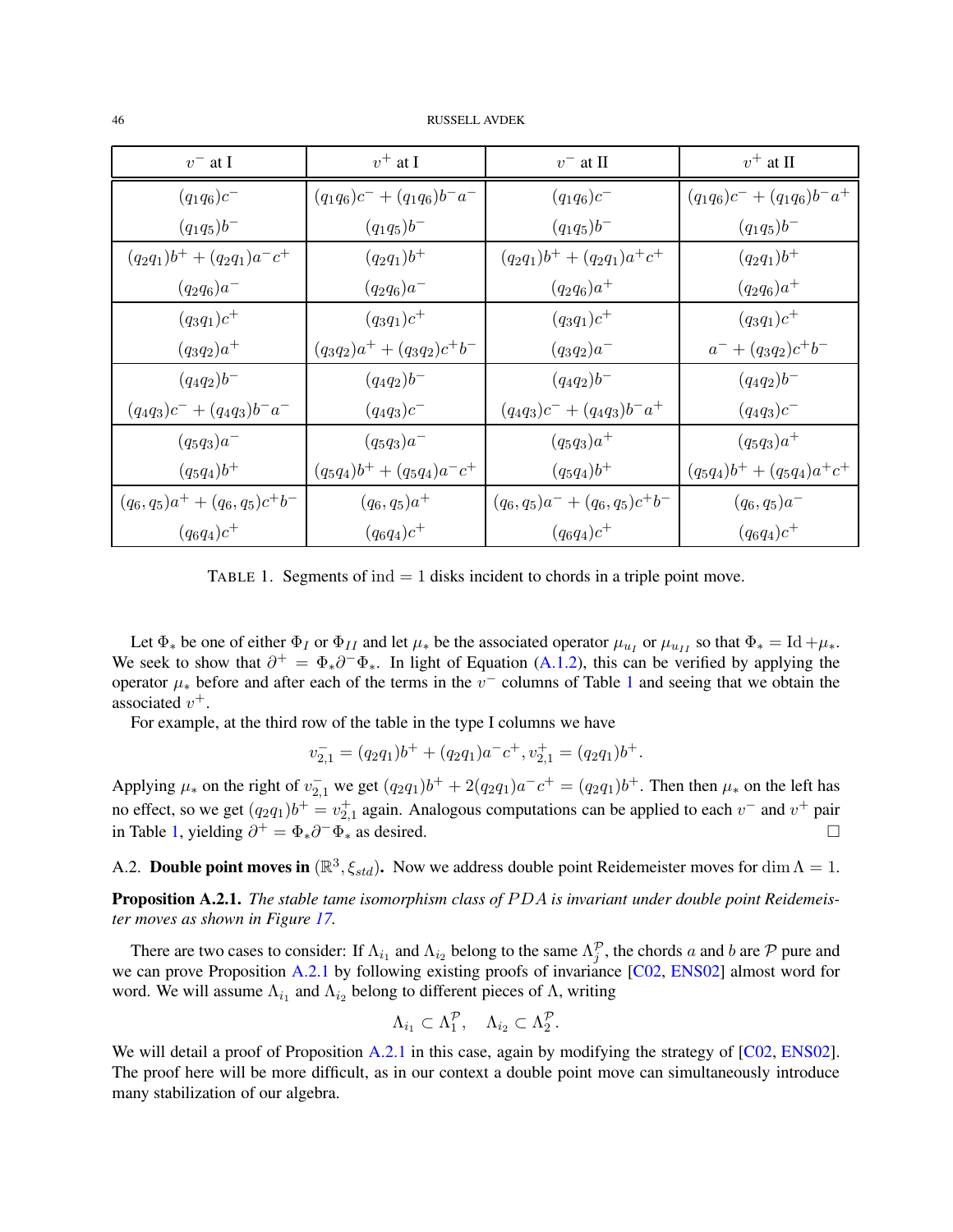

<span id="page-46-0"></span>FIGURE 17. A double point Reidemeister move (top row) along with disk segments appearing in the proof Lemma [A.2.3](#page-49-0) (bottom row).

There are two chords, a and b, eliminated by the double point move which satisfy  $\mathfrak{E}(a) = \mathfrak{E}(b) + \epsilon$  with  $\epsilon > 0$  given by the area of the disk  $u_{ab}$  shown in Figure [17](#page-46-0) with

$$
w^{\partial}(u_{ab}) = a^+b^-.
$$

We can assume that  $\epsilon$  is arbitrarily small.

Because both  $a, b \in K_{1,2}^{\mathcal{P}}$ , they cannot appear simultaneously in any w and neither can appear in a w of length 1. We have one to one correspondences between words of the form

$$
(\mathbf{w}_l \, a \, \mathbf{w}_r), \quad (\mathbf{w}_l \, b \, \mathbf{w}_r), \quad \mathfrak{E}(\mathbf{w}_l \, a \, \mathbf{w}_r) = \mathfrak{E}(\mathbf{w}_l \, b \, \mathbf{w}_r) + \epsilon
$$

where the w<sub>l</sub> and w<sub>r</sub> are sequences of chords for which the  $(w_l a w_r)$  are admissible P cyclic words of chords. The disk  $u_{ab}$  has ind = 1 and can have its planar diagram inscribed in the planar diagram of any  $(w_l a w_r)$ . Therefore

$$
|(\mathbf{w}_l \, a \, \mathbf{w}_r)| = |(\mathbf{w}_l \, b \, \mathbf{w}_r)| + 1.
$$

Because  $\mathfrak{E}(w)$  depends only on the unordered collection of chords in a given w, the actions of many of these words will agree. We can write these words as  $(w_{l,j}^i a w_{r,j}^i)$ ,  $(w_{l,j}^i a w_{r,j}^i)$  so that

$$
i
$$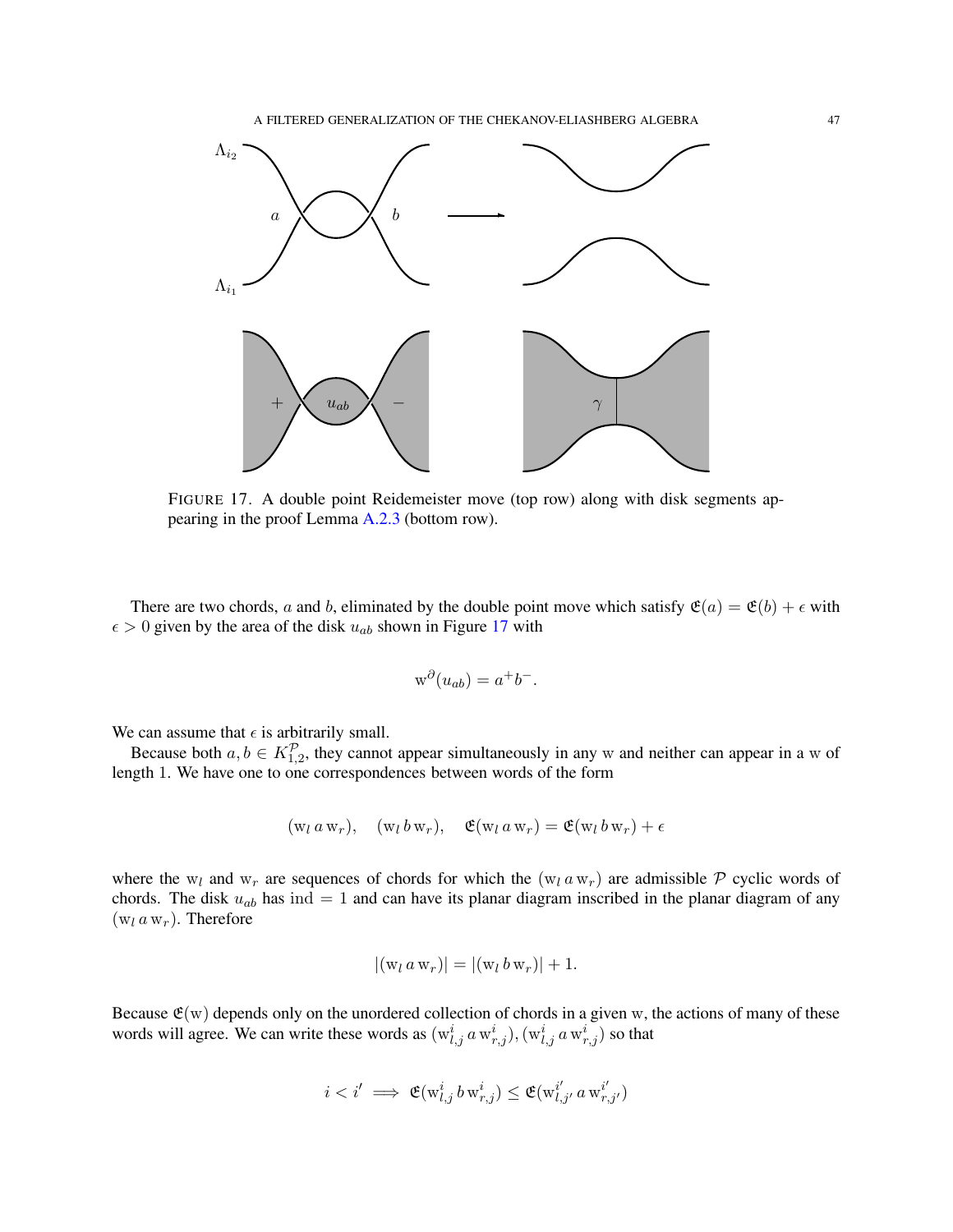with  $i = 1, \dots, N_i$  and  $j = 1, \dots, N_{i,j}$  for some  $N_i$  and  $N_{i,j}$ . Using  $\epsilon$  arbitrarily small, we label all words not containing  $a$  or  $b$  with superscripts and indices  $w_i$  so that

$$
\mathfrak{E}(\mathbf{w}_{-n_0}) \leq \cdots \leq \mathfrak{E}(\mathbf{w}_0)
$$
\n
$$
< \mathfrak{E}(\mathbf{w}_{l,1}^1 b \mathbf{w}_{r,1}^1) = \cdots = \mathfrak{E}(\mathbf{w}_{l,N_{1,j}}^1 b \mathbf{w}_{r,N_{1,j}}^1)
$$
\n
$$
< \mathfrak{E}(\mathbf{w}_{l,1}^1 a \mathbf{w}_{r,1}^1) = \cdots = \mathfrak{E}(\mathbf{w}_{l,N_{1,j}}^1 a \mathbf{w}_{r,N_{1,j}}^1)
$$
\n
$$
< \mathfrak{E}(\mathbf{w}_1) \leq \cdots \leq \mathfrak{E}(\mathbf{w}_{n_1})
$$
\n(1.2.1)

<span id="page-47-0"></span>
$$
\begin{aligned}\n&<\mathfrak{E}(\mathbf{w}_{n_{N_i-2}+1}) \leq \cdots \leq \mathfrak{E}(\mathbf{w}_{n_{N_i-1}}) \\
&<\mathfrak{E}(\mathbf{w}_{l,1}^{N_i} b \mathbf{w}_{r,1}^{N_i}) = \cdots = \mathfrak{E}(\mathbf{w}_{l,N_{N_i,j}}^{N_i} b \mathbf{w}_{r,N_{N_i,j}}^{N_i}) \\
&<\mathfrak{E}(\mathbf{w}_{l,1}^{N_i} a \mathbf{w}_{r,1}^{N_i}) = \cdots = \mathfrak{E}(\mathbf{w}_{l,N_{N_i,j}}^{N_i} a \mathbf{w}_{r,N_{N_i,j}}^{N_i}) \\
&<\mathfrak{E}(\mathbf{w}_{n_{N_i}+1}) \leq \cdots \leq \mathfrak{E}(\mathbf{w}_{n_{N_i}})\n\end{aligned}
$$

Let  $(A^-,\partial^-,\mathcal{F})$  be the max filtered DGA before the application of the double point move and  $(A^+,\partial^+,\mathcal{F}^+)$ for the corresponding mfDGA after the move has been applied. Then  $A^+$  is a filtered, graded subalgebra of  $\mathcal{A}^-$ , although the inclusion  $\mathcal{A}^+ \to \mathcal{A}^-$  is not necessarily a chain map.

For each pair  $(w_{l,j}^i a w_{r,j}^i)$ ,  $(w_{l,j}^i b w_{r,j}^i)$  we define abstract variables  $e_{j,1}^i$  and  $e_{j,2}^i$  with filtration levels given by the word lengths of the  $(w_{l,j}^i, a w_{r,j}^i)$  and gradings

$$
|e_{j,1}^i| = |(\mathbf{w}_{l,j}^i \, a \, \mathbf{w}_{r,j}^i)|, \quad |e_{j,2}^i| = |e_{j,1}^i| - 1 = |(\mathbf{w}_{l,j}^i \, b \, \mathbf{w}_{r,j}^i)|.
$$

For each such pair, we set  $\partial e^i_{j,1} = e^i_{j,2}, \partial e^i_{j,1} = 0.$ 

Define  $SA^+$  to be the extension of  $A^+$  obtained by adjoining all of the variables  $e^i_{j,1}, e^i_{j,2}$  with differential  $\partial^+$ . There is a projection map

$$
\pi: \mathcal{SA}^+ \to \mathcal{A}^+
$$

defined by setting  $e_{j,1}^i, e_{j,2}^i = 0$ . Clearly  $(S\mathcal{A}^+, \partial^+, \mathcal{F})$  is obtained from  $(\mathcal{A}, \partial^+, \mathcal{F})$  by a sequence of  $(f, \text{deg})$ -stabilizations with

$$
f = \ell(\mathbf{w}_{l,j}^i a \mathbf{w}_{r,j}^i), \quad \deg = |(\mathbf{w}_{l,j}^i a \mathbf{w}_{r,j}^i)|
$$

For const  $\in \mathbb{R}$  define  $\mathcal{A}_{\leq \text{const}}^{-}$  ( $\mathcal{A}_{\leq \text{const}}^{-}$ ) to be the subalgebra of  $\mathcal{A}^{-}$  generated by words w of with  $\mathfrak{E}(w)$  < const (respectively,  $\mathfrak{E}(w) \leq \text{const}$ ).

The strategy for the remainder of the proof is to inductively build a sequence of algebra isomorphisms  $\Phi_k : A^- \to S A^+$  which are chain maps when restricted to successively larger subalgebras  $A^ \leq$   $\varepsilon_{\text{const}}$  with const increasing. When we reach const  $= \mathfrak{E}(w_{n_{N_i}}^{N_i})$  the proof will be complete. The following notation and lemmas will start the induction.

The disk  $u_{ab}$  satisfies  $\mu_{u_{ab}}(\mathbf{w}_{l,j}^i a \mathbf{w}_{r,j}^i) = (\mathbf{w}_{l,j}^i b \mathbf{w}_{r,j}^i)$  and clearly contributes to  $\partial^-(\mathbf{w}_{l,j}^i a \mathbf{w}_{r,j}^i)$ . Due to our action estimates, there are no other terms in  $\partial^-(w_{l,j}^i a w_{r,j}^i)$  which are multiples of  $(w_{l,j}^i b w_{r,j}^i)$ . We conclude that there are elements

(A.2.2) 
$$
x_j^i, y_j^i \in \mathcal{A}_{\langle \mathfrak{E}(w_{l,j}^i b w_{r,j}^i) \rangle}^{\circ} \quad \partial^-(w_{l,j}^i a w_{r,j}^i) = (w_{l,j}^i b w_{r,j}^i) + x_j^i + y_j^i.
$$

Here the  $x_j^i$  and  $y_j^i$  are such that

- <span id="page-47-1"></span>(1) the  $x_j^i$  count contributions of disks which do not have a as a positive puncture and
- (2) the  $y_j^i$  contain neither an a nor a b.

(A.2.1)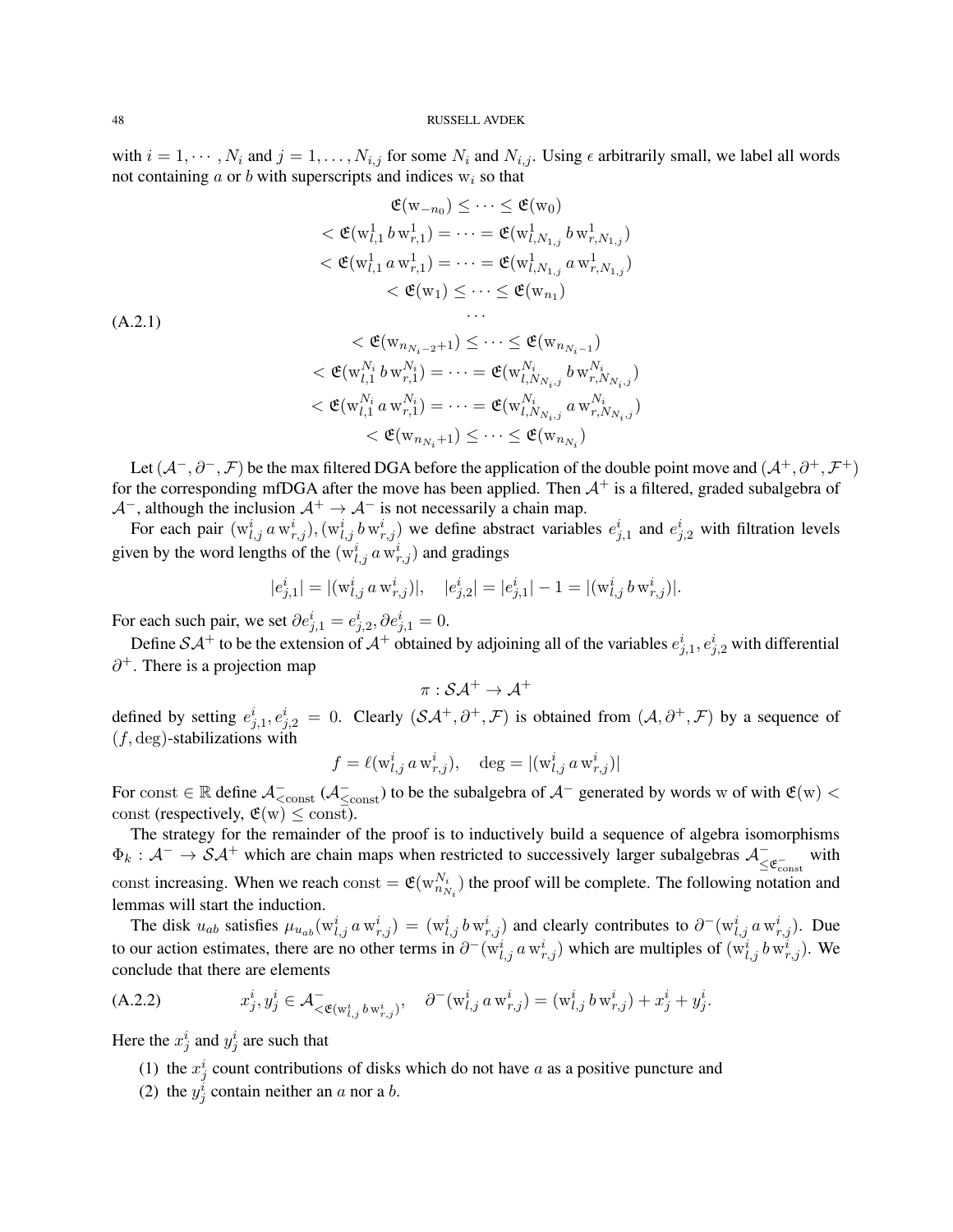<span id="page-48-4"></span>Consequently each summand of  $x_j^i$  will have exactly one word which contains an a.

<span id="page-48-2"></span>Since  $\partial^2 = 0$  we know  $\partial^-(x_j^i + y_j^i) = \partial^-(w_{l,j}^i b w_{r,j}^i)$ . Using the  $x_j^i, y_j^i$  define

(A.2.3) 
$$
\Phi_0: \mathcal{A}^- \to \mathcal{SA}^+, \quad \Phi_0 w = \begin{cases} w & a, b \notin w, \\ e^i_{j,1} & w = (w^i_{l,j} a w^i_{r,j}), \\ e^i_{j,2} + \tilde{x}^i_j + y^i_j & w = (w^i_{l,j} b w^i_{r,j}) \end{cases}
$$

where  $\check{x}_j^i$  is obtained be replacing each  $(w_{l,j}^i a w_{r,j}^i)$  factor with a  $e_{j,1}^i$ . In other words,  $\check{x}_j^i = \Phi_0 x_j^i$ The following two lemmas are modifications of Lemmas 6.3 and 6.4 from [\[ENS02\]](#page-55-12).

<span id="page-48-3"></span>**Lemma A.2.2.** *Every* w satisfying at least one of the following conditions satisfies  $\partial^+ \Phi_0 w = \Phi_0 \partial^- w$ .

- *(1)* w *does not contain* a *or b and does not have an* a *or b in*  $\partial$ <sup>−</sup> w.
- *(2)* w *is a generator of*  $A^-_{\lt \mathfrak{E}(w_{l,1}^1 b w_{r,1}^1)}$ .
- *(3)* w *does not contain chords which end on both*  $\Lambda_1^{\mathcal{P}}$  *and*  $\Lambda_2^{\mathcal{P}}$ *.*
- *(4)* w *contains* a *or* b*.*

*Proof.* For the first item above,  $\partial^+ w = \partial^- w$  and so  $\partial^+ \Phi_0 w = \Phi_0 \partial^- w$ . In the second case w can not contain an a or a b. Moreover  $\partial^-$  w cannot have any terms containing an a or a b as the negative asymptotics of disks contributing to  $\partial^-$  w have endpoints on the  $\Lambda_k^{\mathcal{P}}$  which are touched by the endpoints of the chords of w. Hence w fits the hypothesis of the first item. The first item also covers generators of w of  $\mathcal{A}_{\leq \mathfrak{E}(w_{l,1}^1 b w_{r,1}^1)}^{-1}$ .

This follows from the fact that the  $\partial^{\pm}$  are strictly action decreasing together with Equation [\(A.2.1\)](#page-47-0).

Now suppose that  $w = (w_{l,j}^i a w_{r,j}^i)$ . Then  $\partial^+ \Phi_0 w = \partial^+ e_{j,1}^i = e_{j,2}^i$  and

(A.2.4) 
$$
\Phi_0 \partial^- w = \Phi_0((w_{i,j}^i a w_{r,j}^i) + x_j^i + y_j^i) = e_{j,2}^i + 2(\check{x}_j^i + y_j^i) = e_{j,2}^i
$$

as desired.

Finally, suppose that  $w = (w_{l,j}^i b w_{r,j}^i)$ . Then

<span id="page-48-1"></span>
$$
\partial^+ \Phi_0 w = \partial^+ (e^i_{j,2} + \check{x}^i_j + y^i_j) = \partial^+ (\check{x}^i_j + y^i_j) = \partial^+ \Phi_0 x^i_j + \partial^+ y^i_j
$$
  

$$
\Phi_0 \partial^- w = \Phi^0 \partial^- (x^i_j + y^i_j) = \Phi^0 \partial^- x^i_j + \partial^+ y^i_j.
$$

We need to show that  $\partial^+ \Phi_0 x_j^i = \Phi_0 \partial^- x_j^i$ .



<span id="page-48-0"></span>FIGURE 18. A disk contributing to  $\partial^- z_k$  cannot have a or b as a negative puncture.

Each summand of  $x_j^i$  contains exactly one factor w<sub>a</sub> containing an a. Say the remaining factors are  $z_k$ which cannot have an a so our summand is  $w_a \prod z_k$ . Then  $b \notin z_k$  by the definition of the  $x_j^i$  and  $y_j^i$ . It is clear from drawing planar diagrams that  $a, b \notin \partial^- z_k$  as can be seen from Figure [18.](#page-48-0)

In summary  $a, b \notin z_k$  and  $a, b \notin \partial^- z_k$ . We have already established that  $\partial^+ \Phi_0 z_k = \Phi_0 \partial^- z_k$  by the first item in the statement of the lemma. We have also established  $\partial^+\Phi_0 w_a = \Phi_0 \partial^- w_a$  in Equation [\(A.2.4\)](#page-48-1)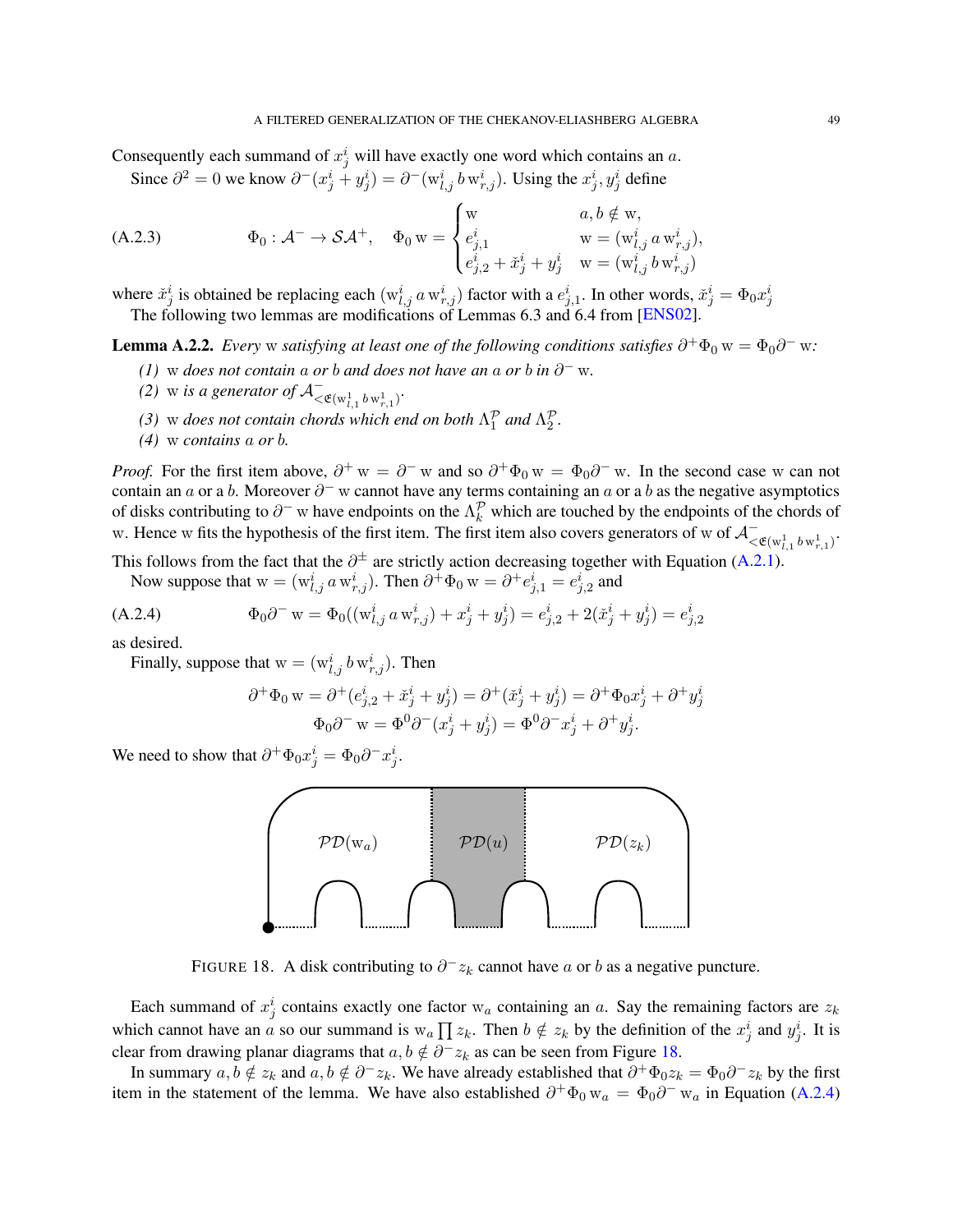above. Therefore  $\partial^+\Phi_0(w_a\prod z_k)=\Phi_0\partial^-(w_a\prod z_k)$  by the Leibniz rules for  $\partial^\pm$ . Summing over the terms in  $x_j^i$ , we have  $\partial^+ \Phi_0 x_j^i = \Phi_0 \partial^- x_j^i$  as desired, completing the proof.

# <span id="page-49-0"></span>**Lemma A.2.3.**  $\pi \partial^+ \Phi_0 = \pi \Phi_0 \partial^-$ .

*Proof.* Using the the previous lemma and the fact that  $\pi$  is an algebra morphism, we assume that w contains no *a* or *b* but has chords ending on both  $\Lambda_1^{\mathcal{P}}$  and  $\Lambda_2^{\mathcal{P}}$ . Write

$$
\partial^- w = w_{\mathcal{A}} + w_a + w_b, \quad \partial^+ w = w_{\mathcal{A}} + w_{\mathcal{C}}
$$

where  $w_A$  are the terms which contain no a or b,  $w_a$  is the sum of all terms containing a in one of its factors, and  $w<sub>b</sub>$  is the sum of all terms containing b in one of its factors. Then

$$
\pi \partial^+ \Phi_0 w - \pi \Phi_0 \partial^- w = w_0 - \pi \Phi_0 w_b.
$$

The disks contributing to  $w_{\zeta}$  are as shown in the right hand side of the bottom row of Figure [17.](#page-46-0) The endpoints of the arc  $\gamma$  in the figure determine a unique (up to boundary-relative isotopy) embedding of an arc which we'll also call  $\gamma \subset \mathcal{PD}(w)$ . Cutting  $\mathcal{PD}(w)$  yields a word  $(w_{l,j}^i a w_{r,j}^i)$  for some  $i, j$ . Every disk  $u_0$  contributing to w<sub>0</sub> can also be cut along  $\gamma$  to obtain a disk  $u_l$  (where l stands for "left") contributing to  $\partial^-(w_{l,j}^i a w_{r,j}^i)$ . These  $u_l$  have a as a positive puncture and cannot have b as a negative puncture. In other words, the  $u_l$  count exactly the contributions to the  $y_j^i$  part of  $\partial^-(w_{l,j}^i a w_{r,j}^i)$ .



FIGURE 19. Inscriptions  $PD(w_0), PD(u_r) \subset PD(w)$ , and  $PD(u_l) \subset PD((w_{l,j}^i a w_{r,j}^i))$ .

After cutting  $u_{\mathfrak{c}}$  along  $\gamma$  we also have a  $u_r$  which contributes to  $\partial^-$  w and have b as a negative puncture. These disks are responsible for the w<sub>b</sub> part of  $\partial^-$  w.

According to Equation [\(A.2.3\)](#page-48-2), the last term  $\pi \Phi_0 w_b$  is obtained by replacing every  $(w_{l,j}^i b w_{r,j}^i)$  in  $w_b$ with its associated  $y_j^i$  and we must show that this term agrees with w<sub> $c$ </sub>.<sup>[13](#page-49-1)</sup> By the above cutting and pasting argument, this is exactly the count of contributions to  $w_{\zeta}$ . The  $u_l$  and  $u_r$  can both be patched together to get a disk contributing to w<sub>C</sub> if and only if all disks involved are admissible. Thus w<sub>C</sub> is exactly  $\pi\Phi_0$  w<sub>b</sub> as desired.

<span id="page-49-1"></span><sup>&</sup>lt;sup>13</sup>The corresponding  $x_j^i$  terms from Equation [\(A.2.3\)](#page-48-2) are annihilated by  $\pi$  as each summand of  $\Phi_0 x_j^i$  will have  $e_{j,1}^i$  as a factor.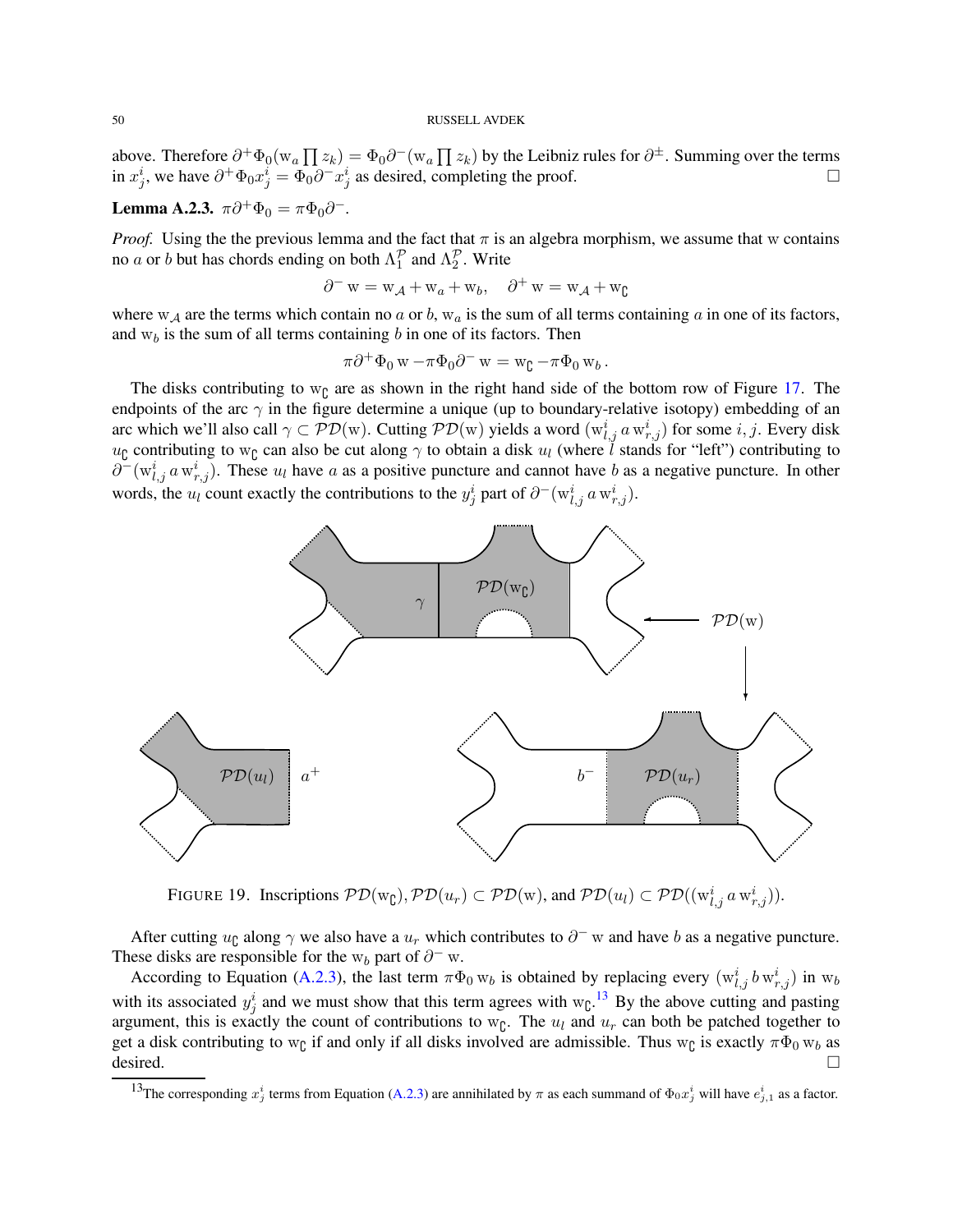Lemma [A.2.2](#page-48-3) shows that  $\Phi_0$  is a chain map when restricted to  $\mathcal{A}_{\leq \mathfrak{E}(w_{l,N_1}^1 a w_{r,N_1}^1)}^{\sim}$ . We will now define maps  $\Phi_k$  for  $k > 0$  which will be chain maps when restricted to successively larger subalgebras of  $A^-$  using the action orderings of words appearing in Equation  $(A.2.1)$ .

Define a degree 1 map  $h : S\mathcal{A}^+ \to S\mathcal{A}^+$  by linear extension of the formula

<span id="page-50-0"></span>
$$
h(\mathbf{w}) = \begin{cases} 0 & \mathbf{w} \in \mathcal{A}^+, \\ 0 & \mathbf{w} = \mathbf{w}_l e^i_{j,1} \mathbf{w}_r, \ \mathbf{w}_l, \mathbf{w}_r \in \mathcal{A}^+, \\ \mathbf{w}_l e^i_{j,1} \mathbf{w}_r, & \mathbf{w} = \mathbf{w}_l e^i_{j,2} \mathbf{w}_r, \ \mathbf{w}_l, \mathbf{w}_r \in \mathcal{A}^+ \end{cases}
$$

which applies to additive generators of  $\mathcal{SA}^+$ . Then

$$
\mathrm{Id}_{\mathcal{SA}^+} - \pi = \partial^+ h + h \partial^+.
$$

Looking back to Equation [\(A.2.1\)](#page-47-0) for the indices  $w_k$ ,  $k = 1, \ldots, n_{N_i}$ , of the words in  $A^-$  which do not contain  $a$  or a  $b$ , inductively define

<span id="page-50-1"></span>(A.2.6)  
\n
$$
\psi_k : \mathcal{SA}^+ \to \mathcal{SA}^+, \quad \psi_k \le \begin{cases}\n\mathbf{w} & \mathbf{w} \ne \mathbf{w}_k, \ b \notin \mathbf{w} \\
\mathbf{w}_k + h(\partial^+ \mathbf{w}_k - \Phi_{i-1} \partial^- \mathbf{w}_k) & \mathbf{w} = \mathbf{w}_k \\
e_{j,2}^i + \Phi_{k-1}(\tilde{x}_j^i + y_j^i) & \mathbf{w} = (\mathbf{w}_{l,j}^i b \mathbf{w}_{r,j}^i).\n\end{cases}
$$
\n
$$
\Phi_k : \mathcal{A}^- \to \mathcal{SA}^+, \quad \Phi_k = \psi_k \Phi_{k-1}
$$

Here the  $\check{x}^i_j$  are as in Equation [\(A.2.3\)](#page-48-2).

Then we have the identities,

$$
\pi h = 0, \quad \pi \Phi_k = \pi \Phi_{k-1} = \dots = \pi \Phi_0, \quad \partial^- w_k \in \mathcal{A}_{\langle \mathfrak{E}(w_k) \rangle}.
$$

Now assume that  $\partial^+\Phi_{k-1} = \Phi_{k-1}\partial^-$  when restricted to  $\mathcal{A}^-_{\lt \mathfrak{E}(w_k)}$ . Then if w satisfies  $\partial^- w \in \mathcal{A}^-_{\lt \mathfrak{E}(w_k)}$ 

$$
\Phi_k \partial^- w = \Phi_{k-1} \partial^- w
$$
  
=  $(\partial^+ h + h \partial^+ + \pi) \Phi_{k-1} \partial^- w$   
=  $\partial^+ h \Phi_{k-1} \partial^- w + h \partial^+ \partial^+ \Phi_{k-1} w + \pi \Phi_0 \partial^- w$   
=  $\partial^+ h \Phi_{k-1} \partial^- w + \pi \Phi_0 \partial^- w$   
=  $\partial^+ h \Phi_{k-1} \partial^- w + \pi \partial^+ \Phi_0 w$   
=  $\partial^+ h \Phi_{k-1} \partial^- w + (\mathrm{Id}_{S\mathcal{A}^+} + \partial^+ h + h \partial^+) \partial^+ w$   
=  $\partial^+ (\mathrm{Id}_{S\mathcal{A}^+} + h \Phi_{k-1} \partial^- + h \partial^+) w$   
=  $\partial^+ \Phi_k w$ .

Here the first line uses the fact that  $\Phi_k = \Phi_{k-1}$  on  $\mathcal{A}_{\langle \mathfrak{E}(w_{k-1}) \rangle}^{\perp}$ . The second uses Equation [\(A.2.5\)](#page-50-0). The third line uses  $\pi\Phi_{k-1} = \pi\Phi_0$ , the fourth uses  $\partial^+\partial^+ = 0$ , and the fifth uses Lemma [A.2.3.](#page-49-0) In the sixth line we again apply Equation [\(A.2.5\)](#page-50-0) together with  $\Phi_0 w_k = w_k$ . Finally, we rearrange some terms and apply the definition of  $\Phi_k$ .

The above computation applies to  $w = w_k$  or  $(w_j^i b w_j^i)$  for which  $(w_j^i b w_j^i)$ ,  $(w_j^i b w_j^i) < \mathfrak{E}(w_{k+1})$ . To complete the inductive step in our proof, we must ensure that  $\Phi_k$  is still a chain map on the words  $(w_j^i \, a \, w_j^i)$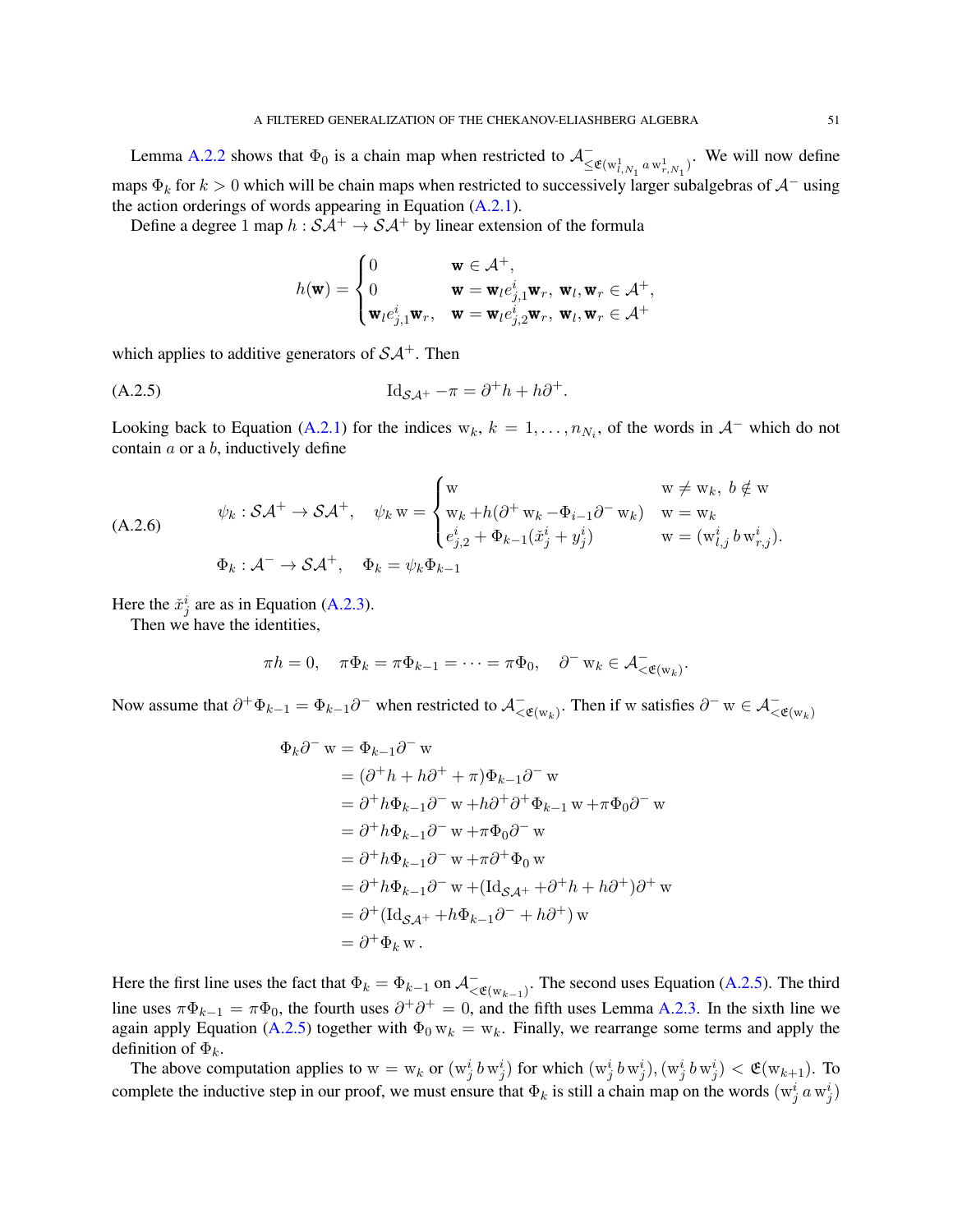<span id="page-51-3"></span>containing an a. We compute

$$
\Phi_k \partial^-(w_{l,j}^i a w_{r,j}^i) = \Phi_k((w_{l,j}^i b w_{r,j}^i) + \tilde{x}_j^i + y_j^i)
$$
  
=  $\Phi_k(w_{l,j}^i b w_{r,j}^i) + \Phi_{k-1}(\tilde{x}_j^i + y_j^i)$   
=  $e_{j,2}^i = \partial^+ e_{j,1}^i = \partial^+ \Phi_k(w_{l,j}^i a w_{r,j}^i).$ 

Here the second line uses the fact that  $\mathfrak{E}(\check{x}_j^i), \mathfrak{E}(y_j^i) \leq \mathfrak{E}(w_{k-1}).$ 

This completes the induction step in our argument. Again looking back to the indices of Equation [\(A.2.1\)](#page-47-0), for  $k = n_{N_i}$  we will have that  $\Phi_k$  is a stable tame isomorphism  $A^- \to S A^+$ . The proof of Proposition [A.2.1](#page-45-2) is then complete.

<span id="page-51-0"></span>A.3. Invariance in high dimensions. Now we address stable table isomorphism invariance of PDA in contact manifolds of the form  $\mathbb{R}_t \times W$  with dim  $W > 2$ . Let  $\Lambda(0)$  and  $\Lambda(1)$  be a pair of chord generic Legendrians which are Legendrian isotopic. Also let  $J_W(0)$ ,  $J_W(1)$  be a pair of almost complex structures for which each  $\Lambda(0)$  and  $\Lambda(1)$  are both admissible with respect to their corresponding  $J_W(T)$ .

<span id="page-51-1"></span>**Proposition A.3.1.** *The mfDGAs PDA*( $\Lambda$ (0),  $J$ (0)) *and PDA*( $\Lambda$ (1),  $J$ (1)) *are filtered stable tame isomorphic.*

We will follow the strategies of  $[EESu05a, EHK16]$  $[EESu05a, EHK16]$ . By the fact that  $PDA$  moduli spaces can be identified with CE moduli spaces using Lemma [3.6.1,](#page-20-0) we need no new analytical tools and can rely on those of [\[EESu05a\]](#page-55-17).

Remark A.3.2. *Invariance proofs in* [\[EESu05b,](#page-55-11) [EESu07\]](#page-55-18) *modify the general strategy of* [\[EESu05a\]](#page-55-17) *and appear more specifically adapted to counting* CE *curves with a single positive puncture.*

By consideration of generic 1-parameter families  $(\Lambda(T), J_W(T)), T \in [0, 1]$  we can prove Proposition [A.3.1](#page-51-1) by establishing invariance under three types of modification:

- (I0) The chords for each  $\Lambda(T)$  are the same for each T and for each w<sup> $\partial$ </sup> the T-parameterized moduli spaces  $\mathcal{M}(w^{\partial}, J_W(T))$  have only disks u with  $ind(u) \geq 1$ .
- (I1) With one of  $\Lambda(T) = \Lambda(0)$  or  $J_W(T)$  fixed and the other varying, there may appear *handle slide disks* (ie.  $\text{ind}(u) = 0$  disks) in the T-parameterized moduli spaces.
- (I2) The  $\Lambda(T)$  can undergo a *double point move*.<sup>[14](#page-51-2)</sup>

The terminology will be described below. By [\[EESu07,](#page-55-18) Lemma 2.8] these cases can be treated separately and further broken down into

- (1)  $J_W(T)$  is varying and  $\Lambda$  is constant or
- (2)  $J_W$  is constant and  $\Lambda(T)$  is varying.

A.3.1. *Varying complex structure.* We first consider time varying  $J_W(T)$  with  $\Lambda$  fixed. Choose a R family  $J_{W}(s)$  of compatible almost complex structures constant in s outside of some  $[-\text{const}, \text{const}]$  which interpolates between  $J_W(0)$  and  $J_W(1)$ . Define a cobordism map  $\Phi : (\mathcal{A}, \partial^-) \to (\mathcal{A}, \partial^+)$  by counting ind = 0 holomorphic curves with boundary on trivial cylinder  $L_\Lambda = \mathbb{R}_s \times \Lambda$  and complex structure  $J(s)\partial_s = \partial_t$ and  $J(s)|_{TW} = \tilde{J}_W(s)$ . To acheive genericity, we may apply an arbitrarily small, compactly supported Hamiltonian perturbation to  $L_A$ . Here  $\partial^-$  is the PDA differential associated to  $J_W(0)$  and  $\partial^+$  is the PDA differential associated to  $J_{\rm W}(1)$ .

The morphism  $\Phi$  is a tame isomorphism if and only if  $C_w = \langle \Phi w, w \rangle \neq 0$  for every generator w ∈ A. The coefficients  $C_w$  count unions of holomorphic strips u which have the same positive and negative

<span id="page-51-2"></span><sup>&</sup>lt;sup>14</sup>These are called self-tangencies or birth-death moments in [\[EESu05a,](#page-55-17) [EESu07,](#page-55-18) [EESu05b\]](#page-55-11).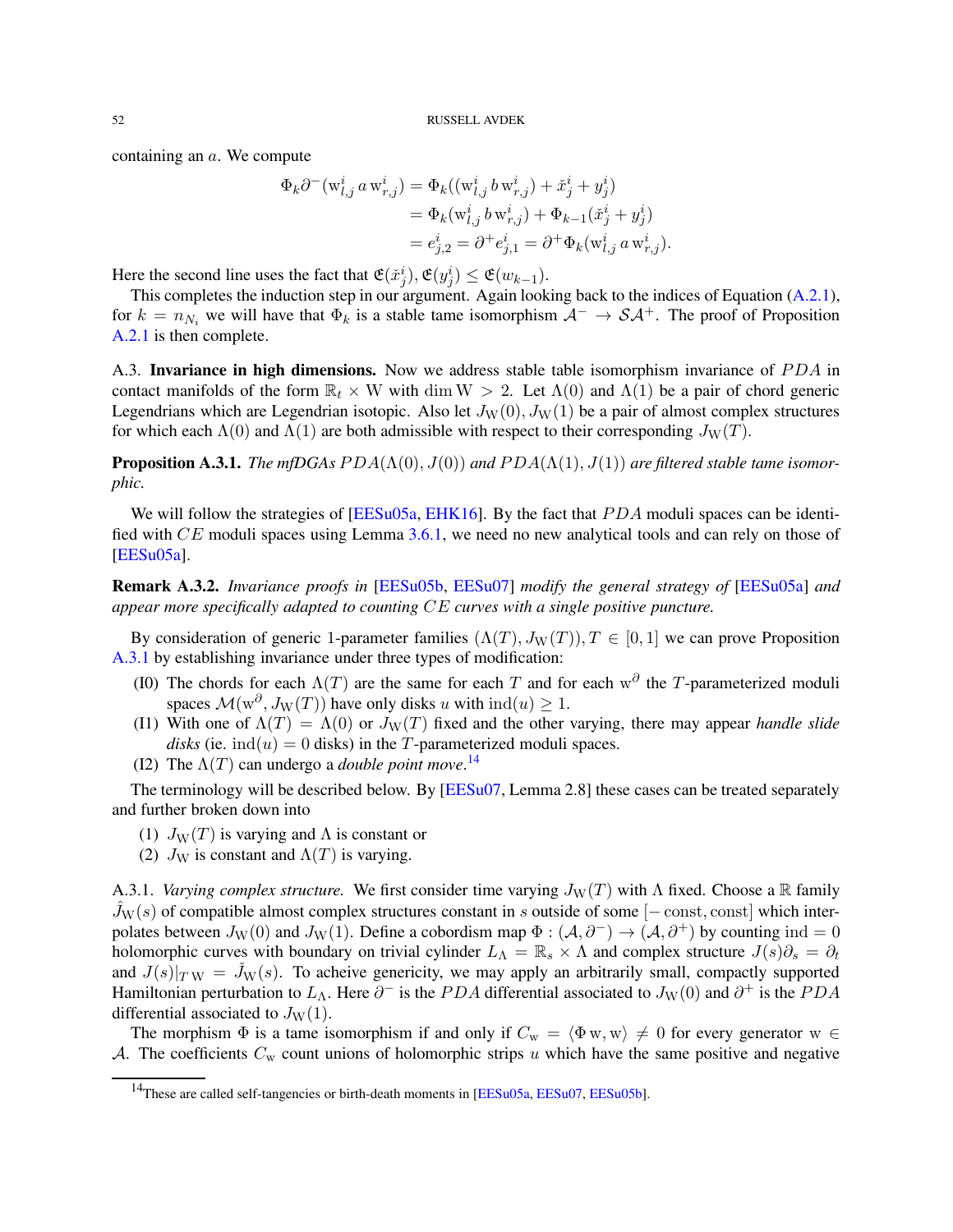<span id="page-52-0"></span>asymptotics. In other words  $w^{\partial}(u) = \kappa^+ \kappa^-$  for some  $\kappa$ . This means  $\mathfrak{E}(u) = 0$  so that the  $\pi_{\mathbf{W}} u$  must be constant and each u must be *the* trivial strip. So  $C_w = 1$  completing the proof.

Moving forward, assume that  $J_W$  is constant in  $T$ .

A.3.2. *Invariance under handle slides.* Consider when  $\Lambda(T)$  is an isotopy through admissible Legendrians for which the chords vary continuously with T. For a boundary word w<sup>∂</sup> we write  $\mathcal{M}_{W}^{T}(w^{\partial})$  for the  $\mathcal{M}_{\Lambda}$ moduli space of holomorphic disks with asymptotics determined by  $w^{\partial}$  and boundary intervals mapped to  $\pi_{\rm W}\Lambda(T)$ . Likewise

$$
\mathcal{M}_{\mathbf{W}}^{[0,1]}(\mathbf{w}^{\partial}) = \{ (T, u) : T \in [0, 1], u \in \mathcal{M}_{\mathbf{W}}^{T}(\mathbf{w}^{\partial}) \}.
$$

Using Lemma [3.6.1,](#page-20-0) the following lemma is a restatement of [\[EESu05a,](#page-55-17) Proposition 2.9].

**Proposition A.3.3.** For a generic admissible isotopy  $\Lambda(T)$  as above, the following hold: If  $ind(w^{\partial}) = d \leq$ 1 then  $M_{\rm W}^{[0,1]}(w^{\partial})$  is a transversely cut out d-manifold. When  $d=0$ ,  $M_{\rm W}^{[0,1]}(w^{\partial})$  consists of a finite set  $\{(T_i, u_j)\}$  *with the*  $T_j$  *all distinct.* 

In a generic admissible isotopy as above, we say that a  $(T, u)$  with  $ind(u) = 0$  is a *handle slide disk*. Note that Lemma [3.3.5](#page-17-1) implies that if  $u \in M_{L_{\Lambda(T)}}(w^{\partial})$  has  $ind(u) = d$  then  $M_W^T(w^{\partial})$  has expected dimension  $d-1$  and  $\mathcal{M}_{\text{W}}^{[0,1]}(\text{w}^{\partial})$  has expected dimension d.

Invariance under (I0) modification of Λ follows from a standard moduli space cobordism argument, cf. [\[EESu05a,](#page-55-17) Lemma 2.8]. We continue with the (I1) case, supposing that there is a single handle slide disk appearing at time  $T = 0$  for an isotopy  $\Lambda(T)$  with  $T \in [-1, 1]$ .

Following [\[EHK16,](#page-55-19) Section 6], construct exact Lagrangian cobordisms  $L_{\epsilon} : \Lambda(-\epsilon) \to \Lambda(\epsilon)$  and inverse cobordisms  $L_{-\epsilon} : \Lambda(\epsilon) \to \Lambda(-\epsilon)$ . We assume genericity so that the  $L_{\pm \epsilon}$  induces cobordism maps

$$
PDA(\Lambda(-\epsilon)) \xrightarrow{\Phi_{\epsilon}} PDA(\epsilon) \xrightarrow{\Phi_{-\epsilon}} PDA(-\epsilon)
$$

by counting ind = 0 holomorphic disks. Define  $C_{w, \pm \epsilon} = \langle \Phi_{\pm \epsilon} w, w \rangle$  to be the "diagonal coefficients" of the cobordism maps. If there is some  $\epsilon$  for which each  $C_{w,\epsilon}$  is non-zero, then  $\Phi_{\epsilon}$  is a tame isomorphism.

So suppose that there is some w for which  $C_{w,\epsilon} = 0$  for all  $\epsilon$ . The concatenation of cylindrical cobordisms  $L_{-\epsilon} \# L_{\epsilon}$  is isotopic to the trivial cylinder  $L_{\Lambda(-\epsilon)}$ . An isotopy between these cobordisms will induce chain homotopy maps

$$
Id_{\mathcal{A}_{-\epsilon}} - \Phi_{-\epsilon} \Phi_{\epsilon} = h_{\epsilon} \partial + \partial h_{\epsilon}
$$

where each  $h_{\epsilon}$ :  $A \rightarrow A$  has degree 1 and counts perturbed holomorphic disks. See [\[EHK16,](#page-55-19) Lemma 3.13] (which closely matches the language of this article) or the original construction in [\[Ek08,](#page-55-7) Appendix B].

If  $C_{w,\epsilon} = 0$  for all  $\epsilon$ , then the preceding equation tells us

$$
\langle (h_{\epsilon}\partial_{-\epsilon} + \partial_{-\epsilon}h_{\epsilon}) w, w \rangle = \langle \mathrm{Id}_{\mathcal{A}_{-\epsilon}} w, w \rangle = 1
$$

for all  $\epsilon$  where  $\partial_{-\epsilon}$  is the differential for  $\Lambda(-\epsilon)$ . Let's say that the perturbations used to count curves for the  $h_{\epsilon}$  maps tend to 0 with  $\epsilon$  so that their contributions converge to unperturbed curves as  $\epsilon \to 0$ . To be concrete, let's also assume that there is a sequence  $\epsilon_n$  converging to zero for which the  $C_{w,\epsilon_n} = \langle h_{\epsilon_n} \partial w, w \rangle = 1$ . Then  $h_{\epsilon_n}\partial_{-\epsilon_n}$  counts multi-vertex bubble trees with disks contributing to  $\partial$  w on top. Each of  $h_{\epsilon_n}$  and  $\partial_{-\epsilon_n}$ must be non-zero. The bubble trees will converge to a bubble tree of disks with boundary on  $\Lambda(0)$  in a Gromov limit, and hence they will have energy tending to 0 as  $n \to \infty$ . Hence the limit must be a trivial strip. This is impossible, as our bubble trees have more than 1 vertex.

By contradiction, we've shown  $C_{w,\epsilon} \neq 0$  so that  $\Phi_{\epsilon}$  is a tame isomorphism. This establishes stable tame isomorphism invariance of  $PDA$  in the presence of handle slide disks.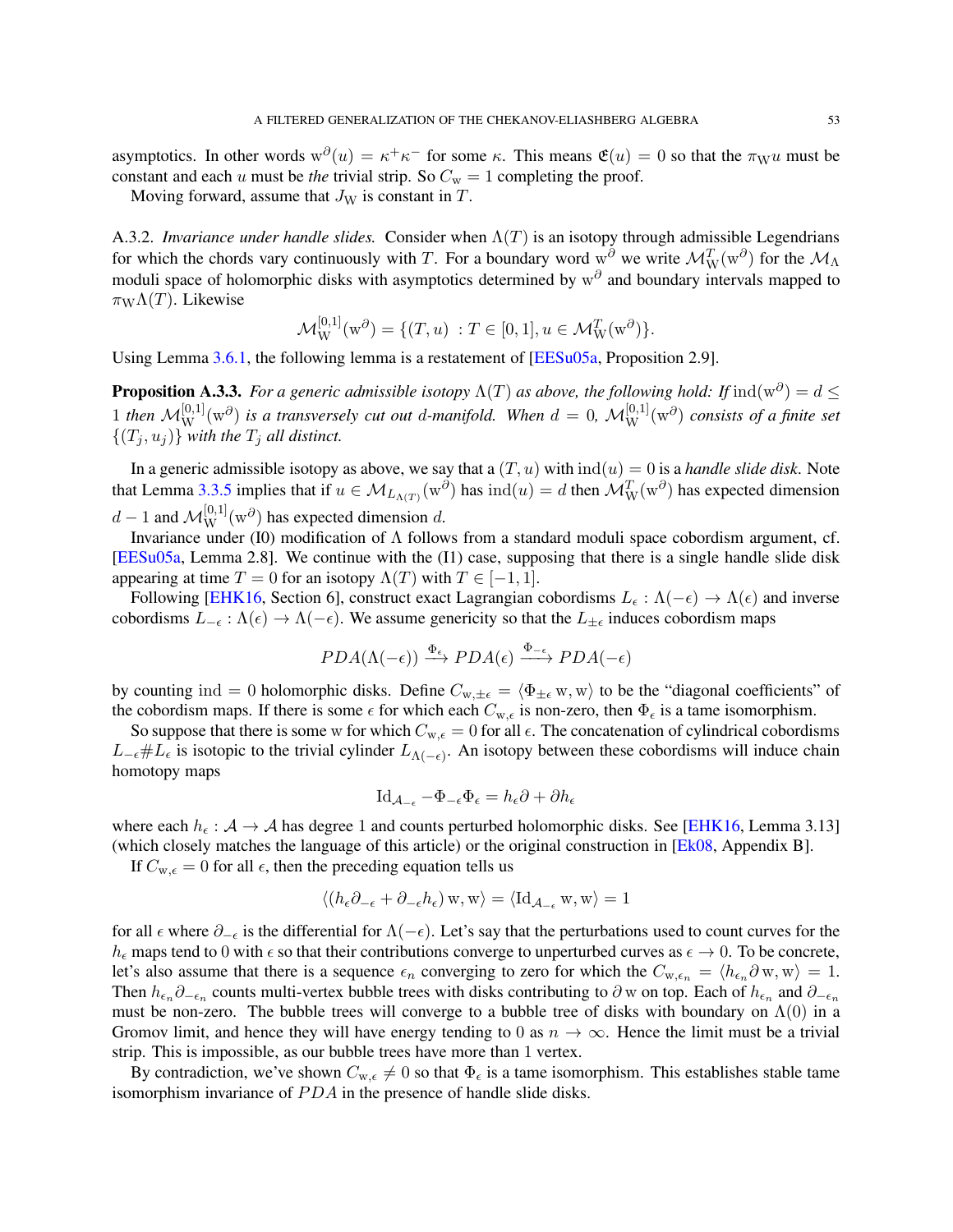<span id="page-53-3"></span><span id="page-53-0"></span>A.3.3. *High dimensional double point moves.* In [\[EESu05a\]](#page-55-17) analytical arguments regarding compactness and gluing of holomorphic disks during a double point isotopy facilitate the use of Chekanov's original algebraic arguments [\[C02,](#page-54-1) [ENS02\]](#page-55-12) in the high dimensional setting. We have already adapted these arguments from the CE context to be of use to  $PDA$  in Section [A.2.](#page-45-0) Here we set up the double point move and sketch what modifications are required to establish invariance in the high dimensions.

Double point moves can be described by the following local model. Let

$$
\lambda_1(q,T), \lambda_2(q,T): [-1,1] \to \mathbb{D}
$$

be a  $T \in [-1, 1]$  family of paths parameterizing the lower and upper strands of the Legendrians in the top row of Figure [17.](#page-46-0) Say that at  $T = -1$  we have the left subfigure with chords a, b, at  $T = 0$  we have a quadratic tangency, and at  $T = 1$  we have the right subfigure.<sup>[15](#page-53-1)</sup> We assume that for  $T \neq 0$  the chords a, b are non-degenerate, converging to a degenerate chord c at  $T = 0$ . Say that within the diagram  $\beta_{\mathbb{D}} \in \Omega^1(\mathbb{D})$ is such that our contact form is  $dt + \beta_{\mathbb{D}}$  so that (possibly after a t translation), there are some functions  $f_1, f_2: [-1, 1]_q \times [0, 1]_T \to \mathbb{R}$  for which the Legendrian strands are parameterized by  $(f_1(q, T)), \lambda_1(q, T)$ and  $(f_1(q, T)), \lambda_1(q, T))$  in  $\mathbb{R}_t \times \mathbb{D}$  with sup  $f_1 < \inf f_1$ .

We upgrade this picture to higher dimensions by considering parameterized, 1-parameter families of Legendrians

$$
\Lambda_1(T), \Lambda_2(T) : [-1, 1]_q \times \mathbb{D}_{\vec{q}}^{n-2} \to \mathbb{R}_t \times \mathbb{D} \times \mathbb{D}^{2n-2}
$$
  

$$
\Lambda_1(T)(q, \vec{q}) = (f_1(q, T), \lambda_1(q, T), \vec{q}), \quad \Lambda_2(T)(q, \vec{q}) = (f_2(q, T), \lambda_2(q, T), J_0\vec{q})
$$

Here we are viewing  $\mathbb{D}^{2n-2}$  as the unit disk in  $\mathbb{C}^{2n-2}$  with the standard almost complex structure  $J_0$ . Using coordinates  $x_i, y_i$  on  $\mathbb{D}^{2n-2}$ , the contact form

$$
dt + \beta_{\mathbb{D}} + \beta, \quad \beta = \beta_{\mathbb{D}} + \frac{1}{2} \sum (x_i dy_i - y_i dx_i)
$$

on  $\mathbb{R}_t \times \mathbb{D} \times \mathbb{D}^{2n-2}$  is such that the  $\Lambda_j(T)$  are all Legendrian for  $j = 0, 1$  and  $T \in [0, 1]$ . As in the lowdimensional case,  $\Lambda(-1)$  has two more chords than  $\Lambda(1)$  which we still call a, b, and there is a degenerate chord c for  $\Lambda(0)$ .

Consider use of the local model to make a compact modification of some  $\Lambda \subset \mathbb{R}_t \times W$  via an inclusion  $(\mathbb{D} \times \mathbb{D}^{2n-2}, \beta) \subset (W, \beta)$ . We equip  $\mathbb{D} \times \mathbb{D}^{2n-2}$  with the standard complex structure which we'll also call  $J_0$  and assume that  $J_W$  is an adapted almost complex structure on W which extends  $J_0$  to all of W.

We write  $(A^-, \partial^-)$  for the algebra associated to some  $\Lambda(T)$ ,  $T \in [-1, 0)$  – these are all the same by (I0) invariance and our assumption that there are no handle slide disks. Likewise write  $(\mathcal{A}^+, \partial^+)$  for the algebra associated to some  $\Lambda(T)$ ,  $T \in (0, 1]$ .<sup>[16](#page-53-2)</sup>

As in Section [A.2,](#page-45-0) we say that  $\Lambda_k(T)$  belongs to some component  $\Lambda_{i_k}$  for  $k = 1, 2$  and we can consider the cases in which these belong to the same or separate pieces  $\Lambda_j^{\mathcal{P}}$  of  $\Lambda$ . We again assume the second case,  $\Lambda_{i_k} \subset \Lambda_k^{\mathcal{P}}, k = 1, 2$ , as the first is essentially identical to that of [\[C02,](#page-54-1) [EESu05a\]](#page-55-17). In this case, the chords  $a, b$  add many generators to our algebra (in contrast to the citations) and for T close to 0, the generators of  $\mathcal{A}^-$  may be ordered as in Equation [\(A.2.1\)](#page-47-0).

For  $T < 0$  the holomorphic disk  $u_{ab} : \mathbb{R} \times [0, \pi] \to \mathbb{R}_s \times \mathbb{R}_t \times \mathbb{D}$  of Figure [17](#page-46-0) determines a holomorphic disk  $U_{ab} = (u_{ab}, 0)$  in  $\mathbb{R}_t \times \mathbb{D} \times \mathbb{D}^{2n-2}$  with boundary on  $\Lambda(T)$  having energy

$$
\mathfrak{E}(U_{ab})=\mathfrak{E}(a)-\mathfrak{E}(b)
$$

converging to 0 as  $T \to 0$ . Consequently for  $T \in [-\epsilon, \epsilon]$  and  $\epsilon$  sufficiently small,  $U_{ab}$  will be the only holomorphic disk in  $\mathbb{R}_t \times W$  with boundary word  $a^+b^-$ . Thus we obtain Equation [\(A.2.2\)](#page-47-1) in parallel with

<span id="page-53-2"></span><span id="page-53-1"></span><sup>&</sup>lt;sup>15</sup>Any of the aforementioned references provide an explicit model for the  $\lambda_j(q, T)$  but it will help us to have the picture in mind. <sup>16</sup>Note that [\[EESu05a\]](#page-55-17) exchanges  $(\mathcal{A}^{\pm}, \partial^{\pm})$  for  $(\mathcal{A}^{\mp}, \partial^{\mp})$ .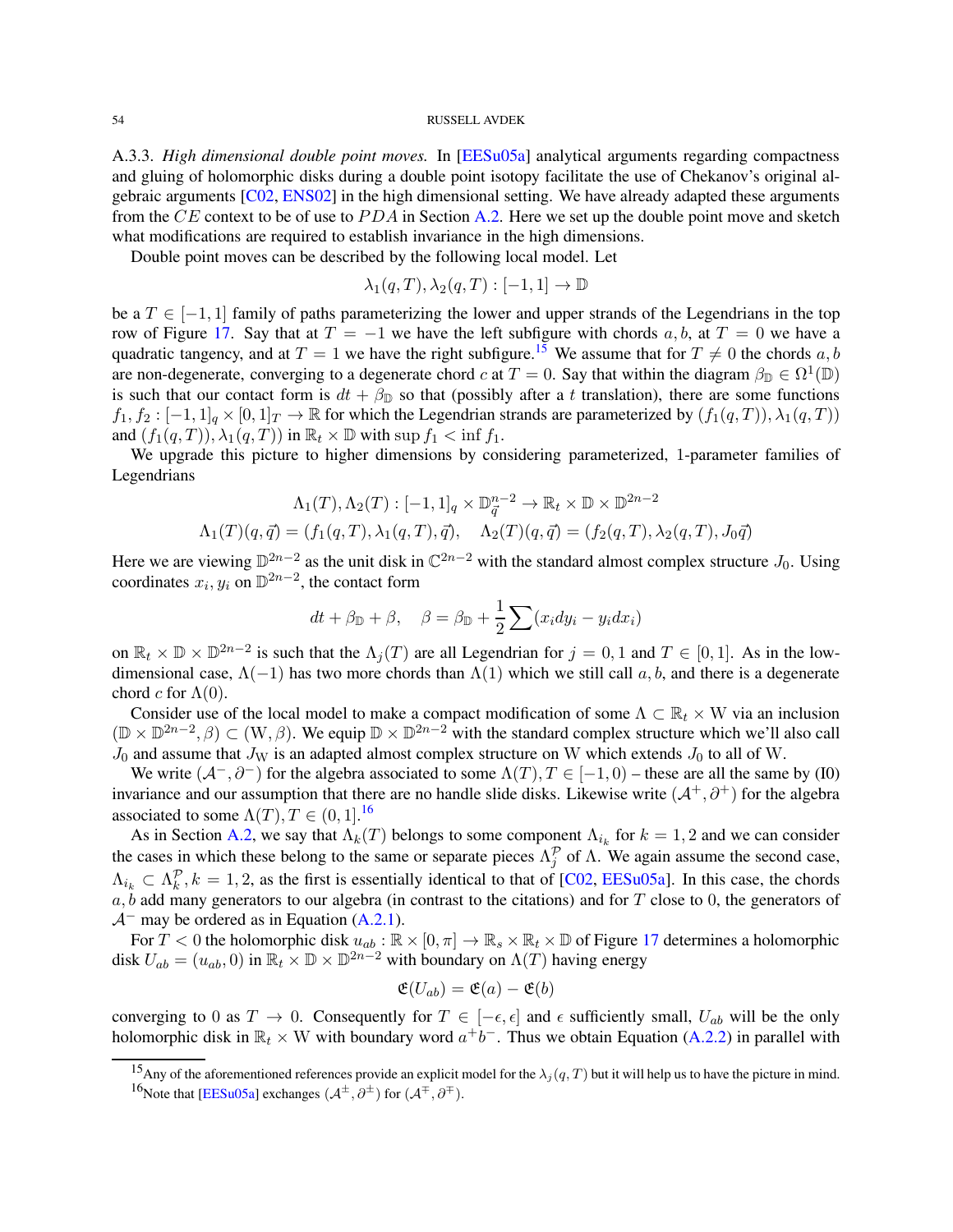<span id="page-54-24"></span>[\[EESu05a,](#page-55-17) Lemma 2.16] and define  $\Phi_0$  as in Equation [\(A.2.3\)](#page-48-2). Then Lemma [A.2.2](#page-48-3) follows from purely algebraic considerations.

Next we must prove Lemma [A.2.3.](#page-49-0) Here we see the combinatorial splitting of holomorphic disks  $u_{\mathfrak{g}} \mapsto$  $(u_l, u_r)$  analytically. The details are provided by the compactness-gluing results of [\[EESu05a,](#page-55-17) Proposition 2.18]. In the  $T \to 0$  limit, curves  $u_{\zeta}$  degenerate into nodal disks pinched along the arc  $\gamma \subset \mathcal{PD}(u_{\zeta})$ . The combinatorics of planar diagrams used to show that  $u_l$  contributes to the  $y_j^i$  part of  $\partial^-(w_{l,j}^i a w_{r,j}^i)$  and that  $u_r$  contributes to  $\partial^{\pm}$  w are unchanged.

With Lemmas [A.2.2](#page-48-3) and [A.2.3](#page-49-0) established, we inductively define maps  $\Phi_k$  as in Equation [\(A.2.6\)](#page-50-1). The remainder of the proof follows from algebraic manipulation and does not require modification. Thus we have established the stable tame isomorphism invariance of PDA under (I2) modification. This completes the proof of Proposition [A.3.1.](#page-51-1)

#### <span id="page-54-0"></span>**REFERENCES**

- <span id="page-54-21"></span><span id="page-54-10"></span>[AS10] M. Abouzaid and P. Seidel, *An open string analogue of Viterbo functoriality*, Geom. Topol., Vol.14, p.627-718, 2010. [4](#page-3-2) [Av21] R. Avdek, *Simplified SFT moduli spaces for Legendrian links*, arXiv:2104.00505, 2021. [33](#page-32-1)
- <span id="page-54-9"></span>[Av22] R. Avdek, legendendrian links, software available at [https://github.com/RAvdek/legendrian](https://github.com/RAvdek/legendrian_links) links, 2022. [3,](#page-2-2) [34](#page-33-2)
- <span id="page-54-20"></span>[B11] J. Baldwin, *On the spectral sequence from Khovanov homology to Heegaard Floer homology*, Int. Math. Res. Not. 15, p.3426–3470, 2011 [32](#page-31-0)
- <span id="page-54-14"></span>[BH15] E. Bao and K. Honda, *Semi-global Kuranishi charts and the definition of contact homology*, arXiv:1512.00580, 2015. [9,](#page-8-2) [19,](#page-18-0) [27](#page-26-1)
- <span id="page-54-22"></span>[Bj16] J. Björklund, *Legendrian contact homology in the product of a punctured Riemann surface and the real line*, Journal of the London Math. Soc., Vol. 94, no 3, p.970-992, 2016. [34](#page-33-2)
- <span id="page-54-3"></span>[BC14] F. Bourgeois and B. Chantraine, *Bilinearized Legendrian contact homology and the augmentation category*, J. Symplectic Geom., Volume 12, p.553–583, 2014. [2,](#page-1-3) [4,](#page-3-2) [8,](#page-7-1) [9,](#page-8-2) [30,](#page-29-0) [31,](#page-30-0) [32,](#page-31-0) [33,](#page-32-1) [39](#page-38-0)
- <span id="page-54-19"></span>[BG19] F. Bourgeois and D. Galant, *Geography of bilinearized Legendrian contact homology*, arXiv:1905.12037, 2019. [29,](#page-28-2) [30,](#page-29-0) [31](#page-30-0)
- <span id="page-54-2"></span>[BEE12] F. Bourgeois, T. Ekholm, and Y. Eliashberg, *Effect of Legendrain Surgery*, Geom. Topol., Volume 16, Number 1, p.301- 389, 2012. [2](#page-1-3)
- <span id="page-54-12"></span>[BEHW03] F. Bourgeois, Y. Eliashberg, H. Hofer, and K. Wysocki, *Compactness results in symplectic field theory*, Geom. Topol., Volume 7, Number 2, p.799-888, 2003. [4,](#page-3-2) [20](#page-19-1)
- <span id="page-54-18"></span>[BT82] R. Bott and L. R. Tu, *Differential forms in algebraic topology*, Graduate Texts in Mathematics 82, Springer-Verlag, 1982.  $24$
- <span id="page-54-8"></span>[CGKS14] C. Cao, N. Gallup, K. Hayden, J. M. Sabloff, *Topologically Distinct Lagrangian and Symplectic Fillings*, Math. Research Letters, Vol. 21, p.85-99, 2014. [3,](#page-2-2) [37](#page-36-2)
- <span id="page-54-11"></span>[CDGG20] B. Chantraine, G. Dimitroglou Rizell, P. Ghiggini, and R. Golovko, *Floer theory for Lagrangian cobordisms*, J. Differential Geom. 114 no. 3, p.393–465, 2020. [4](#page-3-2)
- <span id="page-54-17"></span>[Ch10] B. Chantraine, *Lagrangian concordance of Legendrian knots*, Algebr. Geom. Topol. 10, p.63-85, 2010. [14](#page-13-3)
- <span id="page-54-15"></span>[Ch15] B. Chantraine, *Exact Lagrangian cobordisms with disconnected Legendrian ends*, Proc. Amer. Math. Soc., Vol. 143, p.1325-1331, 2015. [10](#page-9-2)
- <span id="page-54-6"></span>[CS99] M. Chas and D. Sullivan *String topology*, math.GT/9911159, 1999. [2,](#page-1-3) [4](#page-3-2)
- <span id="page-54-7"></span>[CS04] M. Chas, and D. Sullivan, *Closed string operators in topology leading to Lie bialgebras and higher string algebra*, The legacy of Niels Henrik Abel, p.771–784, Springer, Berlin, 2004. [2,](#page-1-3) [4,](#page-3-2) [5](#page-4-3)
- <span id="page-54-1"></span>[C02] Y. Chekanov, *Differential algebra of Legendrian links*, Invent. Math., Volume 150, Number 3, p.441–483, 2002. [2,](#page-1-3) [4,](#page-3-2) [8,](#page-7-1) [10,](#page-9-2) [26,](#page-25-3) [27,](#page-26-1) [30,](#page-29-0) [34,](#page-33-2) [35,](#page-34-2) [43,](#page-42-1) [46,](#page-45-3) [54](#page-53-3)
- <span id="page-54-13"></span>[CN15] W. Chongchitmate and L. Ng, *The Legendrian knot atlas*, [http://www.math.duke.edu/](http://www.math.duke.edu/~ng/atlas/)∼ng/atlas/, updated version, 2015. [8](#page-7-1)
- <span id="page-54-5"></span>[CL07] K. Cieliebak and J. Latschev, *The role of string topology in symplectic field theory*, New perspectives and challenges in symplectic field theory, CRM Proc. Lecture Notes, vol. 49, Amer. Math. Soc., p. 113–146, 2009. [2,](#page-1-3) [4](#page-3-2)
- <span id="page-54-4"></span>[CEKSW11] G. Civan, J. Etnyre, P. Koprowski, J. Sabloff, and A. Walker, *Product structures for Legendrian contact homology*, Math. Proc. Cambridge Philos. Soc., Vol. 150, p.291–311, 2011. [2,](#page-1-3) [9,](#page-8-2) [30](#page-29-0)
- <span id="page-54-23"></span>[CET21] J. Conway, J. Etnyre, and B. Tosun, *Symplectic fillings, contact surgeries, and Lagrangian disks*, IMRN, Vol. 2021, p.6020–6050, 2021. [36](#page-35-1)
- <span id="page-54-16"></span>[DR16] G. Dimitroglou Rizell, *Lifting pseudo-holomorphic polygons to the symplectization of* P × R *and applications*, Quantum Topol. 7, p.29–105, 2016. [11,](#page-10-1) [18](#page-17-4)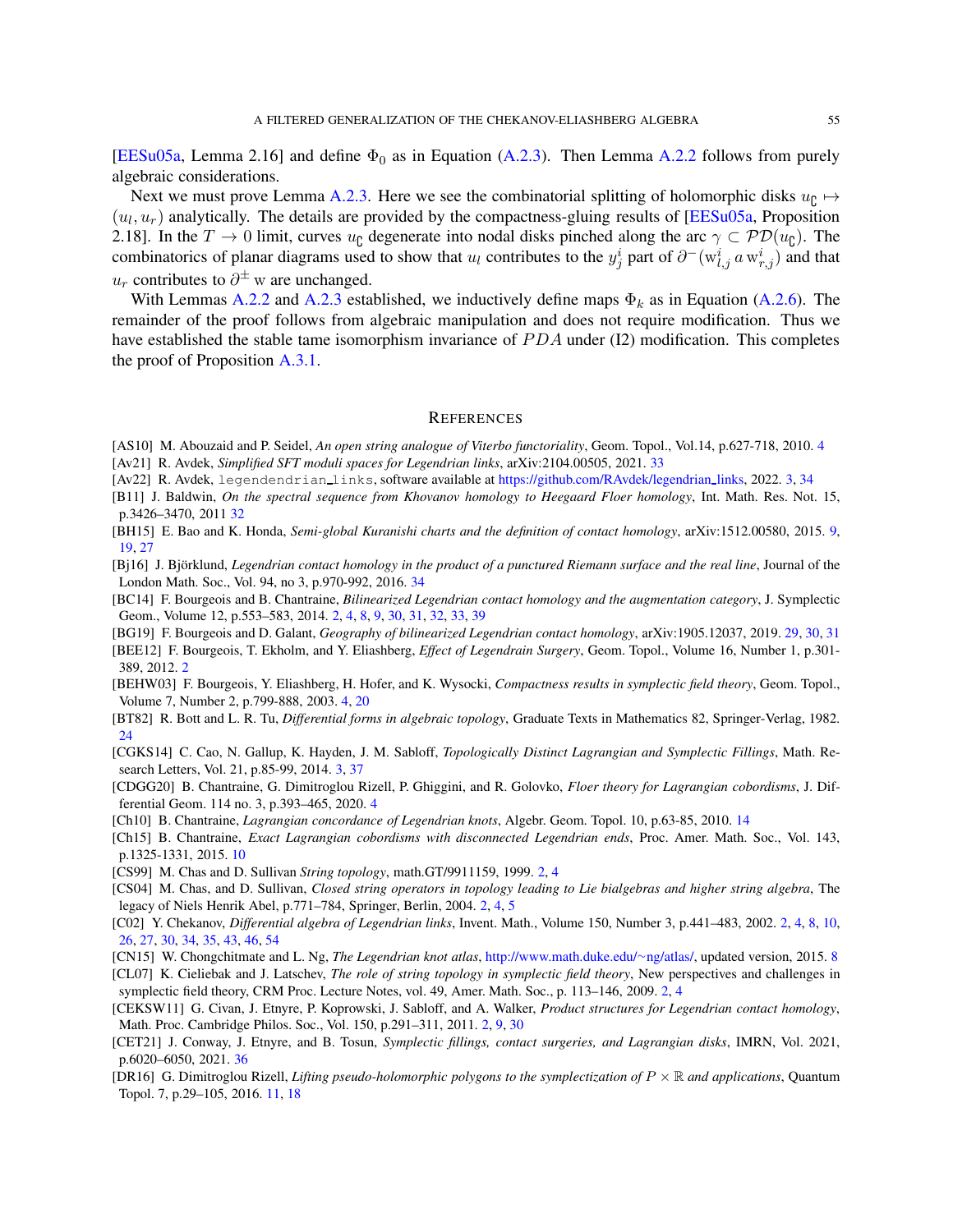- <span id="page-55-26"></span>[DRS20] G. Dimitroglou Rizell and M. Sullivan, *The persistence of the Chekanov–Eliashberg algebra*, Sel. Math. New Ser., Vol. 26, 2020. [27](#page-26-1)
- <span id="page-55-30"></span>[Ek07] T. Ekholm, *Morse flow trees and Legendrian contact homology in 1–jet spaces*, Geom. Topol.,Vol. 11, p.1083-1224, 2007. [40](#page-39-1)
- <span id="page-55-7"></span>[Ek08] T. Ekholm, *Rational symplectic field theory over*  $\mathbb{Z}_2$  *for exact Lagrangian cobordisms*, J. Eur. Math. Soc. (JEMS) 10, p.641–704, 2008. [2,](#page-1-3) [4,](#page-3-2) [5,](#page-4-3) [8,](#page-7-1) [9,](#page-8-2) [10,](#page-9-2) [18,](#page-17-4) [20,](#page-19-1) [22,](#page-21-3) [33,](#page-32-1) [43,](#page-42-1) [44,](#page-43-2) [53](#page-52-0)
- <span id="page-55-27"></span>[EESa09] T. Ekholm, J. B. Etnyre, and J. M. Sabloff, *A duality exact sequence for Legendrian contact homology*, Duke Math. J., 150(1), p.1–75, 2009. [30,](#page-29-0) [42,](#page-41-3) [43](#page-42-1)
- <span id="page-55-17"></span>[EESu05a] T. Ekholm, J. Etnyre, and M. Sullivan, *The contact homology of Legendrian submanifolds of*  $\mathbb{R}^{2n+1}$ , J. Diff. Geom. Volume 71, Number 2, p.177-305, 2005. [8,](#page-7-1) [10,](#page-9-2) [11,](#page-10-1) [18,](#page-17-4) [20,](#page-19-1) [42,](#page-41-3) [43,](#page-42-1) [52,](#page-51-3) [53,](#page-52-0) [54,](#page-53-3) [55](#page-54-24)
- <span id="page-55-11"></span>[EESu05b] T. Ekholm, J. Etnyre, and M. Sullivan, *Orientations in Legendrian Contact Homology and Exact Lagrangian Immersions*, IJM 16, p.453-532, 2005. [3,](#page-2-2) [12,](#page-11-2) [52](#page-51-3)
- <span id="page-55-18"></span>[EESu07] T. Ekholm, J. Etnyre, and M. Sullivan, *Legendrian Contact Homology in* P × R, Trans. Amer. Math.Soc, Vol. 359, p.3301-3335, 2007. [8,](#page-7-1) [10,](#page-9-2) [11,](#page-10-1) [20,](#page-19-1) [22,](#page-21-3) [43,](#page-42-1) [52](#page-51-3)
- <span id="page-55-19"></span>[EHK16] T. Ekholm, K. Honda, and T. K´alm´an, *Legendrian knots and exact Lagrangian cobordisms*, J. Eur. Math. Soc. (JEMS), 18(11), p.2627–2689, 2016. [8,](#page-7-1) [11,](#page-10-1) [35,](#page-34-2) [39,](#page-38-0) [40,](#page-39-1) [43,](#page-42-1) [45,](#page-44-2) [52,](#page-51-3) [53](#page-52-0)
- <span id="page-55-0"></span>[E98] Y. Eliashberg, *Invariants in contact topology*, Proceedings of the International Congress of Mathematicians, Vol. II (Berlin), number Extra Vol. II, p.327–338 (electronic), 1998. [2,](#page-1-3) [4](#page-3-2)
- <span id="page-55-3"></span>[EGH00] Y. Eliashberg, A Givental, H. Hofer, *Introduction to symplectic field theory*, Geom. Funct. Anal., Special Volume, Part II, p.560-673, 2000. [2,](#page-1-3) [8,](#page-7-1) [9](#page-8-2)
- <span id="page-55-1"></span>[EN18] J. Etnyre and L. Ng, *Legendrian contact homology in* R 3 , arXiv:1811.10966v3, 2018. [2,](#page-1-3) [26,](#page-25-3) [34,](#page-33-2) [35](#page-34-2)
- <span id="page-55-12"></span>[ENS02] J. Etnyre, L. Ng and J. Sabloff, *Invariants of Legendrian Knots and Coherent Orientations*, J. Symp. Geom., Vol. 1, No. 2, p.321–367, 2002. [3,](#page-2-2) [18,](#page-17-4) [28,](#page-27-2) [43,](#page-42-1) [46,](#page-45-3) [49,](#page-48-4) [54](#page-53-3)
- <span id="page-55-28"></span>[Fl88] A. Floer, *Morse theory for Lagrangian intersections*, J. Diff. Geom., p.513-547, 1988. [40,](#page-39-1) [42](#page-41-3)
- <span id="page-55-29"></span>[FO97] K. Fukaya and Y.-G. Oh, *Zero-loop open strings in the cotangent bundle and Morse homotopy* Asian J. Math. 1, no. 1, p.96–180, 1997. [40](#page-39-1)
- <span id="page-55-8"></span>[Hut13] M. Hutchings, *Rational SFT using only q variables*, blog post available at [https://floerhomology.wordpress.com/2013/04/23/rational-sft-using-only-q-variables/,](https://floerhomology.wordpress.com/2013/04/23/rational-sft-using-only-q-variables/) 2013. [2,](#page-1-3) [9](#page-8-2)
- <span id="page-55-13"></span>[Kar20] C. Karlsson, *A note on coherent orientations for exact Lagrangian cobordisms*, Quantum Topol., Vol. 11, p.1–54, 2020. [3](#page-2-2)
- <span id="page-55-4"></span>[LW11] J. Latschev and C. Wendl, *Algebraic torsion in contact manifolds (with an appendix by M. Hutchings)*, Geom. Funct. Anal., Vol. 21, p.1144–1195, 2011. [2](#page-1-3)
- <span id="page-55-14"></span>[L20] N. Legout, *A-infinity category of Lagrangian cobordisms in the symplectization of*  $P \times \mathbb{R}$ , to appear in Quantum Topol., arXiv:2012.08245, 2020. [4](#page-3-2)
- <span id="page-55-22"></span>[MS99] D. McDuff and D. Salamon, *Introduction to symplectic topology*, Second edition. Oxford Mathematical Monographs. The Clarendon Press, Oxford University Press, New York, 1998. [13,](#page-12-0) [14](#page-13-3)
- <span id="page-55-5"></span>[MZ20] A. Moreno, Z. Zhou, *A landscape of contact manifolds via rational SFT*, arXiv:2012.04182, 2020. [2,](#page-1-3) [9](#page-8-2)
- <span id="page-55-6"></span>[N03] L. Ng, *Computable Legendrian invariants*, Topology, Volume 42, p.55–82, 2003. [2,](#page-1-3) [8,](#page-7-1) [28,](#page-27-2) [35](#page-34-2)
- <span id="page-55-10"></span>[N10] L. Ng, *Rational symplectic field theory for Legendrian knots*, Invent. Math., Volume 182, Issue 3, p.451–512, 2010. [2,](#page-1-3) [4,](#page-3-2) [7,](#page-6-3) [8,](#page-7-1) [9,](#page-8-2) [34,](#page-33-2) [35,](#page-34-2) [43,](#page-42-1) [45](#page-44-2)
- <span id="page-55-2"></span>[N14] L. Ng, *A topological introduction to knot contact homology*, in Contact and Symplectic Topology, Bolyai Soc. Math. Stud. 26 (Springer, Berlin), 2014. [2,](#page-1-3) [10](#page-9-2)
- <span id="page-55-24"></span>[NR13] L. Ng and D. Rutherford, *Satellites of Legendrian knots and representations of the Chekanov–Eliashberg algebra*, Algebr. Geom. Topol., Volume 13, Number 5, p.3047-3097, 2013. [26](#page-25-3)
- <span id="page-55-15"></span>[NRSSZ20] L. Ng, D. Rutherford, V. Shende, S. Sivek, and E. Zaslow, *Augmentations are sheaves*, Geom. Topol., Vol. 24, p.2149- 2286, 2020. [4,](#page-3-2) [9](#page-8-2)
- <span id="page-55-25"></span>[NS06] L. Ng and J. Sabloff, *The correspondence between augmentations and rulings for Legendrian knots*, Pacific J. Math., 224, p.141–150, 2006. [26](#page-25-3)
- <span id="page-55-20"></span>[NT05] L. Ng and L. Traynor, *Legendrian solid-torus links*, J. Symp. Geom., Vol. 2, p.411-443, 2005. [8,](#page-7-1) [36,](#page-35-1) [40](#page-39-1)
- <span id="page-55-21"></span>[Pa19] J. Pardon, *Contact homology and virtual fundamental cycles*, J. Amer. Math. Soc. 32, no. 3, p.825-919, 2019. [9,](#page-8-2) [19](#page-18-0)
- <span id="page-55-31"></span>[Po91] L. Polterovich, *The Surgery of Lagrange Submanifolds*, GAFA, Vol. 1, p.198-210, 1991. [43](#page-42-1)
- <span id="page-55-23"></span>[RS01] J. Robbin and D. Salamon, *Asymptotic behavior of holomorphic strips*, Ann. Inst. H. Poincaré Anal. Non Linéaire, p.573–612, 2001. [18](#page-17-4)
- <span id="page-55-16"></span>[Sc93] M. Schwarz, *Morse homology*, Progress in Mathematics, Vol. 111, Birkhäuser, Basel, 1993 [4,](#page-3-2) [42](#page-41-3)
- <span id="page-55-9"></span>[Si19] K. Siegel, *Higher symplectic capacities*, arXiv:1902.01490, 2019 [2,](#page-1-3) [9,](#page-8-2) [27](#page-26-1)